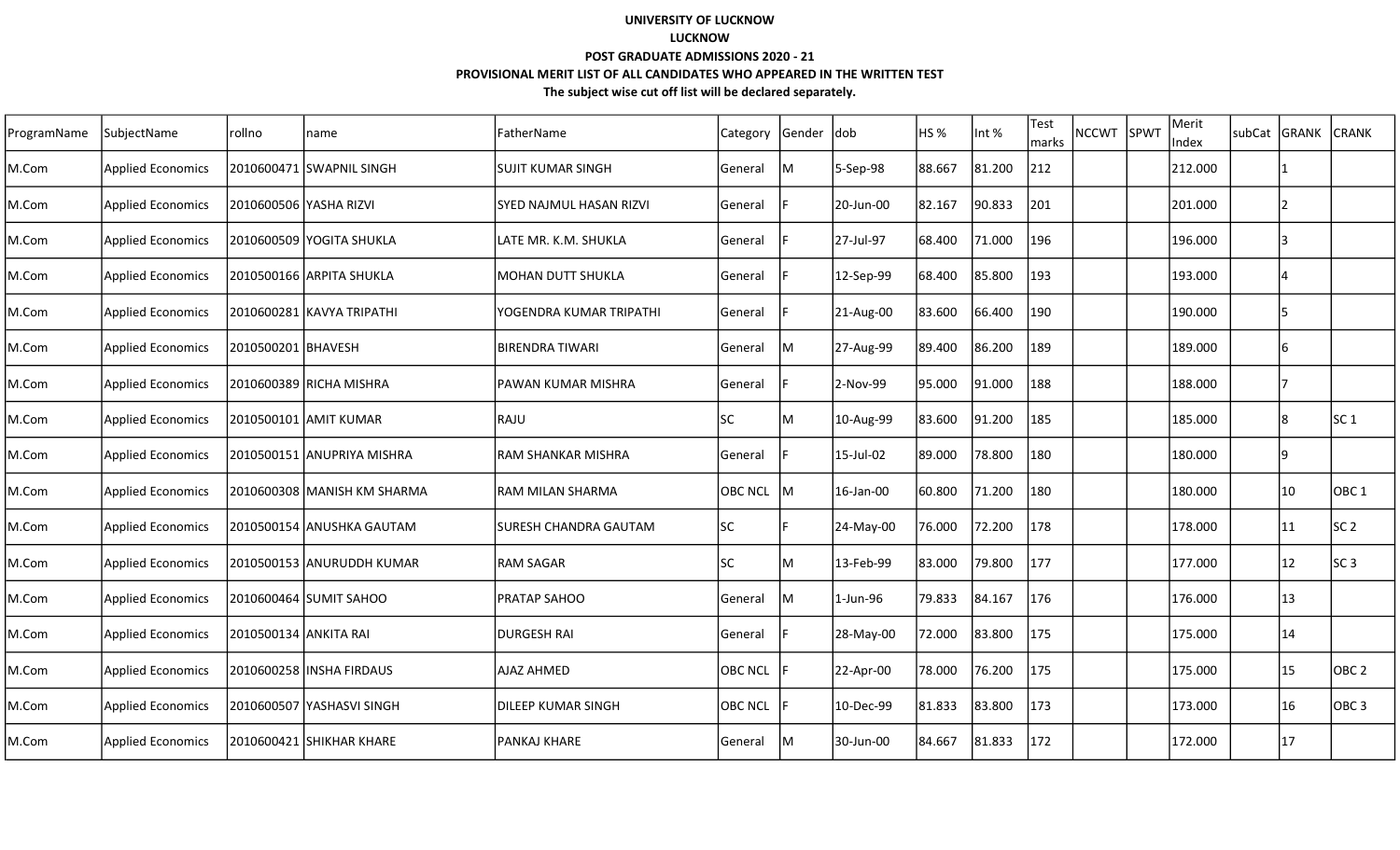| ProgramName | SubjectName              | rollno | name                        | FatherName                    | Category       | Gender  dob |           | HS <sub>%</sub> | Int %  | Test<br>marks | <b>NCCWT</b> | SPWT | Merit<br>Index | subCat | <b>GRANK</b> | <b>CRANK</b>     |
|-------------|--------------------------|--------|-----------------------------|-------------------------------|----------------|-------------|-----------|-----------------|--------|---------------|--------------|------|----------------|--------|--------------|------------------|
| M.Com       | <b>Applied Economics</b> |        | 2010600379  PRIYANSH KHARE  | lakhilesh kumar Khare         | General        | M           | 20-Mar-98 | 82.333          | 85.000 | 170           |              |      | 170.000        |        | 18           |                  |
| M.Com       | <b>Applied Economics</b> |        | 2010500216  DEEPTI SHUKLA   | ldeepak SHUKLA                | General        |             | 13-May-00 | 84.000          | 79.000 | 170           |              |      | 170.000        |        | 19           |                  |
| M.Com       | <b>Applied Economics</b> |        | 2010600427 SHIVAM SAHU      | <b>IDEEN BANDHU SAHU</b>      | General        | lM          | 30-Mar-99 | 74.333          | 72.000 | 170           |              |      | 170.000        |        | 20           |                  |
| M.Com       | <b>Applied Economics</b> |        | 2010600407 SAPNA YADAV      | IRAM CHANDRA YADAV            | <b>OBC NCL</b> |             | 24-Jul-00 | 72.333          | 66.600 | 168           |              |      | 168.000        |        | 21           | OBC <sub>4</sub> |
| M.Com       | <b>Applied Economics</b> |        | 2010600343 NAZIA KHATOON    | AHMAD ALI                     | General        |             | 22-Jun-98 | 64.333          | 71.400 | 165           |              |      | 165.000        |        | 22           |                  |
| M.Com       | <b>Applied Economics</b> |        | 2010600440 SHRADHA TRIPATHI | DHARMENDRA TRIPATHI           | General        |             | 7-Mar-99  | 65.000          | 80.000 | 164           |              |      | 164.000        |        | 23           |                  |
| M.Com       | <b>Applied Economics</b> |        | 2010500192 AYUSHI AGARWAL   | lPAWAN AGARWAL                | General        |             | 29-Sep-98 | 76.000          | 86.600 | 161           |              |      | 161.000        |        | 24           |                  |
| M.Com       | <b>Applied Economics</b> |        | 2010600478  TANU SHUKLA     | MANOJ KUMAR SHUKLA            | General        |             | 4-May-00  | 85.400          | 81.600 | 160           |              |      | 160.000        |        | 25           |                  |
| M.Com       | <b>Applied Economics</b> |        | 2010600383 RADHIKA AGARWAL  | UMESH CHANDRA AGARWAL         | General        |             | 14-Mar-99 | 82.000          | 91.200 | 155           |              |      | 155.000        |        | 26           |                  |
| M.Com       | <b>Applied Economics</b> |        | 2010600387 RASHI SRIVASTAVA | <b>ASHOK KUMAR SRIVASTAVA</b> | <b>General</b> |             | 24-Apr-99 | 94.167          | 91.000 | 155           |              |      | 155.000        |        | 27           |                  |
| M.Com       | <b>Applied Economics</b> |        | 2010600352 NIKITA VERMA     | <b>VINAY PRAKASH VERMA</b>    | <b>OBC NCL</b> |             | 15-Jul-01 | 83.833          | 75.600 | 155           |              |      | 155.000        |        | 28           | OBC <sub>5</sub> |
| M.Com       | <b>Applied Economics</b> |        | 2010600377 PRIYANJALI SINGH | <b>IDUSHYANT PRATAP SINGH</b> | General        |             | 14-Aug-98 | 94.000          | 90.000 | 154           |              |      | 154.000        |        | 29           |                  |
| M.Com       | <b>Applied Economics</b> |        | 2010600336 MUSKAN SINGH     | GYANESH SINGH                 | General        |             | 19-Jul-98 | 69.833          | 83.400 | 152           |              |      | 152.000        |        | 30           |                  |
| M.Com       | <b>Applied Economics</b> |        | 2010500075 AKANSHA PANDEY   | IHANUMANT PRASAD PANDEY       | General        |             | 27-Jun-99 | 73.333          | 76.000 | 152           |              |      | 152.000        |        | 131          |                  |
| M.Com       | <b>Applied Economics</b> |        | 2010600414 SHAILY SACHDEVA  | SANJEEV SACHDEVA              | General        |             | 2-Apr-99  | 94.333          | 87.800 | 151           |              |      | 151.000        |        | 32           |                  |
| M.Com       | <b>Applied Economics</b> |        | 2010600317 MAYURI RASTOGI   | lALOK RASTOGI                 | General        |             | 20-Jun-98 | 87.714          | 85.833 | 150           |              |      | 150.000        |        | 33           |                  |
| M.Com       | <b>Applied Economics</b> |        | 2010600371 PRATISHTHA SINGH | larun kumar singh             | <b>General</b> |             | 22-May-00 | 67.000          | 82.167 | 150           |              |      | 150.000        |        | 34           |                  |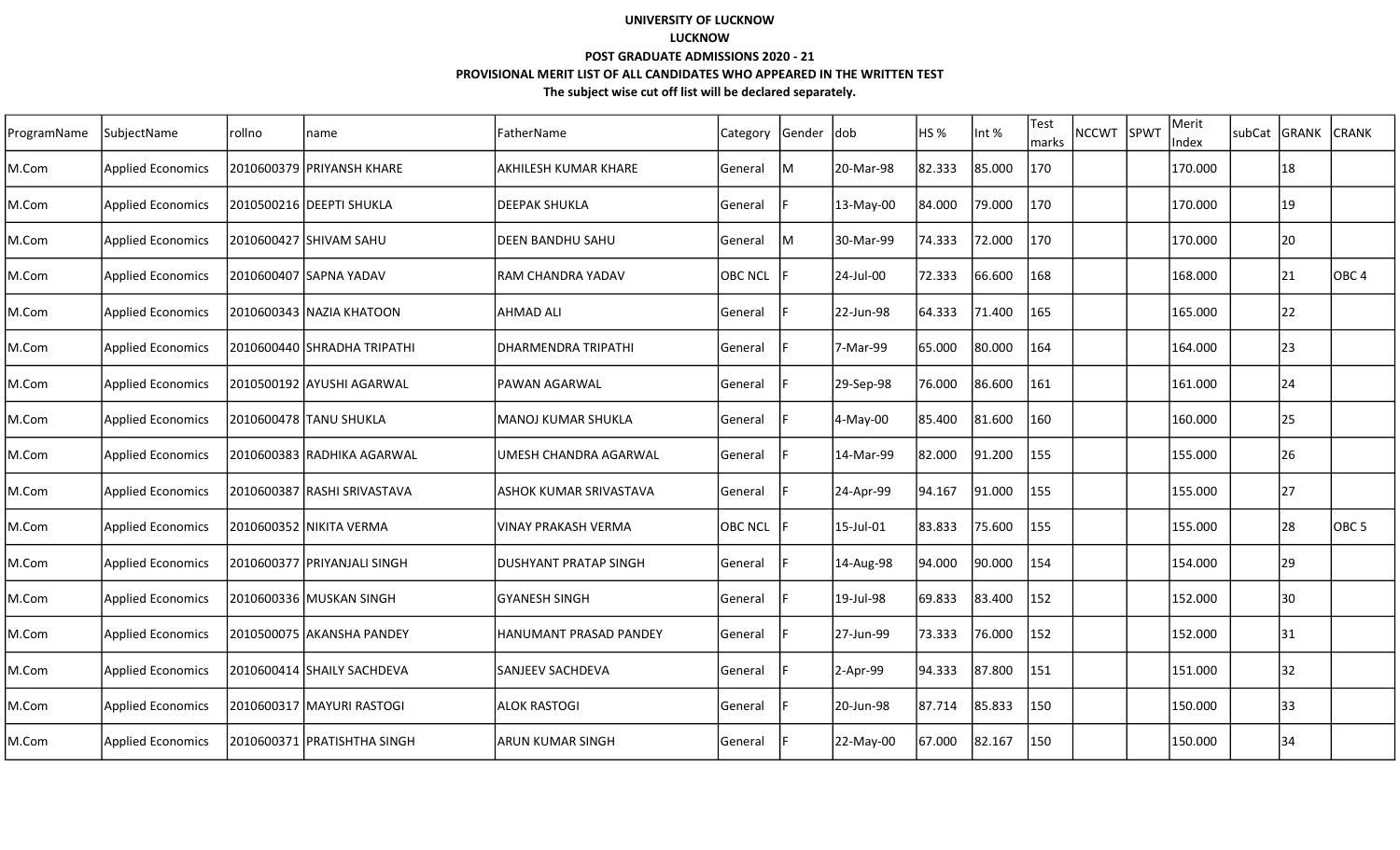| ProgramName | SubjectName              | Irollno | Iname                             | FatherName                 | Category Gender |     | dob       | HS%    | Int %  | Test<br>marks | NCCWT SPWT | Merit<br>Index | subCat GRANK |    | <b>CRANK</b>     |
|-------------|--------------------------|---------|-----------------------------------|----------------------------|-----------------|-----|-----------|--------|--------|---------------|------------|----------------|--------------|----|------------------|
| M.Com       | <b>Applied Economics</b> |         | 2010600347  NIDHI SINGH           | OM PRAKASH SINGH           | <b>OBC NCL</b>  |     | 11-Oct-98 | 70.200 | 80.800 | 150           |            | 150.000        |              | 35 | lOBC 6           |
| M.Com       | <b>Applied Economics</b> |         | 2010500157 ANUSHKA VERMA          | RAVI SHANKER VERMA         | General         |     | 21-Mar-99 | 80.000 | 67.400 | 150           |            | 150.000        |              | 36 |                  |
| M.Com       | <b>Applied Economics</b> |         |                                   | DR. SANDEEP SAXENA         | General         |     | 20-Jan-00 | 96.000 | 96.400 | 149           |            | 149.000        |              | 37 |                  |
| M.Com       | <b>Applied Economics</b> |         | I2010500025  AISHWARYA GUPTA      | PRADUM GUPTA               | General         |     | 23-Feb-00 | 85.000 | 82.000 | 149           |            | 149.000        |              | 38 |                  |
| M.Com       | <b>Applied Economics</b> |         | 2010600274 KARAN KUMAR            | NAGENDRA PRASAD            | General         | IM. | 2-Mar-99  | 57.000 | 67.800 | 149           |            | 149.000        |              | 39 |                  |
| M.Com       | <b>Applied Economics</b> |         | 2010500136 ANNU VERMA             | <b>SUNIL KUMAR VERMA</b>   | OBC NCL         |     | 28-Mar-98 | 64.600 | 58.200 | 149           |            | 149.000        |              | 40 | OBC <sub>7</sub> |
| M.Com       | <b>Applied Economics</b> |         | I2010600435 ISHIVANSHI SRIVASTAVA | SATYA PRAKASH SRIVASTAVA   | General         |     | 26-Jan-00 | 83.600 | 92.200 | 146           |            | 146.000        |              | 41 |                  |
| M.Com       | <b>Applied Economics</b> |         | 2010600370   PRATIKSHA YADAV      | SURENDRA YADAV             | OBC NCL         |     | 22-Oct-01 | 79.333 | 76.800 | 145           |            | 145.000        |              | 42 | OBC <sub>8</sub> |
| M.Com       | <b>Applied Economics</b> |         | 2010600394 RIYA MALVIYA           | BRIJESH MALVIYA            | General         |     | 31-Mar-00 | 74.200 | 70.000 | 145           |            | 145.000        |              | 43 |                  |
| M.Com       | <b>Applied Economics</b> |         | 2010600430 SHIVANGI PATHAK        | HIMANSHU SHARMA            | General         |     | 10-Oct-98 | 73.200 | 80.000 | 144           |            | 144.000        |              | 44 |                  |
| M.Com       | <b>Applied Economics</b> |         | 2010600265 ISMAT FATIMA           | SYED HASAN ABBAS ZAIDI     | General         |     | 26-Feb-99 | 76.333 | 68.667 | 144           |            | 144.000        |              | 45 |                  |
| M.Com       | <b>Applied Economics</b> |         | 2010600484 URVASHI MISHRA         | DHIRENDRA KUMAR MISHRA     | General         |     | 2-Jul-99  | 78.714 | 88.000 | 142           |            | 142.000        |              | 46 |                  |
| M.Com       | <b>Applied Economics</b> |         | 2010600466 SUSHMITA ROY           | <b>ASHISH ROY</b>          | General         |     | 28-Aug-99 | 85.400 | 85.000 | 142           |            | 142.000        |              | 47 |                  |
| M.Com       | <b>Applied Economics</b> |         | 2010600304  LAXMI RIKHARI         | <b>BAL KRISHNA RIKHARI</b> | General         |     | 15-Oct-00 | 77.800 | 77.400 | 142           |            | 142.000        |              | 48 |                  |
| M.Com       | <b>Applied Economics</b> |         | 2010600222 GAURI SRIVASTAVA       | PRADEEP RAJE               | General         |     | 22-Feb-99 | 87.667 | 92.000 | 141           |            | 141.000        |              | 49 |                  |
| M.Com       | <b>Applied Economics</b> |         | 12010600391 RISHABH SRIVASTAVA    | ASHISH KUMAR               | General         | IM. | 6-Dec-00  | 85.400 | 84.000 | 141           |            | 141.000        |              | 50 |                  |
| M.Com       | <b>Applied Economics</b> |         | I2010600447 ISHUBHANGI GUPTA      | CHANDRA KUMAR GUPTA        | <b>OBC NCL</b>  |     | 20-Dec-99 | 85.500 | 79.200 | 141           |            | 141.000        |              | 51 | OBC 9            |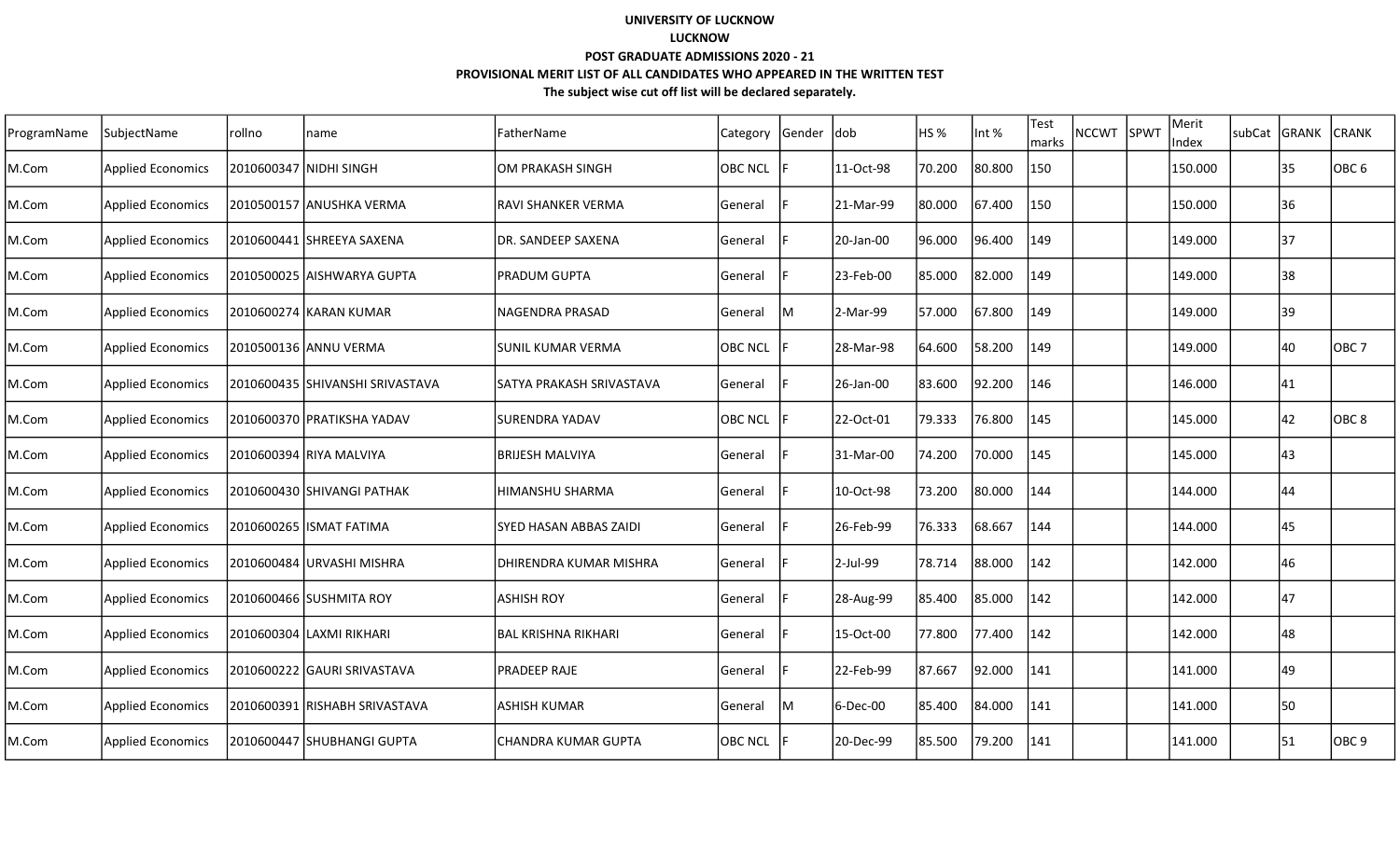| ProgramName | SubjectName              | rollno            | name                             | FatherName                  | Category       | Gender | <b>dob</b> | HS <sub>%</sub> | Int %  | Test<br>marks | <b>NCCWT</b> | <b>SPWT</b> | Merit<br>Index | subCat | <b>GRANK</b> | <b>CRANK</b>    |
|-------------|--------------------------|-------------------|----------------------------------|-----------------------------|----------------|--------|------------|-----------------|--------|---------------|--------------|-------------|----------------|--------|--------------|-----------------|
| M.Com       | <b>Applied Economics</b> |                   | 2010600280 KAVYA MEHROTRA        | <b>PRADEEP MEHROTRA</b>     | General        |        | 1-Jul-99   | 76.833          | 65.200 | 141           |              |             | 141.000        |        | 52           |                 |
| M.Com       | <b>Applied Economics</b> |                   | 2010600456 SNEHA VERMA           | lsanjay kumar verma         | <b>OBC NCL</b> |        | 1-Dec-00   | 78.000          | 79.200 | 140           |              |             | 140.000        |        | 53           | OBC 10          |
| M.Com       | <b>Applied Economics</b> |                   | 2010600369 PRATIBHA SINGH        | <b>SHIV PRATAP SINGH</b>    | General        |        | 10-Jul-00  | 78.000          | 79.000 | 140           |              |             | 140.000        |        | 54           |                 |
| M.Com       | <b>Applied Economics</b> |                   | 2010500070 AKANKSHA SINGH        | lsanjeev kumar singh        | <b>OBC NCL</b> |        | 12-Jul-00  | 72.200          | 78.600 | 140           |              |             | 140.000        |        | 55           | <b>OBC 11</b>   |
| M.Com       | <b>Applied Economics</b> | 2010600425 SHIVAM |                                  | IBANSHI LAL                 | lsc            | M      | 28-Aug-99  | 75.000          | 74.833 | 140           |              |             | 140.000        |        | 56           | lsc 4           |
| M.Com       | <b>Applied Economics</b> |                   | 2010500239 DUA PARVEEN           | <b>SHARIQUE SALEEM</b>      | General        |        | 26-Jan-01  | 88.500          | 86.333 | 139           |              |             | 139.000        |        | 57           |                 |
| M.Com       | <b>Applied Economics</b> |                   | 2010600341 NANDITA TIWARI        | INAND LAL TIWARI            | General        |        | 30-Dec-98  | 74.000          | 73.000 | 139           |              |             | 139.000        |        | 58           |                 |
| M.Com       | <b>Applied Economics</b> |                   | 2010600337 NABA KHALIL           | KHALIQUE UR REHMAN          | General        |        | 6-Feb-97   | 69.333          | 67.600 | 138           |              |             | 138.000        |        | 59           |                 |
| M.Com       | <b>Applied Economics</b> |                   | 2010500043 AARFA KHAN            | lmohd ayub khan             | General        |        | 19-Oct-99  | 80.833          | 81.833 | 137           |              |             | 137.000        |        | 160          |                 |
| M.Com       | <b>Applied Economics</b> |                   | 2010600487 UTKARSH SINGH         | <b>RAJENDRA SINGH</b>       | General        | lM     | 11-Jul-00  | 64.600          | 72.400 | 136           |              |             | 136.000        |        | 61           |                 |
| M.Com       | <b>Applied Economics</b> |                   | 2010600270 JYOTI SAGAR           | <b>PRABHAKAR SAGAR</b>      | <b>SC</b>      |        | 9-Sep-99   | 79.800          | 66.800 | 136           |              |             | 136.000        |        | 62           | SC <sub>5</sub> |
| M.Com       | <b>Applied Economics</b> |                   | 2010600385 RAJKUMAR PATEL        | <b>MAHENDRA SINGH PATEL</b> | <b>OBC NCL</b> | lм     | 7-Aug-00   | 83.600          | 62.000 | 135           |              |             | 135.000        |        | 63           | IOBC 12         |
| M.Com       | <b>Applied Economics</b> |                   | 2010500171 ARUNIMA SINGH         | ARUN NATH SINGH             | General        |        | 29-Jun-00  | 83.667          | 85.500 | 133           |              |             | 133.000        |        | 64           |                 |
| M.Com       | <b>Applied Economics</b> |                   | 2010600486 USHEEN MALLIKA        | <b>SANDEEP KALRA</b>        | General        |        | 9-Oct-98   | 89.667          | 83.400 | 133           |              |             | 133.000        |        | 65           |                 |
| M.Com       | <b>Applied Economics</b> |                   | 2010600279 KAVITA VERMA          | <b>SHIV DAYAL VERMA</b>     | lsc            |        | 29-Aug-99  | 74.000          | 59.400 | 133           |              |             | 133.000        |        | 66           | SC 6            |
| M.Com       | <b>Applied Economics</b> |                   | 2010600264  ISHITVA LADHA        | ISATYA NARAIN LADHA         | General        |        | 7-Sep-99   | 87.400          | 84.400 | 132           |              |             | 132.000        |        | 167          |                 |
| M.Com       | <b>Applied Economics</b> |                   | 2010600319   MEENAKSHI MRITUNJAY | lamritesh kumar mritunjay   | <b>General</b> |        | 29-Feb-00  | 68.500          | 73.600 | 131           |              |             | 131.000        |        | 68           |                 |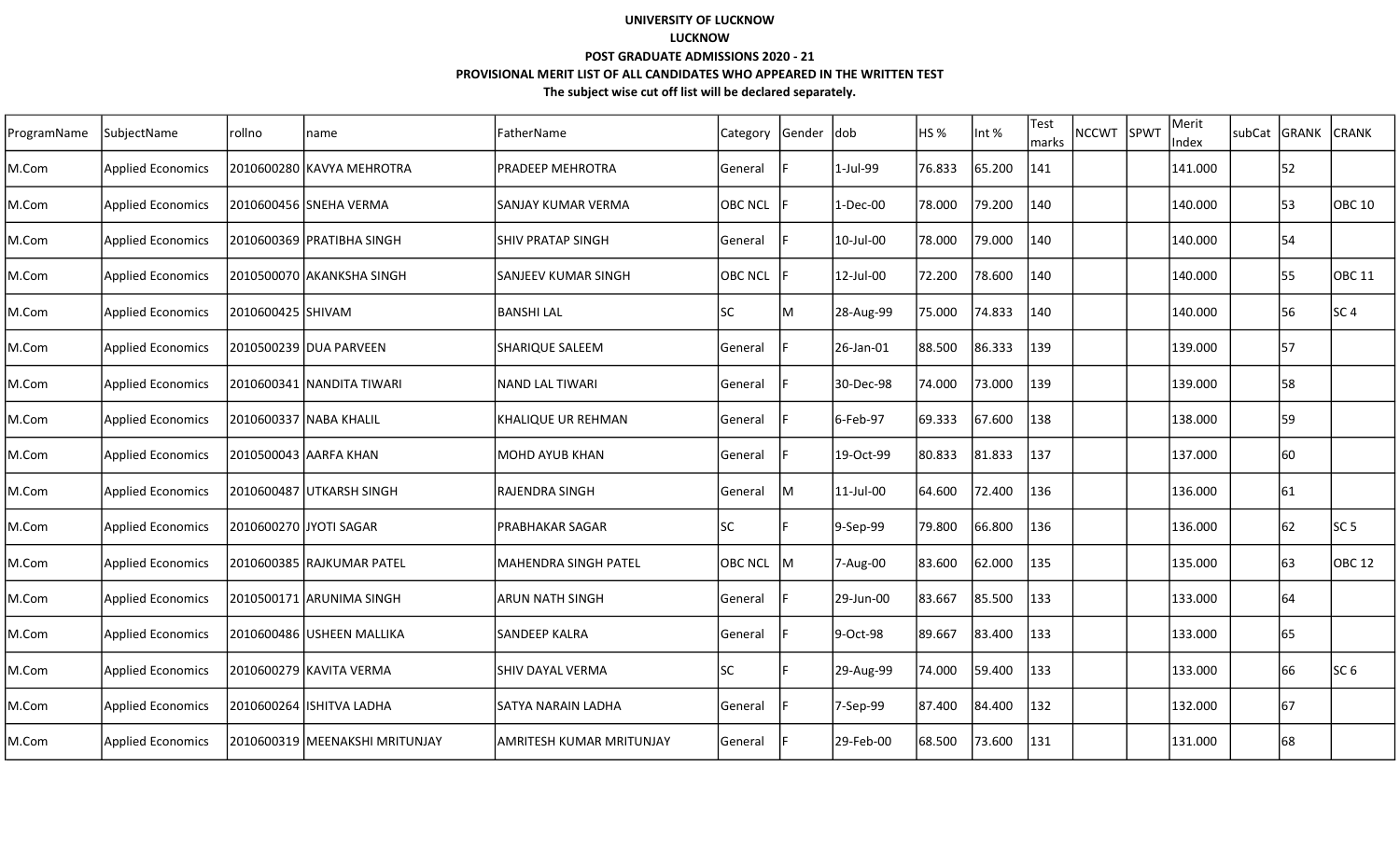| ProgramName | SubjectName              | rollno                  | name                          | FatherName                | Category       | Gender  dob |            | HS <sub>%</sub> | Int %  | Test<br>marks | <b>NCCWT</b> | SPWT | Merit<br>Index | subCat | <b>GRANK</b> | <b>CRANK</b>      |
|-------------|--------------------------|-------------------------|-------------------------------|---------------------------|----------------|-------------|------------|-----------------|--------|---------------|--------------|------|----------------|--------|--------------|-------------------|
| M.Com       | <b>Applied Economics</b> |                         | 2010500063 AIIMAN PARVEEN     | <b>AQEEL AHMAD</b>        | General        |             | 17-Dec-97  | 94.167          | 87.000 | 130           |              |      | 130.000        |        | 69           |                   |
| M.Com       | <b>Applied Economics</b> | 2010500085  ALINA RIZVI |                               | LATE MUZAFFAR MEHDI       | General        |             | 25-Jun-98  | 92.333          | 86.833 | 130           |              |      | 130.000        |        | 70           |                   |
| M.Com       | <b>Applied Economics</b> |                         | 2010600472 SWARIKA GUPTA      | ISATISH CHANDRA GUPTA     | <b>OBC NCL</b> |             | 21-Jun-99  | 88.000          | 81.833 | 130           |              |      | 130.000        |        | 71           | OBC 13            |
| M.Com       | <b>Applied Economics</b> |                         | 2010600453 SIDDIQUI RIZWAN    | İRIZWAN AHMED             | General        |             | 26-Dec-98  | 77.500          | 74.200 | 130           |              |      | 130.000        |        | 72           |                   |
| M.Com       | <b>Applied Economics</b> |                         | l2010600426 lSHIVAM AGARWAL   | ATIN AGARWAL              | General        | ΙM          | 23-Feb-98  | 74.100          | 72.000 | 129           |              |      | 129.000        |        | 73           |                   |
| M.Com       | <b>Applied Economics</b> |                         | 2010500097 AMAN RAI CHANDANI  | VIRENDRA RAI CHANDANI     | General        | lм          | 28-Aug-98  | 80.000          | 60.400 | 129           |              |      | 129.000        |        | 74           |                   |
| M.Com       | <b>Applied Economics</b> |                         | 2010600315  MANTASHA ZULFIQAR | ZULFIQAR AHMAD SIDDIQUI   | General        |             | 14-Aug-98  | 78.833          | 65.400 | 128           |              |      | 128.000        |        | 75           |                   |
| M.Com       | <b>Applied Economics</b> |                         | 2010600007 SHUBHAM JAISWAL    | JAI PRAKASH JAISWAL       | <b>OBC NCL</b> | M           | 8-Aug-96   | 61.333          | 64.200 | 128           |              |      | 128.000        | PH     | 76           | OBC 14            |
| M.Com       | <b>Applied Economics</b> |                         | 2010600446 SHUBHANGI AGARWAL  | lSANJEEV AGARWAL          | General        |             | 11-Oct-98  | 83.600          | 86.000 | 127           |              |      | 127.000        |        | 77           |                   |
| M.Com       | <b>Applied Economics</b> |                         | 2010500124 ANJALI PATEL       | <b>RAJESH VERMA</b>       | <b>OBC NCL</b> |             | 27-Oct-99  | 90.000          | 85.200 | 126           |              |      | 126.000        |        | 78           | OBC 15            |
| M.Com       | <b>Applied Economics</b> |                         | 2010600411 SAUMYA SRIVASTAVA  | UMENDRA PRASAD SRIVASTAVA | General        |             | 16-Jun-99  | 76.500          | 85.167 | 126           |              |      | 126.000        |        | 79           |                   |
| M.Com       | <b>Applied Economics</b> |                         | 2010500206 BUSHRA BEG         | <b>AZMAT ULLAH BEG</b>    | General        |             | 1-Oct-00   | 70.200          | 68.000 | 126           |              |      | 126.000        |        | 180          |                   |
| M.Com       | <b>Applied Economics</b> |                         | 2010600221 GAURI NARAYAN      | <b>SURESH KUMAR VERMA</b> | <b>OBC NCL</b> |             | 24-Mar-99  | 64.167          | 58.200 | 126           |              |      | 126.000        |        | 81           | <b>OBC 16</b>     |
| M.Com       | <b>Applied Economics</b> |                         | 2010500106 JAMRITESH VERMA    | IANIMESH KUMAR            | OBC NCL        | IM.         | 30-Jun-00  | 65.833          | 75.200 | 125           |              |      | 125.000        |        | 82           | OBC <sub>17</sub> |
| M.Com       | <b>Applied Economics</b> |                         | 2010600354 PALAK GUPTA        | <b>ASHOK KUMAR GUPTA</b>  | General        |             | 8-Jul-00   | 95.000          | 94.600 | 123           |              |      | 123.000        |        | 83           |                   |
| M.Com       | <b>Applied Economics</b> |                         | 2010600465 SUNNY SINHA        | <b>DINESH SINHA</b>       | General        | ΙM          | 30-Jan-97  | 62.500          | 59.667 | 123           |              |      | 123.000        |        | 84           |                   |
| M.Com       | <b>Applied Economics</b> |                         | 2010600381 PURNIMA SINGH      | <b>CHANDRABHAL SINGH</b>  | OBC CR         |             | $2-May-00$ | 84.000          | 77.333 | 122           |              |      | 122.000        |        | 85           |                   |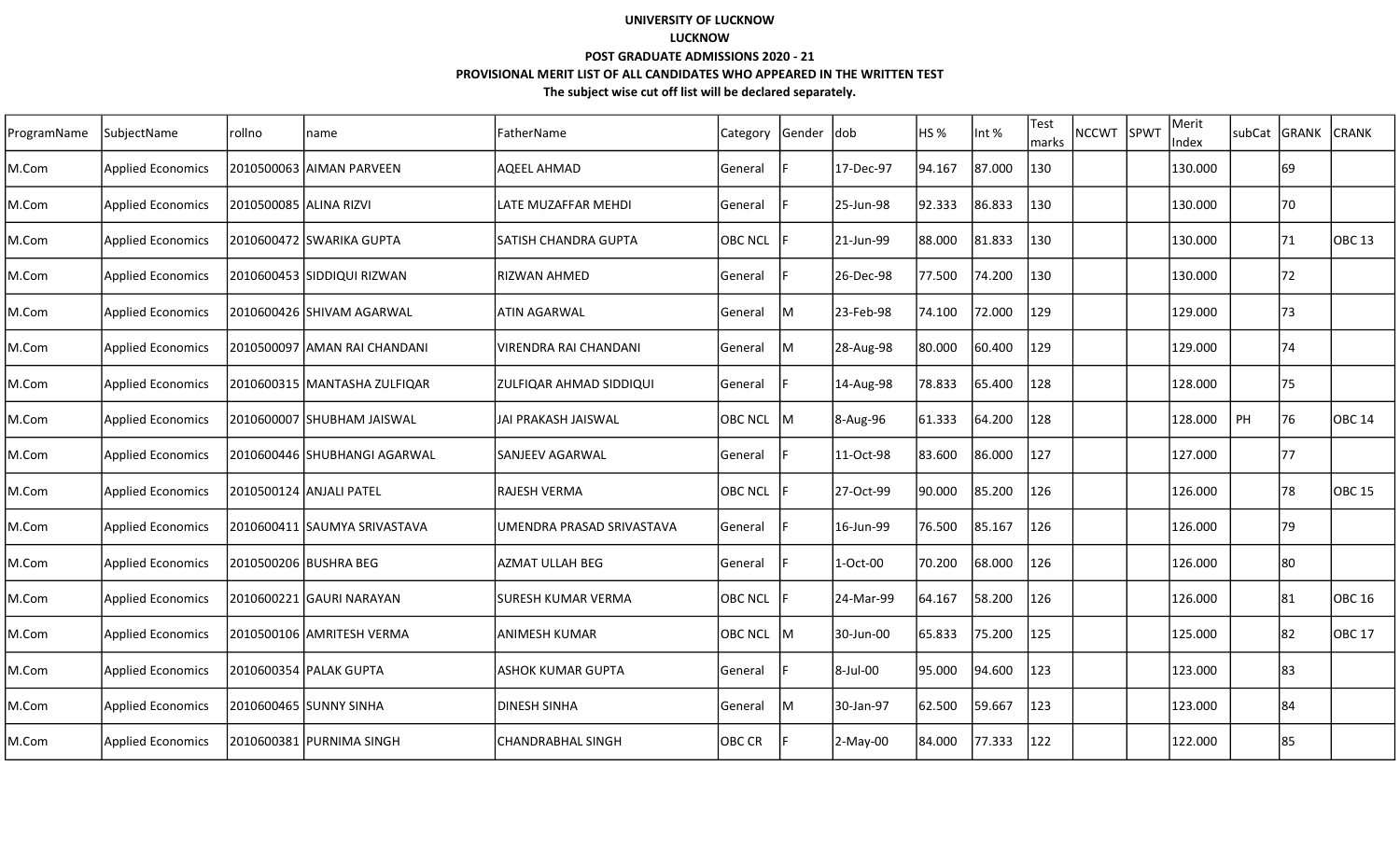| ProgramName | SubjectName              | rollno | name                               | FatherName                   | <b>Category</b> | Gender | <b>dob</b>  | HS <sub>%</sub> | Int %  | Test<br>marks | <b>NCCWT</b> | SPWT | Merit<br>Index | subCat | <b>GRANK</b> | <b>CRANK</b>  |
|-------------|--------------------------|--------|------------------------------------|------------------------------|-----------------|--------|-------------|-----------------|--------|---------------|--------------|------|----------------|--------|--------------|---------------|
| M.Com       | <b>Applied Economics</b> |        | 2010600459 SRISHTI GUPTA           | <b>RAM JI DAS GUPTA</b>      | General         |        | 6-Jun-97    | 77.800          | 72.200 | 122           |              |      | 122.000        |        | 86           |               |
| M.Com       | <b>Applied Economics</b> |        | 2010500046  AASHI SRIVASTAVA       | lashok kumar srivastava      | General         |        | 24-Apr-99   | 88.833          | 90.600 | 121           |              |      | 121.000        |        | 87           |               |
| M.Com       | <b>Applied Economics</b> |        | 2010600462  SUJATA SINGH           | lSANTOSH KUMAR SINGH         | General         |        | 22-Dec-99   | 93.000          | 81.000 | 121           |              |      | 121.000        |        | 88           |               |
| M.Com       | <b>Applied Economics</b> |        | 2010500111 ANIKET PRATAP SINGH     | lJAI PRAKASH SINGH           | OBC NCL M       |        | 9-Jul-99    | 75.429          | 78.000 | 120           |              |      | 120.000        |        | 89           | OBC 18        |
| M.Com       | <b>Applied Economics</b> |        | 2010600475 TANISHKA AGRAHARI       | IPAWAN AGRAHARI              | General         |        | 27-Aug-98   | 72.200          | 75.200 | 120           |              |      | 120.000        |        | 90           |               |
| M.Com       | <b>Applied Economics</b> |        | l2010600496 lVARUN RASTOGI         | lALOK RASTOGI                | General         | lм     | 1-Mar-99    | 78.333          | 73.600 | 120           |              |      | 120.000        |        | 91           |               |
| M.Com       | <b>Applied Economics</b> |        | 2010600028 ROHIT YADAV             | IRAM CHANDRA YADAV           | OBC CR          | ΙM     | 12-Sep-99   | 60.667          | 68.200 | 120           |              |      | 120.000        |        | 92           |               |
| M.Com       | <b>Applied Economics</b> |        | 2010600393 RITIK YADAV             | ISUDHIR YADAV                | <b>OBC NCL</b>  | м      | 1-Oct-99    | 64.333          | 62.333 | 118           |              |      | 118.000        |        | 93           | <b>OBC 19</b> |
| M.Com       | <b>Applied Economics</b> |        | 2010600423 SHIPRA GOSWAMI          | <b>BASANT KUMAR GIRI</b>     | <b>OBC NCL</b>  |        | $6$ -Jan-01 | 75.000          | 69.400 | 117           |              |      | 117.000        |        | 94           | OBC 20        |
| M.Com       | <b>Applied Economics</b> |        | 2010600409 SATENDRA PRAKASH SHUKLA | laditya prakash shukla       | <b>General</b>  | lм     | 13-Dec-99   | 73.833          | 49.200 | 117           |              |      | 117.000        |        | 95           |               |
| M.Com       | <b>Applied Economics</b> |        | 2010600263  ISHITA SRIVASTAVA      | <b>IRATAN SRIVASTAVA</b>     | General         |        | 23-Jan-01   | 78.000          | 75.600 | 116           |              |      | 116.000        |        | 96           |               |
| M.Com       | <b>Applied Economics</b> |        | 2010600349 NIDHI SINGH             | INDRA RAJ SINGH              | General         |        | 27-Sep-99   | 80.167          | 64.400 | 116           |              |      | 116.000        |        | 97           |               |
| M.Com       | <b>Applied Economics</b> |        | 2010600342 NASEEM AHMAD            | HASIN AHMAD                  | <b>OBC NCL</b>  | ΙM     | 7-Jul-95    | 71.667          | 57.800 | 116           |              |      | 116.000        |        | 98           | <b>OBC 21</b> |
| M.Com       | <b>Applied Economics</b> |        | 2010500126 ANJALI TEWARI           | IANIL TEWARI                 | General         |        | 5-Jun-00    | 78.000          | 87.400 | 115           |              |      | 115.000        |        | 99           |               |
| M.Com       | <b>Applied Economics</b> |        | 2010600420 SHAZIA MANSOORI         | <b>SHABBIR MOHD MANSOORI</b> | <b>OBC NCL</b>  |        | 18-Jul-97   | 80.500          | 73.000 | 115           |              |      | 115.000        |        | 100          | <b>OBC 22</b> |
| M.Com       | <b>Applied Economics</b> |        | 2010600445  SHUBHAM KUMAR          | IDHIRENDRA PRASAD            | IST             | ΙM     | 27-Oct-99   | 60.800          | 66.800 | 115           |              |      | 115.000        |        | 101          | ST 1          |
| M.Com       | <b>Applied Economics</b> |        | 2010600452 SIDDHARTHA YADAV        | lvishan singh yadav          | General         | lм     | 7-Jan-77    | 55.333          | 53.400 | 115           |              |      | 115.000        |        | 102          |               |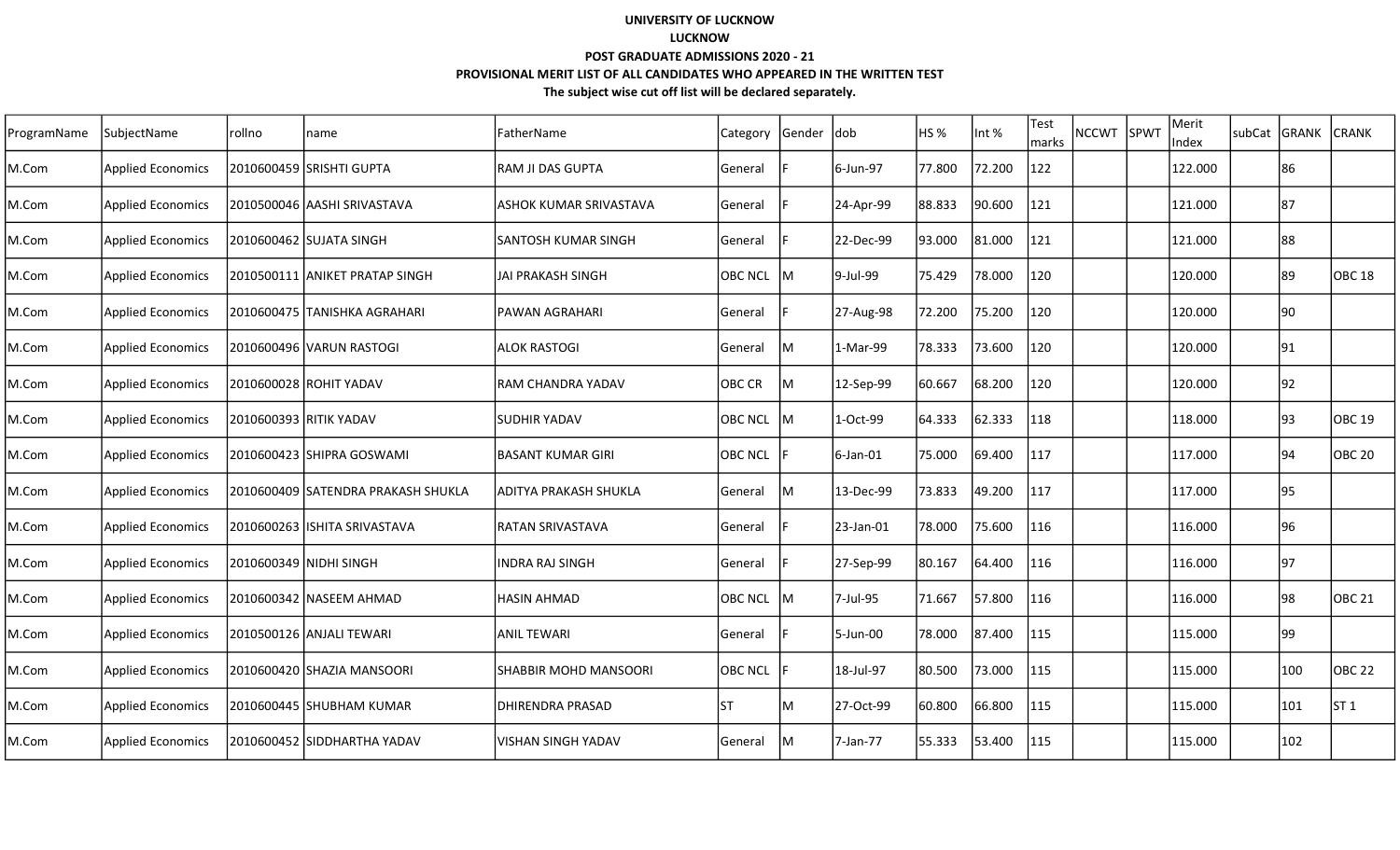| ProgramName | lSubiectName             | Irollno             | name                           | FatherName                 | Category       | Gender dob |           | HS %   | Int %   | <b>Test</b><br>marks | NCCWT SPWT | Merit<br>Index |           | subCat GRANK | <b>CRANK</b>  |
|-------------|--------------------------|---------------------|--------------------------------|----------------------------|----------------|------------|-----------|--------|---------|----------------------|------------|----------------|-----------|--------------|---------------|
| M.Com       | <b>Applied Economics</b> |                     | 2010600295 KRITIKA GUPTA       | SHIV PRAKASH GUPTA         | General        |            | 27-Oct-96 | 77.333 | 84.000  | 114                  |            | 114.000        |           | 103          |               |
| M.Com       | <b>Applied Economics</b> |                     | 2010500098 AMARJOT KAUR        | RAJENDER SINGH             | General        |            | 20-Jun-99 | 71.167 | 72.833  | 114                  |            | 114.000        |           | 104          |               |
| M.Com       | <b>Applied Economics</b> |                     | 2010600485 URVASHI SAXENA      | RAJU SAXENA                | General        |            | 2-Oct-97  | 67.333 | 68.000  | 114                  |            | 114.000        |           | 105          |               |
| M.Com       | <b>Applied Economics</b> |                     | 2010600469 SUYASH SRIVASTAVA   | AMBIKA LAL SRIVASTAVA      | General        | lм         | 22-Dec-98 | 62.800 | 75.600  | 113                  |            | 113.000        |           | 106          |               |
| M.Com       | <b>Applied Economics</b> |                     | 2010600015 SANDHYA YADAV       | IKANHAIYA YADAV            | <b>OBC CR</b>  |            | 1-Feb-97  | 70.400 | 73.200  | 113                  |            | 113.000        | <b>DP</b> | 107          |               |
| M.Com       | <b>Applied Economics</b> |                     | 2010600334   MRIDULA CHAURASIA | SANDEEP CHAURASIA          | <b>OBC NCL</b> |            | 7-Jun-99  | 77.500 | 81.600  | 112                  |            | 112.000        |           | 108          | <b>OBC 23</b> |
| M.Com       | <b>Applied Economics</b> |                     | 2010600353 NISHTHA PANDEY      | ANIL PANDEY                | General        |            | 1-Oct-97  | 80.500 | 77.200  | 112                  |            | 112.000        |           | 109          |               |
| M.Com       | <b>Applied Economics</b> |                     | 2010500110 ANCHAL SINGH        | <b>AMARENDRA SINGH</b>     | General        |            | 26-Oct-99 | 77.800 | 77.200  | 112                  |            | 112.000        |           | 110          |               |
| M.Com       | <b>Applied Economics</b> |                     | 2010600498 VEERESH SINGH       | KRISHNA KUMAR SINGH        | General        | M          | 29-Oct-99 | 62.500 | 71.000  | 112                  |            | 112.000        |           | 111          |               |
| M.Com       | Applied Economics        |                     | 2010600402 SALONI VERMA        | <b>RAJIV VERMA</b>         | General        |            | 18-Jun-98 | 77.400 | 70.250  | 112                  |            | 112.000        |           | 112          |               |
| M.Com       | <b>Applied Economics</b> |                     | 2010600235 HARPREET KAUR SAINI | <b>JASWANT SINGH</b>       | <b>OBC NCL</b> |            | 18-Jan-00 | 81.833 | 60.200  | 112                  |            | 112.000        |           | 113          | OBC 24        |
| M.Com       | <b>Applied Economics</b> |                     | 12010500047 AASTHA SAHU        | SUDHIR SAHU                | <b>OBC NCL</b> |            | 6-Feb-99  | 92.833 | 92.400  | 111                  |            | 111.000        |           | 114          | OBC 25        |
| M.Com       | <b>Applied Economics</b> |                     | 2010600273 KALIND RASTOGI      | <b>TUSHAR KANT RASTOGI</b> | General        | IM         | 13-Oct-97 | 85.833 | 190.400 | 111                  |            | 111.000        |           | 115          |               |
| M.Com       | <b>Applied Economics</b> |                     | 2010600488 VAIBHAV SONI        | ANIL SONI                  | <b>OBC NCL</b> | lм         | 21-Apr-00 | 78.000 | 88.000  | 111                  |            | 111.000        |           | 116          | <b>OBC 26</b> |
| M.Com       | <b>Applied Economics</b> | 2010600350 NIHARIKA |                                | SHISHUPAL SINGH            | <b>SC</b>      |            | 10-Feb-97 | 64.600 | 87.000  | 111                  |            | 111.000        |           | 117          | SC 7          |
| M.Com       | <b>Applied Economics</b> |                     | 2010600238 HARSHITA MAURYA     | ISURENDRA KUMAR MAURYA     | <b>OBC NCL</b> |            | 16-Nov-99 | 81.800 | 82.400  | 111                  |            | 111.000        |           | 118          | <b>OBC 27</b> |
| M.Com       | <b>Applied Economics</b> |                     | 2010600499 VERSHA SINGH        | <b>UDAY NARAYAN SINGH</b>  | General        |            | 3-Jul-99  | 87.800 | 81.000  | 111                  |            | 111.000        |           | 119          |               |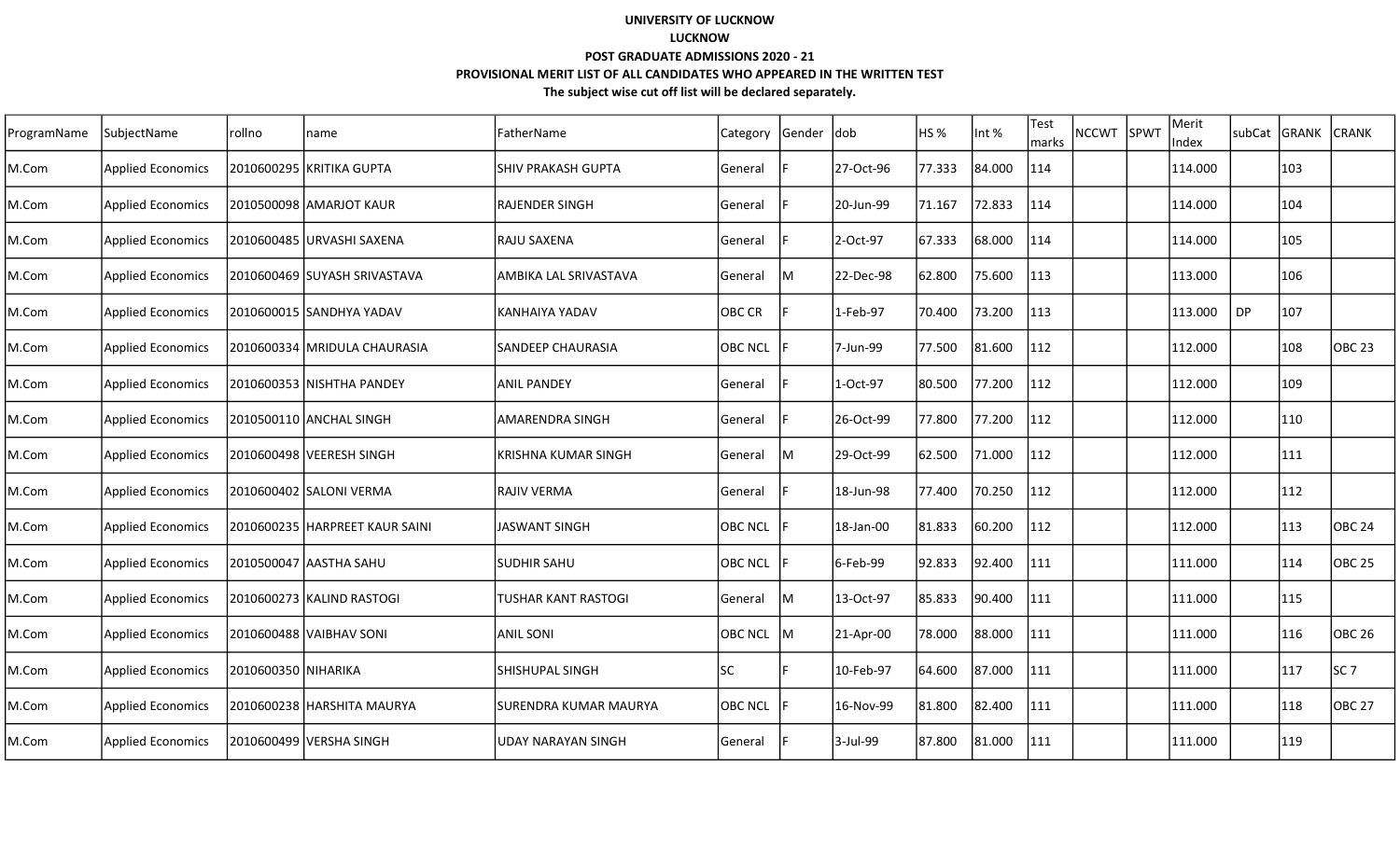| ProgramName | SubjectName              | rollno                 | name                         | FatherName              | Category       | Gender | dob       | HS <sub>%</sub> | Int %  | Test<br>NCCWT SPWT<br>marks | Merit<br>Index | subCat GRANK |     | <b>CRANK</b>    |
|-------------|--------------------------|------------------------|------------------------------|-------------------------|----------------|--------|-----------|-----------------|--------|-----------------------------|----------------|--------------|-----|-----------------|
| M.Com       | <b>Applied Economics</b> |                        | 2010600314 MANSI YADAV       | HARISH KUMAR YADAV      | <b>OBC NCL</b> |        | 5-Oct-98  | 89.333          | 90.800 | 110                         | 110.000        |              | 120 | <b>OBC 28</b>   |
| M.Com       | <b>Applied Economics</b> |                        | 2010600501 VIBHA YADAV       | RANG BAHADUR YADAV      | <b>OBC NCL</b> |        | 25-Aug-00 | 86.000          | 80.000 | 110                         | 110.000        |              | 121 | <b>OBC 29</b>   |
| M.Com       | <b>Applied Economics</b> |                        | 2010600416  SHALINI MISHRA   | <b>VINOD MISHRA</b>     | General        |        | 17-Jan-94 | 63.750          | 77.600 | 110                         | 110.000        |              | 122 |                 |
| M.Com       | <b>Applied Economics</b> |                        | l2010600476 lTANMAY AGRAWAL  | <b>RAJESH AGRAWAL</b>   | General        | lM     | 22-Jan-99 | 68.500          | 75.400 | 110                         | 110.000        |              | 123 |                 |
| M.Com       | <b>Applied Economics</b> |                        | 2010500162 APOORVA TIWARI    | <b>ARJUN TIWARI</b>     | General        |        | 22-Jul-01 | 76.167          | 69.600 | 110                         | 110.000        |              | 124 |                 |
| M.Com       | <b>Applied Economics</b> |                        | 2010500026 AKHILESH RAWAT    | <b>MOTILAL</b>          | SC             | M      | 28-Jul-00 | 70.000          | 63.000 | 110                         | 110.000        |              | 125 | SC 8            |
| M.Com       | <b>Applied Economics</b> |                        | l2010500108 lANAMTA PARVEEN  | <b>SHAMSUDDIN KHAN</b>  | General        |        | 23-May-98 | 91.200          | 79.167 | 109                         | 109.000        |              | 126 |                 |
| M.Com       | <b>Applied Economics</b> |                        | 2010600479 TANYA ARORA       | <b>NAVEEN ARORA</b>     | General        |        | 29-Aug-98 | 81.167          | 77.600 | 109                         | 109.000        |              | 127 |                 |
| M.Com       | <b>Applied Economics</b> |                        | 2010600253 HONEY SHAHAB      | SHAHABUDDIN             | General        |        | 26-Jan-97 | 75.667          | 79.000 | 108                         | 108.000        |              | 128 |                 |
| M.Com       | <b>Applied Economics</b> |                        | 2010600367 PRATEEK CHAUDHARY | <b>PRAMOD CHAUDHARY</b> | OBC NCL        | IM.    | 6-Mar-99  | 68.500          | 76.400 | 108                         | 108.000        |              | 129 | <b>OBC 30</b>   |
| M.Com       | <b>Applied Economics</b> |                        | 2010600302 LALIT KUMAR       | RAM PRAKASH VISHARAD    | SC             | M      | 16-Aug-99 | 82.500          | 67.200 | 107                         | 107.000        |              | 130 | SC <sub>9</sub> |
| M.Com       | <b>Applied Economics</b> |                        | 2010600252 HITAISHI AHUJA    | RAJEEV AHUJA            | General        |        | 25-Oct-99 | 72.667          | 75.833 | 106                         | 106.000        |              | 131 |                 |
| M.Com       | <b>Applied Economics</b> | 2010600395  RIYA SINGH |                              | <b>PRADEEP SINGH</b>    | General        |        | 9-Nov-00  | 81.600          | 69.800 | 106                         | 106.000        |              | 132 |                 |
| M.Com       | <b>Applied Economics</b> | 2010500059 ADITI SINGH |                              | <b>SURYA PAL SINGH</b>  | General        |        | 5-Apr-00  | 83.600          | 77.000 | 105                         | 105.000        |              | 133 |                 |
| M.Com       | <b>Applied Economics</b> |                        | 2010600419 SHANIYA ALAM      | MOHAMMAD ALAM KHAN      | General        |        | 28-Feb-02 | 68.833          | 76.400 | 105                         | 105.000        |              | 134 |                 |
| M.Com       | <b>Applied Economics</b> |                        | 2010600345 NIDA ANSARI       | VAZIRUL HASAN           | <b>OBC NCL</b> |        | 19-May-98 | 75.667          | 73.000 | 105                         | 105.000        |              | 135 | <b>OBC 31</b>   |
| M.Com       | <b>Applied Economics</b> |                        | 2010600424 SHIPRA SHUKLA     | KAMLENDRA KUMAR SHUKLA  | General        |        | 14-Jan-99 | 76.000          | 69.400 | 105                         | 105.000        |              | 136 |                 |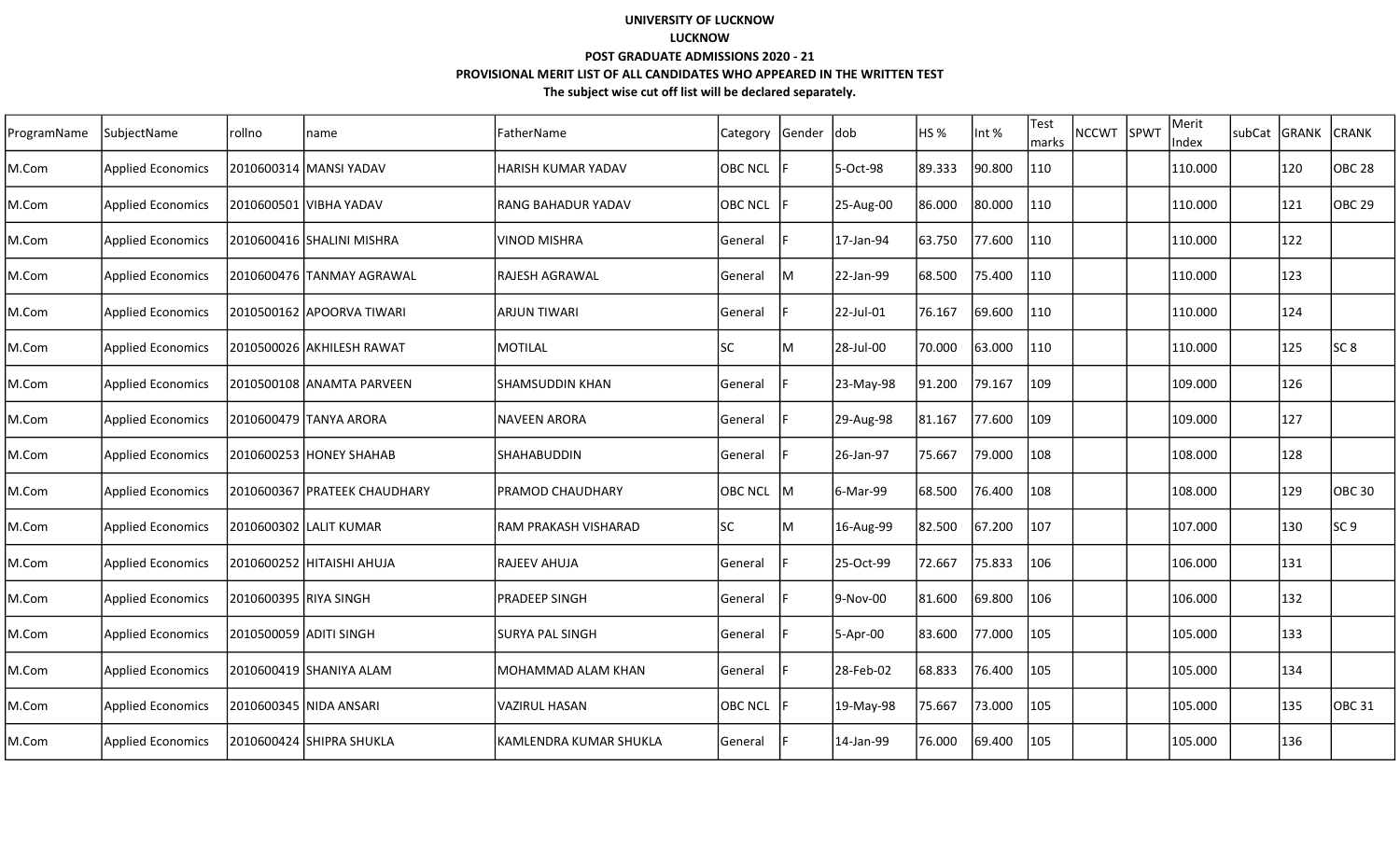| ProgramName | SubjectName              | rollno                | name                           | lFatherName              | Category       | Gender dob |                | HS %           | Int %  | Test<br>marks | <b>NCCWT</b> | SPWT | Merit<br>Index | subCat | <b>GRANK</b> | <b>CRANK</b>      |
|-------------|--------------------------|-----------------------|--------------------------------|--------------------------|----------------|------------|----------------|----------------|--------|---------------|--------------|------|----------------|--------|--------------|-------------------|
| M.Com       | <b>Applied Economics</b> | 2010600451 SHWETA PAL |                                | ISARVENDRA PRATAP PAL    | <b>OBC NCL</b> |            | $1$ -Jan- $01$ | 68.400         | 79.800 | 104           |              |      | 104.000        |        | 137          | <b>OBC32</b>      |
| M.Com       | <b>Applied Economics</b> |                       | 2010600491 VAISHNAVI RASTOGI   | lMAYANK RASTOGI          | General        | lM         | 19-Dec-99      | 79.800         | 77.400 | 104           |              |      | 104.000        |        | 138          |                   |
| M.Com       | <b>Applied Economics</b> |                       | 2010500198 BAL KRISHAN RIKHARI | IDAYA KRISHAN RIKHARI    | General        | lM         | 19-Jul-99      | 83.000         | 77.000 | 104           |              |      | 104.000        |        | 139          |                   |
| M.Com       | <b>Applied Economics</b> |                       | 2010600283 KESHAV VISHAL SINGH | IPRAMOD KUMAR SINGH      | General        | lм         | 15-Aug-99      | 100.000 87.600 |        | 103           |              |      | 103.000        |        | 140          |                   |
| M.Com       | <b>Applied Economics</b> |                       | 2010600018 SUNIDHI SRIVASTAVA  | UMESH CHANDRA SRIVASTAVA | General        | lM         | 8-Nov-99       | 89.667         | 82.800 | 103           |              |      | 103.000        |        | 141          |                   |
| M.Com       | <b>Applied Economics</b> |                       | 2010500056 ABHISHEK SINGH      | <b>DINESH SINGH</b>      | lsc            | ΙM         | 22-Dec-01      | 60.800         | 70.200 | 103           |              |      | 103.000        |        | 142          | SC 10             |
| M.Com       | <b>Applied Economics</b> |                       | 2010600313 MANSI TIWARI        | IMANOJ KUMAR TIWARI      | General        |            | 9-Jan-96       | 78.000         | 91.800 | 102           |              |      | 102.000        |        | 143          |                   |
| M.Com       | <b>Applied Economics</b> |                       | 2010600404 SAMIKSHA SINGH      | MR. AKHILESH KUMAR SINGH | General        |            | 20-Sep-98      | 91.200         | 85.800 | 102           |              |      | 102.000        |        | 144          |                   |
| M.Com       | Applied Economics        |                       | 2010500228 DIMPLE SINGH        | IPRATAP SINGH            | General        |            | 4-Apr-99       | 74.833         | 70.800 | 102           |              |      | 102.000        |        | 145          |                   |
| M.Com       | <b>Applied Economics</b> |                       | 2010500013 AKANKSHA YADAV      | RAKESH KUMAR YADAV       | <b>OBC NCL</b> |            | 20-Dec-99      | 80.800         | 87.250 | 101           |              |      | 101.000        | DP     | 146          | OBC <sub>33</sub> |
| M.Com       | <b>Applied Economics</b> | 2010600481 TEENA      |                                | lpawan pathak            | General        |            | 7-Jul-00       | 74.000         | 73.000 | 101           |              |      | 101.000        |        | 147          |                   |
| M.Com       | <b>Applied Economics</b> |                       | 2010500138 ANSHIKA SINHA       | İSUNIL KUMAR SINHA       | General        |            | 1-Mar-99       | 74.833         | 63.600 | 101           |              |      | 101.000        |        | 148          |                   |
| M.Com       | <b>Applied Economics</b> |                       | 2010600429 SHIVAM TIWARI       | DEORAJ TIWARI            | General        | lM         | 1-Nov-94       | 52.000         | 55.600 | 101           |              |      | 101.000        |        | 149          |                   |
| M.Com       | <b>Applied Economics</b> |                       | 2010600505 VISHAL PRAJAPATI    | IRAJANISH LAL PRAJAPATI  | <b>OBC NCL</b> | ΙM         | 3-May-99       | 66.000         | 77.600 | 100           |              |      | 100.000        |        | 150          | OBC <sub>34</sub> |
| M.Com       | <b>Applied Economics</b> |                       | 2010600321 MEGHNA SRIVASTAVA   | K.K. SRIVASTAVA          | General        |            | 30-Jul-98      | 72.000         | 74.000 | 100           |              |      | 100.000        |        | 151          |                   |
| M.Com       | Applied Economics        |                       | 2010600480 TANYA GHOSH         | SUBRATO GHOSH            | General        |            | 5-May-00       | 64.667         | 61.500 | 100           |              |      | 100.000        |        | 152          |                   |
| M.Com       | <b>Applied Economics</b> |                       | 2010600344 NEELESHA RAJ        | ISANJAY DHANUK           | <b>SC</b>      |            | 11-Jun-00      | 59.167         | 57.667 | 100           |              |      | 100.000        |        | 153          | SC 11             |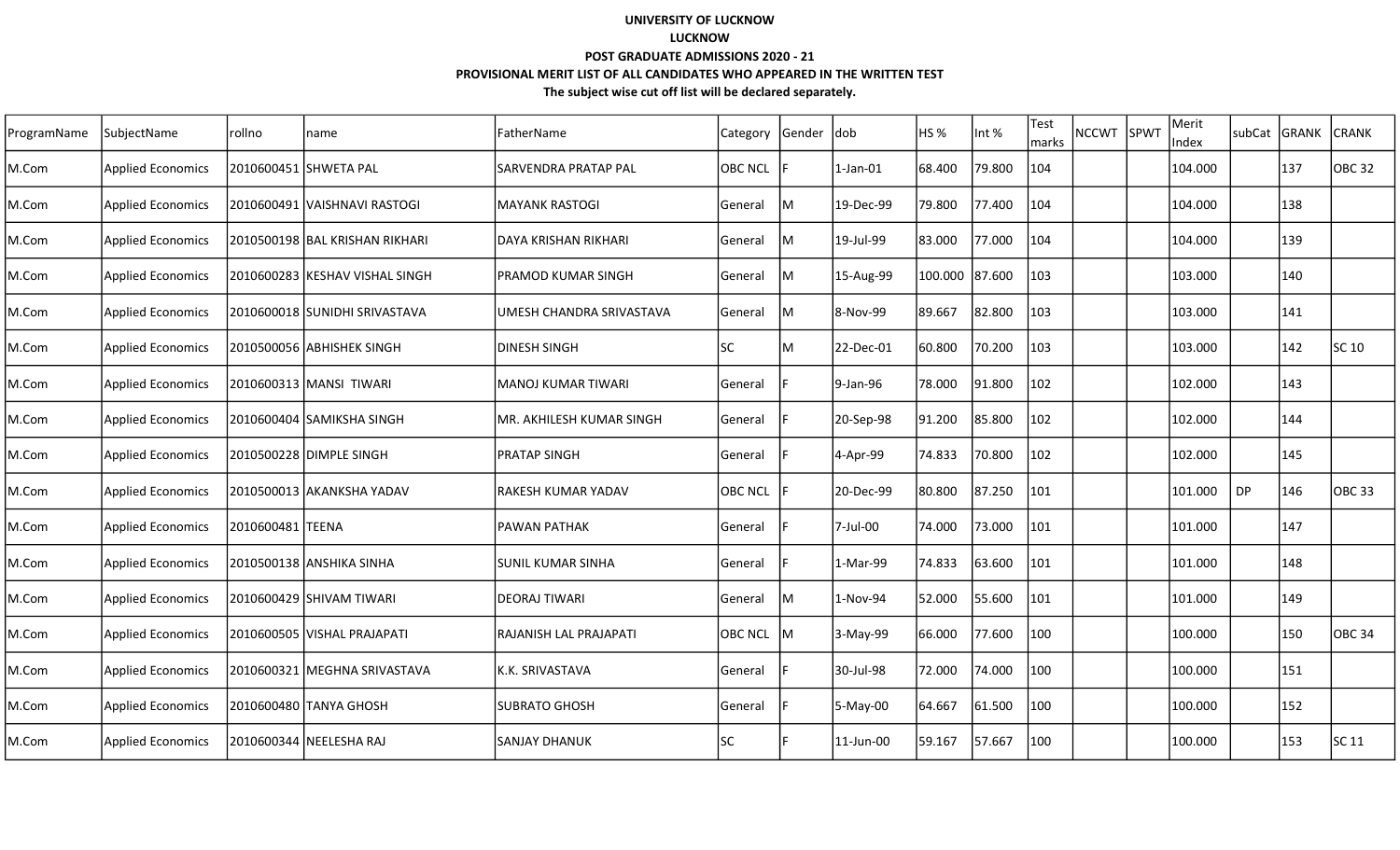| ProgramName | SubjectName              | rollno             | name                          | FatherName                     | Category       | Gender dob |           | HS %   | Int %  | Test<br>marks | <b>NCCWT</b> | SPWT | Merit<br>Index | subCat GRANK | <b>CRANK</b>      |
|-------------|--------------------------|--------------------|-------------------------------|--------------------------------|----------------|------------|-----------|--------|--------|---------------|--------------|------|----------------|--------------|-------------------|
| M.Com       | <b>Applied Economics</b> |                    | 2010500045 AASHI MISHRA       | <b>ISUNIL KUMAR MISHRA</b>     | General        |            | 2-Jul-99  | 60.000 | 61.200 | 99            |              |      | 99.000         | 154          |                   |
| M.Com       | <b>Applied Economics</b> |                    | 2010600380 PRIYANSHI VERMA    | R S VERMA                      | OBC CR         |            | 22-Dec-99 | 79.800 | 79.400 | 98            |              |      | 98.000         | 155          |                   |
| M.Com       | <b>Applied Economics</b> |                    | 2010600455 SIMRAN KAUR        | INDERJEET SINGH                | General        |            | 22-Jul-99 | 64.600 | 78.000 | 98            |              |      | 98.000         | 156          |                   |
| M.Com       | <b>Applied Economics</b> |                    |                               | <b>RAJESH PANDEY</b>           | lGeneral       |            | 16-Aug-97 | 79.800 | 72.000 | 98            |              |      | 98.000         | 157          |                   |
| M.Com       | <b>Applied Economics</b> |                    | 2010500099 AMISHA KAUSHAL     | KAUSHAL KUMAR                  | <b>SC</b>      |            | 6-Nov-99  | 70.200 | 59.600 | 98            |              |      | 98.000         | 158          | SC 12             |
| M.Com       | <b>Applied Economics</b> |                    | 2010600226 GLORY SINGH        | <b>BIJENDRA SINGH</b>          | <b>General</b> |            | 30-Nov-01 | 76.000 | 70.000 | 197           |              |      | 97.000         | 159          |                   |
| M.Com       | <b>Applied Economics</b> |                    | 2010600022 MAITRI YAGNIK      | ISHAILENDRA KUMAR YAGNIK       | <b>OBC NCL</b> |            | 24-Oct-99 | 83.600 | 69.600 | 97            |              |      | 97.000         | 160          | <b>OBC 35</b>     |
| M.Com       | <b>Applied Economics</b> |                    | 2010500155  ANUSHKA GUPTA     | <b>AJIT KUMAR GUPTA</b>        | <b>OBC NCL</b> |            | 4-Jun-99  | 77.333 | 83.600 | 96            |              |      | 96.000         | 161          | <b>OBC 36</b>     |
| M.Com       | <b>Applied Economics</b> | 2010600386 RANJEET |                               | LAL JI                         | lsc            | ΙM         | 25-Aug-99 | 66.167 | 65.000 | 96            |              |      | 96.000         | 162          | SC 13             |
| M.Com       | <b>Applied Economics</b> |                    | 2010600296 KRITIKA SRIVASTAVA | <b>IVIVEK KUMAR SRIVASTAVA</b> | lGeneral       |            | 25-Apr-99 | 74.000 | 82.200 | 95            |              |      | 95.000         | 163          |                   |
| M.Com       | <b>Applied Economics</b> |                    | 2010600251 HIMANSHU YADAV     | <b>RAMESH KUMAR YADAV</b>      | <b>OBC NCL</b> | lм         | 20-Apr-99 | 78.000 | 70.600 | 95            |              |      | 95.000         | 164          | OBC 37            |
| M.Com       | <b>Applied Economics</b> |                    | 2010500175 ASHISH GAUTAM      | lram kumar                     | <b>SC</b>      | lM.        | 10-Oct-97 | 69.500 | 53.200 | 95            |              |      | 95.000         | 165          | SC 14             |
| M.Com       | <b>Applied Economics</b> |                    | 2010500087 ALKA CHAUDHARY     | SURYA BHAN CHAUDHARY           | lsc            |            | 16-Jul-99 | 53.333 | 52.400 | 95            |              |      | 95.000         | 166          | SC 15             |
| M.Com       | <b>Applied Economics</b> |                    | 2010600340 NANDANI GUPTA      | MR. SURESH CHANDRA GUPTA       | General        |            | 29-Feb-00 | 95.000 | 86.200 | 94            |              |      | 94.000         | 167          |                   |
| M.Com       | <b>Applied Economics</b> |                    | 2010500222 DEVESH SINGH       | lrakesh bahadur                | <b>OBC NCL</b> | ΙM         | 28-Nov-98 | 86.800 | 81.250 | 94            |              |      | 94.000         | 168          | OBC <sub>38</sub> |
| M.Com       | <b>Applied Economics</b> |                    | 2010600360 PRABHA NAYAK       | <b>RAJESH NAYAK</b>            | General        |            | 28-Nov-98 | 77.800 | 73.600 | 94            |              |      | 94.000         | 169          |                   |
| M.Com       | <b>Applied Economics</b> |                    | 2010600023 SONALI DUBEY       | lGOPAL CHANDER DUBEY           | <b>General</b> |            | 22-Sep-99 | 64.600 | 69.000 | 94            |              |      | 94.000         | 170          |                   |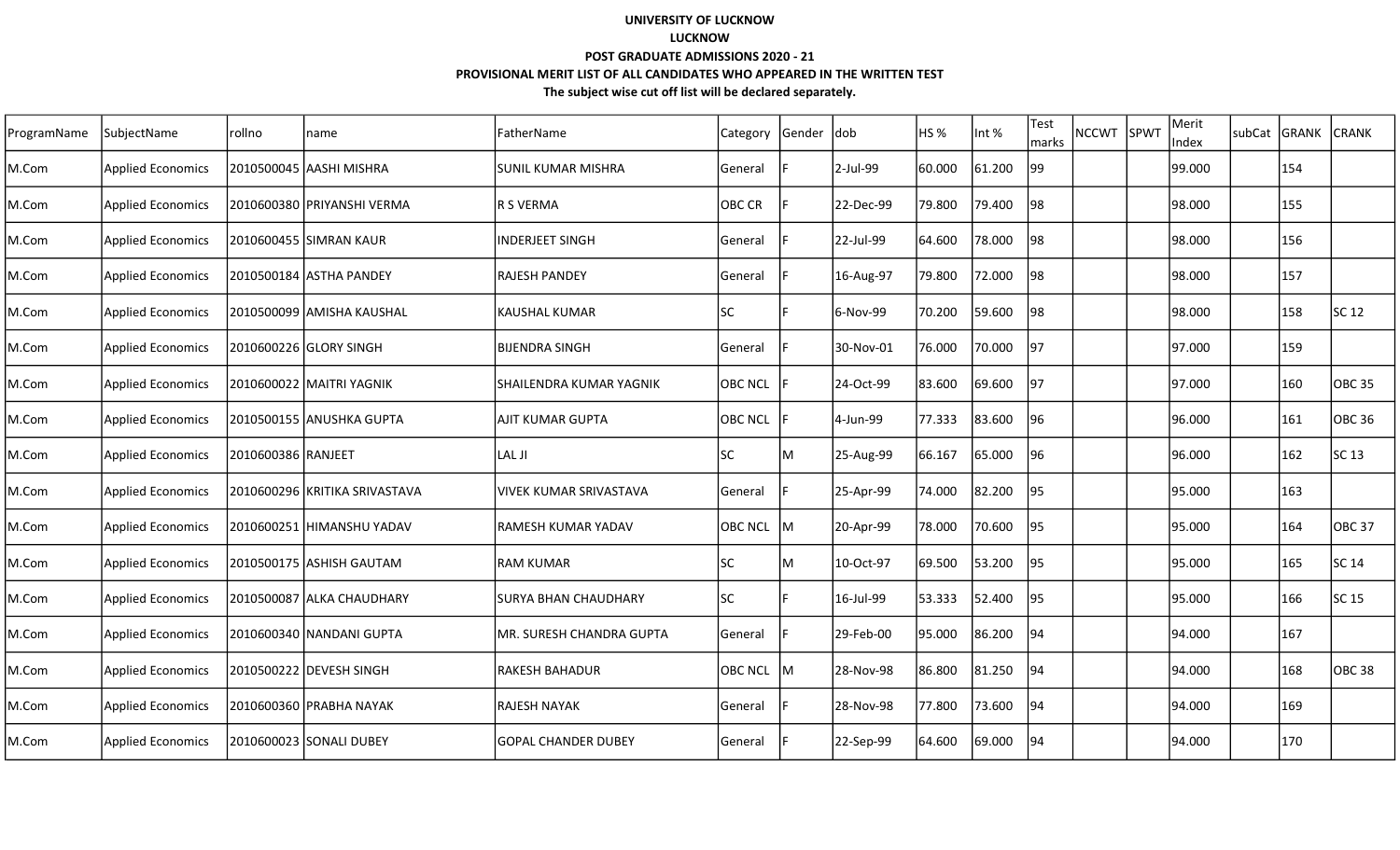| ProgramName | SubjectName              | rollno | name                           | FatherName              | Category       | Gender | dob       | HS %   | Int %  | Test<br>marks | NCCWT SPWT | Merit<br>Index | subCat GRANK |     | <b>CRANK</b>  |
|-------------|--------------------------|--------|--------------------------------|-------------------------|----------------|--------|-----------|--------|--------|---------------|------------|----------------|--------------|-----|---------------|
| M.Com       | <b>Applied Economics</b> |        | 2010500104 AMIT KUMAR VERMA    | <b>SURESH KUMAR</b>     | SC             | ΙM     | 23-Jun-98 | 63.333 | 56.333 | 94            |            | 94.000         |              | 171 | SC 16         |
| M.Com       | <b>Applied Economics</b> |        | 2010600357  PARIDHI CHANDRA    | <b>SUBHASH CHANDRA</b>  | <b>OBC NCL</b> |        | 4-Mar-99  | 72.200 | 81.600 | 93            |            | 93.000         |              | 172 | <b>OBC 39</b> |
| M.Com       | <b>Applied Economics</b> |        | 2010600255 HUZAIFA QAISAR      | <b>ALAM KHAN</b>        | General        |        | 19-Dec-97 | 64.333 | 77.200 | 93            |            | 93.000         |              | 173 |               |
| M.Com       | <b>Applied Economics</b> |        | 2010500083 ALFAHAD RAZA KHAN   | AFZAL RAZA KHAN         | General        | IM.    | 14-Mar-99 | 70.200 | 69.800 | 92            |            | 92.000         |              | 174 |               |
| M.Com       | <b>Applied Economics</b> |        | 2010600463 SUMAIYA SABIR       | <b>MD SABIR</b>         | General        |        | 18-Jul-97 | 73.333 | 66.667 | 92            |            | 92.000         |              | 175 |               |
| M.Com       | <b>Applied Economics</b> |        | 2010500049 ABHAY AWASTHI       | RAM KISHOR AWASTHI      | General        | IM.    | 11-Aug-99 | 76.333 | 71.800 | 191           |            | 91.000         |              | 176 |               |
| M.Com       | <b>Applied Economics</b> |        | 2010600330  MOHINI VISHWAKARMA | S K VISHWAKARMA         | OBC NCL        |        | 30-Sep-99 | 85.500 | 79.000 | 90            |            | 90.000         |              | 177 | <b>OBC 40</b> |
| M.Com       | <b>Applied Economics</b> |        | 2010600495  VANSHIKA GUPTA     | <b>BRIJESH GUPTA</b>    | <b>OBC NCL</b> |        | 6-Aug-99  | 72.200 | 77.000 | 90            |            | 90.000         |              | 178 | <b>OBC 41</b> |
| M.Com       | <b>Applied Economics</b> |        | 2010600365 PRAGYA SINGH        | <b>SATISH SINGH</b>     | General        |        | 23-Sep-95 | 68.429 | 62.600 | 90            |            | 90.000         |              | 179 |               |
| M.Com       | <b>Applied Economics</b> |        | 2010600306 MADHUR KUMAR        | MAHENDRA KUMAR          | OBC NCL M      |        | 8-Aug-98  | 62.400 | 42.000 | 90            |            | 90.000         |              | 180 | <b>OBC 42</b> |
| M.Com       | <b>Applied Economics</b> |        | 2010600214 FARHAN KHALIL       | <b>MOHD MUSLIM</b>      | General        | IM.    | 1-Aug-98  | 77.667 | 62.800 | 89            |            | 89.000         |              | 181 |               |
| M.Com       | <b>Applied Economics</b> |        | 2010600410 SAUMYA SINGH        | <b>ANAND SINGH</b>      | General        |        | 2-Oct-98  | 78.000 | 82.200 | 88            |            | 88.000         |              | 182 |               |
| M.Com       | <b>Applied Economics</b> |        | 2010600433 SHIVANI PATWA       | <b>DEEP KUMAR PATWA</b> | <b>OBC NCL</b> |        | 13-Jul-99 | 68.400 | 78.400 | 88            |            | 88.000         |              | 183 | OBC 43        |
| M.Com       | <b>Applied Economics</b> |        | 2010600403 SAMEEKSHA PANDEY    | RAM KRISHNA PANDEY      | General        |        | 1-Feb-98  | 86.667 | 82.400 | 187           |            | 87.000         |              | 184 |               |
| M.Com       | <b>Applied Economics</b> |        | 2010500041 AANCHAL SINGH GAUR  | <b>ARUN KUMAR GAUR</b>  | General        |        | 14-Jul-00 | 67.286 | 79.333 | 87            |            | 87.000         |              | 185 |               |
| M.Com       | <b>Applied Economics</b> |        | 2010600454 SIMRAN BANO         | SIRAJ AHMAD             | <b>OBC NCL</b> |        | 9-Jun-97  | 80.833 | 72.400 | 87            |            | 87.000         |              | 186 | <b>OBC 44</b> |
| M.Com       | <b>Applied Economics</b> |        | 2010600339  NAMRATA SINGH      | <b>ATAL KUMAR SINGH</b> | General        |        | 8-Mar-98  | 71.143 | 89.200 | 86            |            | 86.000         |              | 187 |               |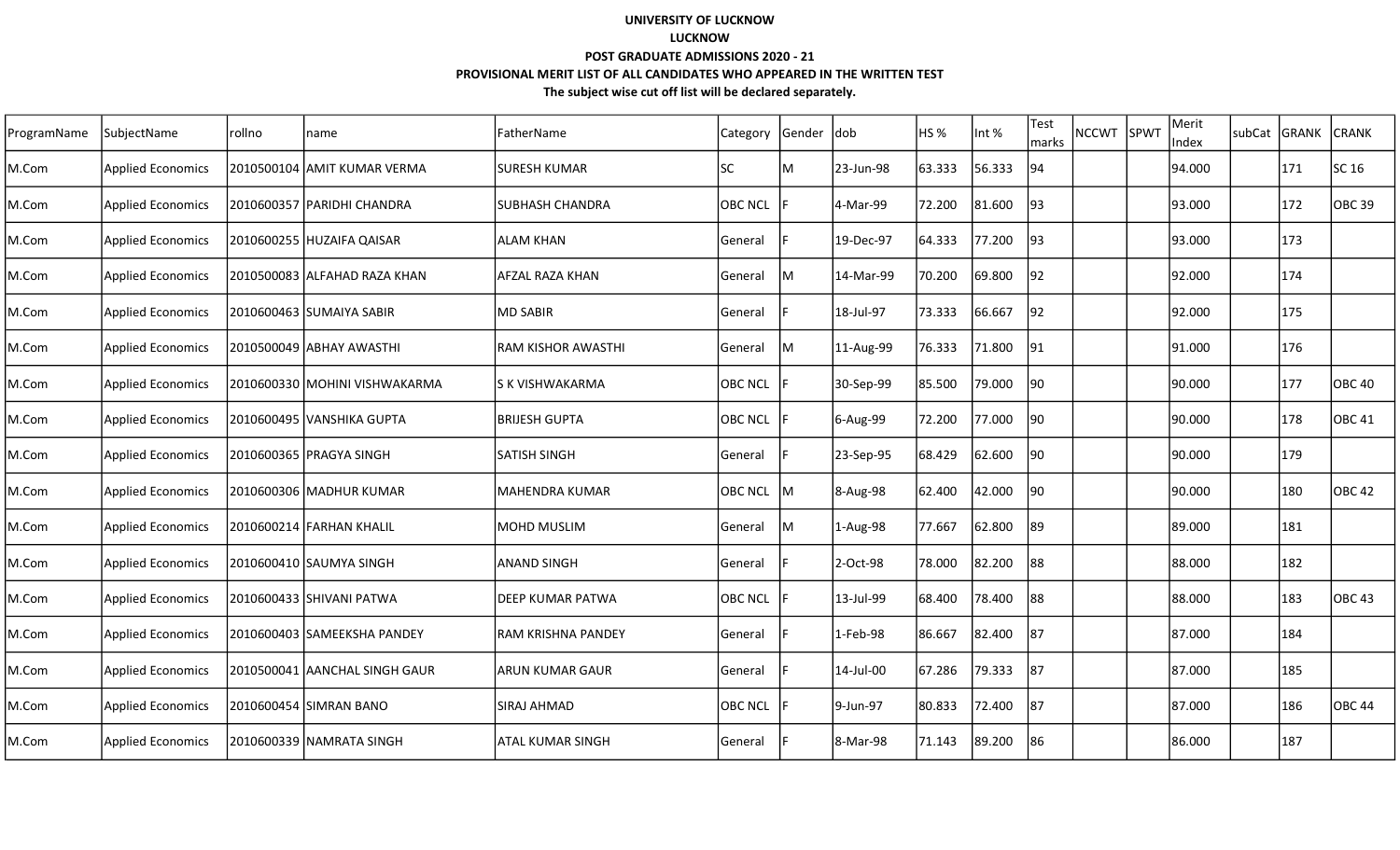| ProgramName | SubjectName              | rollno                | name                          | FatherName                      | Category       | Gender dob |            | HS %   | Int %  | Test<br>marks | <b>NCCWT</b> | SPWT | Merit<br>Index |           | subCat GRANK | <b>CRANK</b>      |
|-------------|--------------------------|-----------------------|-------------------------------|---------------------------------|----------------|------------|------------|--------|--------|---------------|--------------|------|----------------|-----------|--------------|-------------------|
| M.Com       | <b>Applied Economics</b> |                       | 2010500172 ARUNITA BANERJEE   | <b>ARUNABH BANERJEE</b>         | General        |            | 7-Feb-99   | 63.667 | 54.400 | 86            |              |      | 86.000         |           | 188          |                   |
| M.Com       | <b>Applied Economics</b> |                       | 2010500142 ANSHUL SRIVASTAVA  | lvijay kumar srivastava         | General        | M          | 21-Jan-00  | 62.200 | 68.600 | 85            |              |      | 85.000         |           | 189          |                   |
| M.Com       | <b>Applied Economics</b> |                       | 2010500215 DEEPIKA SINGH      | <b>IRADHEY SHYAM SINGH</b>      | General        |            | 20-May-00  | 53.000 | 57.000 | 85            |              |      | 85.000         |           | 190          |                   |
| M.Com       | <b>Applied Economics</b> |                       | 2010600428 SHIVAM SAXENA      | lanoop saxena                   | <b>General</b> | lм         | 18-Jun-99  | 67.500 | 54.200 | 185           |              |      | 85.000         |           | 191          |                   |
| M.Com       | <b>Applied Economics</b> |                       | 2010500160 ANUSHREE RATHORE   | <b>RAM SEWAK RATHORE</b>        | <b>OBC NCL</b> |            | $1-Sep-00$ | 66.500 | 81.600 | 184           |              |      | 84.000         |           | 192          | OBC 45            |
| M.Com       | <b>Applied Economics</b> |                       | 2010600324  MOHD ABBAS        | <b>HASAN PARVEZ</b>             | General        | lм         | 28-Jun-94  | 79.000 | 70.800 | 184           |              |      | 84.000         |           | 193          |                   |
| M.Com       | <b>Applied Economics</b> | 2010600017 SRISHTI    |                               | HARINANDAN KUMAR                | General        |            | 16-Jan-99  | 58.800 | 50.400 | 84            |              |      | 84.000         | <b>DP</b> | 194          |                   |
| M.Com       | <b>Applied Economics</b> |                       | 2010600276  KARISHMA YADAV    | lMAHAVIR SINGH YADAV            | <b>OBC NCL</b> |            | 24-Jul-99  | 93.167 | 91.600 | 83            |              |      | 83.000         |           | 195          | OBC <sub>46</sub> |
| M.Com       | <b>Applied Economics</b> |                       | 2010600351  NIHARIKA TIWARI   | RAJESH KUMAR TIWARI             | General        |            | 27-Jun-99  | 74.833 | 83.000 | 82            |              |      | 82.000         |           | 196          |                   |
| M.Com       | <b>Applied Economics</b> |                       | 2010600384 RAHUL SHARMA       | <b>RAM BADAN SHARMA</b>         | <b>General</b> | ΙM         | 4-Feb-99   | 82.167 | 63.200 | 82            |              |      | 82.000         |           | 197          |                   |
| M.Com       | <b>Applied Economics</b> |                       | 2010600262  ISHITA KACKER     | <b>ISEEMANT KACKER</b>          | General        |            | 3-Nov-99   | 61.333 | 53.400 | 182           |              |      | 82.000         |           | 198          |                   |
| M.Com       | <b>Applied Economics</b> |                       | 2010600364 PRAGYA SINGH       | JAGMOHAN SINGH                  | <b>General</b> |            | 20-Jul-00  | 83.600 | 79.400 | 181           |              |      | 81.000         |           | 199          |                   |
| M.Com       | <b>Applied Economics</b> |                       | 2010500141 ANSHU TIWARI       | YAMUNA RAM TIWARI               | General        |            | 15-Jul-00  | 85.500 | 79.000 | 81            |              |      | 81.000         |           | 200          |                   |
| M.Com       | <b>Applied Economics</b> |                       | 2010500067 AJAI KRISHNA SINGH | JAI KRISHNA SINGH               | General        | lM         | 20-Nov-96  | 68.833 | 69.800 | 80            |              |      | 80.000         |           | 201          |                   |
| M.Com       | <b>Applied Economics</b> | 2010600307 MAHI SINGH |                               | IRAMANAND SINGH                 | General        |            | 27-Jul-99  | 60.800 | 52.800 | 80            |              |      | 80.000         |           | 202          |                   |
| M.Com       | <b>Applied Economics</b> | 2010600417 SHAMBHAVI  |                               | <b>IMITHILESH PRASAD KUNWAR</b> | General        |            | 24-Nov-98  | 74.800 | 67.800 | 78            |              |      | 78.000         |           | 203          |                   |
| M.Com       | <b>Applied Economics</b> |                       | 2010600449 SHUBHI KASHYAP     | lpurushottam kashyap            | <b>OBC NCL</b> |            | 8-Jul-97   | 76.333 | 64.800 | 78            |              |      | 78.000         |           | 204          | OBC 47            |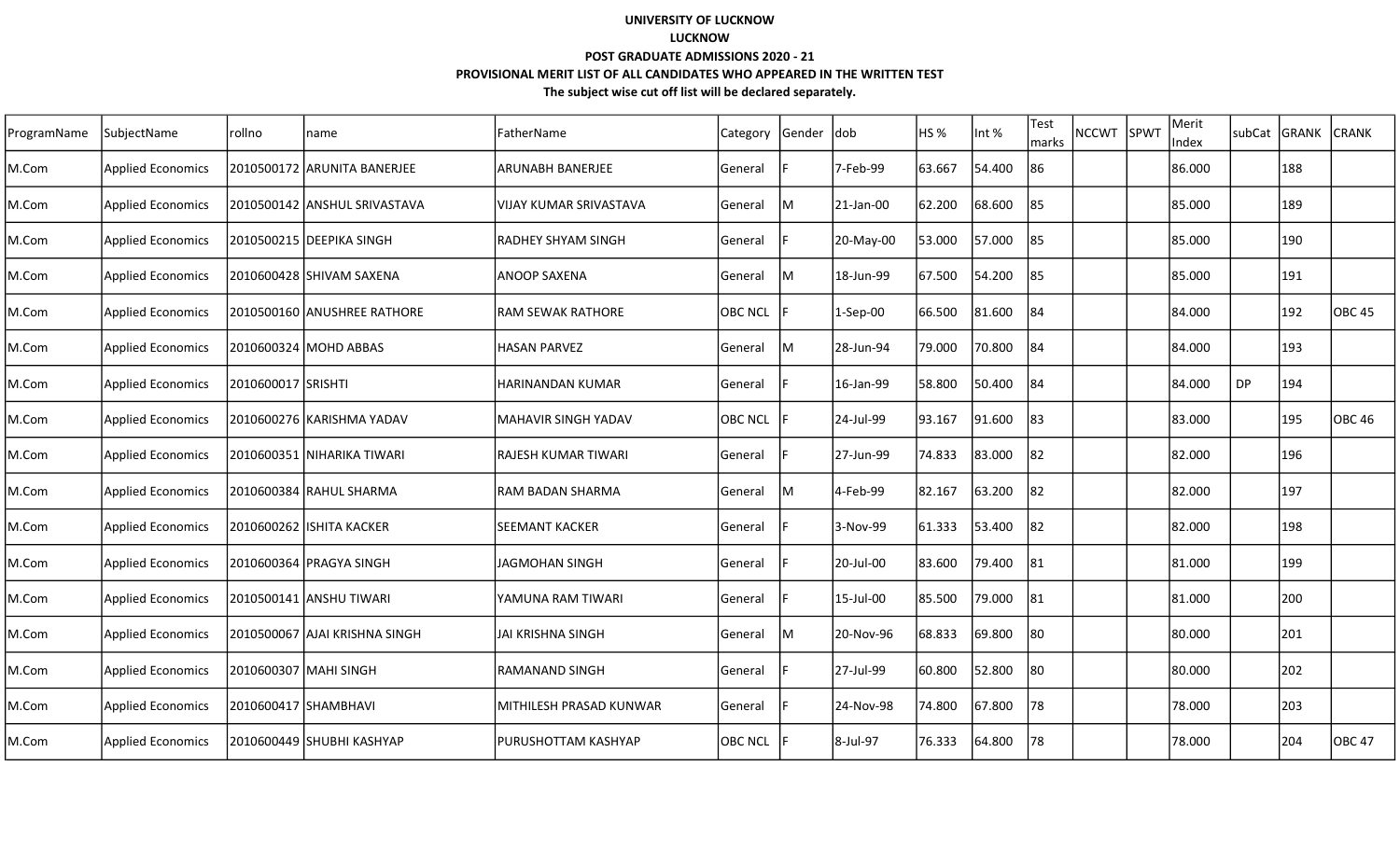| ProgramName | SubjectName              | rollno | name                         | FatherName               | Category       | Gender | <b>dob</b> | HS <sub>%</sub> | Int %  | Test<br>marks | nccwt Ispwt | Merit<br>Index | subCat | <b>GRANK</b> | <b>CRANK</b>      |
|-------------|--------------------------|--------|------------------------------|--------------------------|----------------|--------|------------|-----------------|--------|---------------|-------------|----------------|--------|--------------|-------------------|
| M.Com       | <b>Applied Economics</b> |        | 2010600266  JANVI SINGH      | SANTOSH SINGH            | General        |        | 15-Jan-97  | 75.333          | 64.600 | 78            |             | 78.000         |        | 205          |                   |
| M.Com       | <b>Applied Economics</b> |        | 2010600303 ILALITA RASTOGI   | lanıl kumar rastogi      | <b>OBC NCL</b> |        | 19-Oct-99  | 85.167          | 93.800 | 77            |             | 77.000         |        | 206          | OBC <sub>48</sub> |
| M.Com       | <b>Applied Economics</b> |        | 2010600457 SONAL SHARMA      | ICHANDRA MOHAN SHARMA    | General        |        | 22-Feb-99  | 86.400          | 86.200 | 77            |             | 77.000         |        | 207          |                   |
| M.Com       | <b>Applied Economics</b> |        | 2010600328 MOHD SHAHRUKH     | MAHBOOB AHMAD            | <b>OBC NCL</b> | lм     | 20-Mar-97  | 71.143          | 69.000 | 77            |             | 77.000         |        | 208          | <b>OBC</b> 49     |
| M.Com       | <b>Applied Economics</b> |        | 2010600398 SAIFALI SINGH     | KUNDAN LAL               | IST            |        | 13-Nov-00  | 75.333          | 63.800 | 77            |             | 77.000         |        | 209          | ST <sub>2</sub>   |
| M.Com       | <b>Applied Economics</b> |        | 2010600230 GYAN PRAKASH      | RAM KUMAR                | lsc            | M      | 18-Jul-97  | 60.167          | 60.600 | 77            |             | 77.000         |        | 210          | <b>SC 17</b>      |
| M.Com       | <b>Applied Economics</b> |        | 2010500081   AKSHITA JAIN    | AJAY KUMAR JAIN          | General        |        | 20-Jul-99  | 70.333          | 85.600 | 76            |             | 76.000         |        | 211          |                   |
| M.Com       | <b>Applied Economics</b> |        | 2010600285 KHUSHBOO MANSOORI | MOHAMMAD QUADEER         | <b>OBC NCL</b> |        | 18-Aug-97  | 68.333          | 77.800 | 75            |             | 75.000         |        | 212          | <b>OBC 50</b>     |
| M.Com       | <b>Applied Economics</b> |        | 2010600375 PRIYA SINGH       | SUNIL KUMAR SINGH        | General        |        | 26-Jun-00  | 77.800          | 71.500 | 75            |             | 75.000         |        | 213          |                   |
| M.Com       | <b>Applied Economics</b> |        | 2010600246 HIMANSHU SAINI    | SANTOSH SAINI            | <b>OBC NCL</b> | IM.    | 3-Jul-01   | 66.500          | 67.000 | 75            |             | 75.000         |        | 214          | <b>OBC 51</b>     |
| M.Com       | <b>Applied Economics</b> |        | 2010500152 ANURAG SHUKLA     | SUKH DEV SHUKLA          | General        | lM.    | 25-May-01  | 62.000          | 66.200 | 75            |             | 75.000         |        | 215          |                   |
| M.Com       | <b>Applied Economics</b> |        | 2010500211 CHITRANSHI KAKKAR | AMIT KUMAR KAKKAR        | General        |        | 3-Nov-98   | 78.167          | 65.600 | 75            |             | 75.000         |        | 216          |                   |
| M.Com       | <b>Applied Economics</b> |        | 2010500212 DANIYA AHMED      | MOHD AHMAD               | General        |        | 1-Oct-99   | 71.333          | 60.000 | 75            |             | 75.000         |        | 217          |                   |
| M.Com       | <b>Applied Economics</b> |        | 2010600493 VAISHNAVI SINGH   | IBHANU PRAKASH SINGH     | General        |        | 14-Aug-00  | 95.000          | 58.000 | 75            |             | 75.000         |        | 218          |                   |
| M.Com       | <b>Applied Economics</b> |        | 2010600277 KARTIK SAXENA     | <b>SHRI UMESH SAXENA</b> | General        | M      | 5-Dec-98   | 66.000          | 70.600 | 73            |             | 73.000         |        | 219          |                   |
| M.Com       | <b>Applied Economics</b> |        | 2010600278 KATHA THAKUR      | IADARSH PARMAR           | General        |        | 31-Jan-99  | 66.400          | 60.000 | 73            |             | 73.000         |        | 220          |                   |
| M.Com       | <b>Applied Economics</b> |        | 2010500137 ANSH SONKER       | SANJAY SONKER            | <b>SC</b>      | M      | 7-Sep-98   | 63.333          | 52.167 | 73            |             | 73.000         |        | 221          | SC 18             |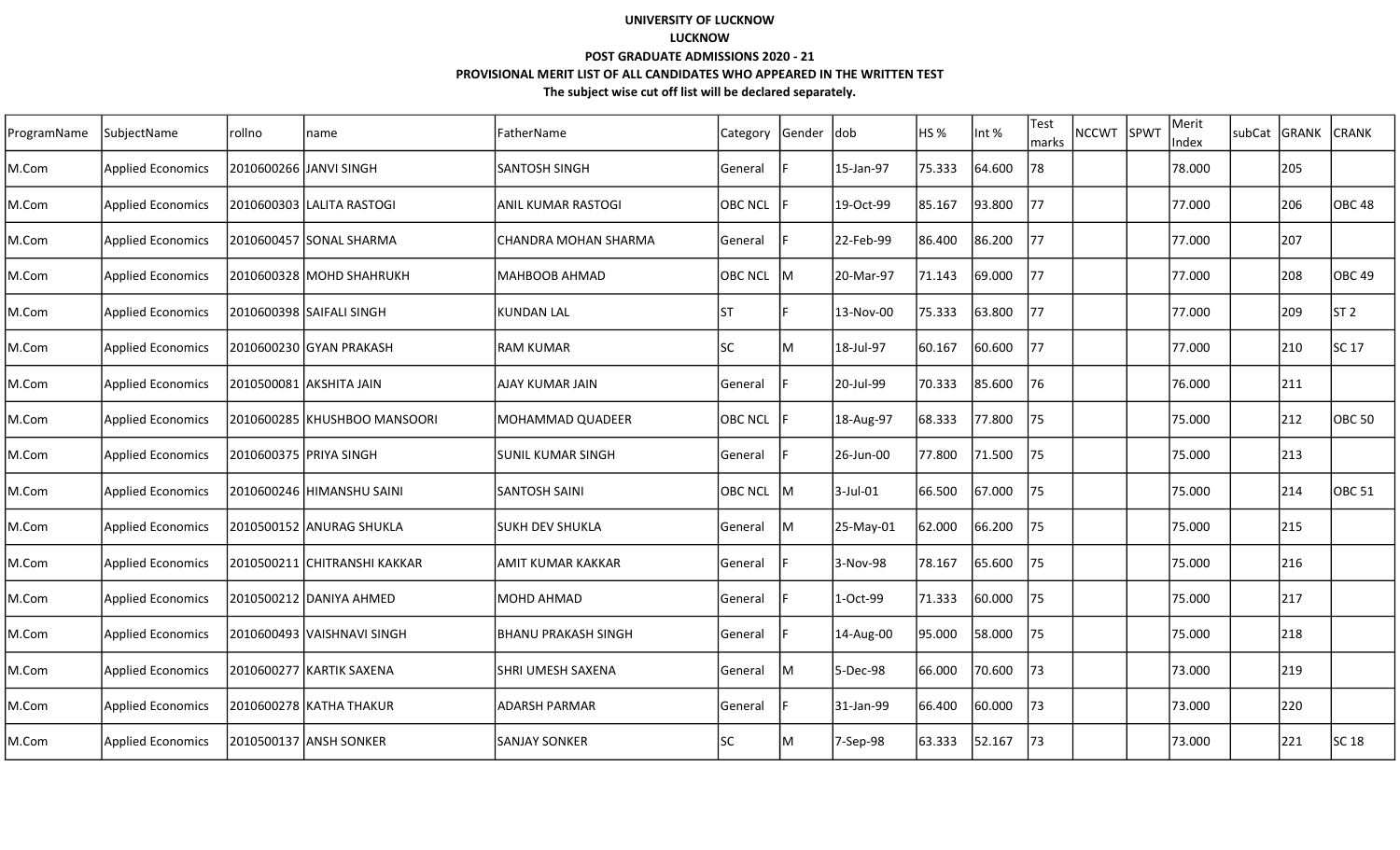| ProgramName | SubjectName              | rollno                | name                            | FatherName                | <b>Category</b> | Gender | <b>dob</b> | HS <sub>%</sub> | Int %  | Test<br>marks | <b>NCCWT</b> | <b>SPWT</b> | Merit<br>Index | subCat | <b>GRANK</b> | <b>CRANK</b>      |
|-------------|--------------------------|-----------------------|---------------------------------|---------------------------|-----------------|--------|------------|-----------------|--------|---------------|--------------|-------------|----------------|--------|--------------|-------------------|
| M.Com       | <b>Applied Economics</b> | 2010600473 SWATI      |                                 | UTTAM KUMAR VERMA         | General         |        | 24-Sep-98  | 81.667          | 85.000 | 72            |              |             | 72.000         |        | 222          |                   |
| M.Com       | <b>Applied Economics</b> |                       | 2010600448 SHUBHANGI SRIVASTAVA | lvikas srivastava         | General         |        | 11-May-99  | 54.833          | 57.600 | 72            |              |             | 72.000         |        | 223          |                   |
| M.Com       | <b>Applied Economics</b> | 2010600284 KETKI SONI |                                 | IRAM KISHOR SONI          | <b>OBC NCL</b>  |        | 18-Jan-99  | 64.600          | 52.000 | 71            |              |             | 71.000         |        | 224          | <b>OBC 52</b>     |
| M.Com       | <b>Applied Economics</b> |                       | 2010600401 SAKSHI KAPOOR        | ISHINU RAJ KAPOOR         | General         |        | 12-Dec-96  | 80.167          | 79.333 | 70            |              |             | 70.000         |        | 225          |                   |
| M.Com       | <b>Applied Economics</b> |                       | 2010600356 PALLAVI SINGH        | <b>AJEET PRATAP SINGH</b> | <b>SC</b>       |        | 21-Jul-99  | 74.000          | 78.800 | 70            |              |             | 70.000         |        | 226          | SC 19             |
| M.Com       | <b>Applied Economics</b> |                       | l2010600396 lROMAISHA NAFEES    | lNAFEES AHMAD             | <b>OBC CR</b>   |        | 2-Aug-97   | 86.000          | 63.600 | 70            |              |             | 70.000         |        | 227          |                   |
| M.Com       | <b>Applied Economics</b> |                       | 2010600412 SAURABH KUMAR PANDEY | lsanjay kumar pandey      | <b>General</b>  | lм     | 10-Jul-98  | 66.800          | 60.400 | 70            |              |             | 70.000         |        | 228          |                   |
| M.Com       | <b>Applied Economics</b> |                       | 2010600443 SHREYA SRIVASTAVA    | T.K. SRIVASTAVA           | General         |        | 21-Sep-00  | 51.333          | 55.000 | 70            |              |             | 70.000         |        | 229          |                   |
| M.Com       | <b>Applied Economics</b> |                       | 2010600260  IQRA SULTANA        | <b>RASHID ALI</b>         | General         |        | 17-Jul-97  | 71.833          | 74.000 | 69            |              |             | 69.000         |        | 230          |                   |
| M.Com       | <b>Applied Economics</b> |                       | 2010500057 ADITI AWASTHI        | lashish kumar Awasthi     | General         |        | 11-Nov-00  | 64.600          | 64.800 | 68            |              |             | 68.000         |        | 231          |                   |
| M.Com       | <b>Applied Economics</b> |                       | 2010600431 SHIVANI KANNAUJIA    | IHARISH CHAND KANNAUJIA   | <b>SC</b>       |        | 20-May-00  | 83.600          | 61.833 | 168           |              |             | 68.000         |        | 232          | SC 20             |
| M.Com       | <b>Applied Economics</b> |                       | 2010600405 SANTOSH PANDEY       | RAVINDRA PANDEY           | General         | lM     | 13-Sep-98  | 58.800          | 69.000 | 167           |              |             | 67.000         |        | 233          |                   |
| M.Com       | <b>Applied Economics</b> |                       | 2010500128 ANJALI VISHWAKARMA   | RAMJANM VISHWAKARMA       | <b>OBC NCL</b>  |        | 18-Aug-99  | 60.667          | 51.400 | 167           |              |             | 67.000         |        | 234          | OBC <sub>53</sub> |
| M.Com       | <b>Applied Economics</b> |                       | 2010500113 ANIRUDH KUMAR PANDEY | IRAJENDRA PANDEY          | General         | M      | 20-Jul-99  | 78.000          | 86.200 | 66            |              |             | 66.000         |        | 235          |                   |
| M.Com       | <b>Applied Economics</b> |                       | 2010600309  MANISHA CHAURASIYA  | SANTOSH KUMAR CHAURASIYA  | <b>OBC NCL</b>  |        | 26-Feb-99  | 64.600          | 80.800 | 65            |              |             | 65.000         |        | 236          | OBC <sub>54</sub> |
| M.Com       | <b>Applied Economics</b> |                       | 2010500028 ASHISH KUMAR         | <b>HARIGOVIND</b>         | lsc             | ΙM     | 14-Mar-99  | 62.400          | 62.800 | 65            |              |             | 65.000         |        | 237          | SC 21             |
| M.Com       | <b>Applied Economics</b> |                       | 2010500082 ALEENA FATIMA        | IMOHD IMRAN               | General         |        | 9-Dec-98   | 55.000          | 51.800 | 164           |              |             | 64.000         |        | 238          |                   |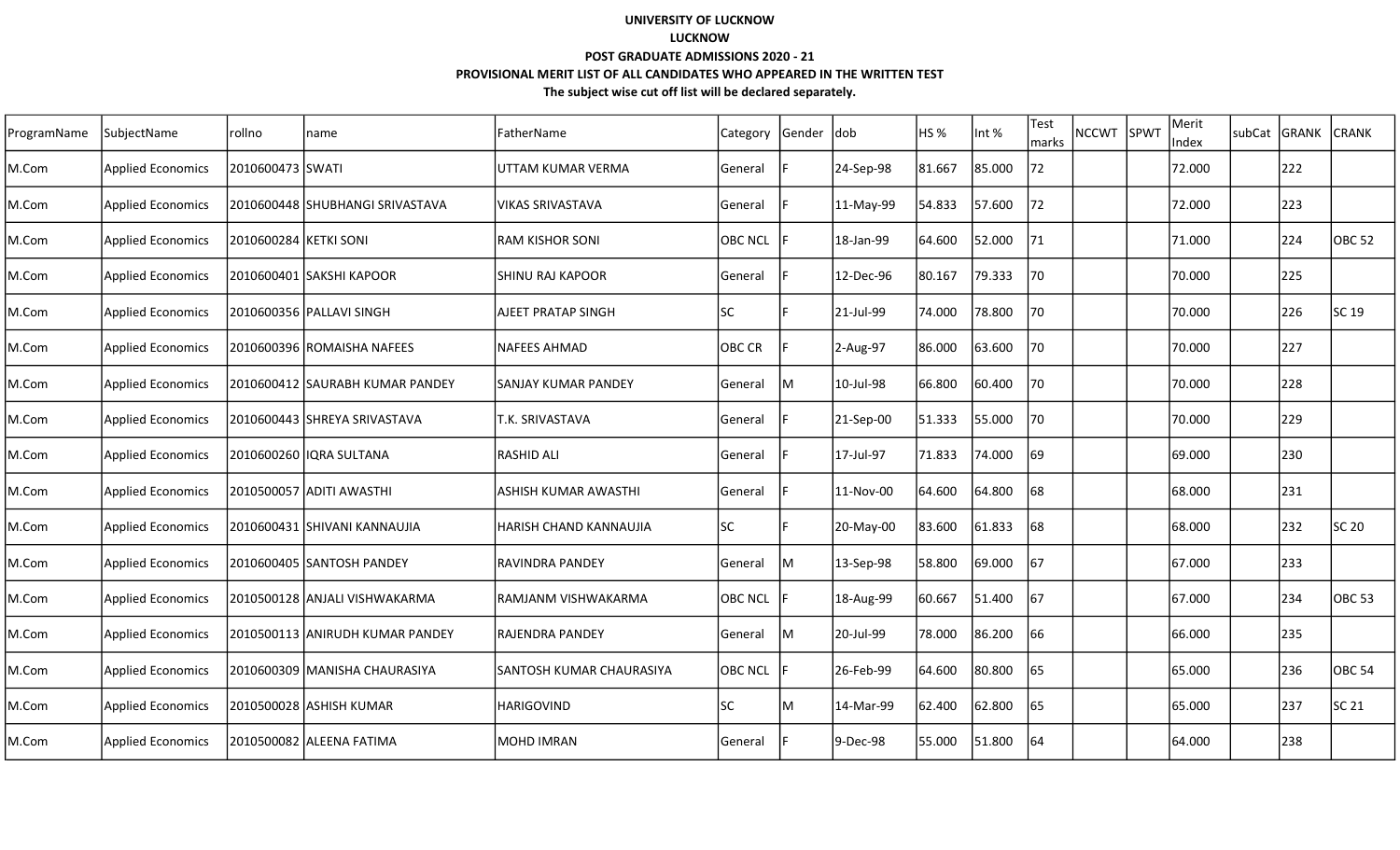| ProgramName | SubjectName              | rollno                | name                         | FatherName                | Category       | Gender dob |           | HS %   | Int %  | Test<br>marks | <b>NCCWT</b> | SPWT | Merit<br>Index | lsubCat | GRANK | <b>CRANK</b>      |
|-------------|--------------------------|-----------------------|------------------------------|---------------------------|----------------|------------|-----------|--------|--------|---------------|--------------|------|----------------|---------|-------|-------------------|
| M.Com       | <b>Applied Economics</b> | 2010600256 IFFAT UZMA |                              | <b>SIBTUL AZIZ</b>        | <b>OBC NCL</b> |            | 28-Mar-83 | 50.833 | 42.600 | 64            |              |      | 64.000         |         | 239   | <b>OBC 55</b>     |
| M.Com       | <b>Applied Economics</b> | 2010500064 AINUL HAQ  |                              | SANAUL HAQ                | OBC NCL M      |            | 23-Jun-95 | 53.429 | 53.400 | 62            |              |      | 62.000         |         | 240   | <b>OBC 56</b>     |
| M.Com       | <b>Applied Economics</b> |                       | 2010600359 POOJA SHARMA      | KAILASH CHANDRA SHARMA    | General        | IF.        | 23-Apr-98 | 76.333 | 79.800 | 161           |              |      | 61.000         |         | 241   |                   |
| M.Com       | <b>Applied Economics</b> |                       | 2010600298 KUMKUM PRIYA GOND | lRATNESH GOND             | IST            |            | 12-Aug-99 | 74.333 | 73.200 | 61            |              |      | 61.000         |         | 242   | ST <sub>3</sub>   |
| M.Com       | <b>Applied Economics</b> | 2010600272 KAJAL      |                              | HARINDRA KUMAR            | SC             |            | 1-Oct-99  | 81.667 | 82.200 | 60            |              |      | 60.000         |         | 243   | SC 22             |
| M.Com       | <b>Applied Economics</b> |                       | 2010600316 MARYAM FATIMA     | SHABIHUL HASAN            | General        |            | 25-Feb-99 | 74.333 | 67.167 | 60            |              |      | 60.000         |         | 244   |                   |
| M.Com       | <b>Applied Economics</b> |                       | 2010600300 KUSHA RAZA        | RAZA ALI KHAN             | General        |            | 2-Apr-99  | 61.167 | 65.500 | 60            |              |      | 60.000         |         | 245   |                   |
| M.Com       | <b>Applied Economics</b> |                       | 2010600460 SRISHTI JAIN      | NARESH KUMAR JAIN         | General        | IМ         | 12-Sep-00 | 68.333 | 62.000 | 159           |              |      | 59.000         |         | 246   |                   |
| M.Com       | <b>Applied Economics</b> |                       | 2010600504 VISHAL GUPTA      | ISUBHASH GUPTA            | OBC NCL M      |            | 10-Dec-98 | 75.667 | 50.833 | 59            |              |      | 59.000         |         | 247   | <b>OBC 57</b>     |
| M.Com       | <b>Applied Economics</b> |                       | 2010600348 NIDHI SINGH       | <b>DINESH SINGH</b>       | General        |            | 4-Jan-97  | 63.333 | 71.200 | 58            |              |      | 58.000         |         | 248   |                   |
| M.Com       | <b>Applied Economics</b> |                       | 2010600346 NIDHI MISHRA      | <b>NEERAJ MISHRA</b>      | General        |            | 3-Sep-99  | 77.167 | 68.400 | 157           |              |      | 57.000         |         | 249   |                   |
| M.Com       | <b>Applied Economics</b> |                       | 2010600014 RAHUL RAWAT       | MANGAL PRASAD RAWAT       | <b>SC</b>      | lM         | 4-May-97  | 74.667 | 60.400 | 56            |              |      | 56.000         | DP      | 250   | SC 23             |
| M.Com       | <b>Applied Economics</b> |                       | 2010500080 AKSHAY SINGH      | <b>BHANU PRATAP SINGH</b> | General        | IM.        | 14-Jul-98 | 59.167 | 44.400 | 56            |              |      | 56.000         |         | 251   |                   |
| M.Com       | <b>Applied Economics</b> |                       | 2010500133 JANKIT SRIVASTAVA | ANURAG SRIVASTAVA         | General        | IМ         | 12-Sep-99 | 63.200 | 58.200 | 55            |              |      | 55.000         |         | 252   |                   |
| M.Com       | <b>Applied Economics</b> |                       | 2010600439 SHRADDHA VERMA    | RAVISH KUMAR VERMA        | SC             |            | 19-Dec-99 | 72.667 | 63.200 | 54            |              |      | 54.000         |         | 253   | SC 24             |
| M.Com       | <b>Applied Economics</b> |                       | 2010600290 KOMAL PRAJAPATI   | RAJ KUMAR PRAJAPATI       | OBC NCL        |            | 3-Jul-00  | 79.833 | 66.600 | 51            |              |      | 51.000         |         | 254   | OBC <sub>58</sub> |
| M.Com       | <b>Applied Economics</b> |                       | 2010600271  KAHIRA KHATOON   | IJAMEEL AHMAD             | OBC NCL F      |            | 21-Jun-99 | 74.167 | 66.000 | 51            |              |      | 51.000         |         | 255   | <b>OBC 59</b>     |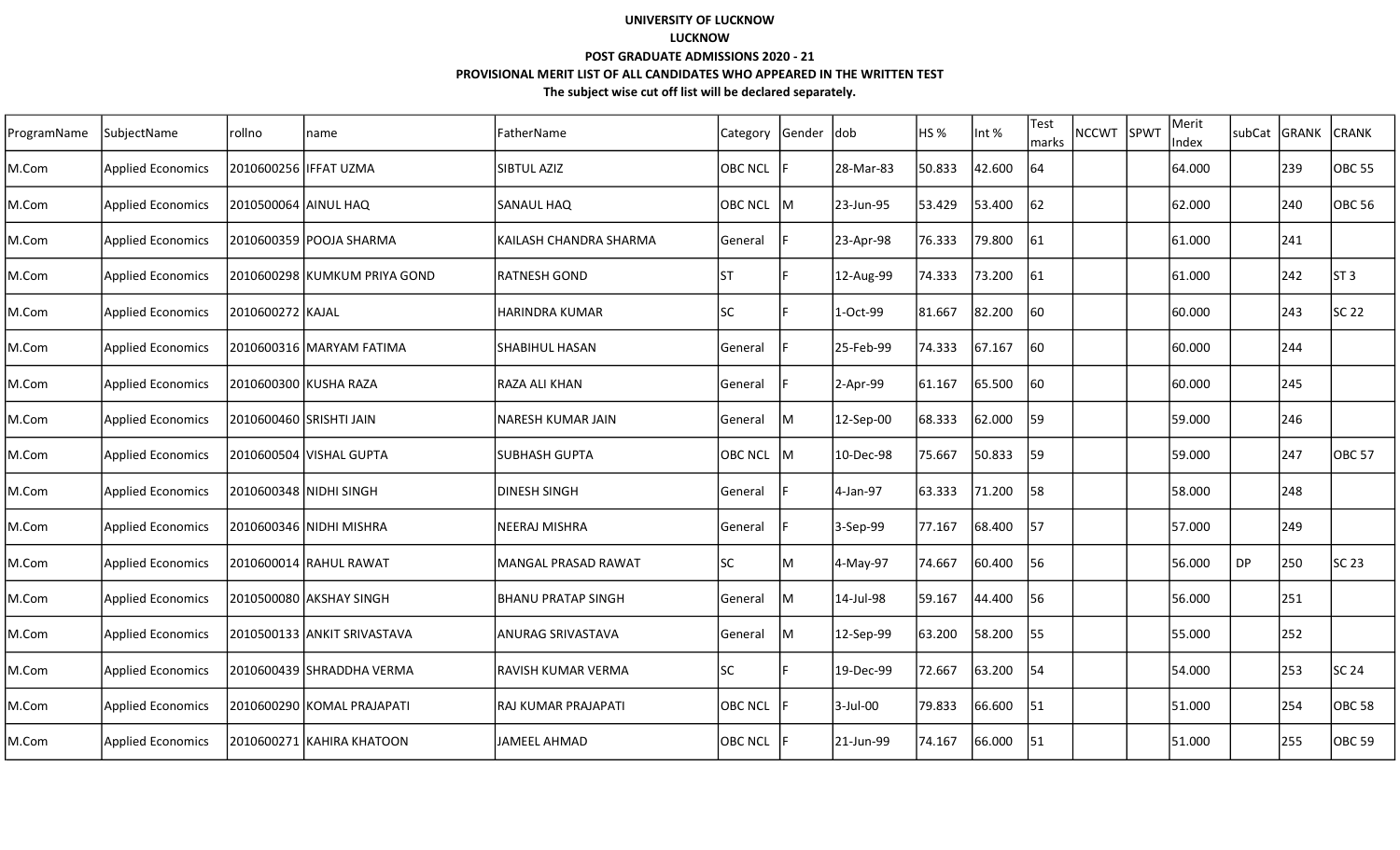| ProgramName | SubjectName              | rollno                  | name                             | FatherName                | Category       | Gender | <b>dob</b>  | HS <sub>%</sub> | Int %  | Test<br>marks | nccwt Ispwt | Merit<br>Index | subCat | GRANK | <b>CRANK</b>  |
|-------------|--------------------------|-------------------------|----------------------------------|---------------------------|----------------|--------|-------------|-----------------|--------|---------------|-------------|----------------|--------|-------|---------------|
| M.Com       | <b>Applied Economics</b> |                         | 2010600397   SACHI YADAV         | <b>NEELAM SINGH YADAV</b> | <b>OBC NCL</b> |        | 23-Jun-00   | 65.667          | 66.000 | 51            |             | 51.000         |        | 256   | <b>OBC 60</b> |
| M.Com       | <b>Applied Economics</b> |                         | 2010600016 SANJOGITA KUMARI      | ls kumar                  | <b>SC</b>      |        | 1-Jun-80    | 64.889          | 61.833 | 50            |             | 50.000         | DP     | 257   | SC 25         |
| M.Com       | <b>Applied Economics</b> |                         | 2010600329  MOHD WAMIQ IDREESI   | MASHOOQ ALI               | <b>OBC NCL</b> | IМ     | 20-May-99   | 62.167          | 58.600 | 50            |             | 50.000         |        | 258   | <b>OBC 61</b> |
| M.Com       | <b>Applied Economics</b> |                         | 2010600325 MOHD ASIF KHAN        | lMOHD ANWAR KHAN          | General        | Iм     | 4-May-99    | 76.000          | 66.167 | 47            |             | 47.000         |        | 259   |               |
| M.Com       | <b>Applied Economics</b> |                         | 2010600442 SHREYA AGRAWAL        | SANJAY AGRAWAL            | General        | M      | 28-Mar-98   | 74.000          | 63.600 | 46            |             | 46.000         |        | 260   |               |
| M.Com       | <b>Applied Economics</b> |                         | 2010600286  KIRTI KUMARI         | IRAJ KUMAR                | lsc            |        | 23-Sep-96   | 62.333          | 69.400 | 45            |             | 45.000         |        | 261   | <b>SC 26</b>  |
| M.Com       | <b>Applied Economics</b> |                         | 2010600372  PREETI KANOUJIA      | lsuresh kumar             | lsc            |        | 9-May-97    | 65.833          | 55.500 | 45            |             | 45.000         |        | 262   | SC 27         |
| M.Com       | <b>Applied Economics</b> |                         | 2010500178 ASHUTOSH VERMA        | lJAGJIWAN LAL VERMA       | lsc            | М      | 9-Aug-96    | 56.667          | 60.400 | 43            |             | 43.000         |        | 263   | SC 28         |
| M.Com       | <b>Applied Economics</b> |                         | 2010500197  BABITA YADAV         | CHANDRA PRAKASH YADAV     | <b>OBC NCL</b> |        | 6-May-96    | 55.333          | 55.400 | 42            |             | 42.000         |        | 264   | <b>OBC 62</b> |
| M.Com       | <b>Applied Economics</b> |                         | 2010600254 HUDA KAZIM            | MOHD KAZIM                | General        |        | $2$ -Feb-00 | 57.000          | 48.833 | 41            |             | 41.000         |        | 265   |               |
| M.Com       | <b>Applied Economics</b> |                         | 2010600368 PRATEEK RAO           | İGIRI RAJ                 | lsc            | M      | 1-Sep-00    | 64.600          | 59.400 | 139           |             | 39.000         |        | 266   | SC 29         |
| M.Com       | <b>Applied Economics</b> |                         | 2010500077  AKHILESH KUMAR SINGH | RAVINDRA SINGH            | <b>OBC NCL</b> | lм     | 15-Apr-94   | 74.400          | 56.600 | 36            |             | 36.000         |        | 267   | <b>OBC 63</b> |
| M.Com       | <b>Applied Economics</b> |                         | 2010600492 VAISHNAVI SINGH       | CHANDRA PAL SINGH         | General        |        | 5-Nov-99    | 64.600          | 71.000 | 35            |             | 35.000         |        | 268   |               |
| M.Com       | <b>Applied Economics</b> |                         | 2010600399 SAJAL KUMARI          | lbasant lal               | lsc            |        | 27-Jun-98   | 51.167          | 42.000 | 35            |             | 35.000         |        | 269   | SC 30         |
| M.Com       | <b>Applied Economics</b> |                         | 2010600011 KAJAL SINGH           | lRAMESH KUMAR SINGH       | General        |        | 25-Aug-00   | 66.400          | 71.600 | 32            |             | 32.000         |        | 270   |               |
| M.Com       | <b>Applied Economics</b> | 2010600294  KRITI SINGH |                                  | IHARISH KUMAR SINGH       | General        |        | 1-Jun-98    | 70.000          | 64.000 | 131           |             | 31.000         |        | 271   |               |
| M.Com       | <b>Applied Economics</b> |                         | 2010600467 SUSHMITA SINGH        | UMESH KUMAR SINGH         | General        |        | 5-Sep-99    | 62.000          | 70.800 | 30            |             | 30.000         |        | 272   |               |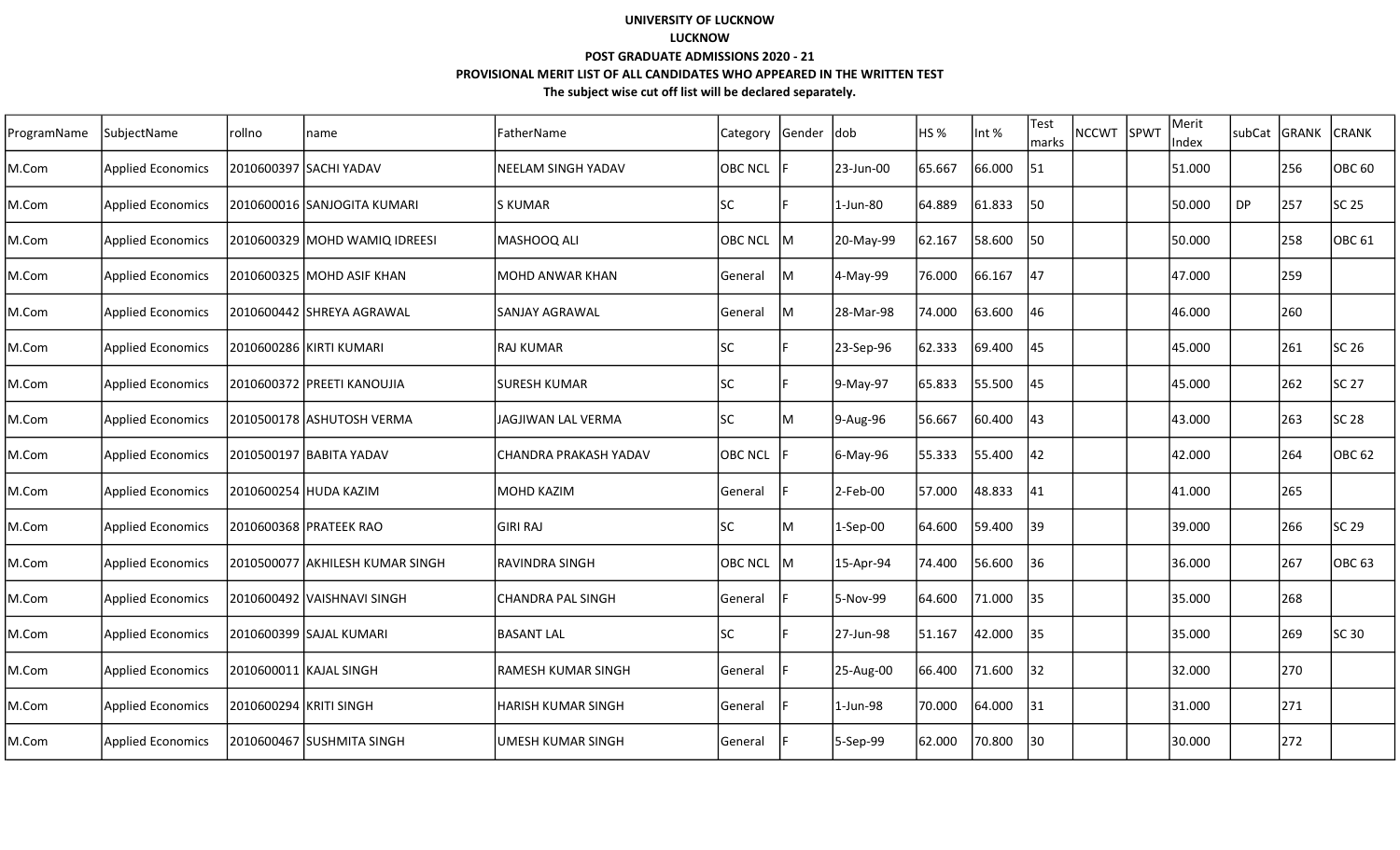| ProgramName | SubjectName       | rollno                 | Iname                          | FatherName                    | Category Gender dob |     |            | HS <sub>%</sub> | Int %     | <b>Test</b><br>marks | <b>NCCWT</b> | <b>SPWT</b> | Merit<br>Index | <b>subCat</b> | GRANK CRANK |                    |
|-------------|-------------------|------------------------|--------------------------------|-------------------------------|---------------------|-----|------------|-----------------|-----------|----------------------|--------------|-------------|----------------|---------------|-------------|--------------------|
| M.Com       | Applied Economics | 12010600327 IMOHD SAIF |                                | ABDUL HALEEM SIDDIQUI         | lGeneral            | IM. | 10-Apr-00  | 66.400          | 53.000 30 |                      |              |             | 30.000         |               | 273         |                    |
| M.Com       | Applied Economics |                        | 12010500062 AFSAAR BANO        | <b>MOHD LATIF</b>             | lGeneral            |     | 126-Jan-00 | 62.600          | 54.600 29 |                      |              |             | 29.000         |               | 274         |                    |
| M.Com       | Applied Economics |                        | 2010500003 ARPITA SHUKLA       | <b>JASHOK KUMAR SHUKLA</b>    | <b>IGeneral</b>     |     | 1-Sep-99   | 54.200          | 58.333    | 28                   |              |             | 28.000         |               | 275         |                    |
| M.Com       | Applied Economics |                        | 12010500186 AUSAF SAJID ANSARI | <b>SAJID ALI ANSARI</b>       | lobc ncl Im         |     | 13-Nov-99  | 66.667          | 58.200    | 28                   |              |             | 28.000         |               | 276         | IOBC <sub>64</sub> |
| M.Com       | Applied Economics |                        | 12010600415 SHAISTA MANSOORI   | <b>ISHABBIR MOHD MANSOORI</b> | OBC NCL F           |     | 12-Feb-96  | 148.167         | 56.500 20 |                      |              |             | 20.000         |               | 277         | <b>OBC 65</b>      |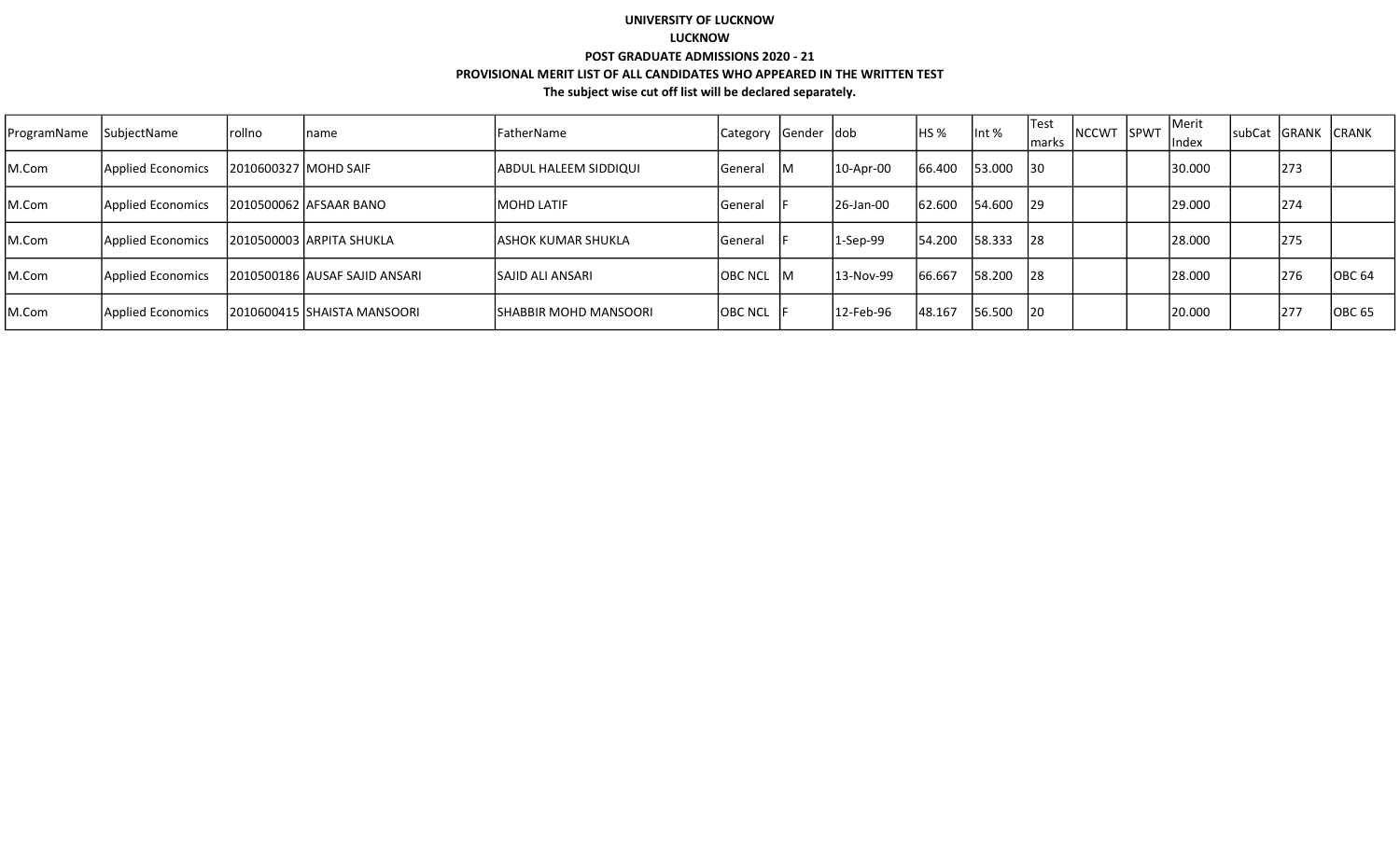| ProgramName | SubjectName | rollno | name                               | FatherName               | Category       | Gender | <b>dob</b> | HS %    | Int %  | <b>Test</b><br>marks | NCCWT SPWT | Merit<br>Index | subCat | <b>GRANK</b> | <b>CRANK</b>      |
|-------------|-------------|--------|------------------------------------|--------------------------|----------------|--------|------------|---------|--------|----------------------|------------|----------------|--------|--------------|-------------------|
| M.Com       | Commerce    |        | 2011000409 YASHASVI SINGH          | DILIP SINGH              | <b>OBC NCL</b> |        | 10-Dec-99  | 81.833  | 83.800 | 233                  |            | 233.000        |        |              | $\vert$ OBC 1     |
| M.Com       | Commerce    |        | 2011000056 VISHAV JEET SINGH SODHI | <b>KESHAV SINGH</b>      | General        | lM.    | 16-Aug-00  | 55.000  | 71.400 | 213                  |            | 213.000        |        |              |                   |
| M.Com       | Commerce    |        | 2010900126 KANCHAN VERMA           | lGHANSHYAM VERMA         | <b>OBC NCL</b> |        | 1-Aug-99   | 79.800  | 76.800 | 211                  |            | 211.000        |        |              | OBC <sub>2</sub>  |
| M.Com       | Commerce    |        | 2010800141 ANANYA MISHRA           | ANIRUDDHA PRASAD MISHRA  | General        |        | 4-Mar-00   | 87.400  | 71.167 | 211                  |            | 211.000        |        |              |                   |
| M.Com       | Commerce    |        | 2011000187 SHIVAKSHI DIXIT         | KRISHNA KANT DIXIT       | General        |        | 4-Jan-96   | 95.857  | 96.800 | 209                  |            | 209.000        |        |              |                   |
| M.Com       | Commerce    |        | 2010900006 DEEPALI PRAJAPATI       | ARVIND KUMAR PRAJAPATI   | <b>OBC NCL</b> |        | 7-Nov-00   | 95.000  | 91.833 | 207                  |            | 207.000        |        | 16           | $\vert$ OBC 3     |
| M.Com       | Commerce    |        | 2010800300 AYESHI VERMA            | IGHANSHYAM VERMA         | <b>OBC NCL</b> |        | 18-Dec-01  | 180.000 | 83.800 | 207                  |            | 207.000        |        |              | IOBC <sub>4</sub> |
| M.Com       | Commerce    |        | 2011000176 SHIKHA YADAV            | MR. ASHOK KUMAR YADAV    | General        |        | 14-Dec-01  | 76.000  | 90.400 | 201                  |            | 201.000        |        |              |                   |
| M.Com       | Commerce    |        | 2011000262 SIDDHANT SRIVASTAVA     | İSUSHIL SRIVASTAVA       | General        | M      | 4-Jun-99   | 55.000  | 89.800 | 201                  |            | 201.000        |        | 9            |                   |
| M.Com       | Commerce    |        | 2010900324 PARUL MATHUR            | AVADHESH PRASAD MATHUR   | General        |        | 22-Sep-98  | 78.333  | 85.400 | 200                  |            | 200.000        |        | 10           |                   |
| M.Com       | Commerce    |        | 2010800307 AYUSH YADAV             | SANJAY YADAV             | <b>OBC NCL</b> | lM     | 11-Jan-99  | 74.333  | 71.200 | 199                  |            | 199.000        |        | 11           | OBC <sub>5</sub>  |
| M.Com       | Commerce    |        | 2010900115 KAJAL BAJPAI            | MANOJ KUMAR BAJPAI       | General        |        | 16-Jul-00  | 85.167  | 76.400 | 198                  |            | 198.000        |        | 12           |                   |
| M.Com       | Commerce    |        | 2010900038 DIVYANSHI SINGH         | RAJESH SINGH             | General        | lм     | 18-Jan-00  | 93.000  | 92.000 | 197                  |            | 197.000        |        | 13           |                   |
| M.Com       | Commerce    |        | 2010800222 JANUPRIYA SHARMA        | ISHAILENDRA KUMAR SHARMA | IOBC NCL       |        | 4-Jul-02   | 75.167  | 70.000 | 196                  |            | 196.000        |        | 14           | IOBC 6            |
| M.Com       | Commerce    |        | 2011000266 SIMERJEET KAUR          | <b>SURJEET SINGH</b>     | General        |        | 12-Oct-98  | 86.833  | 85.200 | 195                  |            | 195.000        |        | 15           |                   |
| M.Com       | Commerce    |        | 2010900097 ISHITA MISHRA           | IAMIT MISHRA             | General        |        | 27-Jul-00  | 88.333  | 79.800 | 195                  |            | 195.000        |        | 16           |                   |
| M.Com       | Commerce    |        | 2010900249 NAINSI JAISWAL          | lVIJAY KUMAR JAISWAL     | <b>OBC NCL</b> |        | 1-Jan-99   | 85.400  | 77.200 | 195                  |            | 195.000        |        | 17           | OBC 7             |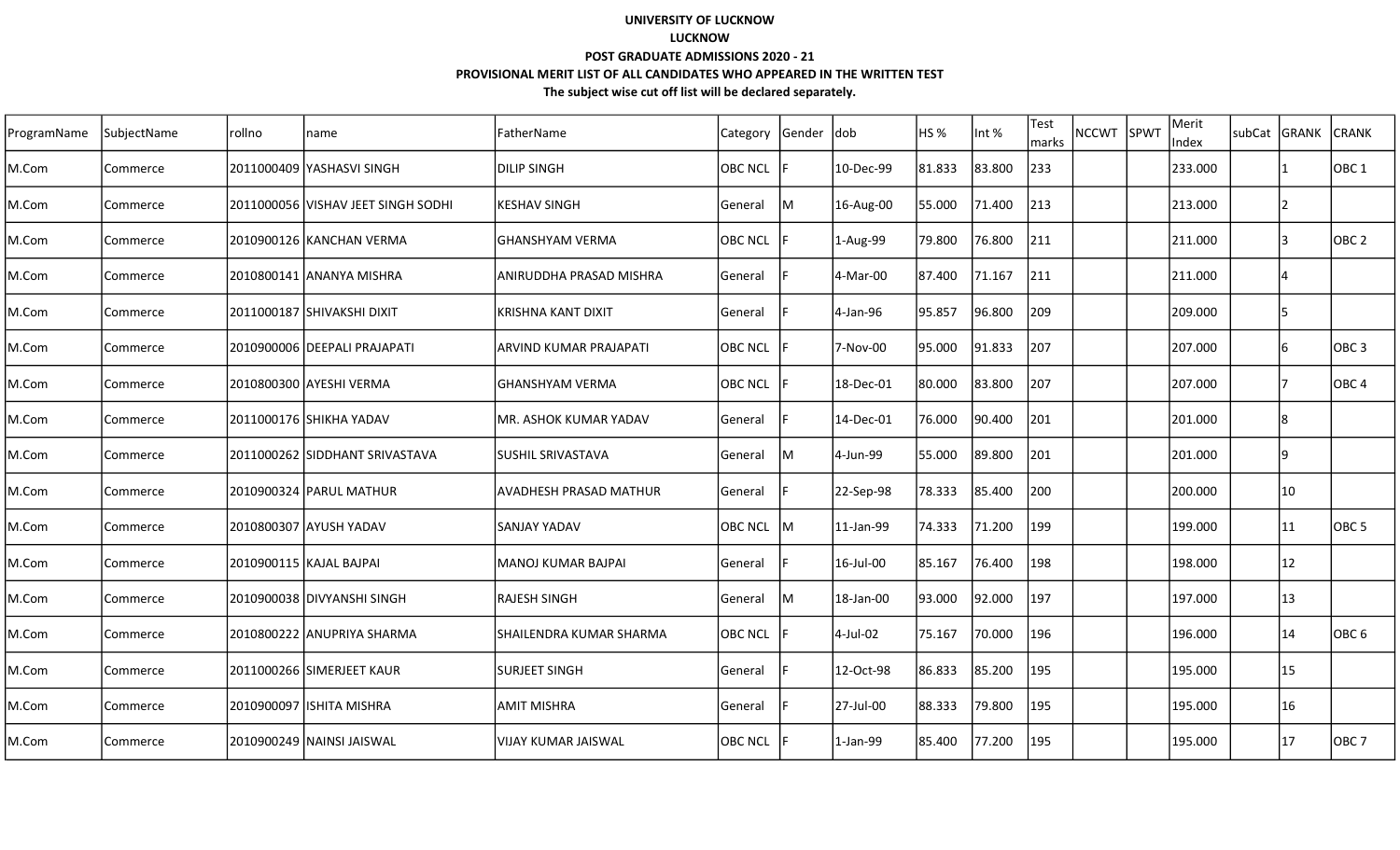| ProgramName | SubjectName | rollno                | name                               | FatherName                    | Category       | Gender  dob |            | HS %   | Int %  | Test<br>marks | <b>NCCWT</b> | SPWT | Merit<br>Index | subCat GRANK | <b>CRANK</b>     |
|-------------|-------------|-----------------------|------------------------------------|-------------------------------|----------------|-------------|------------|--------|--------|---------------|--------------|------|----------------|--------------|------------------|
| M.Com       | Commerce    |                       | 2011000234  SHREYA SRIVASTAVA      | <b>ASHISH KUMAR</b>           | General        |             | 24-Jul-98  | 82.667 | 78.400 | 194           |              |      | 194.000        | 18           |                  |
| M.Com       | Commerce    |                       | 2011000293 SRISTI JAISWAL          | lAKHILESH JAISWAL             | <b>OBC NCL</b> |             | 7-Nov-01   | 76.000 | 89.000 | 193           |              |      | 193.000        | 19           | OBC <sub>8</sub> |
| M.Com       | Commerce    |                       | 2011000111 SANDEEP SINGH           | lRAMASHRAY SINGH              | General        | lΜ          | 3-Jul-99   | 68.400 | 85.400 | 193           |              |      | 193.000        | 20           |                  |
| M.Com       | Commerce    |                       | 2011000318 SWAPNIL SINGH           | İSUJIT KUMAR SINGH            | <b>General</b> | lм          | 5-Sep-98   | 88.667 | 81.200 | 192           |              |      | 192.000        | 21           |                  |
| M.Com       | Commerce    |                       | 2011000314 SUVIGYA NIDHI PANDEY    | IPRAMOD PANDEY                | <b>General</b> |             | 7-Dec-98   | 83.667 | 76.200 | 190           |              |      | 190.000        | 22           |                  |
| M.Com       | Commerce    | 2011000354 UMAM ZIA   |                                    | <b>ZIA HUSAIN</b>             | General        |             | 5-Aug-00   | 85.400 | 89.400 | 189           |              |      | 189.000        | 23           |                  |
| M.Com       | Commerce    |                       | 2010800251 ARPITA TRIPATHI         | AKHILESH TRIPATHI             | General        |             | 11-Jul-00  | 85.000 | 85.000 | 189           |              |      | 189.000        | 24           |                  |
| M.Com       | Commerce    |                       | 2010800231  ANUSHREE BHARDWAJ      | lAJAY KUMAR SHARMA            | General        |             | 25-Dec-99  | 91.200 | 91.000 | 187           |              |      | 187.000        | 25           |                  |
| M.Com       | Commerce    |                       | 2010900049 FARHEEN FATIMA SIDDIQUI | IMOHD YUSUF SIDDIQUI          | General        |             | 9-Oct-00   | 85.833 | 82.800 | 186           |              |      | 186.000        | 26           |                  |
| M.Com       | Commerce    | 2011000395 VIPIN SAHU |                                    | <b>SHIVNARAYAN SAHU</b>       | OBC NCL M      |             | 28-Oct-98  | 75.667 | 72.600 | 186           |              |      | 186.000        | 27           | OBC 9            |
| M.Com       | Commerce    |                       | 2010900232 MOHIT DWIVEDI           | <b>IKRISHNA KUMAR DWIVEDI</b> | General        | IM          | 19-Feb-00  | 79.500 | 79.000 | 185           |              |      | 185.000        | 28           |                  |
| M.Com       | Commerce    |                       | 2011000032 DIMPAL YADAV            | PARMATMA NAND YADAV           | <b>OBC NCL</b> |             | 1-Aug-00   | 66.400 | 79.000 | 185           |              |      | 185.000        | 29           | <b>OBC 10</b>    |
| M.Com       | Commerce    |                       | 2010900332 POOJA SINGH             | <b>DINESH KUMAR SINGH</b>     | <b>OBC NCL</b> |             | 22-Nov-00  | 76.333 | 65.600 | 185           |              |      | 185.000        | 30           | <b>OBC 11</b>    |
| M.Com       | Commerce    |                       | 2010900396 IPUSHPENDRA TRIPATHI    | lupendra nath tripathi        | General        | lΜ          | 10-Jul-98  | 79.833 | 80.000 | 184           |              |      | 184.000        | 31           |                  |
| M.Com       | Commerce    |                       | 2010900209   MANSI SRIVASTAVA      | MANOJ KUMAR SRIVASTAVA        | General        |             | $2-Apr-00$ | 85.600 | 90.800 | 182           |              |      | 182.000        | 32           |                  |
| M.Com       | Commerce    |                       | 2010900439 RITESH GUPTA            | IRAJ KUMAR GUPTA              | OBC NCL        | IM.         | 15-Nov-99  | 84.333 | 75.800 | 182           |              |      | 182.000        | 33           | OBC 12           |
| M.Com       | Commerce    |                       | 2011000375 VANDITA SONKER          | IVIRENDRA SONKER              | <b>SC</b>      |             | 24-Dec-98  | 79.800 | 62.400 | 182           |              |      | 182.000        | 34           | SC <sub>1</sub>  |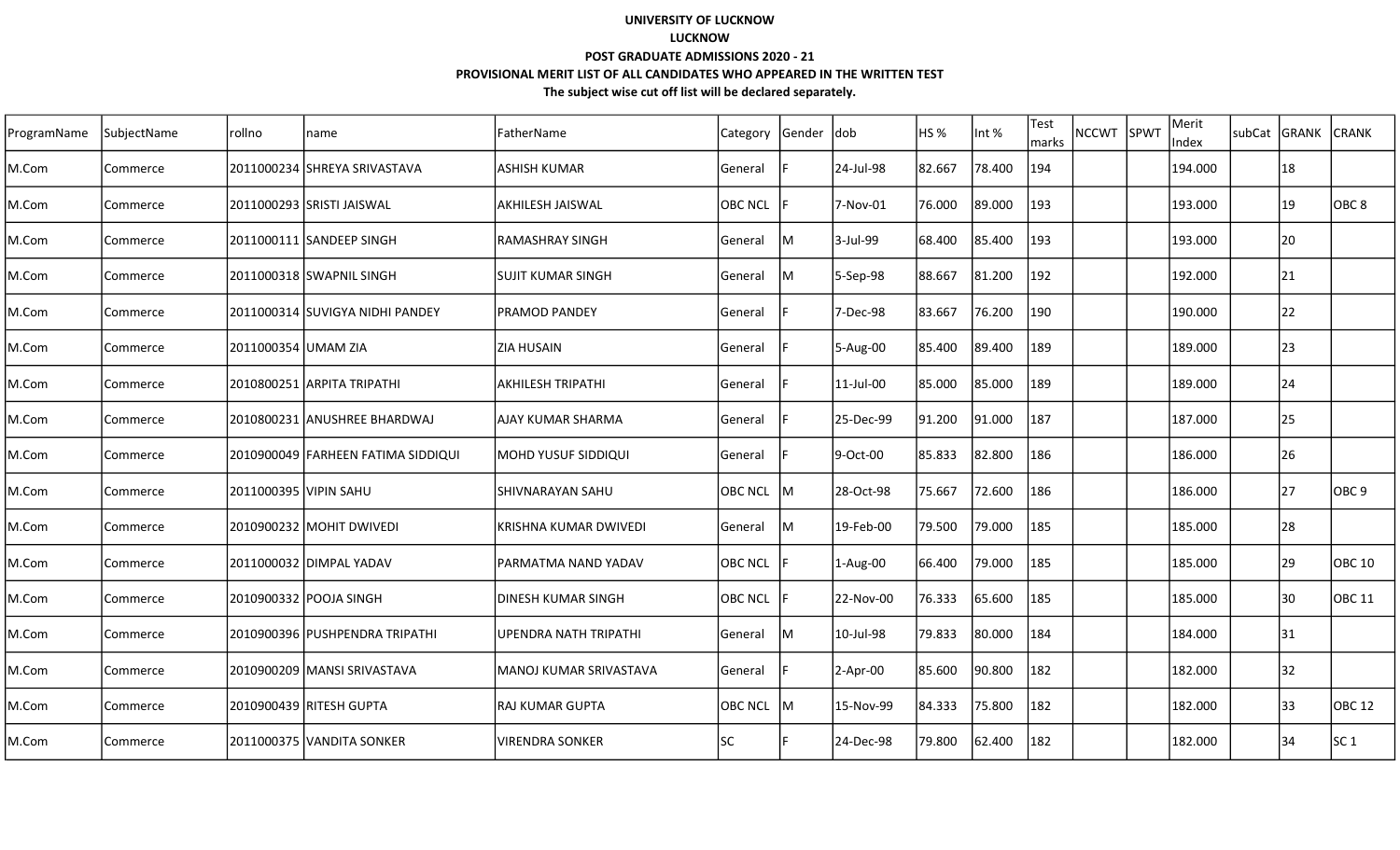| ProgramName | SubjectName | rollno | name                       | FatherName                   | Category       | Gender | ldob      | HS <sub>%</sub> | Int %  | <b>Test</b><br>marks | <b>NCCWT</b> | SPWT | Merit<br>Index | subCat    | GRANK | <b>CRANK</b>  |
|-------------|-------------|--------|----------------------------|------------------------------|----------------|--------|-----------|-----------------|--------|----------------------|--------------|------|----------------|-----------|-------|---------------|
| M.Com       | Commerce    |        | 2010800062 ADITI KANDPAL   | <b>RAKESH KANDPAL</b>        | General        |        | 18-May-00 | 83.500          | 78.600 | 181                  |              |      | 181.000        |           | 35    |               |
| M.Com       | Commerce    |        | 2010900432 RICHA BISHT     | IDEVENDRA SINGH BISHT        | General        |        | 7-Dec-96  | 95.000          | 93.200 | 180                  |              |      | 180.000        |           | 36    |               |
| M.Com       | Commerce    |        | 2011000282 SONAM SINGH     | IRAM KUMAR SINGH             | General        |        | 26-Sep-99 | 85.400          | 91.167 | 180                  |              |      | 180.000        |           | 37    |               |
| M.Com       | Commerce    |        | 2011000169 SHAZIA AHMAD    | lSYED AHMAD RAFI             | General        |        | 9-May-96  | 90.333          | 90.800 | 179                  |              |      | 179.000        |           | 38    |               |
| M.Com       | Commerce    |        | 2010800218 ANUP RAJ VERMA  | RAJESH BABU                  | <b>OBC NCL</b> | IM.    | 15-May-97 | 76.000          | 82.833 | 178                  |              |      | 178.000        |           | 39    | <b>OBC 13</b> |
| M.Com       | Commerce    |        | 2010900341 PRACHI DUBEY    | IDILIP KUMAR DUBEY           | General        |        | 19-Jan-00 | 72.200          | 82.200 | 178                  |              |      | 178.000        |           | 40    |               |
| M.Com       | Commerce    |        | 2011000171 SHEETAL SINGH   | ISHAILENDRA SINGH            | OBC NCL        | IM.    | 7-Feb-01  | 77.333          | 72.800 | 177                  |              |      | 177.000        |           | 41    | <b>OBC 14</b> |
| M.Com       | Commerce    |        | 2010900461 RUCHI SINGH     | IRANA PRATAP SINGH           | General        |        | 26-Jun-99 | 76.000          | 91.400 | 175                  |              |      | 175.000        |           | 42    |               |
| M.Com       | Commerce    |        | 2010900286 NIHARIKA RAI    | <b>ANIL KUMAR RAI</b>        | General        |        | 28-Nov-97 | 87.333          | 88.800 | 175                  |              |      | 175.000        |           | 43    |               |
| M.Com       | Commerce    |        | 2010800107 ALKA SHARMA     | <b>RAVI PRAKASH SHARMA</b>   | <b>OBC NCL</b> |        | 20-Sep-00 | 87.400          | 88.000 | 175                  |              |      | 175.000        |           | 44    | OBC 15        |
| M.Com       | Commerce    |        | 2010900181 LAIBA NOOR      | <b>IMOHD EHSAN MOHTASHIM</b> | General        |        | 12-Apr-00 | 86.333          | 81.200 | 175                  |              |      | 175.000        |           | 45    |               |
| M.Com       | Commerce    |        | 2010900138 KAVYA SINHA     | <b>PRAVEEN SINHA</b>         | General        |        | 18-Nov-98 | 84.667          | 78.200 | 175                  |              |      | 175.000        |           | 46    |               |
| M.Com       | Commerce    |        | 2011000034 HARSHILA KUMARI | MITHILESH KUMAR              | <b>OBC NCL</b> |        | 25-Jun-00 | 83.600          | 68.000 | 175                  |              |      | 175.000        | <b>DP</b> | 47    | <b>OBC 16</b> |
| M.Com       | Commerce    |        | 2011000304 SUMEDHA GUPTA   | IRAVINDRA NATH GUPTA         | General        |        | 1-Dec-99  | 89.400          | 89.800 | 174                  |              |      | 174.000        |           | 48    |               |
| M.Com       | Commerce    |        | 2010800250 ARPITA SHUKLA   | MOHAN DUTT SHUKLA            | General        |        | 12-Sep-99 | 68.400          | 85.800 | 174                  |              |      | 174.000        |           | 49    |               |
| M.Com       | Commerce    |        | 2010900182 LALIT CHAUHAN   | <b>JOMKAR SINGH CHAUHAN</b>  | General        | lM     | 6-May-00  | 79.800          | 83.500 | 174                  |              |      | 174.000        |           | 50    |               |
| M.Com       | Commerce    |        | 2010900056 GARIMA JAISWAL  | lvinod jaiswal               | <b>OBC NCL</b> |        | 13-Mar-99 | 62.600          | 76.000 | 174                  |              |      | 174.000        |           | 51    | <b>OBC 17</b> |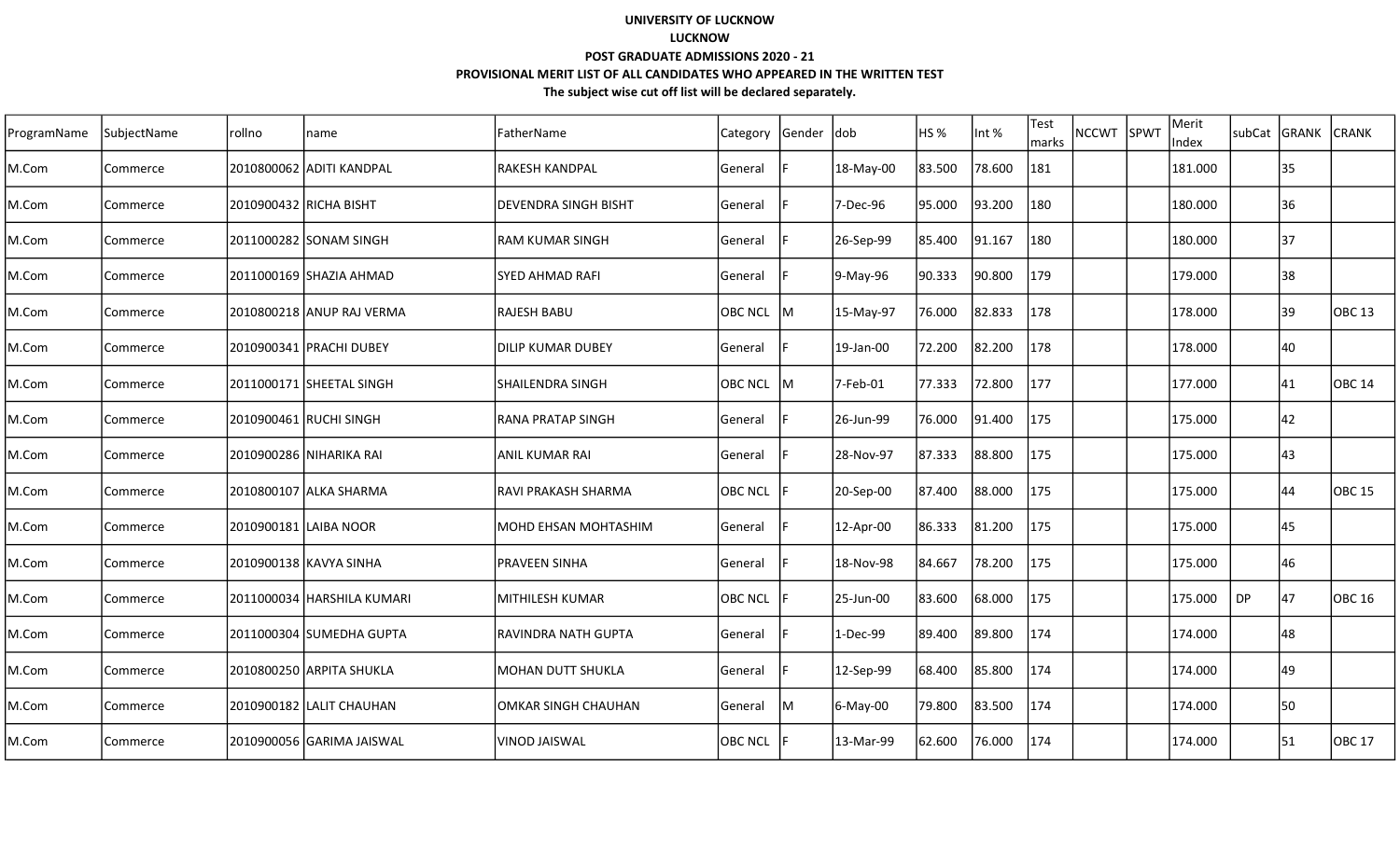| ProgramName | SubjectName | rollno             | name                              | FatherName                   | Category       | Gender  dob |             | HS <sub>%</sub> | Int %  | <b>Test</b><br>marks | <b>NCCWT</b> | SPWT | Merit<br>Index | subCat | GRANK | <b>CRANK</b>    |
|-------------|-------------|--------------------|-----------------------------------|------------------------------|----------------|-------------|-------------|-----------------|--------|----------------------|--------------|------|----------------|--------|-------|-----------------|
| M.Com       | Commerce    |                    | 2011000093 SANJANA SINGH          | UMESH SINGH                  | General        |             | 25-Dec-00   | 70.000          | 68.833 | 174                  |              |      | 174.000        |        | 52    |                 |
| M.Com       | Commerce    |                    | 2011000371   VAISHNAVI SRIVASTAVA | lRAKESH CHANDRA SRIVASTAVA   | General        |             | 12-Apr-99   | 76.167          | 89.000 | 173                  |              |      | 173.000        |        | 53    |                 |
| M.Com       | Commerce    |                    | 2010900438 RISHIKESH MISHRA       | ISUBHASH CHANDRA MISHRA      | General        | lM          | 29-Aug-99   | 78.000          | 68.333 | 173                  |              |      | 173.000        |        | 54    |                 |
| M.Com       | Commerce    |                    | 2010800234 APOORVA TRIPATHI       | lanand prakash TIWARI        | <b>General</b> |             | 30-Mar-00   | 87.400          | 86.400 | 172                  |              |      | 172.000        |        | 55    |                 |
| M.Com       | Commerce    |                    | 2011000158 SHALINI YADAV          | IASHWINI KUMAR SINGH         | <b>OBC NCL</b> |             | 25-Jul-99   | 84.667          | 89.400 | 171                  |              |      | 171.000        |        | 56    | <b>OBC 18</b>   |
| M.Com       | Commerce    |                    | 2011000416 ZEBA FARHAT            | MOHAMMAD MOBEEN ANSARI       | <b>OBC NCL</b> |             | 17-Sep-94   | 94.000          | 85.200 | 171                  |              |      | 171.000        |        | 57    | OBC 19          |
| M.Com       | Commerce    |                    | 2010900217   MARIYAM KHALIQ       | <b>ABDUL KHALIQ</b>          | General        |             | 20-Jan-99   | 65.667          | 78.833 | 171                  |              |      | 171.000        |        | 58    |                 |
| M.Com       | Commerce    |                    | 2010800323 BHAVNA KANAUJIA        | <b>ANIL KUMAR</b>            | <b>SC</b>      |             | 22-Jan-00   | 87.333          | 92.000 | 170                  |              |      | 170.000        |        | 59    | SC <sub>2</sub> |
| M.Com       | Commerce    |                    | 2011000238 SHRISHTI AWASTHI       | lsantosh awasthi             | General        |             | 19-May-00   | 81.800          | 90.600 | 170                  |              |      | 170.000        |        | 60    |                 |
| M.Com       | Commerce    | 2010900420 RASHIKA |                                   | MR. AJAY MISRA               | General        |             | 29-Nov-98   | 81.833          | 88.800 | 170                  |              |      | 170.000        |        | 61    |                 |
| M.Com       | Commerce    |                    | 2010900036 DIVYANSH GAUTAM        | <b>RAJ KISHORE</b>           | <b>SC</b>      | lM.         | 25-Jun-99   | 62.000          | 63.000 | 170                  |              |      | 170.000        |        | 62    | SC3             |
| M.Com       | Commerce    |                    | 2010900183 LAVANYA RASTOGI        | <b>ISANJAY RASTOGI</b>       | lGeneral       |             | 17-Jun-99   | 76.000          | 90.167 | 169                  |              |      | 169.000        |        | 163   |                 |
| M.Com       | Commerce    |                    | 2010900381 PRIYANJALI SINGH       | <b>DUSHYANT PRATAP SINGH</b> | General        |             | 14-Aug-98   | 93.000          | 90.000 | 169                  |              |      | 169.000        |        | 64    |                 |
| M.Com       | Commerce    |                    | 2010900061 GAURAV DUBE            | lAVNESH KUMAR                | General        | lΜ          | $1$ -Jul-00 | 87.667          | 79.600 | 169                  |              |      | 169.000        |        | 65    |                 |
| M.Com       | Commerce    |                    | 2010900032 DIVYA SHUKLA           | <b>SARVENDRA KUMAR</b>       | General        |             | 15-Jul-99   | 95.000          | 91.800 | 168                  |              |      | 168.000        |        | 66    |                 |
| M.Com       | Commerce    |                    | 2010900322 PANKHURI VATS          | IATUL KUMAR SINGH            | General        |             | 25-Jul-00   | 95.000          | 78.000 | 168                  |              |      | 168.000        |        | 67    |                 |
| M.Com       | Commerce    |                    | 2010800305 AYUSH SINHA            | RAJIV KUMAR                  | General        | lм          | 17-Feb-99   | 89.833          | 74.200 | 168                  |              |      | 168.000        |        | 68    |                 |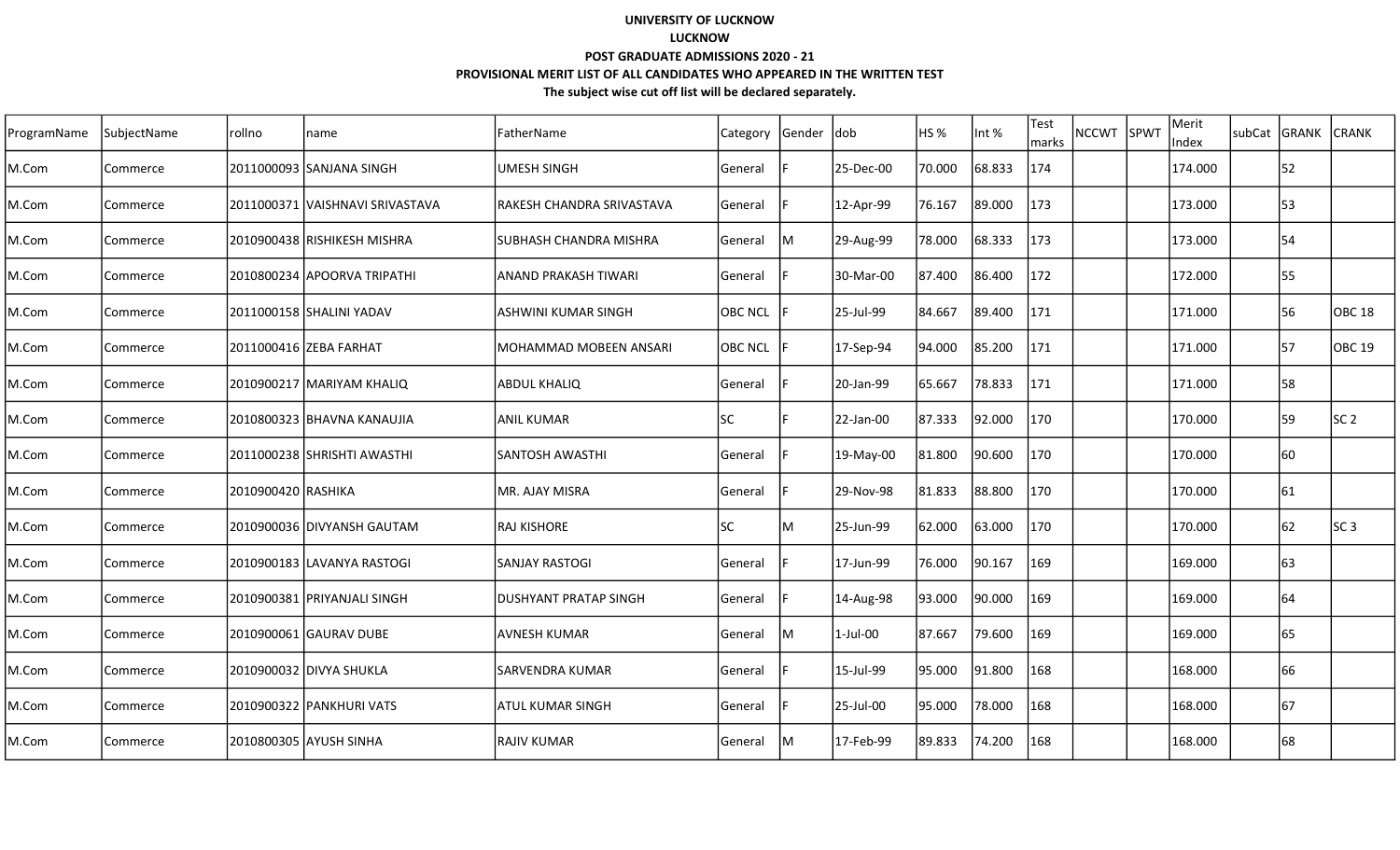| ProgramName | SubjectName | rollno                 | name                          | FatherName                  | Category       | Gender dob |           | HS <sub>%</sub> | Int %  | <b>Test</b><br>marks | <b>NCCWT</b> | SPWT | Merit<br>Index | subCat | GRANK | <b>CRANK</b>  |
|-------------|-------------|------------------------|-------------------------------|-----------------------------|----------------|------------|-----------|-----------------|--------|----------------------|--------------|------|----------------|--------|-------|---------------|
| M.Com       | Commerce    |                        | 2011000127 ISATYAM TIWARI     | lamarjeet tiwari            | <b>General</b> | M          | 7-Jul-00  | 60.800          | 63.800 | 168                  |              |      | 168.000        |        | 69    |               |
| M.Com       | Commerce    |                        | 2010900168 KRITIKA SINGH      | lVIJAY KUMAR SINGH          | General        |            | 21-Jan-00 | 82.333          | 63.600 | 168                  |              |      | 168.000        |        | 70    |               |
| M.Com       | Commerce    |                        | 2010900333 POOJA TIWARI       | lvivekanand Tiwari          | General        |            | 17-Nov-99 | 95.000          | 96.000 | 167                  |              |      | 167.000        |        | 71    |               |
| M.Com       | Commerce    |                        | 2011000222 SHRADDHA MISHRA    | IVINIT KUMAR MISRA          | General        |            | 23-Mar-00 | 86.000          | 84.000 | 167                  |              |      | 167.000        |        | 72    |               |
| M.Com       | Commerce    |                        | 2011000344 TANYA SHARMA       | <b>AMIT KUMAR SHARMA</b>    | <b>General</b> |            | 11-Sep-99 | 78.833          | 84.400 | 166                  |              |      | 166.000        |        | 73    |               |
| M.Com       | Commerce    |                        | 2011000118 SARIKA VERMA       | LATE. JAGDISH PRASAD        | <b>OBC NCL</b> |            | 9-Jan-99  | 81.667          | 73.400 | 166                  |              |      | 166.000        |        | 74    | OBC 20        |
| M.Com       | Commerce    |                        | 2010900264 NAVEEN KUMAR NAG   | lPAWAN KUMAR NAG            | OBC NCL M      |            | 17-Jun-99 | 82.833          | 71.800 | 165                  |              |      | 165.000        |        | 75    | <b>OBC 21</b> |
| M.Com       | Commerce    |                        | 2010900460 RUBY SINGH CHAUHAN | MUNSHI LAL CHAUHAN          | General        |            | 13-Nov-00 | 78.833          | 71.600 | 165                  |              |      | 165.000        |        | 76    |               |
| M.Com       | Commerce    |                        | 2010800182 JANKITA CHAUDHARY  | IRAM KARAN CHAUDHARY        | lsc            |            | 15-Oct-99 | 72.200          | 90.400 | 164                  |              |      | 164.000        |        | 77    | lsc 4         |
| M.Com       | Commerce    |                        | 2010800025 AASTHA SRIVASTAVA  | LATE J.P. SRIVASTAVA        | General        |            | 24-Dec-99 | 78.000          | 77.000 | 163                  |              |      | 163.000        |        | 78    |               |
| M.Com       | Commerce    |                        | 2010900296 NILANSHI AGRAWAL   | <b>RAJESH KUMAR AGRAWAL</b> | General        |            | 1-Aug-97  | 89.333          | 79.600 | 162                  |              |      | 162.000        |        | 79    |               |
| M.Com       | Commerce    |                        | 2011000007 SAMARTH TIWARI     | LALIT MOHAN TIWARI          | General        | ΙM         | 17-Dec-99 | 64.500          | 70.000 | 162                  |              |      | 162.000        | UE     | 180   |               |
| M.Com       | Commerce    |                        | 2010900418 RASHEE SHARMA      | <b>MR. MANOJ SHARMA</b>     | General        |            | 3-Dec-98  | 60.833          | 57.000 | 161                  |              |      | 161.000        |        | 181   |               |
| M.Com       | Commerce    |                        | 2010900392 PUJA AGARWAL       | <b>RAJESH AGARWAL</b>       | General        |            | 10-Nov-98 | 100.000 92.600  |        | 160                  |              |      | 160.000        |        | 82    |               |
| M.Com       | Commerce    |                        | 2010800246 AROHI KAUSHAL      | lRAJESH KAUSHAL             | General        |            | 24-Sep-99 | 92.500          | 88.800 | 160                  |              |      | 160.000        |        | 83    |               |
| M.Com       | Commerce    | 2010900095 JUYA TIWARI |                               | IA. P. TIWARI               | <b>General</b> |            | 30-Sep-00 | 95.000          | 82.600 | 160                  |              |      | 160.000        |        | 84    |               |
| M.Com       | Commerce    |                        | 2010900068  GAURI SRIVASTAVA  | <b>PRADEEP RAJE</b>         | General        |            | 22-Feb-99 | 87.667          | 92.000 | 159                  |              |      | 159.000        |        | 85    |               |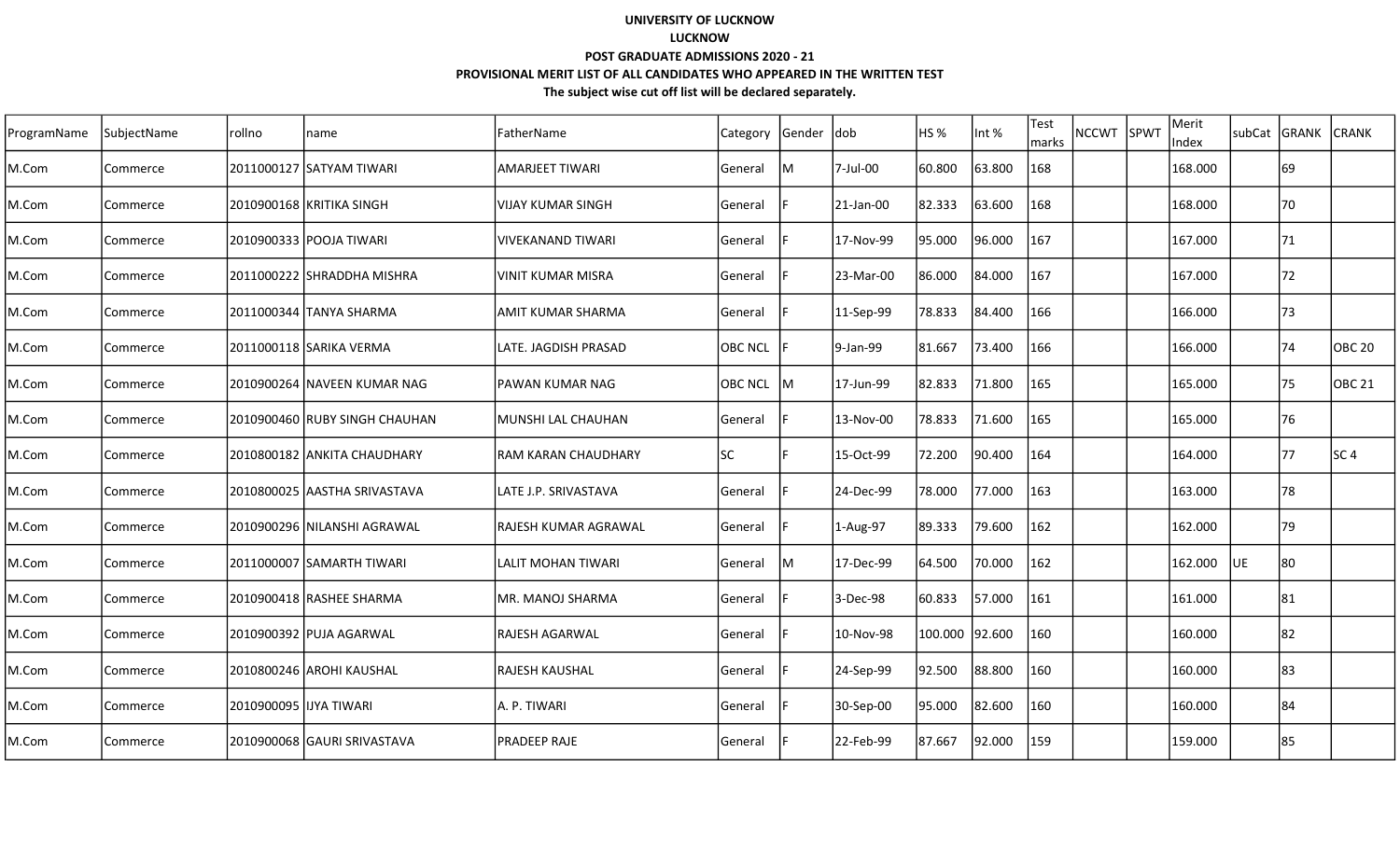| ProgramName | SubjectName | rollno                 | name                             | FatherName                  | Category       | Gender dob |            | HS <sub>%</sub> | Int %  | <b>Test</b><br>marks | <b>NCCWT</b> | SPWT | Merit<br>Index | subCat    | GRANK | <b>CRANK</b>      |
|-------------|-------------|------------------------|----------------------------------|-----------------------------|----------------|------------|------------|-----------------|--------|----------------------|--------------|------|----------------|-----------|-------|-------------------|
| M.Com       | Commerce    |                        | 2010900210 MANSI TIWARI          | İHARISH CHANDRA TIWARI      | General        |            | 27-Jul-98  | 77.400          | 85.000 | 158                  |              |      | 158.000        |           | 86    |                   |
| M.Com       | Commerce    |                        | 2011000028 JANUMITA SINGH        | ldal bahadur singh          | General        |            | 23-Oct-99  | 83.833          | 80.400 | 158                  |              |      | 158.000        | <b>DP</b> | 87    |                   |
| M.Com       | Commerce    | 2010800063 ADITI SINGH |                                  | IANAND PRAKASH SINGH        | General        |            | 9-Jan-99   | 85.000          | 78.000 | 158                  |              |      | 158.000        |           | 88    |                   |
| M.Com       | Commerce    |                        | 2010800316 AYUSHI SRIVASTAVA     | IDINESH SRIVASTAVA          | <b>General</b> |            | $1-Sep-98$ | 66.500          | 75.400 | 158                  |              |      | 158.000        |           | 89    |                   |
| M.Com       | Commerce    |                        | 2011000009 SHIVAM ANAND          | IGP GAUTAM                  | <b>SC</b>      | ΙM         | 31-Jul-96  | 66.600          | 74.600 | 158                  |              |      | 158.000        |           | 190   | SC 5              |
| M.Com       | Commerce    |                        | 2011000246 SHUBHAM KUMAR SINGH   | <b>RADHEY SHYAM SINGH</b>   | OBC NCL        | lм         | $1-Sep-00$ | 83.600          | 71.800 | 158                  |              |      | 158.000        |           | 91    | <b>OBC 22</b>     |
| M.Com       | Commerce    |                        | 2010800161 ANJALI GUPTA          | IRAMESH CHANDRA GUPTA       | <b>OBC NCL</b> |            | 20-May-99  | 84.333          | 78.200 | 157                  |              |      | 157.000        |           | 92    | <b>OBC 23</b>     |
| M.Com       | Commerce    |                        | 2010900015   DEVANSHU SRIVASTAVA | MAHENDRA KUMAR SRIVASTAVA   | General        | ΙM         | 17-Dec-99  | 81.600          | 60.200 | 157                  |              |      | 157.000        |           | 93    |                   |
| M.Com       | Commerce    |                        | 2010900330 POOJA PATEL           | <b>BHARAT LAL</b>           | <b>OBC NCL</b> |            | 21-Aug-00  | 85.500          | 88.400 | 156                  |              |      | 156.000        |           | 94    | OBC <sub>24</sub> |
| M.Com       | Commerce    |                        | 2011000320 SWARIKA GUPTA         | <b>SATISH CHANDRA GUPTA</b> | <b>OBC NCL</b> |            | 21-Jun-99  | 88.000          | 81.833 | 156                  |              |      | 156.000        |           | 95    | OBC 25            |
| M.Com       | Commerce    |                        | 2011000108 SANA PARVEEN          | MR. SHAMSHAD ALI            | <b>OBC NCL</b> |            | 15-Aug-00  | 80.000          | 77.400 | 156                  |              |      | 156.000        |           | 96    | OBC 26            |
| M.Com       | Commerce    |                        | 2010900175 KUMARI SHANU          | <b>JASHOK SHUKLA</b>        | General        |            | 5-Mar-00   | 87.400          | 75.600 | 156                  |              |      | 156.000        |           | 97    |                   |
| M.Com       | Commerce    |                        | 2010800023 AASTHA SAHU           | <b>SUDHIR SAHU</b>          | <b>OBC NCL</b> |            | 6-Feb-99   | 92.833          | 92.400 | 155                  |              |      | 155.000        |           | 98    | <b>OBC 27</b>     |
| M.Com       | Commerce    | 2010900303 NISHANT     |                                  | IPREM KUMAR                 | lsc            | м          | 14-Jan-00  | 79.800          | 61.200 | 155                  |              |      | 155.000        |           | 99    | SC 6              |
| M.Com       | Commerce    |                        | 2010800188 ANKITA YADAV          | <b>DEVENDER SINGH YADAV</b> | General        |            | 21-Aug-99  | 78.667          | 91.000 | 154                  |              |      | 154.000        |           | 100   |                   |
| M.Com       | Commerce    |                        | 2011000270 SMRITI PANDEY         | IHARINARAYAN PANDEY         | General        |            | 24-Jul-99  | 84.333          | 78.400 | 154                  |              |      | 154.000        |           | 101   |                   |
| M.Com       | Commerce    |                        | 2010900262 NATALYA SINHA         | lalok RANJAN SINHA          | <b>General</b> |            | 25-May-00  | 95.000          | 75.000 | 154                  |              |      | 154.000        |           | 102   |                   |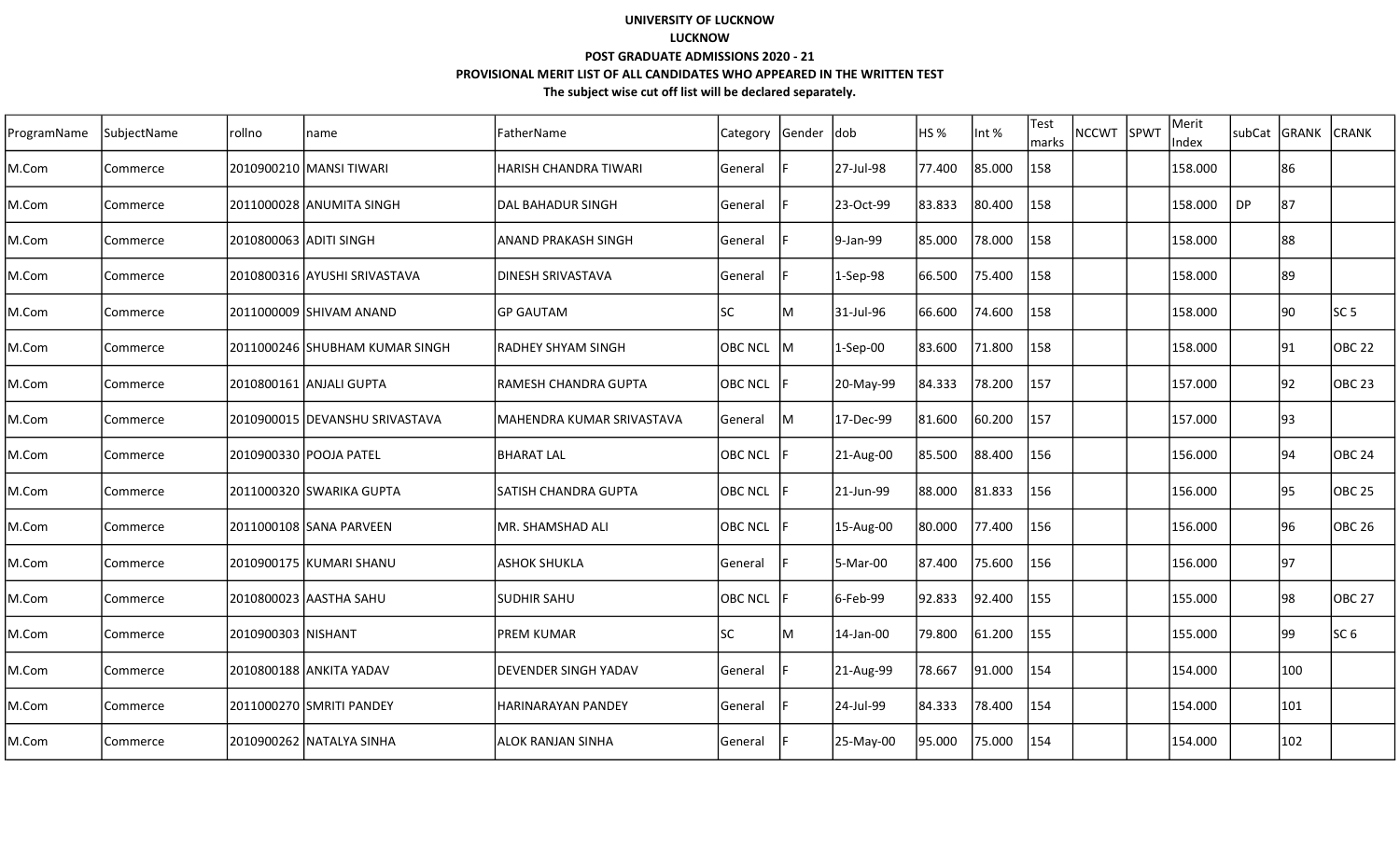| ProgramName | SubjectName | rollno | name                            | FatherName                   | Category       | Gender | ldob      | HS %   | Int %  | <b>Test</b><br>marks | <b>NCCWT</b> | SPWT | Merit<br>Index | subCat | <b>GRANK</b> | <b>ICRANK</b> |
|-------------|-------------|--------|---------------------------------|------------------------------|----------------|--------|-----------|--------|--------|----------------------|--------------|------|----------------|--------|--------------|---------------|
| M.Com       | Commerce    |        | 2010900458 ROSHNI MAURYA        | ISANTOSH KUMAR MAURYA        | <b>OBC NCL</b> |        | 23-Nov-98 | 82.833 | 74.000 | 154                  |              |      | 154.000        |        | 103          | <b>OBC 28</b> |
| M.Com       | Commerce    |        | 2011000172 SHIFA AFROZ          | AFROZ AHMAD                  | <b>OBC NCL</b> |        | 11-Dec-99 | 71.333 | 72.600 | 154                  |              |      | 154.000        |        | 104          | OBC 29        |
| M.Com       | Commerce    |        | 2011000394 VIKAS VERMA          | IDILEEP KUMAR VERMA          | General        | lM.    | 17-Apr-99 | 61.200 | 71.800 | 154                  |              |      | 154.000        |        | 105          |               |
| M.Com       | Commerce    |        | 2010900048 FARHAT JAHAN         | IMOHD SHAKIR                 | <b>OBC CR</b>  |        | 14-Sep-99 | 69.200 | 70.750 | 154                  |              |      | 154.000        |        | 106          |               |
| M.Com       | Commerce    |        | 2010900390 PRIYANSHU SINGH      | IRAJKUMAR SINGH              | General        | lM.    | 5-Oct-99  | 85.600 | 81.800 | 153                  |              |      | 153.000        |        | 107          |               |
| M.Com       | Commerce    |        | 2011000080 ARYA TRIPATHI        | IOM PRAKASH MANI TRIPATHI    | General        |        | 3-Sep-99  | 70.400 | 73.200 | 153                  |              |      | 153.000        |        | 108          |               |
| M.Com       | Commerce    |        | 2011000298 SUDHANSHU NISHAD     | lRAMESH NISHAD               | <b>OBC CR</b>  | M      | 25-Mar-00 | 57.000 | 71.600 | 153                  |              |      | 153.000        |        | 109          |               |
| M.Com       | Commerce    |        | 2011000047 ISARWAN KUMAR MISHRA | ISUNIL KUMAR MISHRA          | <b>General</b> | М      | 20-Jun-00 | 81.600 | 58.600 | 153                  |              |      | 153.000        | DP     | 110          |               |
| M.Com       | Commerce    |        | 2011000321 SWASTI BAJPAI        | SATYA NARAIN BAJPAI          | General        |        | 28-Feb-99 | 78.667 | 84.667 | 152                  |              |      | 152.000        |        | 111          |               |
| M.Com       | Commerce    |        | 2010900352 PRAJAKTA SHARMA      | <b>VIRENDRA KUMAR SHARMA</b> | General        |        | 19-Jun-99 | 81.833 | 76.200 | 152                  |              |      | 152.000        |        | 112          |               |
| M.Com       | Commerce    |        | 2011000121 SARTHAK SRIVASTAVA   | ASHISH KUMAR SRIVASTAVA      | General        | м      | 10-Sep-00 | 58.800 | 73.400 | 152                  |              |      | 152.000        |        | 113          |               |
| M.Com       | Commerce    |        | 2010900361   PREETI KUSHWAHA    | ASHOK KUMAR KUSHWAHA         | <b>OBC NCL</b> |        | 25-Apr-99 | 84.667 | 73.000 | 151                  |              |      | 151.000        |        | 114          | <b>OBC 30</b> |
| M.Com       | Commerce    |        | 2010900311 NITESH KUMAR SINGH   | SAMSHER BAHADUR SINGH        | General        | М      | 31-Jan-01 | 78.000 | 60.800 | 151                  |              |      | 151.000        |        | 115          |               |
| M.Com       | Commerce    |        | 2010900344 PRADEEP UPADHYAY     | ISHYAM PRAKASH UPADHYAY      | General        | м      | 28-Mar-99 | 64.800 | 50.500 | 151                  |              |      | 151.000        |        | 116          |               |
| M.Com       | Commerce    |        | 2011000324 SWATI GUPTA          | ONKAR NATH GUPTA             | <b>OBC NCL</b> |        | 29-Aug-00 | 95.000 | 88.600 | 150                  |              |      | 150.000        |        | 117          | OBC 31        |
| M.Com       | Commerce    |        | 2010800057 ADARSH SRIVASTAVA    | IDINESH KUMAR SRIVASTAVA     | General        | lM.    | 1-Jan-01  | 83.600 | 87.600 | 150                  |              |      | 150.000        |        | 118          |               |
| M.Com       | Commerce    |        | 2010800313 AYUSHI PANDEY        | lMANOJ KUMAR PANDEY          | General        |        | 16-Jul-99 | 79.800 | 86.400 | 150                  |              |      | 150.000        |        | 119          |               |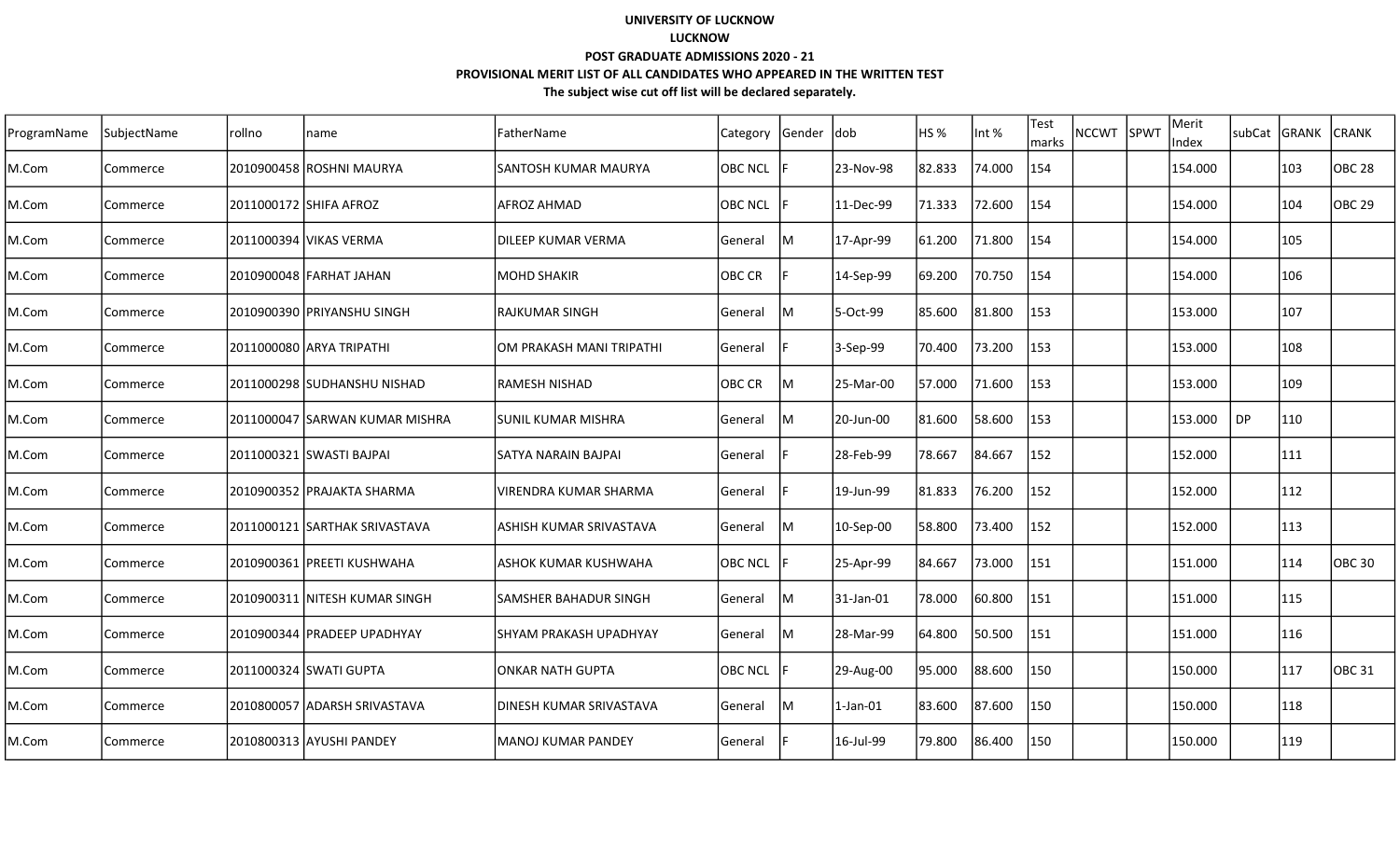| ProgramName | SubjectName | rollno | name                         | FatherName              | Category       | Gender (dob |            | HS %   | Int %  | Test<br>marks | <b>NCCWT</b> | SPWT | Merit<br>Index | subCat GRANK | <b>CRANK</b>      |
|-------------|-------------|--------|------------------------------|-------------------------|----------------|-------------|------------|--------|--------|---------------|--------------|------|----------------|--------------|-------------------|
| M.Com       | Commerce    |        | 2011000351  TRASHITA DARYANI | <b>JAGDISH DARYANI</b>  | General        |             | 28-Nov-98  | 76.833 | 85.667 | 150           |              |      | 150.000        | 120          |                   |
| M.Com       | Commerce    |        | 2010800148 ANCHAL GUPTA      | <b>RAJESH GUPTA</b>     | <b>OBC NCL</b> |             | 16-Aug-99  | 85.333 | 77.400 | 150           |              |      | 150.000        | 121          | <b>OBC 32</b>     |
| M.Com       | Commerce    |        | 2010900400 RADHIKA RASTOGI   | ISHARAD RASTOGI         | General        |             | 23-Nov-98  | 87.833 | 75.667 | 150           |              |      | 150.000        | 122          |                   |
| M.Com       | Commerce    |        | 2010900096 ISHA KUMARI       | ISUDHIR KUMAR           | <b>SC</b>      |             | 12-Oct-98  | 81.600 | 64.200 | 150           |              |      | 150.000        | 123          | SC <sub>7</sub>   |
| M.Com       | Commerce    |        | 2010900150 KM DIVYA DWIVEDI  | <b>ACHAL DWIVEDI</b>    | <b>General</b> |             | 11-Aug-99  | 85.333 | 81.000 | 149           |              |      | 149.000        | 124          |                   |
| M.Com       | Commerce    |        | 2011000407 YASH VERMA        | <b>BHAGWAN SHANKER</b>  | General        | lм          | 30-Dec-00  | 72.667 | 73.333 | 149           |              |      | 149.000        | 125          |                   |
| M.Com       | Commerce    |        | 2011000349 TEENA YADAV       | LATE JAI GANESH YADAV   | <b>OBC NCL</b> |             | 23-Jan-92  | 70.286 | 63.667 | 149           |              |      | 149.000        | 126          | OBC 33            |
| M.Com       | Commerce    |        | 2011000317 SWAPNIL PATEL     | IRAHUL KUMAR VERMA      | <b>OBC NCL</b> | lм          | 31-Mar-00  | 83.000 | 63.400 | 149           |              |      | 149.000        | 127          | OBC <sub>34</sub> |
| M.Com       | Commerce    |        | 2010900204 MANSI RAWAT       | VINOD KUMAR RAWAT       | lsc            |             | 18-Nov-98  | 82.833 | 85.000 | 148           |              |      | 148.000        | 128          | SC 8              |
| M.Com       | Commerce    |        | 2011000331 SWETA KUMARI      | <b>ANIL KUMAR</b>       | <b>OBC NCL</b> |             | 31-Aug-97  | 68.400 | 78.500 | 148           |              |      | 148.000        | 129          | <b>OBC 35</b>     |
| M.Com       | Commerce    |        | 2011000388 VIBHA SINGH PATEL | <b>BHOLA NATH SINGH</b> | <b>OBC CR</b>  |             | 24-Dec-98  | 66.000 | 60.000 | 148           |              |      | 148.000        | 130          |                   |
| M.Com       | Commerce    |        | 2010800108 ALPANA SHARMA     | <b>SURYA NATH</b>       | OBC CR         |             | 18-Mar-00  | 91.167 | 89.000 | 147           |              |      | 147.000        | 131          |                   |
| M.Com       | Commerce    |        | 2011000071 SAUMYA SHUKLA     | AJAY PRAKASH SHUKLA     | General        | lM          | 16-Dec-99  | 83.500 | 86.400 | 147           |              |      | 147.000        | 132          |                   |
| M.Com       | Commerce    |        | 2010800174 JANJANA RANA      | IDIWAN SINGH RANA       | General        |             | 27-Oct-00  | 82.833 | 80.600 | 147           |              |      | 147.000        | 133          |                   |
| M.Com       | Commerce    |        | 2010800278 ASHUTOSH SHUKLA   | UPENDRA KUMAR SHUKLA    | General        | м           | $1-Mar-00$ | 85.400 | 68.000 | 147           |              |      | 147.000        | 134          |                   |
| M.Com       | Commerce    |        | 2011000376 VANI RASTOGI      | lPANKAJ RASTOGI         | <b>OBC NCL</b> |             | 22-Mar-99  | 95.000 | 90.200 | 146           |              |      | 146.000        | 135          | <b>OBC 36</b>     |
| M.Com       | Commerce    |        | 2011000316 SUYASHI SONI      | <b>SUSHIL SONI</b>      | <b>OBC CR</b>  |             | 11-Mar-01  | 76.800 | 80.000 | 146           |              |      | 146.000        | 136          |                   |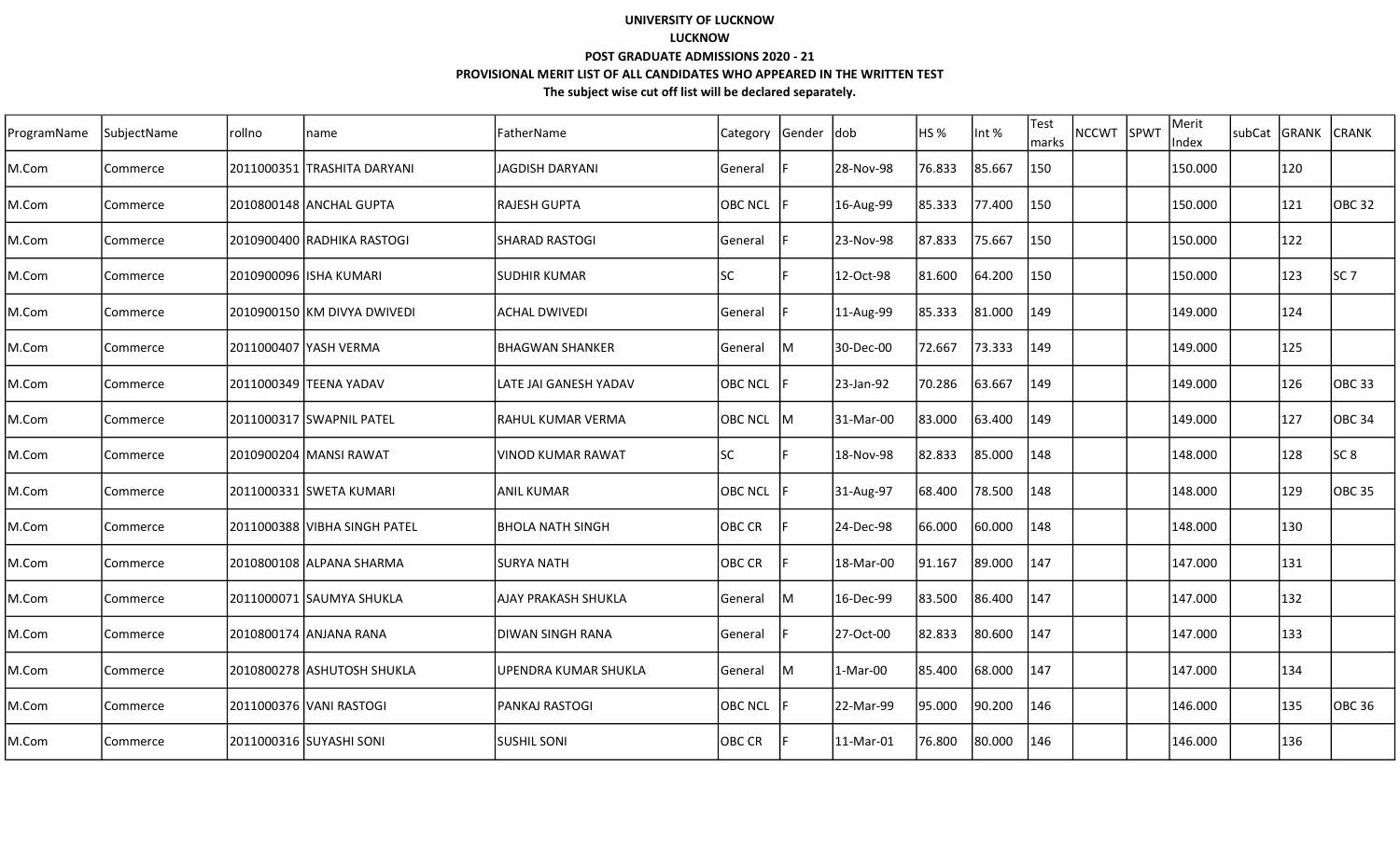| ProgramName | SubjectName | rollno                 | name                       | FatherName               | Category       | Gender  dob |           | HS <sub>%</sub> | Int %  | <b>Test</b><br>marks | <b>NCCWT</b> | SPWT | Merit<br>Index | subCat GRANK | <b>CRANK</b>      |
|-------------|-------------|------------------------|----------------------------|--------------------------|----------------|-------------|-----------|-----------------|--------|----------------------|--------------|------|----------------|--------------|-------------------|
| M.Com       | Commerce    |                        | 2010900152 KM MANYA GUPTA  | <b>DEVI PRASAD GUPTA</b> | General        |             | 1-Dec-98  | 81.333          | 59.400 | 146                  |              |      | 146.000        | 137          |                   |
| M.Com       | Commerce    |                        | 2010800122 AMISHA PATEL    | lumesh kumar             | <b>OBC NCL</b> |             | 10-Jul-99 | 81.600          | 82.400 | 145                  |              |      | 145.000        | 138          | OBC <sub>37</sub> |
| M.Com       | Commerce    |                        | 2010900029 DIVYA CHAUDHARY | IBALRAM SINGH            | <b>SC</b>      |             | 9-Feb-00  | 78.500          | 80.600 | 145                  |              |      | 145.000        | 139          | SC 9              |
| M.Com       | Commerce    |                        | 2011000227 SHREYA BAJPAI   | lRAJENDRA BAJPAI         | <b>General</b> |             | 27-Apr-00 | 85.000          | 80.000 | 145                  |              |      | 145.000        | 140          |                   |
| M.Com       | Commerce    |                        | 2010900299 INIMISHA GUPTA  | lMANOJ KUMAR GUPTA       | General        |             | 15-Jun-99 | 79.333          | 74.800 | 145                  |              |      | 145.000        | 141          |                   |
| M.Com       | Commerce    |                        | 2011000326 SWATI SHAHI     | <b>HARISH SHAHI</b>      | General        |             | 16-Sep-99 | 76.000          | 73.800 | 145                  |              |      | 145.000        | 142          |                   |
| M.Com       | Commerce    |                        | 2010800206  ANSHU VERMA    | IRAMAKANT VERMA          | <b>OBC NCL</b> |             | 17-Apr-99 | 83.333          | 73.200 | 145                  |              |      | 145.000        | 143          | OBC <sub>38</sub> |
| M.Com       | Commerce    |                        | 2011000319 SWAPNIT SINGH   | RAMANAND SINGH           | General        | M           | 7-Nov-97  | 61.667          | 66.600 | 145                  |              |      | 145.000        | 144          |                   |
| M.Com       | Commerce    |                        | 2010900146 KIRTI PRABHA    | IPARAS NATH              | OBC CR         |             | 21-Jul-01 | 78.000          | 83.667 | 144                  |              |      | 144.000        | 145          |                   |
| M.Com       | Commerce    |                        | 2010900440 RITIKA AMLANI   | RAJKUMAR AMLANI          | General        |             | 7-Feb-00  | 86.667          | 82.600 | 144                  |              |      | 144.000        | 146          |                   |
| M.Com       | Commerce    |                        | 2011000281 SONAM MAURYA    | <b>ANIL KUMAR MAURYA</b> | <b>OBC NCL</b> |             | 3-Jul-99  | 95.000          | 96.800 | 143                  |              |      | 143.000        | 147          | OBC 39            |
| M.Com       | Commerce    |                        | 2011000265 SIDDHI PANDEY   | IVIRENDRA KUMAR PANDEY   | General        |             | 28-Oct-99 | 89.400          | 78.800 | 143                  |              |      | 143.000        | 148          |                   |
| M.Com       | Commerce    |                        | 2011000124 SATYAM GUPTA    | KRISHNA MOHAN GUPTA      | OBC NCL        | lм          | 6-Aug-00  | 74.200          | 75.200 | 143                  |              |      | 143.000        | 149          | <b>OBC 40</b>     |
| M.Com       | Commerce    |                        | 2010800263 ARYAN DUBEY     | <b>INDRAJEET DUBEY</b>   | General        | lМ          | 12-Jan-99 | 61.000          | 53.600 | 143                  |              |      | 143.000        | 150          |                   |
| M.Com       | Commerce    |                        | 2010800095 AKSHAT RAWAT    | <b>VINOD RAWAT</b>       | <b>SC</b>      | ΙM          | 22-May-98 | 55.500          | 45.600 | 143                  |              |      | 143.000        | 151          | SC 10             |
| M.Com       | Commerce    | 2010900184 LIPI BHAGAT |                            | lRAJ KUMAR BHAGAT        | General        |             | 31-Dec-00 | 72.200          | 80.200 | 142                  |              |      | 142.000        | 152          |                   |
| M.Com       | Commerce    |                        | 2011000288 SRESHTI JAISWAL | <b>SANTOSH KUMAR</b>     | OBC CR         |             | 31-May-98 | 76.600          | 79.800 | 142                  |              |      | 142.000        | 153          |                   |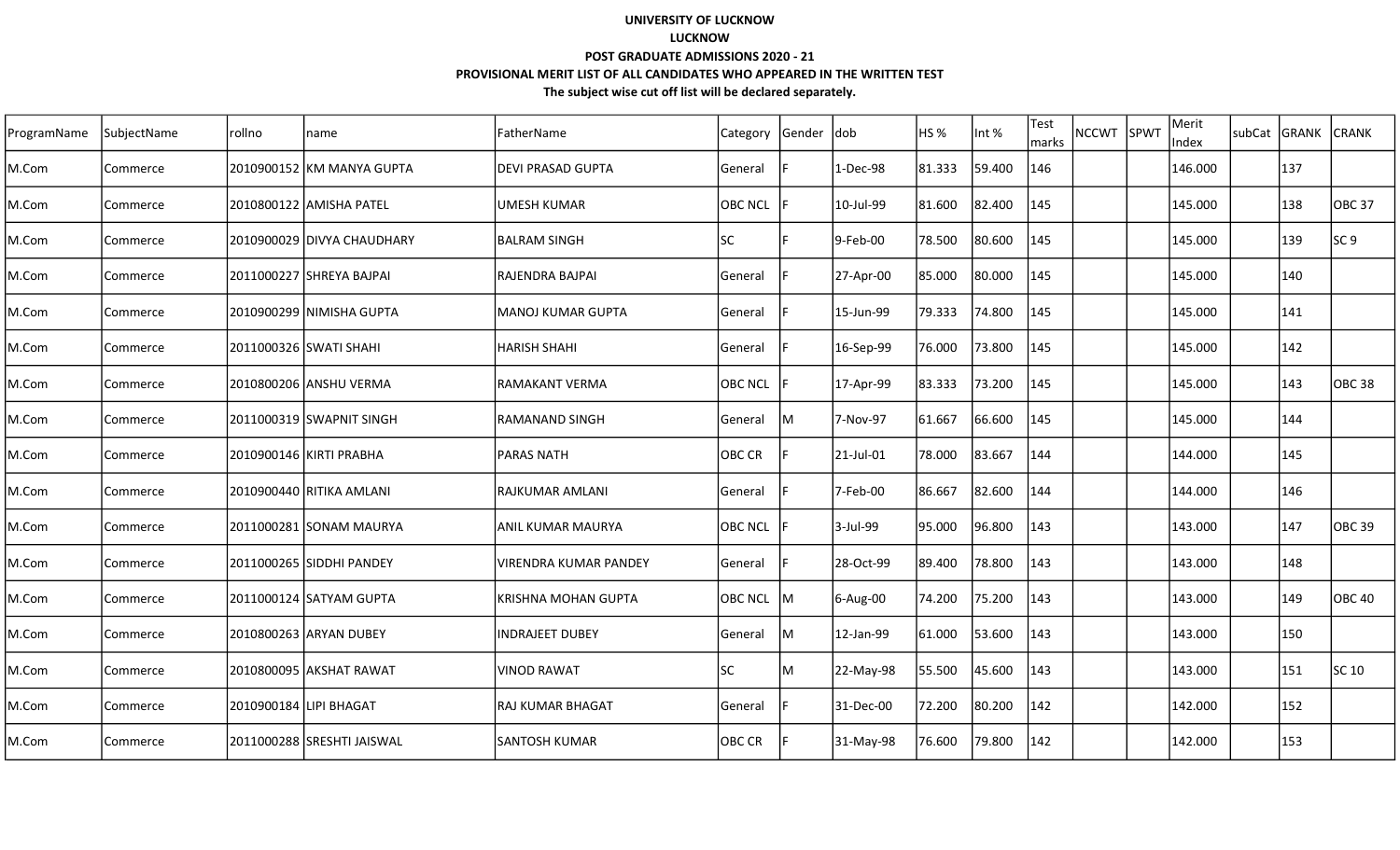| ProgramName | SubjectName | rollno | name                                 | FatherName              | Category       | Gender | ldob      | <b>HS %</b> | Int %  | Test<br>marks | <b>NCCWT</b> | SPWT | Merit<br>Index | subCat GRANK |     | <b>CRANK</b> |
|-------------|-------------|--------|--------------------------------------|-------------------------|----------------|--------|-----------|-------------|--------|---------------|--------------|------|----------------|--------------|-----|--------------|
| M.Com       | Commerce    |        | 2010900030  DIVYA GUPTA              | SURESH KUMAR GUPTA      | General        |        | 10-May-98 | 87.400      | 79.000 | 142           |              |      | 142.000        |              | 154 |              |
| M.Com       | Commerce    |        | 2011000074 ABHIJEET ASTHANA          | ISANJAY ASTHANA         | General        | Iм     | 6-Jul-98  | 85.167      | 74.200 | 142           |              |      | 142.000        |              | 155 |              |
| M.Com       | Commerce    |        | l2011000237 lSHRISHATI SINGH         | <b>JUGDISH SINGH</b>    | <b>OBC NCL</b> |        | 18-Jul-01 | 79.000      | 73.200 | 142           |              |      | 142.000        |              | 156 | OBC 41       |
| M.Com       | Commerce    |        | 2011000370  VAISHNAVI SHARMA         | <b>RAKESH SHARMA</b>    | General        |        | 9-Sep-99  | 66.600      | 70.200 | 142           |              |      | 142.000        |              | 157 |              |
| M.Com       | Commerce    |        | 2010800296 AVNARE SINGH              | <b>SUDHIR SINGH</b>     | General        | IM.    | 22-Jan-99 | 74.200      | 69.600 | 142           |              |      | 142.000        |              | 158 |              |
| M.Com       | Commerce    |        | 2011000252 SHUBHAM SINGH             | VINAY KUMAR SINGH       | General        | IM.    | 19-Feb-98 | 60.800      | 56.400 | 142           |              |      | 142.000        |              | 159 |              |
| M.Com       | Commerce    |        | 2010900224   MOHAMMAD AFZAL SIDDIQUI | <b>NURUL HASAN</b>      | General        | Iм     | 2-Sep-98  | 74.000      | 83.800 | 141           |              |      | 141.000        |              | 160 |              |
| M.Com       | Commerce    |        | 2011000229  SHREYA GUPTA             | RAJ KISHORE GUPTA       | <b>OBC NCL</b> |        | 9-Sep-99  | 79.500      | 75.200 | 141           |              |      | 141.000        |              | 161 | OBC 42       |
| M.Com       | Commerce    |        | 2010900346 PRAGATI DIXIT             | K K DIXIT               | General        |        | 2-Nov-99  | 89.300      | 89.600 | 140           |              |      | 140.000        |              | 162 |              |
| M.Com       | Commerce    |        | 2010900012 DEEPTI SHUKLA             | DEEPAK SHUKLA           | General        |        | 13-May-00 | 84.000      | 79.000 | 140           |              |      | 140.000        |              | 163 |              |
| M.Com       | Commerce    |        | l2010900266 lNAVNEET SRIVASTAVA      | RAKESH KUMAR SRIVASTAVA | General        | IМ     | 17-Jul-99 | 95.000      | 78.600 | 140           |              |      | 140.000        |              | 164 |              |
| M.Com       | Commerce    |        | 2010800147 ANCHAL GUPTA              | MR. ASIT KUMAR GUPTA    | <b>OBC NCL</b> |        | 14-Jul-99 | 89.400      | 74.400 | 140           |              |      | 140.000        |              | 165 | OBC 43       |
| M.Com       | Commerce    |        | 2010900022 DIKSHA SINGH              | RAJESH KUMAR SINGH      | General        |        | 21-Jul-00 | 85.400      | 67.800 | 140           |              |      | 140.000        |              | 166 |              |
| M.Com       | Commerce    |        | 2010900455 ROSHAN SINGH              | <b>UMESH SINGH</b>      | General        | ΙM     | 16-May-96 | 77.800      | 65.200 | 140           |              |      | 140.000        |              | 167 |              |
| M.Com       | Commerce    |        | 2011000413  YOGESH KUMAR SINGH       | MR. MANOJ KUMAR SINGH   | General        | IМ     | 28-Apr-00 | 80.000      | 56.500 | 140           |              |      | 140.000        |              | 168 |              |
| M.Com       | Commerce    |        | 2010900113 JJYOTI VERMA              | SUSHIL KUMAR VERMA      | <b>OBC NCL</b> |        | 3-Dec-00  | 85.500      | 83.400 | 139           |              |      | 139.000        |              | 169 | OBC 44       |
| M.Com       | Commerce    |        | 2010900384  PRIYANKA SAXENA          | DINESH SAXENA           | General        |        | 4-Oct-99  | 83.600      | 75.600 | 139           |              |      | 139.000        |              | 170 |              |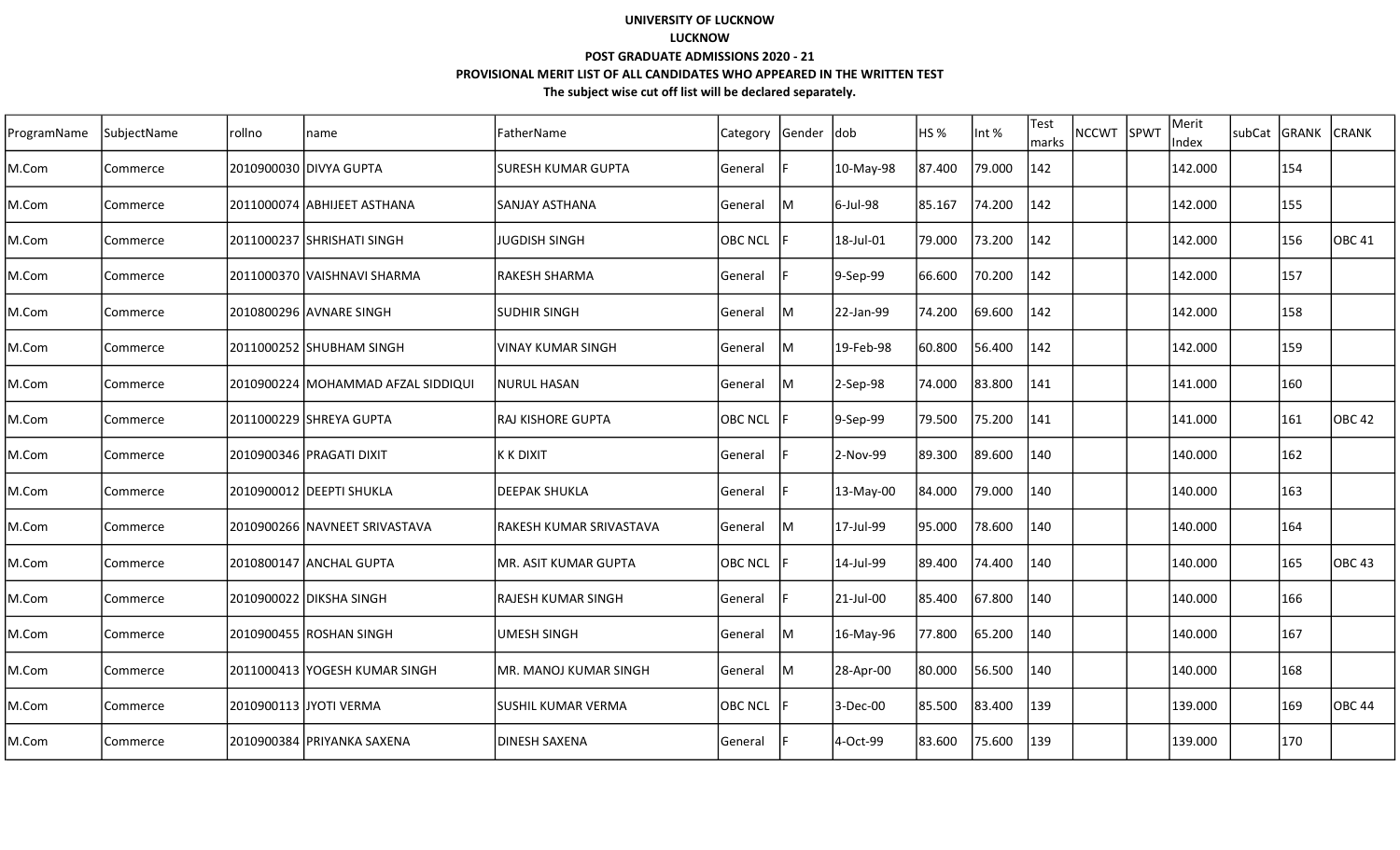| ProgramName | SubjectName | rollno                | name                                 | FatherName                | Category       | Gender dob |            | HS %   | Int %  | Test<br>marks | NCCWT SPWT | Merit<br>Index | subCat GRANK |     | <b>CRANK</b> |
|-------------|-------------|-----------------------|--------------------------------------|---------------------------|----------------|------------|------------|--------|--------|---------------|------------|----------------|--------------|-----|--------------|
| M.Com       | Commerce    |                       | 2010900074 HANSAL TIWARI             | <b>AMIT TIWARI</b>        | General        | IМ         | 10-Jul-00  | 76.000 | 68.600 | 139           |            | 139.000        |              | 171 |              |
| M.Com       | Commerce    |                       | 2011000184 SHIV RAM SAHU             | <b>HARI RAM SAHU</b>      | <b>OBC NCL</b> | IM.        | 25-Aug-92  | 54.000 | 60.000 | 139           |            | 139.000        |              | 172 | OBC 45       |
| M.Com       | Commerce    |                       | 2010900144 KHUSHBOO RAO              | ISADA SHIV RAO            | General        |            | 25-Jul-99  | 77.800 | 75.800 | 138           |            | 138.000        |              | 173 |              |
| M.Com       | Commerce    |                       | 2010900072 GURLEEN RAJPAL            | NIRMALJEET SINGH          | General        |            | 20-Oct-97  | 77.800 | 74.400 | 138           |            | 138.000        |              | 174 |              |
| M.Com       | Commerce    |                       | 2010900395 PUSHPENDRA PRAKASH PANDEY | İGIRIJA SHANKAR PANDEY    | General        | IM.        | 4-May-98   | 78.333 | 69.800 | 138           |            | 138.000        |              | 175 |              |
| M.Com       | Commerce    | 2011000045 RIYA VERMA |                                      | RAM SHARAN VERMA          | OBC CR         |            | 6-Jan-99   | 64.000 | 64.000 | 138           |            | 138.000        |              | 176 |              |
| M.Com       | Commerce    |                       | 2010900267  NAYAN KUMAR VISHWAKARMA  | RAM SUBHAG VISHWAKARMA    | OBC NCL M      |            | 1-Jul-99   | 66.833 | 59.800 | 138           |            | 138.000        |              | 177 | OBC 46       |
| M.Com       | Commerce    |                       | 2010900425 RAVI MISHRA               | ARUN MISHRA               | General        | IM         | $1-Mar-00$ | 87.400 | 88.600 | 137           |            | 137.000        |              | 178 |              |
| M.Com       | Commerce    |                       | 2011000089 RISHABH SINGH             | SANJAY SINGH              | General        | IМ         | 30-Dec-99  | 74.000 | 84.600 | 137           |            | 137.000        |              | 179 |              |
| M.Com       | Commerce    |                       | 2011000131 SAUMYA MISHRA             | MR. AKHILESH MISHRA       | General        |            | 8-Apr-00   | 79.778 | 74.400 | 137           |            | 137.000        |              | 180 |              |
| M.Com       | Commerce    |                       | 2010800284 ASTHA TRIPATHI            | DEVENDRA KUMAR TRIPATHI   | General        |            | 25-Jul-01  | 95.000 | 91.000 | 136           |            | 136.000        |              | 181 |              |
| M.Com       | Commerce    |                       | 2010900284 NIDHI SINGH               | OM PRAKASH SINGH          | <b>OBC NCL</b> |            | 11-Oct-98  | 70.200 | 80.800 | 136           |            | 136.000        |              | 182 | OBC 47       |
| M.Com       | Commerce    |                       | 2010800293 AVINASH MISHRA            | MR.ARUN KUMAR MISHRA      | General        | IM.        | 8-Jan-98   | 70.333 | 77.200 | 136           |            | 136.000        |              | 183 |              |
| M.Com       | Commerce    |                       | 2010800160  ANJALI GUPTA             | MR DAYASHANKAR GUPTA      | <b>OBC NCL</b> |            | 17-Sep-00  | 68.000 | 71.400 | 136           |            | 136.000        |              | 184 | lOBC 48      |
| M.Com       | Commerce    |                       | 2010800232 ANWAR SAYEED              | lSAYEED AHMAD             | OBC NCL M      |            | 1-Jul-95   | 85.429 | 68.000 | 136           |            | 136.000        |              | 185 | OBC 49       |
| M.Com       | Commerce    |                       | l2011000081 lHARSH VARDHAN VISHEN    | IANIL KUMAR SINGH         | General        | IM.        | 1-Jan-00   | 70.400 | 67.200 | 136           |            | 136.000        |              | 186 |              |
| M.Com       | Commerce    |                       | 2010900212  MANSI YADAV              | <b>HARISH KUMAR YADAV</b> | OBC NCL        |            | 5-Oct-98   | 89.333 | 90.800 | 135           |            | 135.000        |              | 187 | OBC 50       |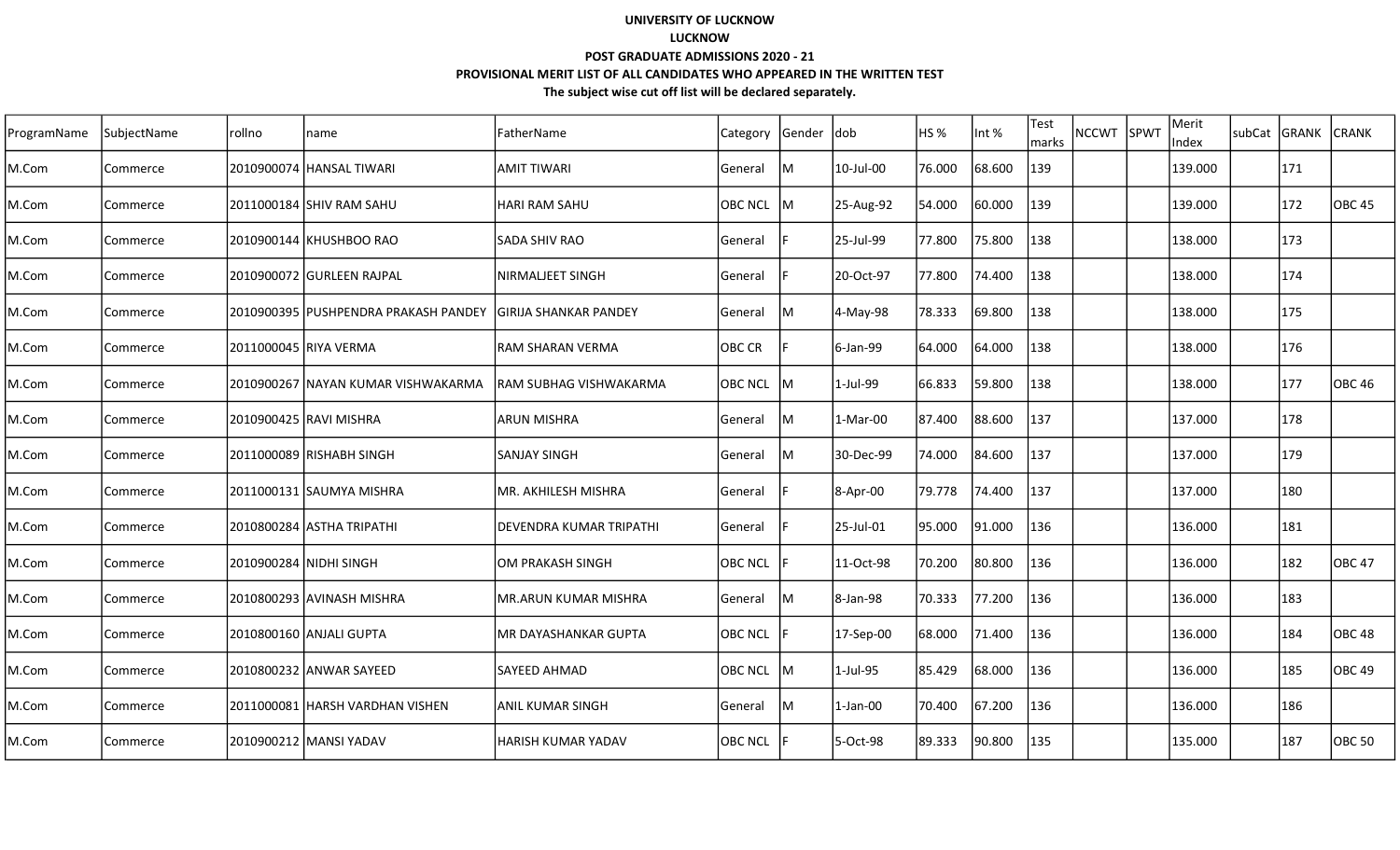| ProgramName | SubjectName | rollno                | name                             | FatherName                     | <b>Category</b> | Gender  dob |             | HS <sub>%</sub> | Int %  | <b>Test</b><br>marks | <b>NCCWT</b> | SPWT | Merit<br>Index | subCat    | GRANK | <b>CRANK</b>      |
|-------------|-------------|-----------------------|----------------------------------|--------------------------------|-----------------|-------------|-------------|-----------------|--------|----------------------|--------------|------|----------------|-----------|-------|-------------------|
| M.Com       | Commerce    |                       | 2010900294 NIKITA SINGH          | <b>RAJBIR SINGH</b>            | General         |             | 15-Jun-99   | 86.000          | 86.000 | 135                  |              |      | 135.000        |           | 188   |                   |
| M.Com       | Commerce    |                       | 2010900214   MANVI SINGH         | llate DR AJAY PAL SINGH        | General         |             | 28-Dec-98   | 84.000          | 80.000 | 135                  |              |      | 135.000        |           | 189   |                   |
| M.Com       | Commerce    |                       | 2010900164 KM TANU PANDEY        | VIPIN CHANDRA PANDEY           | General         |             | 15-Aug-00   | 82.000          | 78.400 | 135                  |              |      | 135.000        |           | 190   |                   |
| M.Com       | Commerce    |                       | 2010800167 ANJALI SHUKLA         | KAMLESH SHUKLA                 | General         |             | 30-Nov-99   | 85.000          | 75.800 | 135                  |              |      | 135.000        |           | 191   |                   |
| M.Com       | Commerce    |                       | 2011000397 VIPUL PANDEY          | AJAY KUMAR PANDEY              | <b>General</b>  | lM          | 27-May-01   | 77.833          | 74.667 | 135                  |              |      | 135.000        |           | 192   |                   |
| M.Com       | Commerce    |                       | 2011000401 VISHAL SINGH          | IRAJENDRA SINGH                | General         | lM          | 12-Sep-99   | 66.400          | 73.000 | 135                  |              |      | 135.000        |           | 193   |                   |
| M.Com       | Commerce    |                       | 2010900157 lKM RUPALI SRIVASTAVA | lKAMLESH SRIVASTAVA            | <b>General</b>  |             | $2$ -Jul-01 | 82.333          | 68.200 | 135                  |              |      | 135.000        |           | 194   |                   |
| M.Com       | Commerce    |                       | 2011000156 SHALINI SINGH         | <b>RAM SINGH</b>               | <b>OBC NCL</b>  |             | 3-Mar-00    | 74.000          | 64.800 | 135                  |              |      | 135.000        |           | 195   | <b>OBC 51</b>     |
| M.Com       | Commerce    |                       | 2011000193 SHIVANGI ANURAGI      | RANJEET KUMAR ANURAGI          | <b>SC</b>       |             | 22-Jul-99   | 74.200          | 62.600 | 135                  |              |      | 135.000        |           | 196   | SC 11             |
| M.Com       | Commerce    |                       | 2010900355 PRANITA SRIVASTAVA    | <b>SURESH KUMAR SRIVASTAVA</b> | General         |             | 8-Dec-00    | 78.000          | 90.800 | 134                  |              |      | 134.000        |           | 197   |                   |
| M.Com       | Commerce    |                       | 2010800213 ANUJ PRATAP CHAURASIA | <b>PRATAP BHANU CHAURASIA</b>  | <b>OBC NCL</b>  | ΙM          | 4-Nov-97    | 80.000          | 88.000 | 134                  |              |      | 134.000        |           | 198   | OBC 52            |
| M.Com       | Commerce    |                       | 2010900021 DIKSHA RASTOGI        | SANJAY KUMAR RASTOGI           | General         |             | 4-Aug-98    | 80.000          | 80.000 | 134                  |              |      | 134.000        |           | 199   |                   |
| M.Com       | Commerce    |                       | 2010900127 KANISHKA SINGH        | <b>RAJEEV PRATAP SINGH</b>     | General         |             | 21-Jun-99   | 86.167          | 78.000 | 134                  |              |      | 134.000        |           | 200   |                   |
| M.Com       | Commerce    |                       | 2010900307 NISHI PATHAK          | ISHIV PRAKASH PATHAK           | General         |             | 5-Jul-01    | 82.167          | 75.200 | 134                  |              |      | 134.000        |           | 201   |                   |
| M.Com       | Commerce    |                       | 2010800319 BABITA ADHIKARI       | KUNDAN SINGH ADHIKARI          | General         |             | 24-Dec-99   | 77.600          | 74.500 | 134                  |              |      | 134.000        |           | 202   |                   |
| M.Com       | Commerce    |                       | 2010800045 ABHISHEK RAWAT        | IH RAWAT                       | lsc             | ΙM          | 9-Jul-98    | 70.000          | 68.800 | 134                  |              |      | 134.000        |           | 203   | SC 12             |
| M.Com       | Commerce    | 2011000046 SAPNA RANI |                                  | lRAJESHWAR RAI                 | <b>OBC NCL</b>  |             | 19-Jul-99   | 68.400          | 61.600 | 134                  |              |      | 134.000        | <b>DP</b> | 204   | OBC <sub>53</sub> |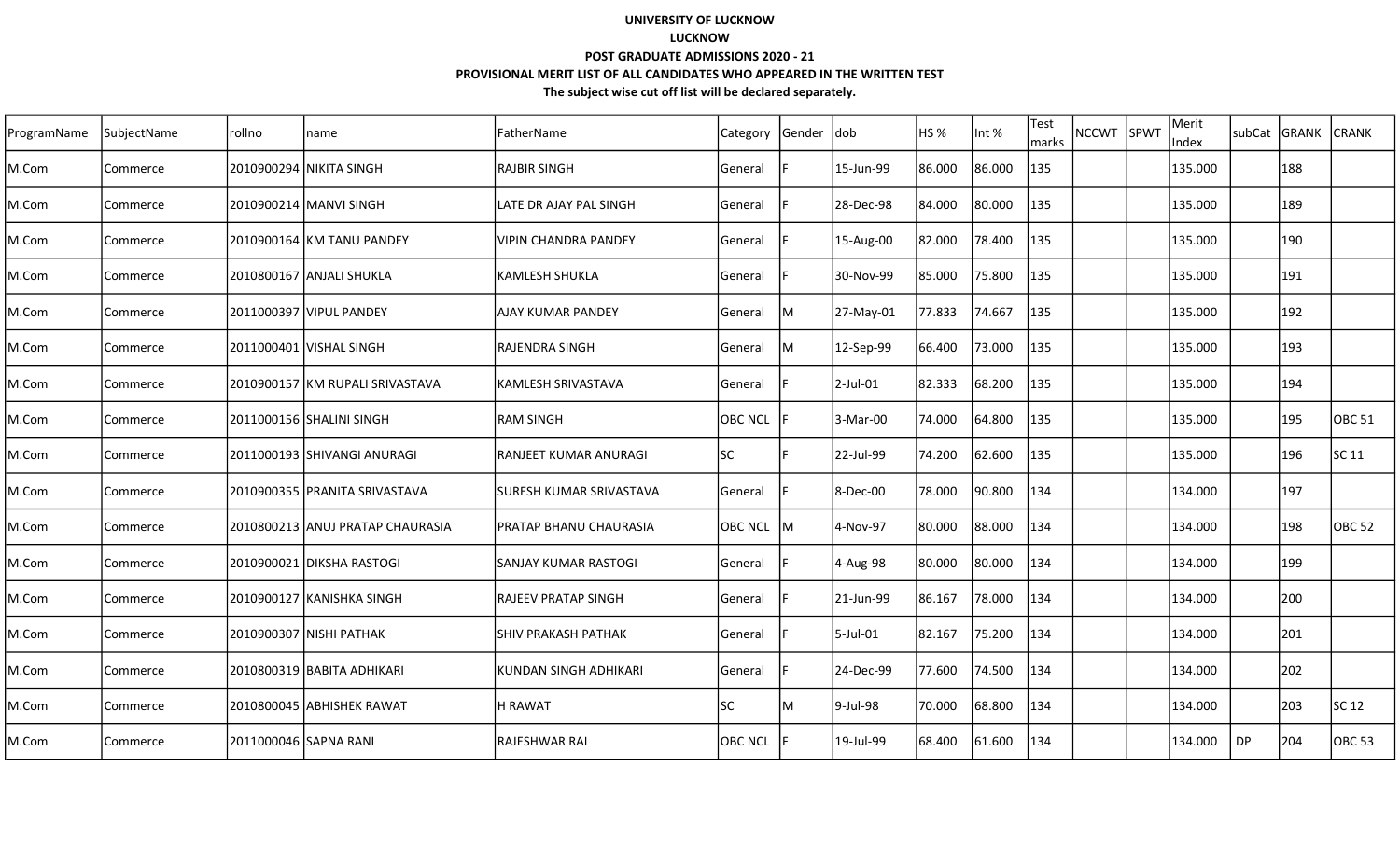| ProgramName | SubjectName | rollno            | name                               | FatherName                  | <b>Category</b> | Gender  dob |           | HS %    | Int %   | Test<br>marks | <b>NCCWT</b> | <b>SPWT</b> | Merit<br>Index | subCat    | GRANK | <b>CRANK</b>      |
|-------------|-------------|-------------------|------------------------------------|-----------------------------|-----------------|-------------|-----------|---------|---------|---------------|--------------|-------------|----------------|-----------|-------|-------------------|
| M.Com       | Commerce    |                   | 2011000029 ARUL PRATAP SINGH       | <b>KAMLESH PRATAP SINGH</b> | General         | M           | 26-Jun-99 | 100.000 | 100.000 | 133           |              |             | 133.000        | DP        | 205   |                   |
| M.Com       | Commerce    |                   | 2010900100 JAHNAVI GUPTA           | CHANDRA PRAKASH GUPTA       | <b>OBC NCL</b>  |             | 1-Dec-00  | 76.000  | 90.800  | 133           |              |             | 133.000        |           | 206   | OBC <sub>54</sub> |
| M.Com       | Commerce    |                   | 2011000254 SHUBHRA KEDIYA          | <b>VIVEK KEDIA</b>          | General         |             | 8-Dec-99  | 74.000  | 79.000  | 133           |              |             | 133.000        |           | 207   |                   |
| M.Com       | Commerce    |                   | 2011000373 VANDANA JASWANI         | İDILEEP JASWANI             | <b>General</b>  |             | 22-Dec-99 | 71.167  | 73.200  | 133           |              |             | 133.000        |           | 208   |                   |
| M.Com       | Commerce    |                   | 2011000072 ISAURABH KUMAR UPADHYAY | IRAM AWADH UPADHYAY         | General         | lΜ          | 18-Apr-02 | 78.333  | 78.000  | 132           |              |             | 132.000        |           | 209   |                   |
| M.Com       | Commerce    |                   | 2010900251 NAMIT RASTOGI           | NAVEEN KUMAR RASTOGI        | General         | lм          | 20-Sep-98 | 78.667  | 76.800  | 132           |              |             | 132.000        |           | 210   |                   |
| M.Com       | Commerce    |                   | 2011000039 PAYAL SINGH             | lAJAY KUMAR SINGH           | General         |             | 21-May-98 | 76.000  | 82.333  | 131           |              |             | 131.000        |           | 211   |                   |
| M.Com       | Commerce    |                   | 2011000153 SHALINI RANJAN          | RAMKHELAWAN                 | lsc             |             | 3-Jan-98  | 76.000  | 67.800  | 131           |              |             | 131.000        |           | 212   | SC 13             |
| M.Com       | Commerce    | 2011000026 ANJALI |                                    | lanıl kumar Prasad          | <b>OBC NCL</b>  |             | 28-Sep-99 | 85.400  | 87.000  | 130           |              |             | 130.000        | <b>DP</b> | 213   | <b>OBC 55</b>     |
| M.Com       | Commerce    |                   | 2010800258 ARTIKA SINGH            | <b>SANTOSH KUMAR SINGH</b>  | <b>General</b>  |             | 3-Nov-98  | 78.167  | 87.000  | 130           |              |             | 130.000        |           | 214   |                   |
| M.Com       | Commerce    |                   | 2010800163 ANJALI MISHRA           | <b>SURESH KUMAR MISHRA</b>  | <b>General</b>  |             | 28-Oct-00 | 60.833  | 73.400  | 130           |              |             | 130.000        |           | 215   |                   |
| M.Com       | Commerce    |                   | 2010900473 SADISH GUPTA            | IDINESH GUPTA               | <b>OBC NCL</b>  | IM.         | 4-Sep-99  | 64.600  | 72.800  | 130           |              |             | 130.000        |           | 216   | <b>OBC 56</b>     |
| M.Com       | Commerce    |                   | 2010800043 ABHISHEK KUMAR GAUTAM   | LALTA PRASAD GAUTAM         | lsc             | M           | 6-Feb-98  | 50.500  | 70.400  | 130           |              |             | 130.000        |           | 217   | SC 14             |
| M.Com       | Commerce    |                   | 2011000206 ISHIVANI KUMARI         | <b>HAKIM SINGH</b>          | lsc             |             | 28-Mar-99 | 70.000  | 69.800  | 130           |              |             | 130.000        |           | 218   | SC 15             |
| M.Com       | Commerce    |                   | 2011000399 VISHAL BHARTI           | ARUN BHARTI                 | <b>OBC NCL</b>  | lM          | 2-Aug-98  | 60.800  | 52.000  | 130           |              |             | 130.000        |           | 219   | <b>OBC 57</b>     |
| M.Com       | Commerce    |                   | 2010800285 ASTHA YADAV             | lASHOK KUMAR YADAV          | <b>OBC NCL</b>  |             | 11-May-98 | 78.000  | 94.600  | 129           |              |             | 129.000        |           | 220   | <b>OBC 58</b>     |
| M.Com       | Commerce    |                   | 2011000052 SUNIDHI SRIVASTAVA      | UMESH CHANDRA SRIVASTAVA    | <b>General</b>  |             | 8-Nov-99  | 89.667  | 82.800  | 129           |              |             | 129.000        |           | 221   |                   |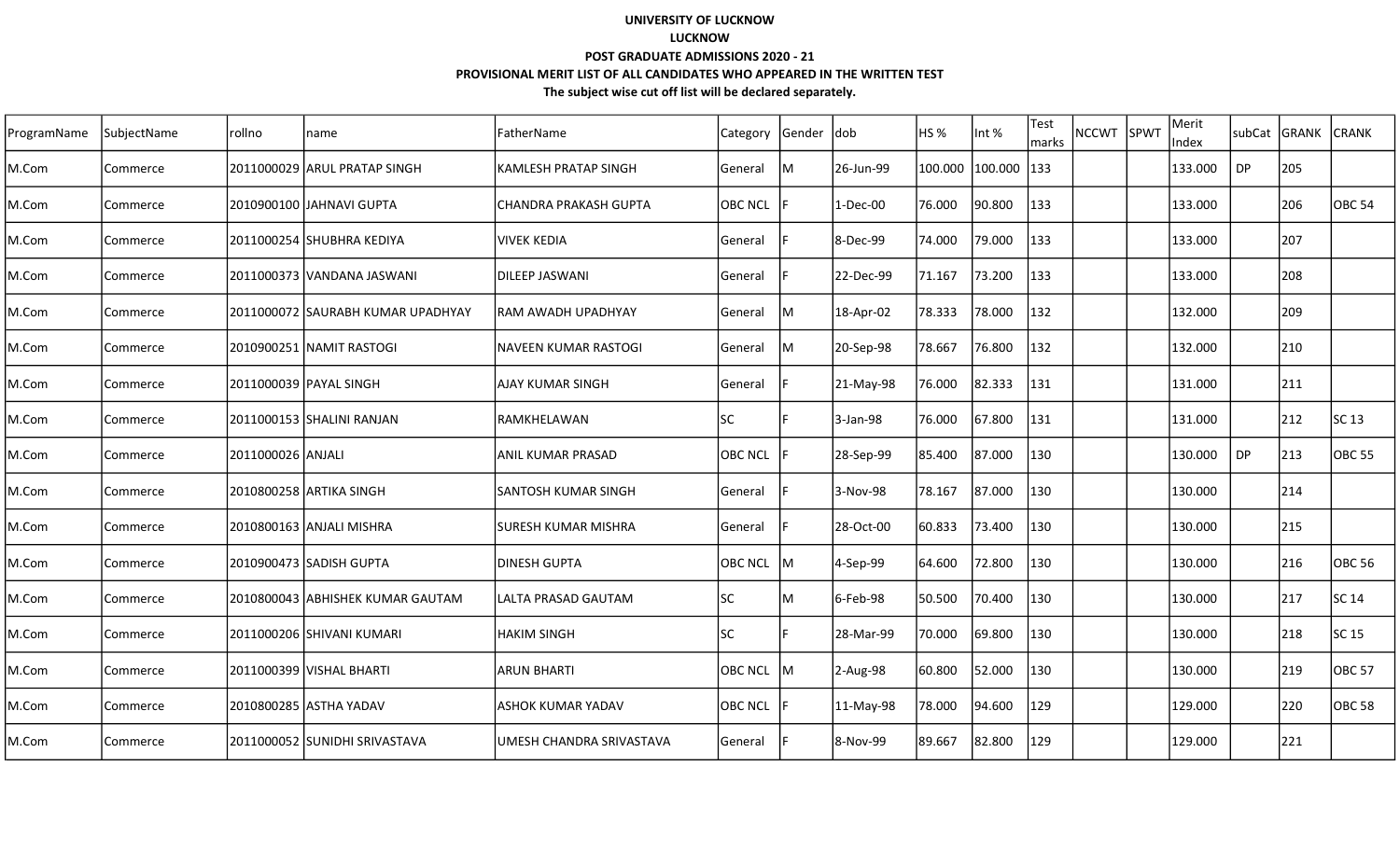| ProgramName | SubjectName | rollno                 | name                          | FatherName                   | Category       | Gender  dob |           | HS %   | Int %  | Test<br>marks | <b>NCCWT</b> | SPWT | Merit<br>Index | subCat GRANK | <b>CRANK</b>      |
|-------------|-------------|------------------------|-------------------------------|------------------------------|----------------|-------------|-----------|--------|--------|---------------|--------------|------|----------------|--------------|-------------------|
| M.Com       | Commerce    |                        | 2010900123 KANAK DUBEY        | MAHENDRA DUBEY               | General        |             | 20-Jun-00 | 88.333 | 79.400 | 129           |              |      | 129.000        | 222          |                   |
| M.Com       | Commerce    |                        | 2010900018 DIKSHA BHARDWAJ    | IRAMESH BHARDWAJ             | General        |             | 30-Sep-98 | 79.167 | 77.200 | 129           |              |      | 129.000        | 223          |                   |
| M.Com       | Commerce    |                        | 2011000167 SHASHWAT VERMA     | IVIR BHADRA SEN VERMA        | <b>OBC CR</b>  | lм          | 13-Jun-00 | 64.600 | 75.800 | 129           |              |      | 129.000        | 224          |                   |
| M.Com       | Commerce    |                        | 2010800066 ADITYA NATH SHARMA | lamar nath sharma            | OBC NCL M      |             | 10-Jul-01 | 80.333 | 75.000 | 129           |              |      | 129.000        | 225          | OBC 59            |
| M.Com       | Commerce    | 2011000092 SAJID RAINI |                               | JILANI RAINI                 | OBC NCL M      |             | 20-Apr-99 | 55.667 | 59.600 | 129           |              |      | 129.000        | 226          | <b>OBC 60</b>     |
| M.Com       | Commerce    |                        | 2011000230 SHREYA KHANNA      | KAMAL KHANNA                 | General        |             | 3-Mar-00  | 67.667 | 55.800 | 129           |              |      | 129.000        | 227          |                   |
| M.Com       | Commerce    |                        | 2010900331 POOJA SHAH         | BAIJ NATH SHAH               | <b>OBC NCL</b> |             | 29-Jan-00 | 87.400 | 90.800 | 128           |              |      | 128.000        | 228          | <b>OBC 61</b>     |
| M.Com       | Commerce    |                        | 2010800252  ARPITA UPADHYAY   | lGOPESHWAR UPADHYAY          | General        |             | 1-Nov-99  | 79.000 | 83.167 | 128           |              |      | 128.000        | 229          |                   |
| M.Com       | Commerce    |                        | 2011000063 JYOTSANA SHUKLA    | PRADEEP KUMAR SHUKLA         | General        |             | 9-Jul-00  | 66.500 | 72.400 | 128           |              |      | 128.000        | 230          |                   |
| M.Com       | Commerce    |                        | 2010900419 RASHI SRIVASTAVA   | SUNEET KUMAR SRIVASTAVA      | General        |             | 16-Feb-99 | 77.833 | 86.600 | 127           |              |      | 127.000        | 231          |                   |
| M.Com       | Commerce    |                        | 2010800129 AMITA SHARMA       | <b>IBASANT KUMAR</b>         | <b>OBC CR</b>  |             | 12-Jul-00 | 78.000 | 84.000 | 127           |              |      | 127.000        | 232          |                   |
| M.Com       | Commerce    |                        | 2010900313 NIVEDITA UPADHYAY  | KALYAN UPADHYAY              | <b>General</b> |             | 31-Mar-00 | 83.400 | 80.600 | 127           |              |      | 127.000        | 233          |                   |
| M.Com       | Commerce    |                        | 2010800077 AISHWARYA PANDEY   | <b>BHOOPESH KUMAR PANDEY</b> | General        |             | 20-Dec-00 | 83.667 | 80.400 | 127           |              |      | 127.000        | 234          |                   |
| M.Com       | Commerce    |                        | 2010900358 PRATIKSHA YADAV    | ISURENDRA YADAV              | <b>OBC NCL</b> |             | 22-Oct-01 | 79.333 | 76.800 | 127           |              |      | 127.000        | 235          | OBC <sub>62</sub> |
| M.Com       | Commerce    |                        | 2011000150 SHAILENDRA VERMA   | <b>SHER BAHADUR VERMA</b>    | <b>OBC NCL</b> | lM          | 6-Apr-99  | 76.333 | 76.800 | 127           |              |      | 127.000        | 236          | <b>OBC 63</b>     |
| M.Com       | Commerce    |                        | 2010800210 ANTIMA SINGH       | lashok singh                 | General        |             | 31-May-99 | 82.600 | 75.000 | 127           |              |      | 127.000        | 237          |                   |
| M.Com       | Commerce    |                        | 2010900147 KM AARTI GAUTAM    | lSONE LAL GAUTAM             | <b>SC</b>      |             | 1-Oct-98  | 75.167 | 73.000 | 127           |              |      | 127.000        | 238          | SC 16             |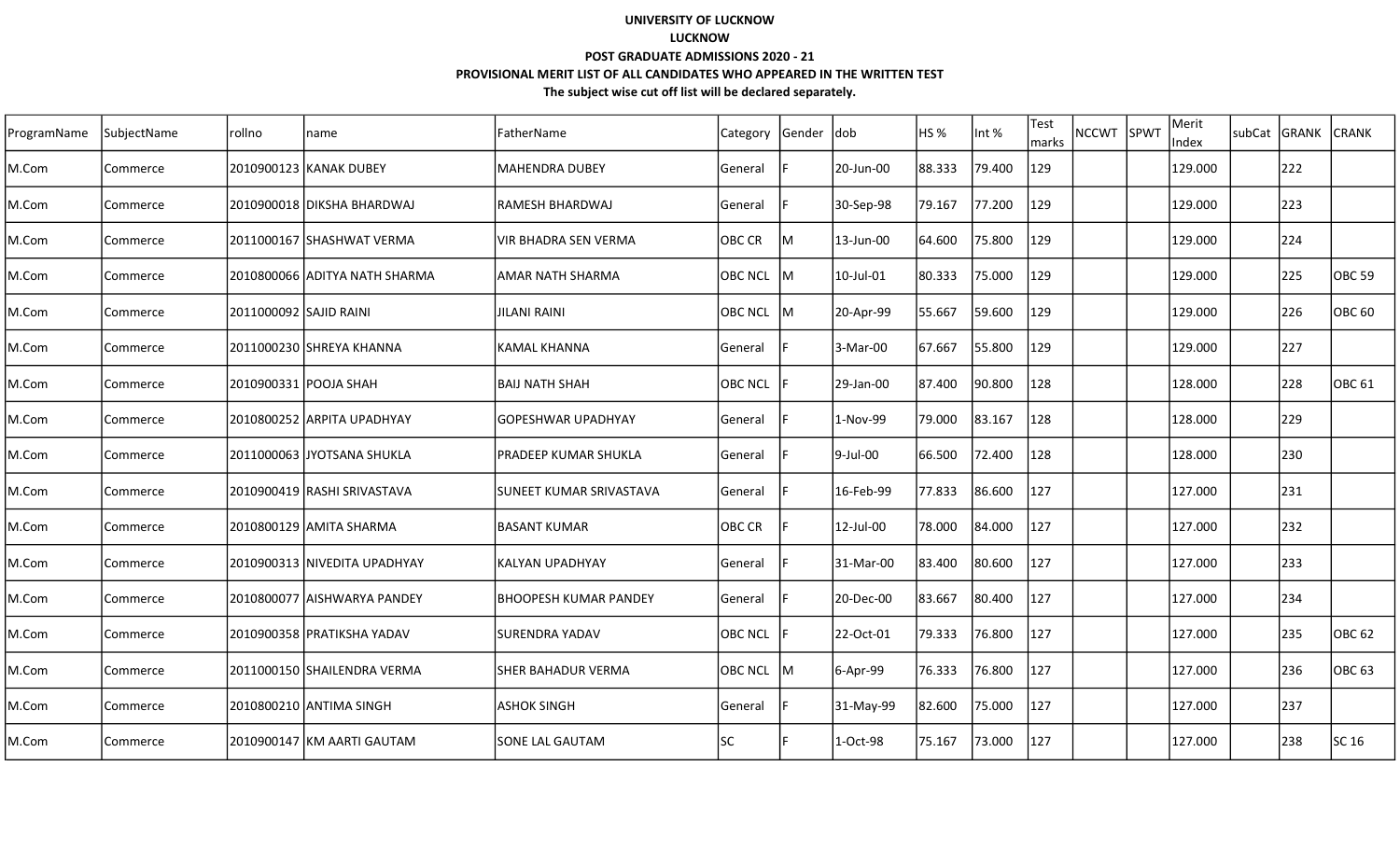| ProgramName | SubjectName | rollno     | name                            | FatherName                  | <b>Category</b> | Gender  dob |           | HS %   | Int %  | Test<br>marks | <b>NCCWT</b> | SPWT  | Merit<br>Index |    | subCat GRANK | <b>CRANK</b>      |
|-------------|-------------|------------|---------------------------------|-----------------------------|-----------------|-------------|-----------|--------|--------|---------------|--------------|-------|----------------|----|--------------|-------------------|
| M.Com       | Commerce    | 2010900234 | MONIKA SHUKLA                   | CHANDRA PRAKASH SHUKLA      | General         |             | 1-Dec-98  | 71.833 | 71.800 | 127           |              |       | 127.000        |    | 239          |                   |
| M.Com       | Commerce    |            | 2011000083 KARAN KUMAR          | lNAGENDRA PRASAD            | General         | ΙM          | 2-Mar-99  | 57.000 | 67.800 | 127           |              |       | 127.000        |    | 240          |                   |
| M.Com       | Commerce    |            | 2011000040 PRAGATI PANDEY       | <b>ANUJ PANDEY</b>          | General         |             | 22-Jul-97 | 79.800 | 89.400 | 126           |              |       | 126.000        | DP | 241          |                   |
| M.Com       | Commerce    |            | 2011000076 AMAN KASHYAP         | lSATISH CHANDRA KASHYAP     | <b>OBC NCL</b>  | lм          | 5-Oct-98  | 70.167 | 75.000 | 120           |              | 6.000 | 126.000        |    | 242          | OBC <sub>64</sub> |
| M.Com       | Commerce    |            | 2011000244 SHUBH GUPTA          | <b>ISUDHEER KUMAR GUPTA</b> | OBC NCL         | IM.         | 24-Apr-98 | 70.000 | 73.800 | 126           |              |       | 126.000        |    | 243          | lOBC 65           |
| M.Com       | Commerce    |            | 2011000101 SAKSHI SINGH CHAUHAN | ID.P.S CHAUHAN              | General         |             | 5-May-97  | 79.833 | 95.400 | 125           |              |       | 125.000        |    | 244          |                   |
| M.Com       | Commerce    |            | 2010800303 AYUSH KUMAR SINGH    | lAJAY KUMAR SINGH           | <b>OBC NCL</b>  | ΙM          | 19-Jun-00 | 81.600 | 87.200 | 125           |              |       | 125.000        |    | 245          | <b>OBC 66</b>     |
| M.Com       | Commerce    |            | 2010900246 MUSKAN SINGH         | <b>GYANESH SINGH</b>        | General         |             | 19-Jul-98 | 69.833 | 83.400 | 125           |              |       | 125.000        |    | 246          |                   |
| M.Com       | Commerce    |            | 2010900160 KM SHIVANGI SINGH    | <b>ARVIND KUMAR SINGH</b>   | General         |             | 19-Feb-01 | 85.333 | 74.200 | 125           |              |       | 125.000        |    | 247          |                   |
| M.Com       | Commerce    |            | 2010800309 AYUSHI JAISWAL       | AJAY KUMAR JAISWAL          | <b>SC</b>       |             | 25-Feb-98 | 72.167 | 71.600 | 125           |              |       | 125.000        |    | 248          | SC 17             |
| M.Com       | Commerce    |            | 2010800110 AMAN CHAURASIYA      | <b>ANIL CHAURASIYA</b>      | <b>OBC NCL</b>  | ΙM          | 2-Sep-96  | 56.000 | 59.200 | 125           |              |       | 125.000        |    | 249          | OBC 67            |
| M.Com       | Commerce    |            | 2011000267 SIMRAN SAWLANI       | <b>SANJAY SAWLANI</b>       | General         |             | 4-Apr-97  | 77.167 | 89.800 | 124           |              |       | 124.000        |    | 250          |                   |
| M.Com       | Commerce    |            | 2010800119 AMANDEEP SINGH KALSI | <b>RAJENDER SINGH KALSI</b> | General         | ΙM          | 20-Feb-96 | 85.000 | 81.000 | 124           |              |       | 124.000        |    | 251          |                   |
| M.Com       | Commerce    |            | 2010900119 KALBE HUSSAIN RIZVI  | IMUKHTAR HUSSAIN            | General         | м           | 28-Jul-97 | 71.571 | 74.800 | 124           |              |       | 124.000        |    | 252          |                   |
| M.Com       | Commerce    |            | 2010800183 ANKITA CHAURASIA     | IHARISH CHANDRA CHAURASIA   | <b>OBC NCL</b>  |             | 2-Sep-00  | 81.667 | 72.600 | 124           |              |       | 124.000        |    | 253          | <b>OBC 68</b>     |
| M.Com       | Commerce    |            | 2010900468 SACHIN JAISWAL       | <b>SATYA JEET JAISWAL</b>   | OBC CR          | lM          | 5-Oct-99  | 81.600 | 71.000 | 124           |              |       | 124.000        |    | 254          |                   |
| M.Com       | Commerce    |            | 2011000011 ATIYA RAHMANI        | MOHD HANIF                  | OBC CR          |             | 30-Jun-99 | 74.200 | 70.600 | 124           |              |       | 124.000        |    | 255          |                   |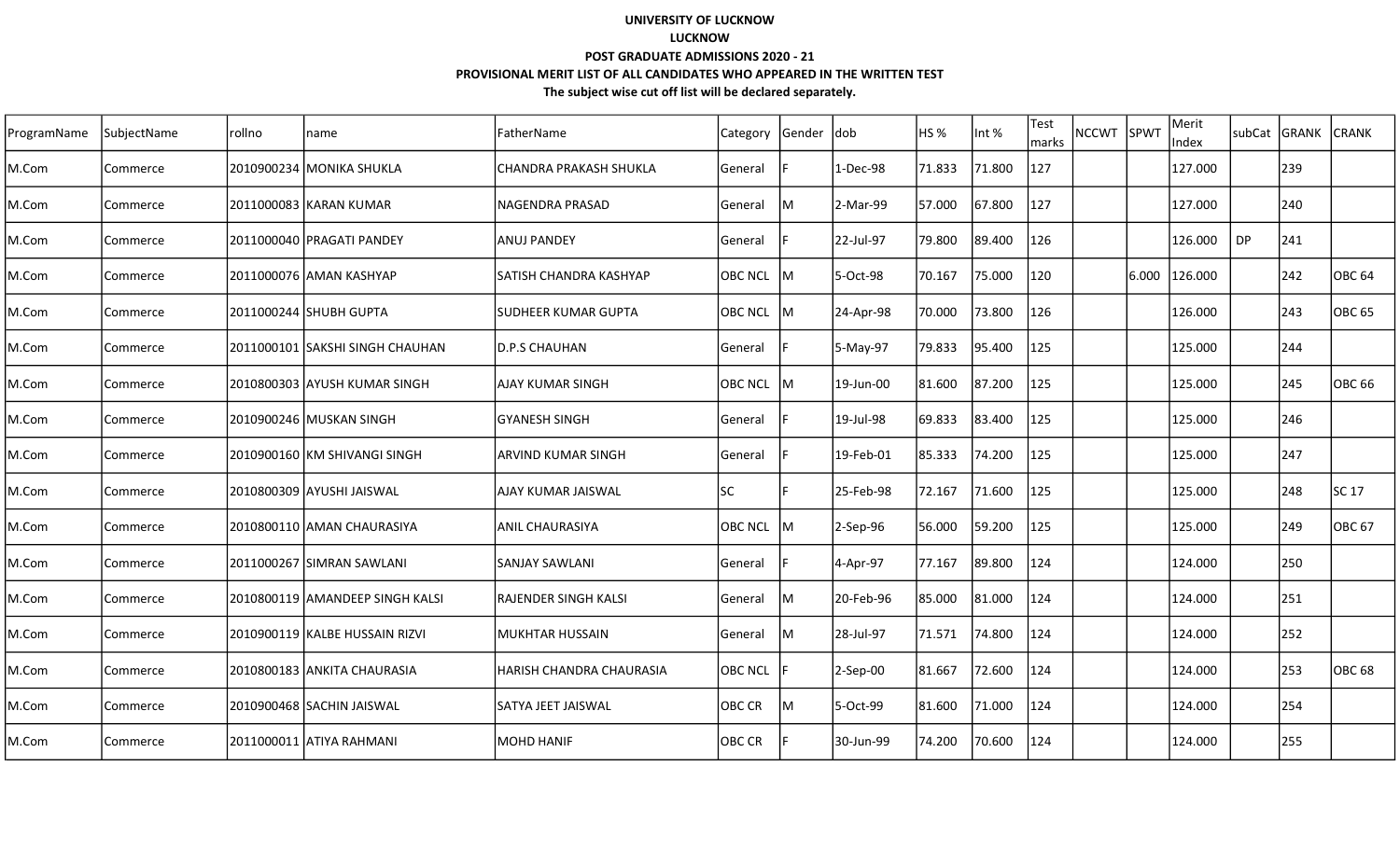| ProgramName | SubjectName | rollno                 | name                             | FatherName                 | Category       | Gender  dob |            | HS <sub>%</sub> | Int %  | <b>Test</b><br>marks | <b>NCCWT</b> | SPWT | Merit<br>Index | subCat | GRANK | <b>CRANK</b>      |
|-------------|-------------|------------------------|----------------------------------|----------------------------|----------------|-------------|------------|-----------------|--------|----------------------|--------------|------|----------------|--------|-------|-------------------|
| M.Com       | Commerce    | 2010900228 MOHD AQIL   |                                  | <b>ILTIFAT RASOOL</b>      | General        | M           | 7-Nov-98   | 74.500          | 65.500 | 124                  |              |      | 124.000        |        | 256   |                   |
| M.Com       | Commerce    |                        | 2011000073 AAKARSHITA            | lraj bahadur               | lsc            |             | 7-Oct-99   | 72.200          | 63.200 | 124                  |              |      | 124.000        |        | 257   | SC 18             |
| M.Com       | Commerce    |                        | 2010900297 NILESH KUMAR          | lJAMUNA PRASAD             | lsc            | ΙM          | 8-Sep-99   | 61.667          | 52.400 | 124                  |              |      | 124.000        |        | 258   | SC 19             |
| M.Com       | Commerce    |                        | 2011000283 SONI KUMARI           | INAVEEN PRASAD             | General        |             | 23-Nov-98  | 79.800          | 76.200 | 123                  |              |      | 123.000        |        | 259   |                   |
| M.Com       | Commerce    |                        | 2010900104 JANVI SINGH           | IDINESH SINGH              | <b>OBC NCL</b> |             | 20-Mar-01  | 70.333          | 71.600 | 123                  |              |      | 123.000        |        | 260   | OBC <sub>69</sub> |
| M.Com       | Commerce    |                        | 2011000377 VANSH JAISWAL         | SUNIL KUMAR JAISWAL        | <b>OBC CR</b>  | lм          | 30-Apr-99  | 73.167          | 59.667 | 123                  |              |      | 123.000        |        | 261   |                   |
| M.Com       | Commerce    |                        | 2011000054 UTKARSH PANDEY        | IPREM DEO PANDEY           | <b>General</b> | lм          | 7-Nov-99   | 59.000          | 89.400 | 122                  |              |      | 122.000        |        | 262   |                   |
| M.Com       | Commerce    |                        | 2011000380 VARSHA TRIPATHI       | ISITA RAM TRIPATHI         | General        |             | 12-May-00  | 93.000          | 80.800 | 122                  |              |      | 122.000        |        | 263   |                   |
| M.Com       | Commerce    | 2010900112 JYOTI SINGH |                                  | BISHNU BAHADUR             | General        |             | 6-Feb-99   | 83.600          | 76.400 | 122                  |              |      | 122.000        |        | 264   |                   |
| M.Com       | Commerce    |                        | 2011000105 SAMISTHA GAUR         | <b>RAJU GAUR</b>           | <b>OBC NCL</b> |             | 21-Sep-99  | 79.167          | 73.800 | 122                  |              |      | 122.000        |        | 265   | <b>OBC 70</b>     |
| M.Com       | Commerce    |                        | 2010800104 ALINA FATIMA KHAN     | <b>IMOHSIN ALAM KHAN</b>   | General        |             | 26-Nov-98  | 84.000          | 72.800 | 122                  |              |      | 122.000        |        | 266   |                   |
| M.Com       | Commerce    |                        | 2010900043 ERAM FATIMA RIZVI     | <b>RAIS MIYAN RIZVI</b>    | General        |             | 19-Jul-95  | 77.143          | 65.600 | 122                  |              |      | 122.000        |        | 267   |                   |
| M.Com       | Commerce    |                        | 2010800341 CHITRANSHU SRIVASTAVA | <b>DILEEP SRIVASTAVA</b>   | General        | ΙM          | 9-May-01   | 60.800          | 64.200 | 122                  |              |      | 122.000        |        | 268   |                   |
| M.Com       | Commerce    |                        | 2011000296 SUDHA CHAUHAN         | <b>BRIJ KISHOR CHAUHAN</b> | <b>OBC NCL</b> |             | 5-Oct-95   | 64.600          | 62.200 | 122                  |              |      | 122.000        |        | 269   | <b>OBC 71</b>     |
| M.Com       | Commerce    |                        | 2010900359 PRATISHTHA KUMARI     | <b>BRISHBHANAND SINGH</b>  | <b>OBC NCL</b> |             | $1-Jan-99$ | 72.200          | 60.600 | 122                  |              |      | 122.000        |        | 270   | <b>OBC 72</b>     |
| M.Com       | Commerce    |                        | 2010900463 RUKHSAR KHAN          | IZAHID ALI KHAN            | <b>OBC NCL</b> |             | 11-May-96  | 74.571          | 90.200 | 121                  |              |      | 121.000        |        | 271   | <b>OBC 73</b>     |
| M.Com       | Commerce    |                        | 2011000177  SHIKSHA SINGH        | lpushpendra singh          | General        |             | $1-Jan-98$ | 76.667          | 80.400 | 121                  |              |      | 121.000        |        | 272   |                   |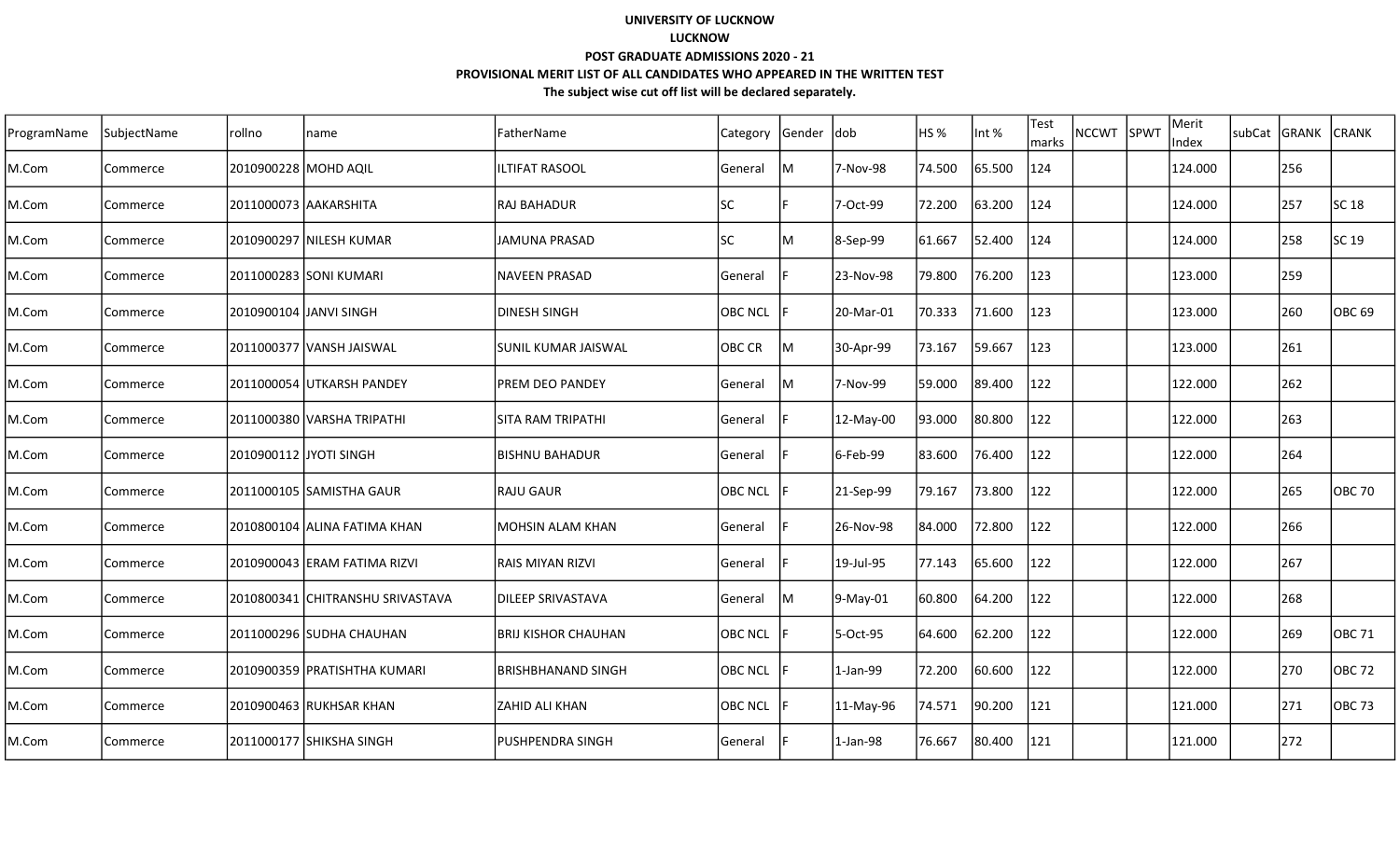| ProgramName | SubjectName | rollno     | name                                | FatherName                  | Category       | Gender  dob |             | HS %   | Int %  | Test<br>marks | <b>NCCWT</b> | SPWT | Merit<br>Index | subCat GRANK | <b>CRANK</b> |
|-------------|-------------|------------|-------------------------------------|-----------------------------|----------------|-------------|-------------|--------|--------|---------------|--------------|------|----------------|--------------|--------------|
| M.Com       | Commerce    |            | 2010900260 NASHRA FATIMA            | TARIK AHMAD KHAN            | General        |             | 28-Sep-99   | 77.800 | 80.200 | 121           |              |      | 121.000        | 273          |              |
| M.Com       | Commerce    |            | 2010800080 AKANKSHA MISHRA          | lrajesh mishra              | General        |             | $2$ -Jul-00 | 57.000 | 72.000 | 121           |              |      | 121.000        | 274          |              |
| M.Com       | Commerce    | 2011000334 | <b>SYED MOHAMMAD RIZWAN</b><br>AHME | ISYED RIZWAN AHMED          | General        | lΜ          | 6-Jan-99    | 73.333 | 69.400 | 121           |              |      | 121.000        | 275          |              |
| M.Com       | Commerce    |            | 2010900007 DEEPANJALI GUPTA         | lanıl kumar Gupta           | <b>OBC NCL</b> |             | 22-Oct-99   | 89.333 | 87.000 | 120           |              |      | 120.000        | 276          | OBC 74       |
| M.Com       | Commerce    |            | 2010900187 MAHWASH ARIF             | MOHD. ARIF                  | General        |             | $1-Jan-97$  | 84.500 | 79.600 | 120           |              |      | 120.000        | 277          |              |
| M.Com       | Commerce    |            | 2011000338 TANAYVEER SINGH          | ISATYENDRA SINGH            | General        | lM          | 5-Aug-00    | 89.200 | 77.800 | 120           |              |      | 120.000        | 278          |              |
| M.Com       | Commerce    |            | 2010900309  NISHTHA SRIVASTAVA      | YOGESH SRIVASTAVA           | General        |             | 5-Jan-00    | 69.667 | 73.600 | 120           |              |      | 120.000        | 279          |              |
| M.Com       | Commerce    |            |                                     | <b>SIRAJ KHAN</b>           | General        | ΙM          | 3-Feb-98    | 71.500 | 73.200 | 120           |              |      | 120.000        | 280          |              |
| M.Com       | Commerce    |            | 2010900149 KM ANMOL YADAV           | ISHATRUGHNA SINGH           | OBC CR         | ΙM          | 22-Jun-00   | 65.667 | 72.600 | 120           |              |      | 120.000        | 281          |              |
| M.Com       | Commerce    |            | 2010900201 MANPREET KAUR            | LAKHVINDER SINGH            | <b>OBC NCL</b> |             | 23-Jun-00   | 77.800 | 70.600 | 120           |              |      | 120.000        | 282          | OBC 75       |
| M.Com       | Commerce    |            | 2010900478 SAKSHAM SHARMA           | <b>IDEEPAK KUMAR SHARMA</b> | General        | IM          | 7-Oct-98    | 75.833 | 70.400 | 120           |              |      | 120.000        | 283          |              |
| M.Com       | Commerce    |            | 2010800217 ANUP KUMAR               | <b>SUMANT PRASAD</b>        | OBC NCL        | lМ          | 11-Jul-00   | 77.000 | 69.800 | 120           |              |      | 120.000        | 284          | OBC 76       |
| M.Com       | Commerce    |            | 2011000001 SAKSHI HASIJA            | MR. SUNIL KUMAR HASIJA      | General        |             | 19-Aug-99   | 77.000 | 66.500 | 120           |              |      | 120.000        | 285          |              |
| M.Com       | Commerce    |            | 2010800180 JANKIT SINGH             | ISHIV DARSHAN LAL SINGH     | lsc            | ΙM          | 24-Oct-99   | 72.167 | 59.600 | 120           |              |      | 120.000        | 286          | SC 20        |
| M.Com       | Commerce    |            | 2011000307 SUPRABHA AWASTHI         | lvinay kumar awasthi        | General        |             | 11-Jul-00   | 75.000 | 72.600 | 119           |              |      | 119.000        | 287          |              |
| M.Com       | Commerce    |            | 2010900407 RAHUL KUSHWAHA           | IMR. SHIV NARAYAN KUSHWAHA  | <b>OBC NCL</b> | IM.         | 15-Sep-99   | 74.200 | 71.600 | 119           |              |      | 119.000        | 288          | OBC 77       |
| M.Com       | Commerce    |            | 2010800037 ABHINAV PANDEY           | lvinod kumar pandey         | <b>General</b> | lм          | 6-Dec-99    | 70.333 | 68.000 | 119           |              |      | 119.000        | 289          |              |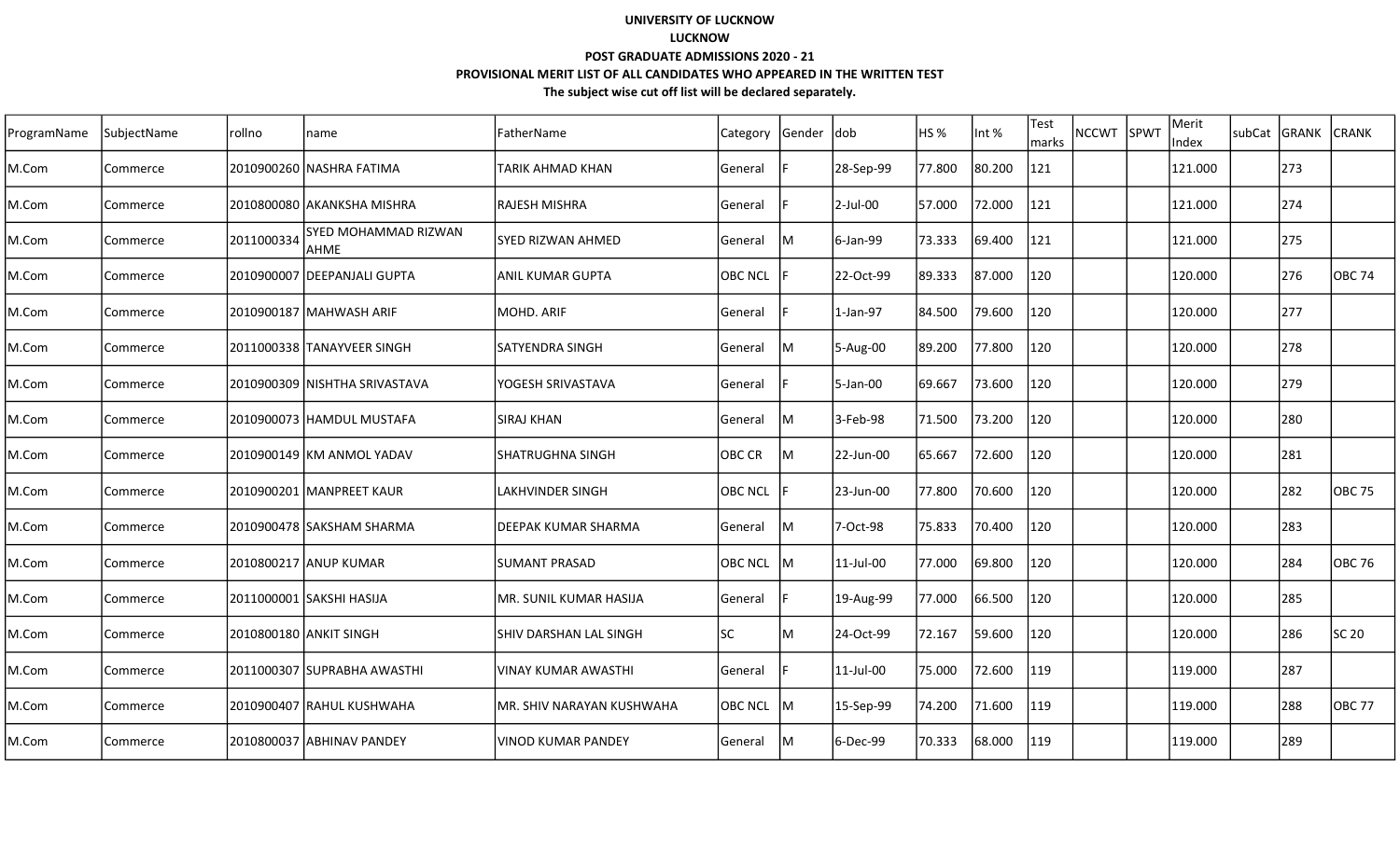| ProgramName | SubjectName | rollno               | name                               | FatherName                | Category       | Gender | ldob      | <b>HS %</b> | Int %  | Test<br>marks | NCCWT SPWT | Merit<br>Index | subCat GRANK |     | <b>CRANK</b>    |
|-------------|-------------|----------------------|------------------------------------|---------------------------|----------------|--------|-----------|-------------|--------|---------------|------------|----------------|--------------|-----|-----------------|
| M.Com       | Commerce    |                      | 2010900257 NANCY SONI              | <b>RAMESH SONI</b>        | <b>OBC NCL</b> |        | 7-Aug-99  | 66.500      | 62.800 | 119           |            | 119.000        |              | 290 | <b>OBC 78</b>   |
| M.Com       | Commerce    |                      |                                    | <b>MANOJ BISWAS</b>       | <b>SC</b>      | lм     | 9-Jan-99  | 66.400      | 59.800 | 119           |            | 119.000        |              | 291 | SC 21           |
| M.Com       | Commerce    |                      | 2011000048 SHARDA PRASAD YADAV     | <b>MANOJ YADAV</b>        | OBC NCL        | IM.    | 4-Jul-00  | 66.400      | 56.200 | 119           |            | 119.000        |              | 292 | <b>OBC 79</b>   |
| M.Com       | Commerce    |                      | 2011000090 RISHABH SINGH           | PURAN SINGH               | <b>ST</b>      | lм     | 8-Feb-98  | 69.800      | 49.600 | 119           |            | 119.000        |              | 293 | IST 1           |
| M.Com       | Commerce    |                      | 2010800339 ICHIRAG S KARAMCHANDANI | SUNIL KUMAR KARAMCHANDANI | General        | IM.    | 10-Mar-97 | 69.333      | 88.200 | 118           |            | 118.000        |              | 294 |                 |
| M.Com       | Commerce    |                      | 2011000383 VASUNDHARA GUPTA        | PRAMOD KUMAR GUPTA        | OBC NCL        |        | 27-Nov-98 | 79.800      | 79.400 | 117           |            | 117.000        |              | 295 | <b>OBC 80</b>   |
| M.Com       | Commerce    | 2010800139 ANANYA    |                                    | DHIRENDRA ASTHANA         | General        |        | 14-Nov-00 | 58.000      | 73.200 | 117           |            | 117.000        |              | 296 |                 |
| M.Com       | Commerce    | 2010900129 KARAM RAJ |                                    | <b>RAM KEWAL</b>          | <b>SC</b>      | lМ     | 15-Oct-98 | 74.000      | 70.167 | 117           |            | 117.000        |              | 297 | <b>SC 22</b>    |
| M.Com       | Commerce    |                      | 2011000294 STUTI KHANNA            | RAJEEV KHANNA             | General        |        | 9-Jan-99  | 68.000      | 68.400 | 117           |            | 117.000        |              | 298 |                 |
| M.Com       | Commerce    |                      | 2011000297 SUDHA GAUR              | SHANKAR GAUR              | <b>ST</b>      |        | 21-Nov-99 | 65.500      | 67.600 | 117           |            | 117.000        |              | 299 | ST <sub>2</sub> |
| M.Com       | Commerce    |                      | 2010900017 DHAIRYA NAYAL           | <b>VINOD NAYAL</b>        | General        |        | 13-Nov-99 | 79.800      | 67.400 | 117           |            | 117.000        |              | 300 |                 |
| M.Com       | Commerce    |                      | 2010900156 KM RICHA SINGH          | SATISH KUMAR SINGH        | General        |        | 17-Sep-00 | 81.167      | 62.400 | 117           |            | 117.000        |              | 301 |                 |
| M.Com       | Commerce    |                      | 2010900448 RIYA MALHAN             | <b>SATISH MALHAN</b>      | General        |        | 13-May-99 | 79.000      | 85.200 | 116           |            | 116.000        |              | 302 |                 |
| M.Com       | Commerce    |                      | 2010900383 IPRIYANKA RAWAT         | NAYAN SINGH               | General        |        | 11-Mar-00 | 81.500      | 84.167 | 116           |            | 116.000        |              | 303 |                 |
| M.Com       | Commerce    |                      | 2010800228 ANUSHKA SHARMA          | ASHISH SHANKER            | General        |        | 7-Sep-99  | 78.000      | 75.800 | 116           |            | 116.000        |              | 304 |                 |
| M.Com       | Commerce    |                      | 2010800267 ASHI SINGHAL            | VIVEK SINGHAL             | General        |        | 17-Sep-97 | 68.333      | 75.667 | 116           |            | 116.000        |              | 305 |                 |
| M.Com       | Commerce    |                      | 2010800179 ANKIT SHARMA            | RAMESH CHANDRA SHARMA     | OBC NCL M      |        | 22-Feb-00 | 87.400      | 75.200 | 116           |            | 116.000        |              | 306 | OBC 81          |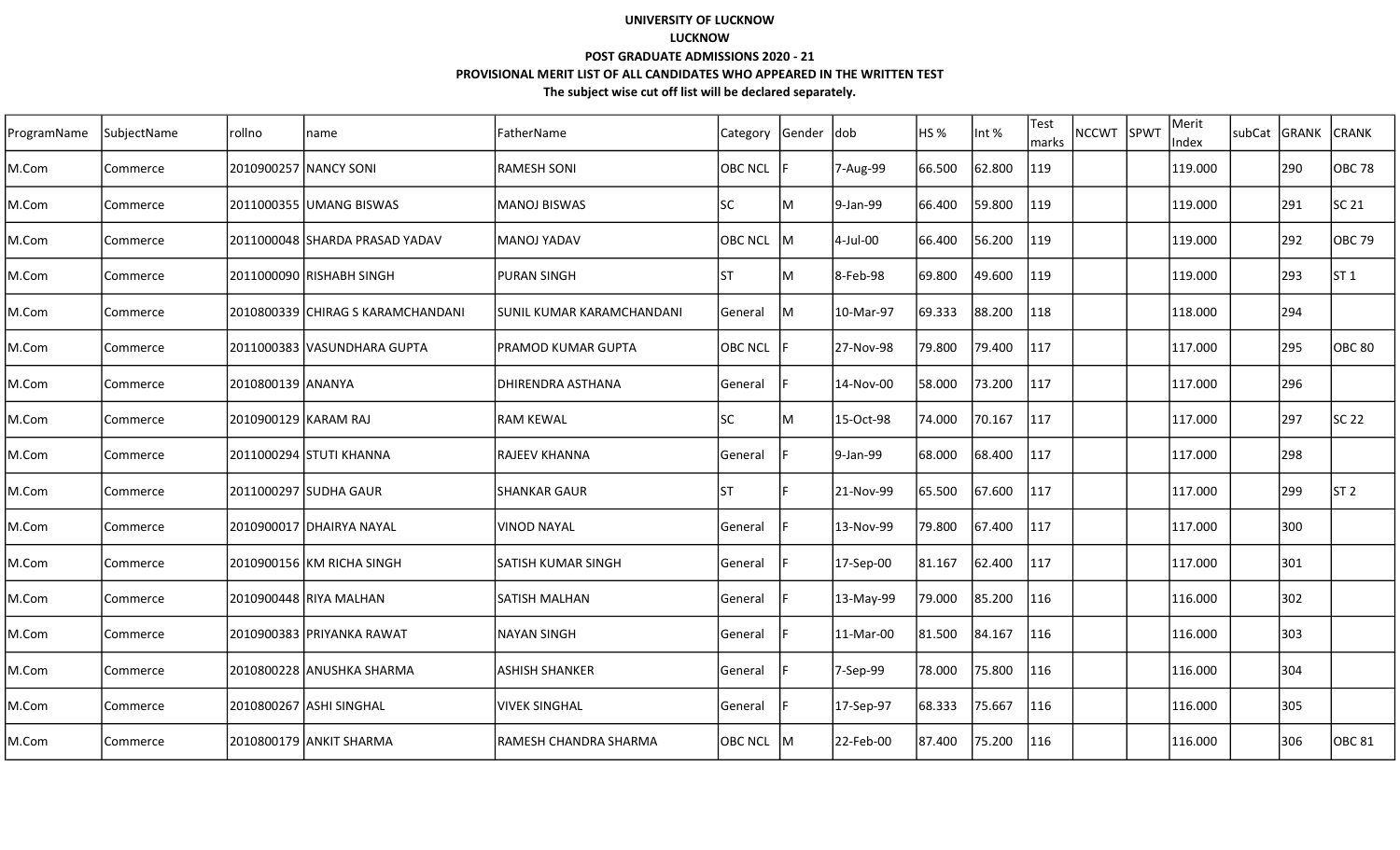| ProgramName | SubjectName | rollno | name                               | FatherName                | Category | Gender | dob       | HS <sub>%</sub> | Int %  | Test<br>NCCWT SPWT<br>marks | Merit<br>Index | subCat GRANK |     | <b>CRANK</b>  |
|-------------|-------------|--------|------------------------------------|---------------------------|----------|--------|-----------|-----------------|--------|-----------------------------|----------------|--------------|-----|---------------|
| M.Com       | Commerce    |        | 2010900114 JJYOTSNA YADAV          | JAIRAM YADAV              | OBC NCL  |        | 25-Sep-00 | 83.600          | 73.600 | 116                         | 116.000        |              | 307 | IOBC 82       |
| M.Com       | Commerce    |        | 2010900229 MOHD ASIF KHAN          | <b>ABDUL MUKEEM KHAN</b>  | General  | lМ     | 17-Aug-98 | 64.167          | 72.800 | 116                         | 116.000        |              | 308 |               |
| M.Com       | Commerce    |        | 2010900290 NIKITA AGARWAL          | A . AGARWAL               | General  |        | 21-Dec-99 | 55.167          | 72.200 | 116                         | 116.000        |              | 309 |               |
| M.Com       | Commerce    |        | 2010800261 ARUNITA BANERJEE        | ARUNABH BANERJEE          | General  |        | 7-Feb-99  | 63.667          | 54.400 | 116                         | 116.000        |              | 310 |               |
| M.Com       | Commerce    |        | 2010900077 HARSHEEN KAUR           | <b>SARABJEET SINGH</b>    | General  |        | 12-Jun-98 | 86.333          | 88.800 | 115                         | 115.000        |              | 311 |               |
| M.Com       | Commerce    |        | 2010900111 JYOTI MISHRA            | VIRENDRA MISHRA           | General  |        | 22-Jan-97 | 85.000          | 88.600 | 115                         | 115.000        |              | 312 |               |
| M.Com       | Commerce    |        | 2010800140 ANANYA GUPTA            | SURESH KUMAR GUPTA        | OBC NCL  |        | 4-Feb-00  | 83.600          | 86.400 | 115                         | 115.000        |              | 313 | IOBC 83       |
| M.Com       | Commerce    |        | 2011000004 JANHAVI SINGH           | RAJESH PRATAP SINGH       | General  | M      | 23-Oct-98 | 82.333          | 86.000 | 115                         | 115.000        | <b>JUE</b>   | 314 |               |
| M.Com       | Commerce    |        | 2010900159 KM SHIVANEE TIWARI      | IBRIJESH TIWARI           | General  |        | 5-Aug-98  | 86.333          | 78.200 | 115                         | 115.000        |              | 315 |               |
| M.Com       | Commerce    |        | 2011000152 SHALINI PANDEY          | <b>LAVLESH PANDEY</b>     | General  |        | 26-Jan-01 | 74.667          | 72.200 | 115                         | 115.000        |              | 316 |               |
| M.Com       | Commerce    |        | 2011000087   MARIYAM SAYEEDA ZAKIR | <b>ZAKIR HUSSAIN</b>      | OBC NCL  |        | 1-Sep-99  | 80.000          | 70.800 | 115                         | 115.000        |              | 317 | <b>OBC 84</b> |
| M.Com       | Commerce    |        | 2011000146 SEEMA YADAV             | <b>RAM SINGH YADAV</b>    | OBC NCL  |        | 10-Jul-00 | 69.167          | 69.800 | 115                         | 115.000        |              | 318 | OBC 85        |
| M.Com       | Commerce    |        | 2010800151 ANCHITA SINGH           | <b>GIRENDRA PAL SINGH</b> | SC       |        | 14-Aug-00 | 70.200          | 68.800 | 115                         | 115.000        |              | 319 | SC 23         |
| M.Com       | Commerce    |        | 2011000106 SAMRIDDHI CHATURVEDI    | VIJAY KUMAR CHATURVEDI    | General  |        | 26-Mar-00 | 62.000          | 66.000 | 115                         | 115.000        |              | 320 |               |
| M.Com       | Commerce    |        | 2011000050 SHUBHAM SINGH           | <b>SUNIL SINGH</b>        | General  | lМ     | 17-Nov-99 | 70.400          | 62.800 | 115                         | 115.000        |              | 321 |               |
| M.Com       | Commerce    |        | 2010900405 RAHUL KUMAR             | <b>BISHWANATH SINGH</b>   | General  | lМ     | 30-Jul-93 | 70.600          | 61.200 | 115                         | 115.000        |              | 322 |               |
| M.Com       | Commerce    |        | 2011000168 SHAURYA TIWARI          | AVANINDRA TIWARI          | General  |        | 23-Dec-00 | 87.400          | 60.500 | 115                         | 115.000        |              | 323 |               |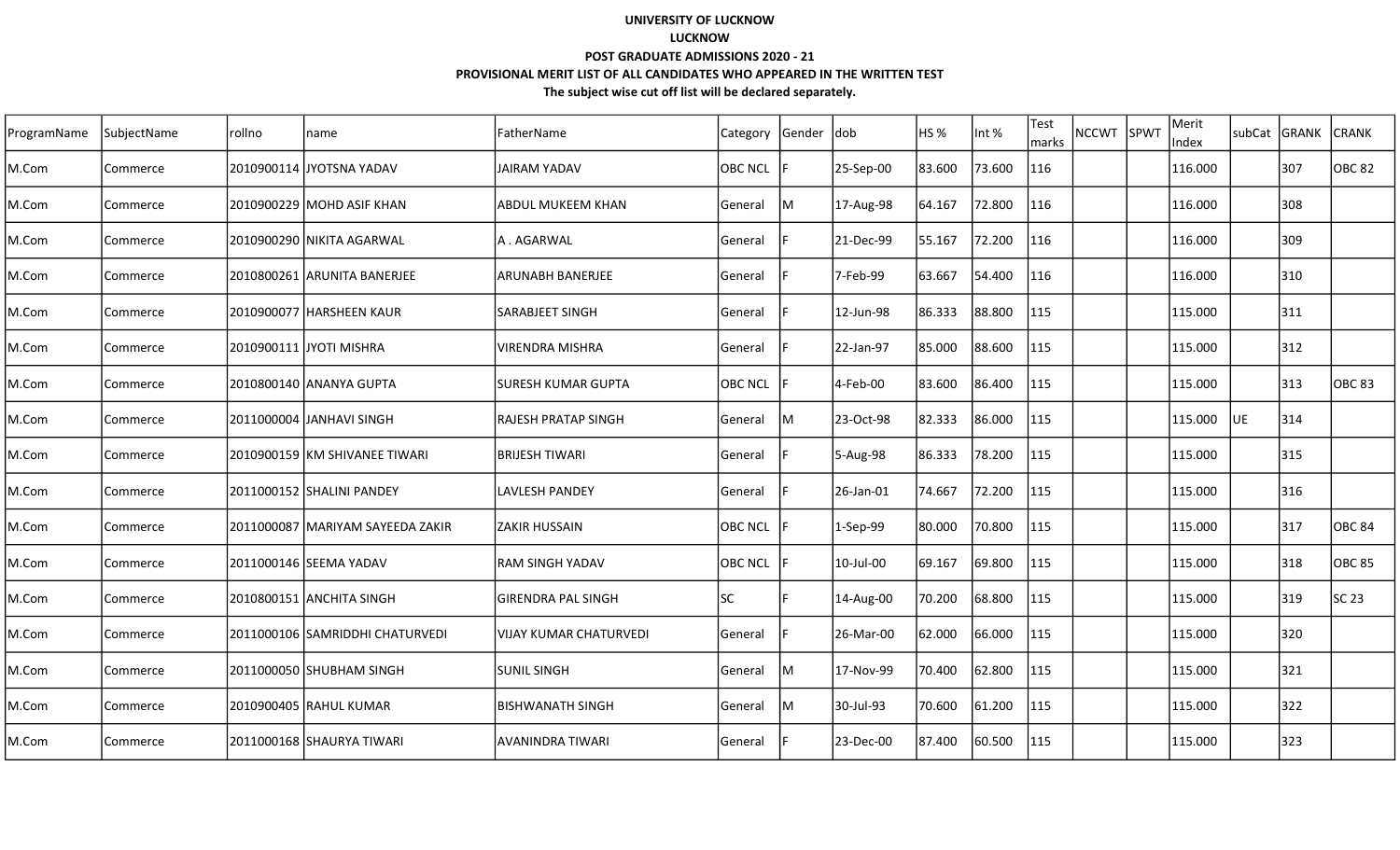| ProgramName | SubjectName | rollno            | name                            | lFatherName             | Category       | Gender | <b>dob</b> | HS %   | Int %  | Test<br>marks | NCCWT SPWT | Merit<br>Index | subCat | <b>GRANK</b> | <b>CRANK</b>  |
|-------------|-------------|-------------------|---------------------------------|-------------------------|----------------|--------|------------|--------|--------|---------------|------------|----------------|--------|--------------|---------------|
| M.Com       | Commerce    |                   | 2010900398 RADHEY SHYAM YADAV   | lMATA PRASAD YADAV      | <b>OBC NCL</b> | lм     | 20-Nov-98  | 53.200 | 56.667 | 115           |            | 115.000        |        | 324          | <b>OBC 86</b> |
| M.Com       | Commerce    |                   | 2010900471 SADHANA GUPTA        | lSANJAY GUPTA           | <b>OBC NCL</b> |        | 17-Jun-01  | 85.000 | 76.800 | 114           |            | 114.000        |        | 325          | <b>OBC 87</b> |
| M.Com       | Commerce    |                   | 2010900083 HARSHITA GUPTA       | IDEEPAK GUPTA           | <b>OBC CR</b>  |        | 9-Oct-99   | 90.167 | 72.500 | 114           |            | 114.000        |        | 326          |               |
| M.Com       | Commerce    | 2010900069 GAUTAM |                                 | <b>SUBASH</b>           | <b>OBC NCL</b> | IМ     | 22-Jul-99  | 74.333 | 71.600 | 114           |            | 114.000        |        | 327          | <b>OBC 88</b> |
| M.Com       | Commerce    |                   | 2010800031 ABHAY PRATAP SINGH   | VIJAY PRATAP SINGH      | General        | lM.    | 26-Sep-94  | 72.200 | 70.400 | 114           |            | 114.000        |        | 328          |               |
| M.Com       | Commerce    |                   | 2010900469 SACHIN SINGH         | RAJESH KUMAR SINGH      | General        | lM.    | 22-Jun-99  | 64.600 | 69.000 | 114           |            | 114.000        |        | 329          |               |
| M.Com       | Commerce    |                   | 2010900289  NIKHIL KUMAR MAURYA | SHIV PAL MAURYA         | <b>OBC NCL</b> | lM.    | 20-Mar-01  | 82.500 | 68.200 | 114           |            | 114.000        |        | 330          | OBC 89        |
| M.Com       | Commerce    |                   | 2010800020 AAKASH SONKER        | <b>SATISH SONKER</b>    | lsc            | M      | 6-Dec-99   | 62.800 | 65.800 | 114           |            | 114.000        |        | 331          | SC 24         |
| M.Com       | Commerce    |                   | 2011000159 SHALNI KUMARI        | <b>AJAY KUMAR</b>       | General        |        | 23-Nov-99  | 81.000 | 89.800 | 113           |            | 113.000        |        | 332          |               |
| M.Com       | Commerce    |                   | 2011000226 SHREYA AWASTHI       | İSUDHIR KUMAR AWASTHI   | General        |        | 17-Feb-99  | 78.000 | 88.800 | 113           |            | 113.000        |        | 333          |               |
| M.Com       | Commerce    |                   | 2010900337 POORVI GUPTA         | <b>AJAY GUPTA</b>       | General        | M      | 23-Nov-98  | 85.400 | 84.333 | 113           |            | 113.000        |        | 334          |               |
| M.Com       | Commerce    | 2011000274 SNEHAL |                                 | GANESH SHANKER BHARTIYA | <b>SC</b>      |        | 21-Sep-00  | 60.000 | 79.200 | 113           |            | 113.000        |        | 335          | SC 25         |
| M.Com       | Commerce    |                   | 2010900125 KANCHAN TIWARI       | UMA SHANKAR TIWARI      | General        |        | 5-Nov-98   | 74.571 | 76.167 | 113           |            | 113.000        |        | 336          |               |
| M.Com       | Commerce    |                   | 2011000408 YASHASVI BHARTI      | IRAVINDRA KUMAR         | lsc            |        | 14-May-99  | 76.000 | 69.400 | 113           |            | 113.000        |        | 337          | SC 26         |
| M.Com       | Commerce    |                   | 2011000139 SAURABH KUMAR YADAV  | lMANOJ KUMAR YADAV      | <b>OBC NCL</b> | lM     | 24-Jan-00  | 55.200 | 67.400 | 113           |            | 113.000        |        | 338          | OBC 90        |
| M.Com       | Commerce    |                   | 2011000306 SUNNY VERMA          | lKAMLESH KUMAR VERMA    | OBC NCL        | lм     | 23-Jul-96  | 80.000 | 66.600 | 113           |            | 113.000        |        | 339          | OBC 91        |
| M.Com       | Commerce    |                   | 2010800121 AMBER SINGH          | RAVINDRA KUMAR SINGH    | General        | lM.    | 13-Apr-99  | 59.000 | 63.800 | 113           |            | 113.000        |        | 340          |               |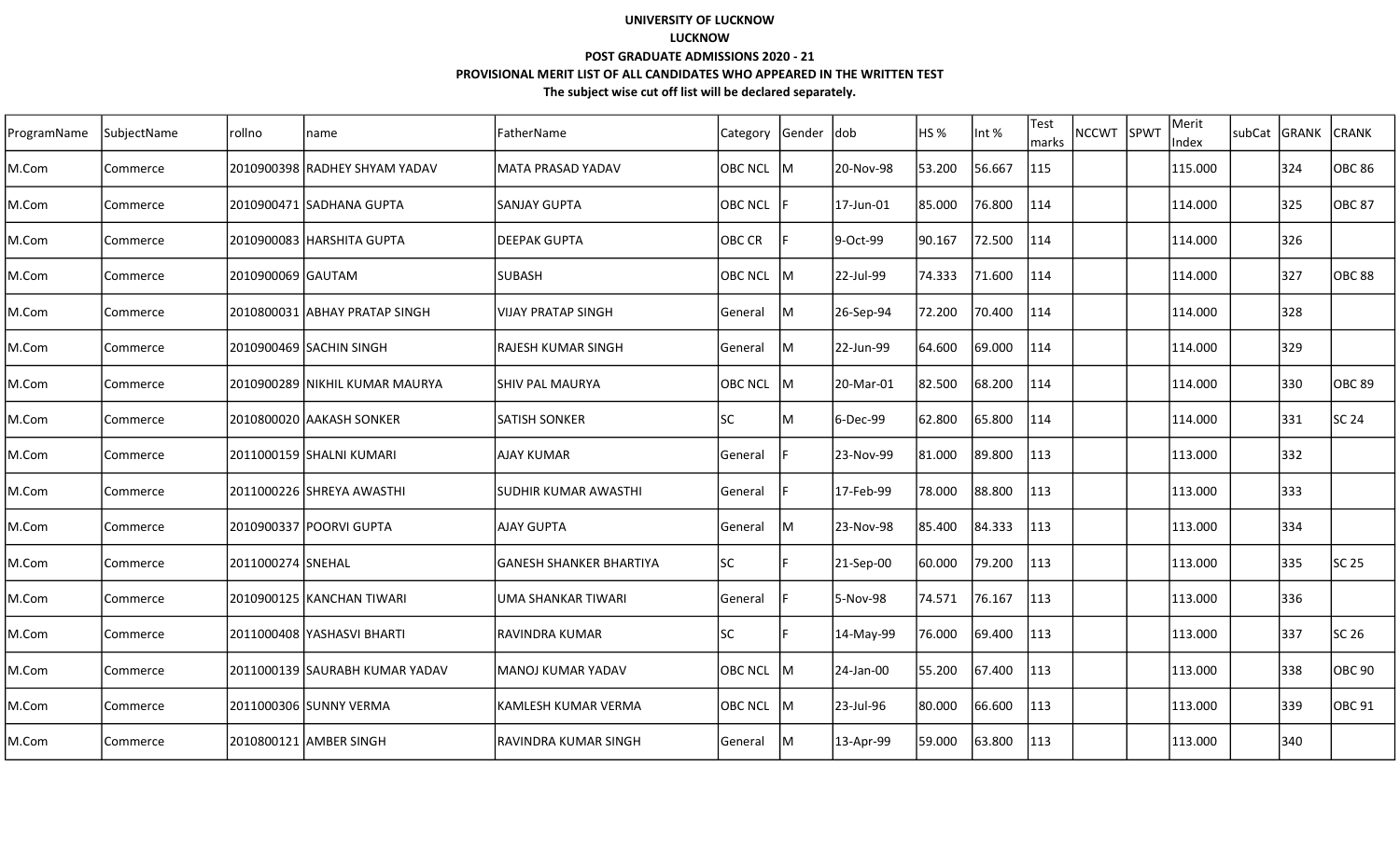| ProgramName | SubjectName | rollno              | name                          | lFatherName                                 | Category       | Gender | <b>dob</b>  | HS %   | Int %  | <b>Test</b><br>marks | NCCWT SPWT | Merit<br>Index | subCat | <b>GRANK</b> | <b>CRANK</b>  |
|-------------|-------------|---------------------|-------------------------------|---------------------------------------------|----------------|--------|-------------|--------|--------|----------------------|------------|----------------|--------|--------------|---------------|
| M.Com       | Commerce    |                     | 2011000186 SHIVAKRITI VERMA   | RAM PRAKASH VERMA                           | <b>OBC NCL</b> |        | 27-Jul-99   | 83.200 | 90.250 | 112                  |            | 112.000        |        | 341          | OBC 92        |
| M.Com       | Commerce    |                     | 2011000149 SHADAB ALAM        | IMOHD YUNUS                                 | General        | M      | 20-Mar-00   | 77.800 | 78.600 | 112                  |            | 112.000        |        | 342          |               |
| M.Com       | Commerce    |                     | 2010900323 PARIDHI SINGH GAUR | VINOD KUMAR SINGH                           | General        | M      | 1-Jan-00    | 89.333 | 77.800 | 112                  |            | 112.000        |        | 343          |               |
| M.Com       | Commerce    |                     | 2011000182 SHILPI RAWAT       | KISHOR KUMAR RAWAT                          | <b>SC</b>      |        | 29-Nov-99   | 67.167 | 76.400 | 112                  |            | 112.000        |        | 344          | SC 27         |
| M.Com       | Commerce    |                     | 2010900336 POORNIMA MAURYA    | ASHOK KUMAR MAURYA                          | <b>OBC NCL</b> |        | 30-Apr-01   | 66.400 | 70.800 | 112                  |            | 112.000        |        | 345          | <b>OBC</b> 93 |
| M.Com       | Commerce    |                     | 2010800219 ANUPAM KUMAR       | ASHA RAM                                    | OBC CR         | lM.    | 25-Apr-00   | 68.000 | 70.200 | 112                  |            | 112.000        |        | 346          |               |
| M.Com       | Commerce    |                     | 2010800279 ASHUTOSH SINGH     | AJEET SINGH                                 | General        | lM.    | 31-Mar-98   | 72.200 | 69.800 | 112                  |            | 112.000        |        | 347          |               |
| M.Com       | Commerce    |                     | 2010800306 AYUSH TRIPATHI     | UMESH CHANDRA TRIPATHI                      | General        | М      | 21-Oct-01   | 76.167 | 57.800 | 112                  |            | 112.000        |        | 348          |               |
| M.Com       | Commerce    |                     | 2010800156 ANIMESH SRIVASTAVA | AWADHESH PRATAP NARAIN<br><b>SRIVASTAVA</b> | General        | M      | 16-Nov-99   | 68.400 | 48.000 | 112                  |            | 112.000        |        | 349          |               |
| M.Com       | Commerce    | 2010900412 RAKHSHAN |                               | MOHEET ALAM                                 | OBC CR         |        | 19-Aug-97   | 87.400 | 91.800 | 111                  |            | 111.000        |        | 350          |               |
| M.Com       | Commerce    | 2010900242 MUSKAN   |                               | <b>RAVI SHUKLA</b>                          | General        |        | 27-Aug-98   | 78.167 | 79.400 | 111                  |            | 111.000        |        | 351          |               |
| M.Com       | Commerce    |                     | 2010900058 GARIMA VISHWAKARMA | PAVITRA KUMAR VISHWAKARMA                   | <b>OBC NCL</b> |        | 30-Oct-00   | 95.000 | 62.800 | 111                  |            | 111.000        |        | 352          | <b>OBC 94</b> |
| M.Com       | Commerce    | 2010900365 PRINSHU  |                               | AJAY YADAV                                  | <b>OBC NCL</b> |        | 19-Dec-99   | 79.800 | 62.000 | 111                  |            | 111.000        |        | 353          | <b>OBC 95</b> |
| M.Com       | Commerce    |                     | 2010800186  ANKITA NANDAN     | IABHAY NANDAN                               | lsc            |        | $1$ -Jan-01 | 79.833 | 78.800 | 110                  |            | 110.000        |        | 354          | SC 28         |
| M.Com       | Commerce    |                     | 2010900255 NAMRATA SINGH      | MAHENDRA NATH SINGH                         | General        |        | 10-Jul-00   | 84.167 | 72.800 | 110                  |            | 110.000        |        | 355          |               |
| M.Com       | Commerce    |                     | 2010900037 DIVYANSHI SINGH    | ISARVESH SINGH                              | General        |        | 11-Dec-01   | 85.000 | 71.000 | 110                  |            | 110.000        |        | 356          |               |
| M.Com       | Commerce    |                     | 2011000250 SHUBHAM SINGH      | RAJEEV SINGH                                | OBC NCL M      |        | 24-May-01   | 77.667 | 66.600 | 110                  |            | 110.000        |        | 357          | <b>OBC 96</b> |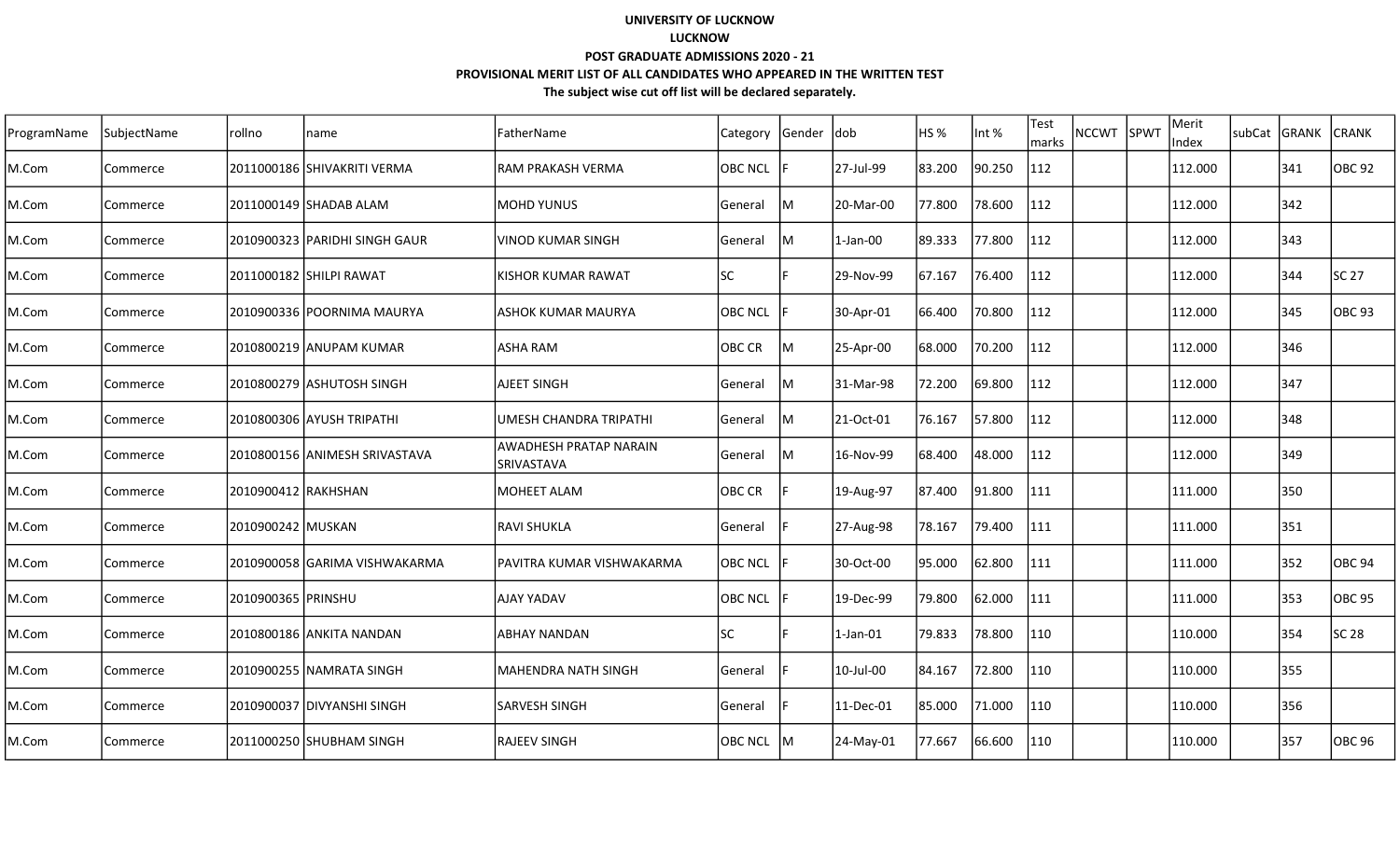| ProgramName | SubjectName | rollno                | name                        | FatherName                   | Category       | Gender  dob |             | HS %   | Int %  | Test<br>marks | <b>NCCWT</b> | SPWT | Merit<br>Index |    | subCat GRANK | <b>CRANK</b> |
|-------------|-------------|-----------------------|-----------------------------|------------------------------|----------------|-------------|-------------|--------|--------|---------------|--------------|------|----------------|----|--------------|--------------|
| M.Com       | Commerce    |                       | 2010900272 NEETU SINGH      | <b>RAJ KUMAR GAUTAM</b>      | lsc            | M           | 21-May-99   | 75.000 | 65.400 | 110           |              |      | 110.000        |    | 358          | SC 29        |
| M.Com       | Commerce    |                       | 2011000353 UJJWAL ASTHANA   | larun kumar asthana          | General        | ΙM          | 21-Jun-00   | 62.800 | 63.600 | 110           |              |      | 110.000        |    | 359          |              |
| M.Com       | Commerce    | 2010900277 NEHA PATEL |                             | <b>RAJULAL</b>               | <b>OBC NCL</b> |             | 15-Apr-01   | 78.000 | 63.400 | 110           |              |      | 110.000        |    | 360          | OBC 97       |
| M.Com       | Commerce    |                       | 2010800046 ABHISHEK SAINI   | ISHIV NARAYAN SAINI          | OBC CR         | lм          | 29-Nov-99   | 80.167 | 79.800 | 109           |              |      | 109.000        |    | 361          |              |
| M.Com       | Commerce    |                       | 2010800317 AYUSHI THAPA     | <b>GOPAL SINGH THAPA</b>     | <b>General</b> |             | 11-Mar-00   | 76.000 | 70.200 | 109           |              |      | 109.000        |    | 362          |              |
| M.Com       | Commerce    |                       | 2010800145 ANANYA VERMA     | IMAHENDRA PRATAP VERMA       | lsc            |             | 30-Apr-01   | 77.800 | 67.800 | 109           |              |      | 109.000        |    | 363          | SC 30        |
| M.Com       | Commerce    |                       | 2010900301   NISHA KHAN     | <b>IDREES KHAN</b>           | General        |             | 26-Mar-99   | 72.200 | 65.000 | 109           |              |      | 109.000        |    | 364          |              |
| M.Com       | Commerce    |                       | 2011000323 SWATI GUPTA      | lLALTA PRASAD GUPTA          | OBC CR         |             | 23-Mar-99   | 63.833 | 61.000 | 109           |              |      | 109.000        |    | 365          |              |
| M.Com       | Commerce    |                       | 2010900247 MUSKAN SINGH     | RAVI SHANKAR SINGH           | General        |             | 22-Jul-99   | 60.667 | 57.000 | 109           |              |      | 109.000        |    | 366          |              |
| M.Com       | Commerce    |                       | 2011000024 MADHURI SINGH    | <b>SHANKAR JI SINGH</b>      | <b>General</b> |             | 5-Jan-99    | 68.000 | 55.667 | 109           |              |      | 109.000        | DP | 367          |              |
| M.Com       | Commerce    |                       | 2011000257 SHWETA KASAUDHAN | lom prakash kasaudhan        | <b>OBC NCL</b> |             | 22-Sep-99   | 82.833 | 88.000 | 108           |              |      | 108.000        |    | 368          | OBC 98       |
| M.Com       | Commerce    |                       | 2010800322 BHARAT JAIN      | MR RISHABH KR JAIN           | <b>General</b> | lΜ          | 29-Jul-00   | 80.000 | 83.667 | 108           |              |      | 108.000        |    | 369          |              |
| M.Com       | Commerce    |                       | 2010900433 RICHA SRIVASTAVA | <b>ANIL KUMAR SRIVASTAVA</b> | General        |             | 25-Mar-00   | 89.200 | 76.200 | 108           |              |      | 108.000        |    | 370          |              |
| M.Com       | Commerce    |                       | 2010900230 MOHD SAQIB KHAN  | IMOHD SHAMIM KHAN            | General        | lΜ          | 9-Jun-99    | 66.500 | 75.400 | 108           |              |      | 108.000        |    | 371          |              |
| M.Com       | Commerce    |                       | 2010900321 PANKHURI AGRAWAL | lAJAY AGRAWAL                | General        |             | 26-Jan-00   | 79.333 | 75.000 | 108           |              |      | 108.000        |    | 372          |              |
| M.Com       | Commerce    |                       | 2010800326 BHOOMIKA ALANI   | IDEEPAK ALANI                | General        |             | 21-Jun-97   | 64.833 | 74.800 | 108           |              |      | 108.000        |    | 373          |              |
| M.Com       | Commerce    |                       | 2010900327 PINKI KANAUJIYA  | lram naresh kanaujiya        | <b>SC</b>      |             | $1$ -Jul-98 | 70.200 | 67.800 | 108           |              |      | 108.000        |    | 374          | SC 31        |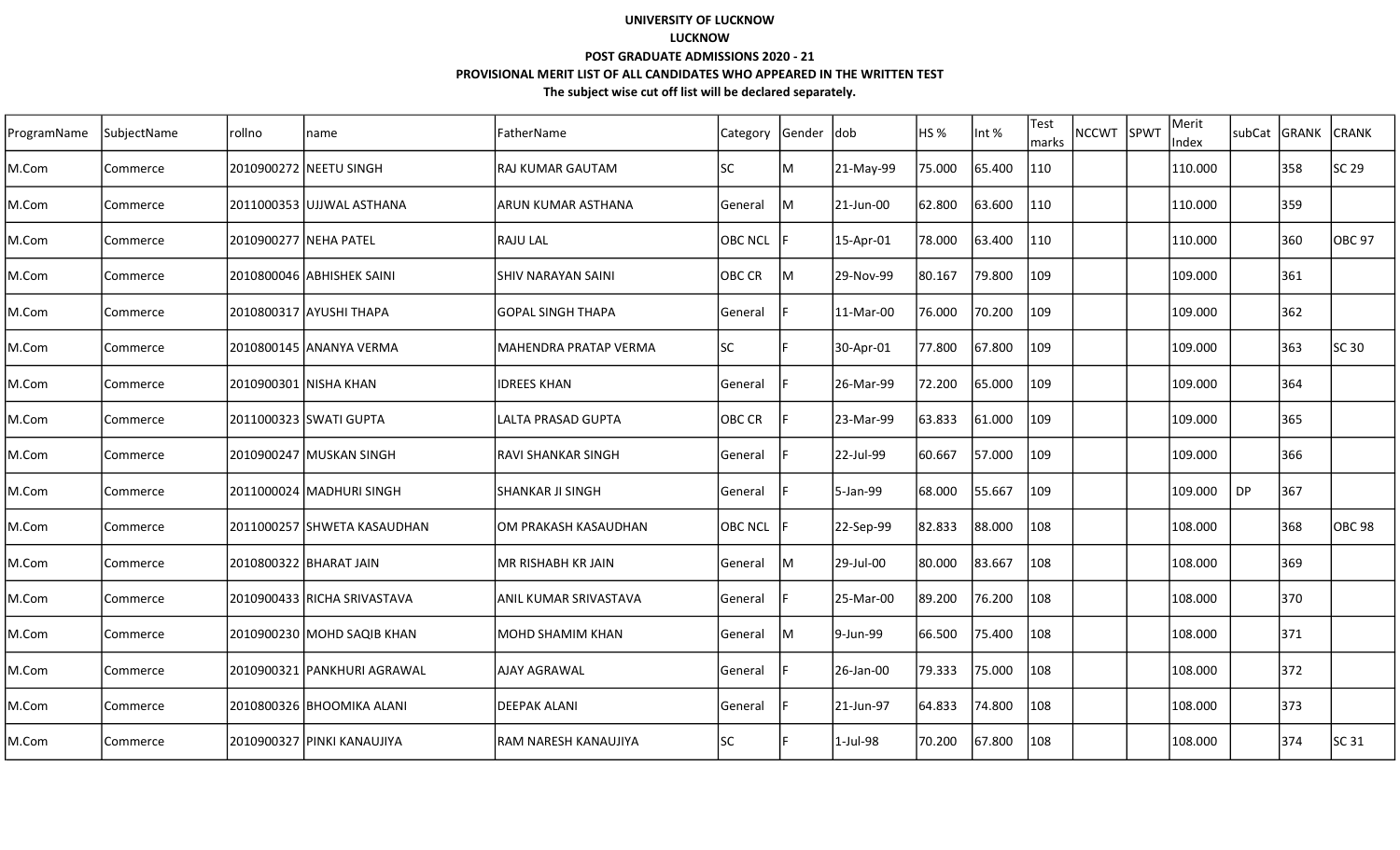| ProgramName | SubjectName | rollno | name                            | FatherName                    | Category       | Gender  dob |           | HS %   | Int %  | Test<br>marks | <b>NCCWT</b> | SPWT | Merit<br>Index | subCat GRANK | <b>CRANK</b>      |
|-------------|-------------|--------|---------------------------------|-------------------------------|----------------|-------------|-----------|--------|--------|---------------|--------------|------|----------------|--------------|-------------------|
| M.Com       | Commerce    |        | 2011000231 SHREYA SHUKLA        | <b>ASHUTOSH SHUKLA</b>        | General        |             | 2-Oct-98  | 67.000 | 64.800 | 108           |              |      | 108.000        | 375          |                   |
| M.Com       | Commerce    |        | 2011000116 SANJANA YADAV        | IRAVINDER YADAV               | <b>OBC NCL</b> |             | 30-Apr-99 | 68.400 | 63.800 | 108           |              |      | 108.000        | 376          | OBC <sub>99</sub> |
| M.Com       | Commerce    |        | 2011000224 SHRESHTHA MISHRA     | LAXMI PRAKASH MISHRA          | General        |             | 9-Aug-01  | 62.000 | 60.500 | 108           |              |      | 108.000        | 377          |                   |
| M.Com       | Commerce    |        | 2010800034 ABHIJEET GUPTA       | ISHARAD GUPTA                 | <b>General</b> | lм          | 20-Jan-00 | 70.000 | 60.000 | 108           |              |      | 108.000        | 378          |                   |
| M.Com       | Commerce    |        | 2010800120 AMAR JAISWAL         | GANESH PRASAD JAISWAL         | OBC NCL M      |             | 15-Apr-96 | 71.833 | 58.600 | 108           |              |      | 108.000        | 379          | OBC 100           |
| M.Com       | Commerce    |        | 2011000133 SAUMYA SRIVASTAVA    | UMENDRA PRASAD SRIVASTAVA     | General        |             | 16-Jun-99 | 76.500 | 85.167 | 107           |              |      | 107.000        | 380          |                   |
| M.Com       | Commerce    |        | 2010800276 ASHUTOSH MISHRA      | SHAMBHU NATH MISHRA           | General        | lм          | 12-Dec-00 | 70.167 | 81.600 | 107           |              |      | 107.000        | 381          |                   |
| M.Com       | Commerce    |        | 2010900442 RITIKA SRIVASTAVA    | lHARISHANKER LAL              | General        |             | 30-Jan-99 | 72.000 | 78.000 | 107           |              |      | 107.000        | 382          |                   |
| M.Com       | Commerce    |        | 2011000143 SAVITA CHANDRA       | <b>SHREEPAL VERMA</b>         | lsc            |             | 14-Jun-00 | 83.167 | 73.800 | 107           |              |      | 107.000        | 383          | SC 32             |
| M.Com       | Commerce    |        | 2010800243 ARITI SINGH KUSHWAHA | <b>RANJEET SINGH KUSHWAHA</b> | <b>OBC NCL</b> | IM.         | 25-Feb-99 | 76.000 | 61.200 | 107           |              |      | 107.000        | 384          | OBC 101           |
| M.Com       | Commerce    |        | 2011000096 SHREYA PANDEY        | <b>JARUN KUMAR PANDEY</b>     | General        |             | 8-Nov-99  | 72.167 | 84.200 | 106           |              |      | 106.000        | 385          |                   |
| M.Com       | Commerce    |        | 2011000199 SHIVANGI VERMA       | <b>RAJJAN VERMA</b>           | OBC CR         |             | 6-Mar-00  | 79.667 | 78.500 | 106           |              |      | 106.000        | 386          |                   |
| M.Com       | Commerce    |        | 2010900391 PRIYANSHU UPADHYAY   | <b>RAJNISH KUMAR UPADHYAY</b> | General        | lM          | 30-Jun-00 | 69.600 | 69.600 | 106           |              |      | 106.000        | 387          |                   |
| M.Com       | Commerce    |        | 2011000033 DIVYA SINGH          | <b>IDEVENDRA PRATAP SINGH</b> | General        |             | 12-Dec-99 | 76.000 | 66.000 | 106           |              |      | 106.000        | 388          |                   |
| M.Com       | Commerce    |        | 2011000021 SHRUTI MISHRA        | <b>MR ARUN KUMAR MISHRA</b>   | General        |             | 13-Nov-99 | 60.800 | 65.000 | 106           |              |      | 106.000        | 389          |                   |
| M.Com       | Commerce    |        | 2010900194 MANISHA CHAURASIYA   | ISANTOSH KUMAR CHAURASIYA     | <b>OBC NCL</b> |             | 26-Feb-99 | 64.600 | 80.800 | 105           |              |      | 105.000        | 390          | OBC 102           |
| M.Com       | Commerce    |        | 2010900162 KM SNEHA VERMA       | lramesh verma                 | OBC NCL        |             | 7-Oct-99  | 81.500 | 76.000 | 105           |              |      | 105.000        | 391          | OBC 103           |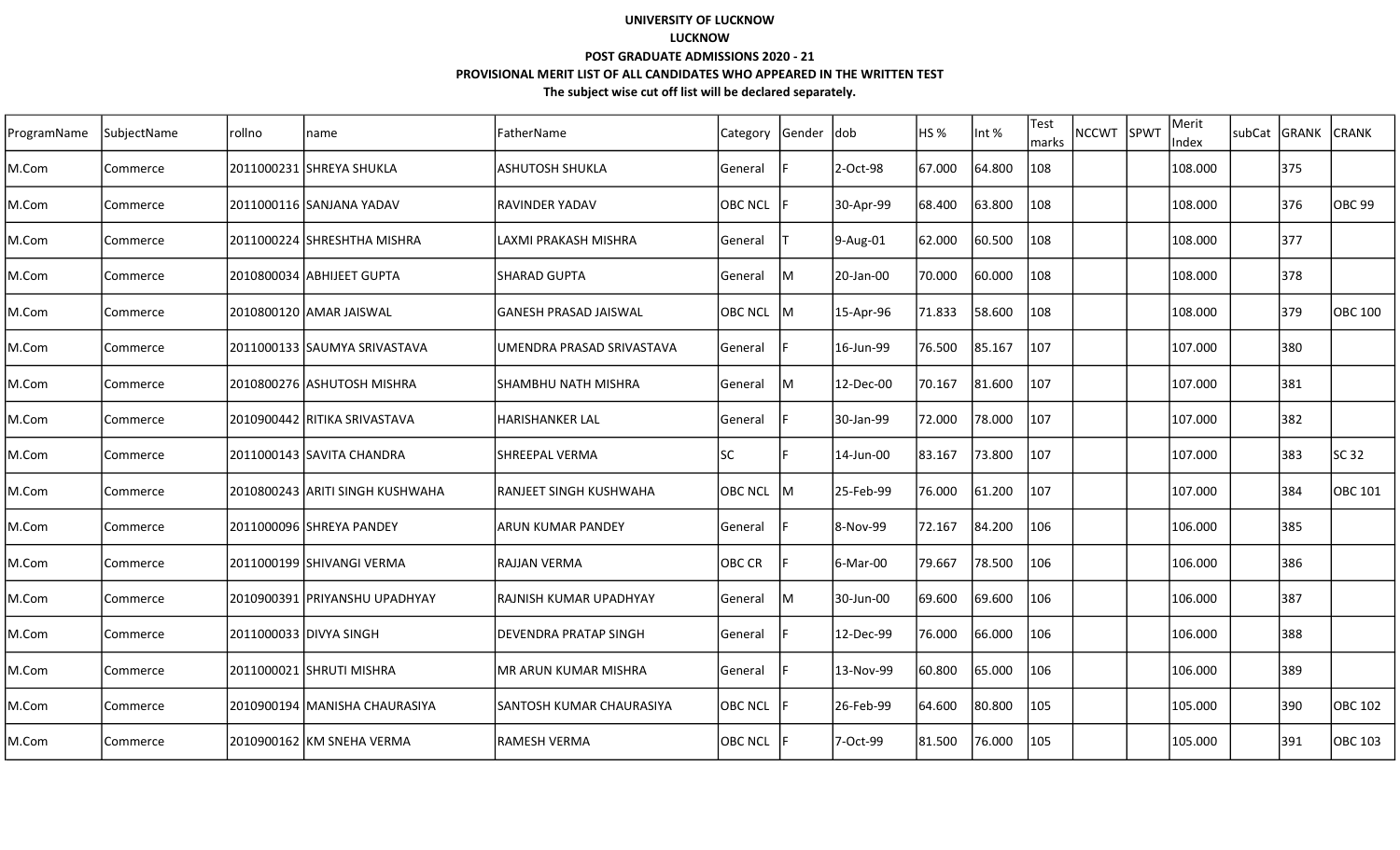| ProgramName | SubjectName | rollno | name                          | FatherName                  | Category       | Gender | dob       | HS <sub>%</sub> | Int %  | <b>Test</b><br>marks | <b>NCCWT</b> | <b>SPWT</b> | Merit<br>Index | subCat GRANK |     | <b>CRANK</b>   |
|-------------|-------------|--------|-------------------------------|-----------------------------|----------------|--------|-----------|-----------------|--------|----------------------|--------------|-------------|----------------|--------------|-----|----------------|
| M.Com       | Commerce    |        | 2011000285 SOUMYA SRIVASTAVA  | MR.K.K SRIVASTAVA           | General        |        | 22-Sep-99 | 60.800          | 74.400 | 105                  |              |             | 105.000        |              | 392 |                |
| M.Com       | Commerce    |        | 2010900238 MRIDUL KANNOJIA    | lmaikoo kannojia            | <b>SC</b>      | M      | 21-Sep-93 | 64.500          | 74.000 | 105                  |              |             | 105.000        |              | 393 | SC 33          |
| M.Com       | Commerce    |        | 2010900338 PRABHA NAYAK       | lrajesh nayak               | General        |        | 28-Nov-98 | 77.800          | 73.600 | 105                  |              |             | 105.000        |              | 394 |                |
| M.Com       | Commerce    |        | 2010800157 ANITA NISHAD       | <b>DURGA NISHAD</b>         | OBC NCL        |        | 15-Aug-01 | 65.833          | 73.200 | 105                  |              |             | 105.000        |              | 395 | OBC 104        |
| M.Com       | Commerce    |        | 2010800065 ADITI TRIPATHI     | <b>VIVEK TRIPATHI</b>       | General        | Ė      | 17-Nov-00 | 78.000          | 73.000 | 105                  |              |             | 105.000        |              | 396 |                |
| M.Com       | Commerce    |        | 2011000010 SUCHI MOHAN        | RAM LAL                     | OBC NCL        |        | 12-Jul-97 | 79.333          | 72.800 | 105                  |              |             | 105.000        |              | 397 | <b>OBC 105</b> |
| M.Com       | Commerce    |        | 2010900047  FARAZ AHMAD       | <b>FAIYAZ AHMAD</b>         | General        | Iм     | 15-Jul-98 | 65.667          | 71.000 | 105                  |              |             | 105.000        |              | 398 |                |
| M.Com       | Commerce    |        | 2011000094 SANJEET SINGH      | <b>BRIJENDRA SINGH</b>      | lsc            | M      | 20-Feb-97 | 83.667          | 70.400 | 105                  |              |             | 105.000        |              | 399 | SC 34          |
| M.Com       | Commerce    |        | 2010900098 ISHWEEN KAUR       | MANMOHAN SINGH              | General        |        | 19-Sep-99 | 75.000          | 70.400 | 105                  |              |             | 105.000        |              | 400 |                |
| M.Com       | Commerce    |        | 2010800087 AKANSHA SINGH      | GOVIND SINGH                | General        |        | 8-Oct-99  | 72.400          | 67.250 | 105                  |              |             | 105.000        |              | 401 |                |
| M.Com       | Commerce    |        | 2010800084 AKANKSHA YADAV     | ISIYA RAM YADAV             | OBC NCL        |        | 14-Jun-99 | 67.833          | 67.200 | 105                  |              |             | 105.000        |              | 402 | OBC 106        |
| M.Com       | Commerce    |        | 2011000130 SAUMYA MISHRA      | MAHENDRA KUMAR MISHRA       | General        |        | 28-Apr-99 | 74.500          | 64.200 | 105                  |              |             | 105.000        |              | 403 |                |
| M.Com       | Commerce    |        | 2010800058 ADESH KUMAR SHUKLA | <b>GIRJESH KUMAR SHUKLA</b> | General        | M      | 13-Jul-00 | 85.500          | 63.600 | 105                  |              |             | 105.000        |              | 404 |                |
| M.Com       | Commerce    |        | 2011000225 SHREY SHARMA       | <b>RITESH SHARMA</b>        | General        | M      | 16-Mar-99 | 61.500          | 63.600 | 105                  |              |             | 105.000        |              | 405 |                |
| M.Com       | Commerce    |        | 2010900052 FEROZ AHMED        | <b>ASH MOHAMMAD</b>         | OBC NCL        | lM     | 10-Mar-97 | 61.333          | 63.200 | 105                  |              |             | 105.000        |              | 406 | <b>OBC 107</b> |
| M.Com       | Commerce    |        | 2010900281 NEHA VERMA         | KRISHNA MURARI VERMA        | <b>OBC NCL</b> | F      | 4-Oct-00  | 74.000          | 62.800 | 105                  |              |             | 105.000        |              | 407 | <b>OBC 108</b> |
| M.Com       | Commerce    |        | 2011000379 VANSHITA BISHT     | JAIBEER SINGH BISHT         | <b>General</b> | F      | 25-Nov-98 | 57.000          | 61.000 | 105                  |              |             | 105.000        |              | 408 |                |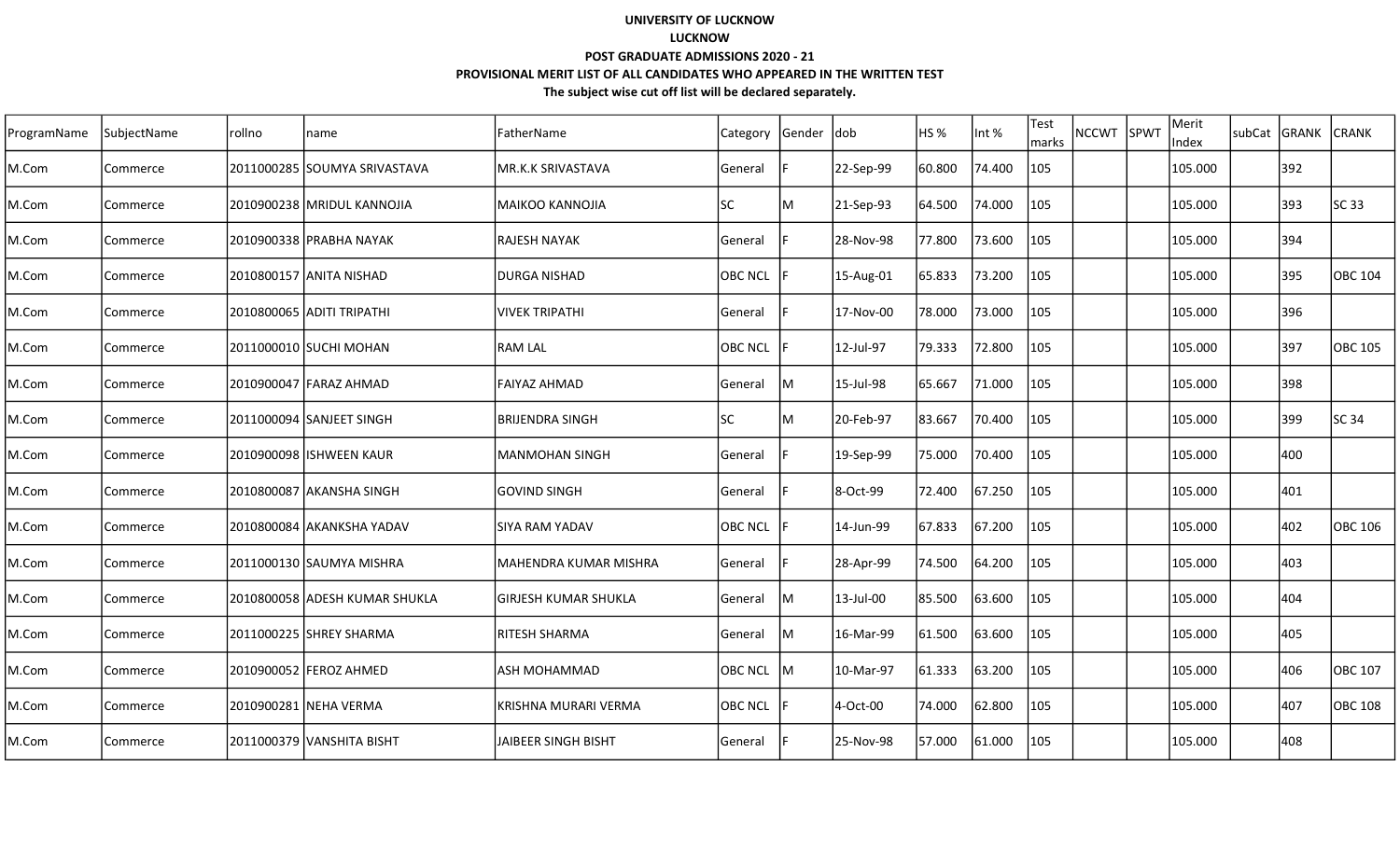| ProgramName | SubjectName | rollno                | name                            | FatherName                  | <b>Category</b> | Gender dob |           | HS <sub>%</sub> | Int %  | <b>Test</b><br>marks | <b>NCCWT</b> | SPWT | Merit<br>Index | subCat | GRANK | <b>CRANK</b> |
|-------------|-------------|-----------------------|---------------------------------|-----------------------------|-----------------|------------|-----------|-----------------|--------|----------------------|--------------|------|----------------|--------|-------|--------------|
| M.Com       | Commerce    |                       | 2010900225 MOHAMMAD MOHSIN      | MOHAMMAD JAVED              | General         | M          | 16-Feb-99 | 67.333          | 58.500 | 105                  |              |      | 105.000        |        | 409   |              |
| M.Com       | Commerce    | 2011000136 SAURABH    |                                 | NARESH PAL                  | lsc             | ΙM         | 5-Jun-97  | 68.400          | 56.200 | 105                  |              |      | 105.000        |        | 410   | SC 35        |
| M.Com       | Commerce    |                       | 2011000275 SNIGDHA GAHLOT       | <b>IRAJESH GAHLOT</b>       | lsc             |            | 22-Jan-00 | 65.167          | 56.167 | 105                  |              |      | 105.000        |        | 411   | SC 36        |
| M.Com       | Commerce    |                       | 2011000241 SHRUTI DIXIT         | IJAI SHANKAR DIXIT          | General         |            | 6-Jun-01  | 57.000          | 55.200 | 105                  |              |      | 105.000        |        | 412   |              |
| M.Com       | Commerce    |                       | 2010800102 ALEENA FATIMA        | IMOHD IMRAN                 | <b>General</b>  |            | 9-Dec-98  | 55.000          | 51.800 | 105                  |              |      | 105.000        |        | 413   |              |
| M.Com       | Commerce    | 2010900445 RITU RAO   |                                 | <b>RAJESH RAO</b>           | General         |            | 6-Jul-98  | 78.333          | 83.600 | 104                  |              |      | 104.000        |        | 414   |              |
| M.Com       | Commerce    |                       | 2010900190 MANALI DIXIT         | <b>SATISH CHANDRA DIXIT</b> | <b>General</b>  |            | 3-Mar-99  | 54.167          | 78.400 | 104                  |              |      | 104.000        |        | 415   |              |
| M.Com       | Commerce    |                       | 2011000411  YASMIN NISHA ANSARI | lMUKHTAR AHMED ANSARI       | <b>OBC NCL</b>  |            | 3-Jul-99  | 72.200          | 73.600 | 104                  |              |      | 104.000        |        | 416   | OBC 109      |
| M.Com       | Commerce    | 2010900441 RITIKA RAI |                                 | <b>PREM KUMAR RAI</b>       | General         |            | 23-Aug-99 | 60.333          | 63.400 | 104                  |              |      | 104.000        |        | 417   |              |
| M.Com       | Commerce    |                       | 2011000356 UPASANA BIST         | <b>KAUSTUB CHANDRA BIST</b> | <b>General</b>  |            | 27-Oct-99 | 78.000          | 61.400 | 104                  |              |      | 104.000        |        | 418   |              |
| M.Com       | Commerce    |                       | 2010900351 PRAGYA MAITHANI      | <b>R.K MAITHANI</b>         | General         |            | 1-Mar-99  | 58.833          | 57.800 | 104                  |              |      | 104.000        |        | 419   |              |
| M.Com       | Commerce    |                       | 2010800115 AMAN MALHOTRA        | SHYAM MALHOTRA              | General         | lм         | 25-May-99 | 68.000          | 74.400 | 103                  |              |      | 103.000        |        | 420   |              |
| M.Com       | Commerce    |                       | 2010800026 AAYUSH AGRAWAL       | DINESH AGRAWAL              | General         | ΙM         | 8-Jul-98  | 77.333          | 73.500 | 103                  |              |      | 103.000        |        | 421   |              |
| M.Com       | Commerce    |                       | 2010900239   MRITUNJAI AWASTHI  | ISONU AWASTHI               | General         | ΙM         | 27-Jul-00 | 66.000          | 67.200 | 103                  |              |      | 103.000        |        | 422   |              |
| M.Com       | Commerce    |                       | 2010800171 ANJALI SRIVASTAVA    | VINOD PRAKASH SRIVASTAVA    | General         |            | 21-Jul-99 | 85.400          | 66.800 | 103                  |              |      | 103.000        |        | 423   |              |
| M.Com       | Commerce    |                       | 2010900291 NIKITA PATEL         | ISHIV SAHAY PATEL           | <b>OBC NCL</b>  |            | 20-Jun-98 | 79.800          | 66.000 | 103                  |              |      | 103.000        |        | 424   | OBC 110      |
| M.Com       | Commerce    |                       | 2011000144 SAVITA KHARWAR       | İRISHIKESH KHARWAR          | <b>SC</b>       |            | 5-Mar-01  | 76.000          | 78.400 | 102                  |              |      | 102.000        |        | 425   | SC 37        |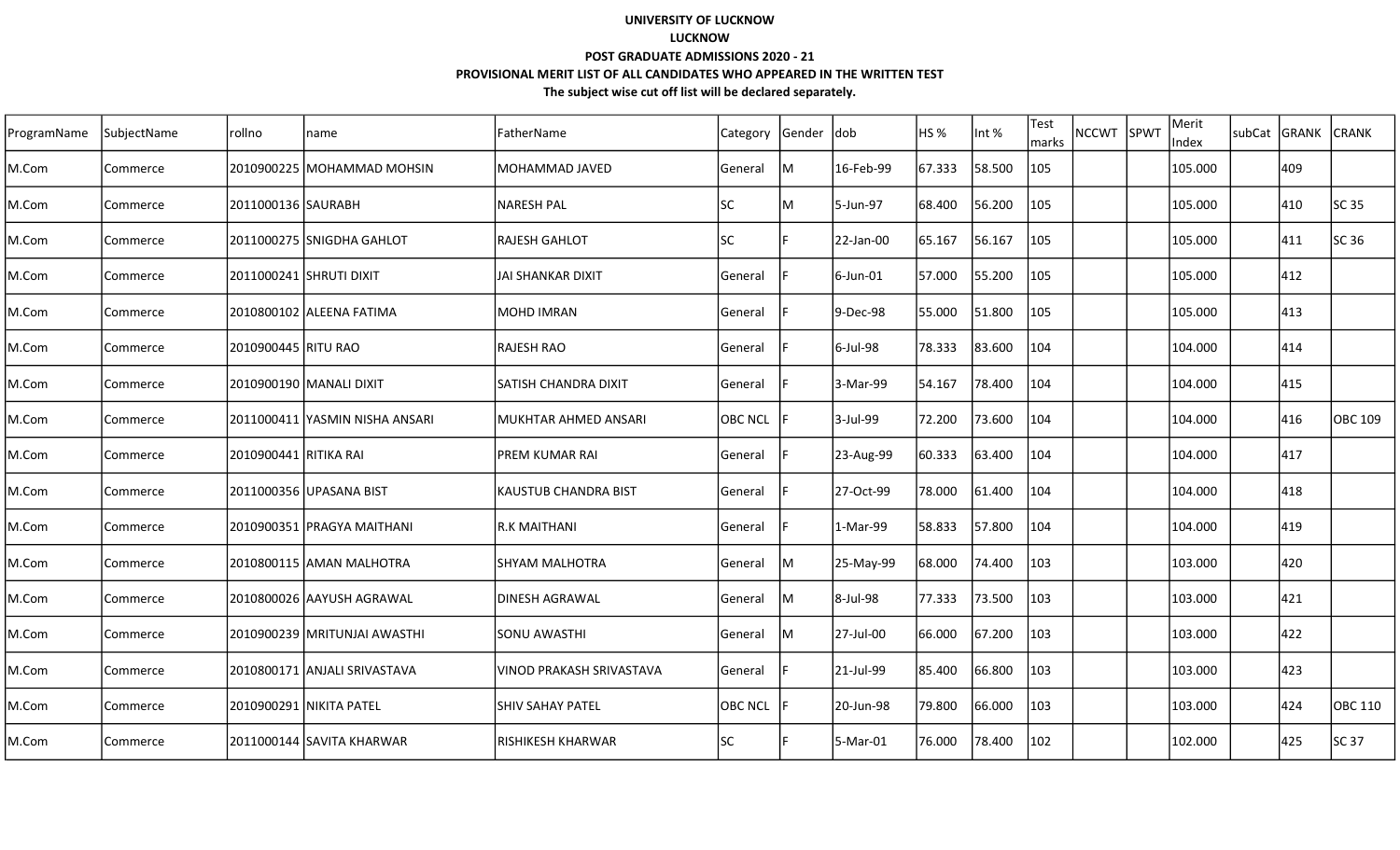| ProgramName | SubjectName | rollno                  | name                              | FatherName                   | Category       | Gender | Idob      | IHS %  | Int %  | Test<br>marks | <b>NCCWT</b> | <b>SPWT</b> | Merit<br>Index | <b>SubCat</b> | IGRANK | CRANK   |
|-------------|-------------|-------------------------|-----------------------------------|------------------------------|----------------|--------|-----------|--------|--------|---------------|--------------|-------------|----------------|---------------|--------|---------|
| M.Com       | Commerce    |                         | 2010900178 KUSHAGRA GUPTA         | ANUPAM GUPTA                 | General        | ΙM     | 18-Dec-97 | 60.800 | 75.600 | 102           |              |             | 102.000        |               | 426    |         |
| M.Com       | Commerce    | 2011000022 STUTI PAL    |                                   | <b>DINESH KUMAR PAL</b>      | <b>OBC NCL</b> |        | 27-Mar-99 | 76.667 | 71.000 | 102           |              |             | 102.000        | <b>DP</b>     | 427    | OBC 111 |
| M.Com       | Commerce    |                         | 2010900406  RAHUL KUMAR PRAJAPATI | MAHESH KUMAR PRAJAPATI       | OBC NCL M      |        | 15-Jul-00 | 74.167 | 67.600 | 102           |              |             | 102.000        |               | 428    | OBC 112 |
| M.Com       | Commerce    |                         | 2010900304 NISHCHAL KRISHNA       | UDAI KRISHNA SAXENA          | General        | lм     | 9-Nov-00  | 60.800 | 66.333 | $ 102\rangle$ |              |             | 102.000        |               | 429    |         |
| M.Com       | Commerce    |                         | 2010900261 NASHRAH KHAN           | <b>MOHD UMAR KHAN</b>        | General        |        | 8-Jul-99  | 70.333 | 65.800 | $ 102\rangle$ |              |             | 102.000        |               | 430    |         |
| M.Com       | Commerce    | 2010900094  IFFAT JAMIL |                                   | MR. JAMIL AHMED              | <b>OBC NCL</b> |        | 30-Jun-99 | 72.333 | 63.000 | 102           |              |             | 102.000        |               | 431    | OBC 113 |
| M.Com       | Commerce    |                         | 2010900135  KARTIKEYA AWASTHI     | <b>RAKESH AWASTHI</b>        | General        | M      | 18-Mar-98 | 62.500 | 62.000 | 102           |              |             | 102.000        |               | 432    |         |
| M.Com       | Commerce    |                         | 2010900270 NEERAJ KUMAR RAWAT     | <b>RAM SWAROOP RAWAT</b>     | <b>SC</b>      | ΙM     | 4-Jun-98  | 68.400 | 83.400 | 101           |              |             | 101.000        |               | 433    | SC 38   |
| M.Com       | Commerce    |                         | 2010900369 PRIYA KESARWANI        | <b>BANSH GOPAL KESARWANI</b> | General        |        | 11-May-00 | 70.333 | 70.600 | 101           |              |             | 101.000        |               | 434    |         |
| M.Com       | Commerce    |                         | 2011000221 SHRADDHA DUBEY         | KRISHNA MURARI DUBEY         | General        |        | 12-Aug-02 | 84.333 | 69.400 | 101           |              |             | 101.000        |               | 435    |         |
| M.Com       | Commerce    |                         | 2011000358 UTKARSH MISHRA         | <b>SANSAR SAGAR MISHRA</b>   | General        | IМ     | 14-Jan-00 | 79.333 | 66.400 | 101           |              |             | 101.000        |               | 436    |         |
| M.Com       | Commerce    |                         | 2010800099 AKSHAY PRATAP SINGH    | <b>AJIT PRATAP SINGH</b>     | General        | lм     | 30-Oct-98 | 69.833 | 50.800 | 101           |              |             | 101.000        |               | 437    |         |
| M.Com       | Commerce    |                         | 2010800127 IAMIT RANJAN           | RAM RAJ                      | lsc            | M      | 13-Dec-98 | 64.600 | 47.000 | 101           |              |             | 101.000        |               | 438    | SC 39   |
| M.Com       | Commerce    |                         | 2011000346 TANYA TOMAR            | <b>RAJESH KR SINGH</b>       | General        |        | 5-May-97  | 92.000 | 92.400 | 100           |              |             | 100.000        |               | 439    |         |
| M.Com       | Commerce    | 2010800158 ANJALI ARYA  |                                   | <b>HARISH CHANDRA ARYA</b>   | <b>SC</b>      |        | 8-Mar-99  | 84.000 | 81.800 | 100           |              |             | 100.000        |               | 440    | SC 40   |
| M.Com       | Commerce    |                         | 2010900003 DEEKSHA SHUKLA         | RAJ BHUSHAN SHUKLA           | General        |        | 25-Jul-00 | 78.000 | 74.000 | 100           |              |             | 100.000        |               | 441    |         |
| M.Com       | Commerce    |                         | 2011000367 VAISHALI MAURYA        | VINOD KUMAR MAURYA           | <b>OBC NCL</b> |        | 4-Apr-99  | 70.667 | 72.000 | 100           |              |             | 100.000        |               | 442    | OBC 114 |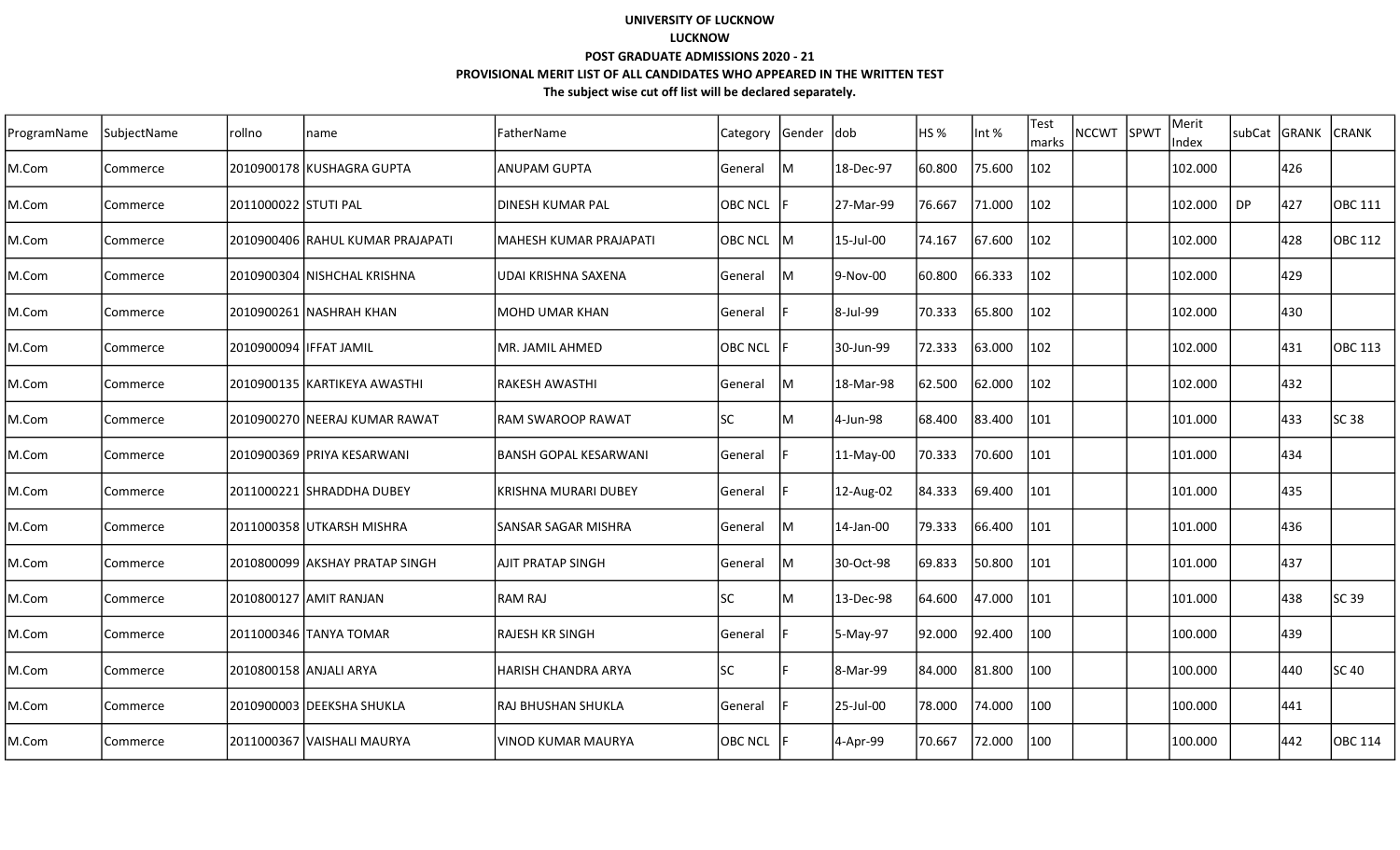| ProgramName | SubjectName | rollno | name                          | FatherName                   | Category       | Gender dob |           | HS <sub>%</sub> | Int %  | <b>Test</b><br>marks | <b>NCCWT</b> | SPWT | Merit<br>Index | subCat | GRANK | <b>CRANK</b>   |
|-------------|-------------|--------|-------------------------------|------------------------------|----------------|------------|-----------|-----------------|--------|----------------------|--------------|------|----------------|--------|-------|----------------|
| M.Com       | Commerce    |        | 2010900139 KEERTI MISHRA      | <b>DEVENDRA KUMAR MISHRA</b> | General        |            | 25-Dec-98 | 73.333          | 70.600 | 100                  |              |      | 100.000        |        | 443   |                |
| M.Com       | Commerce    |        | 2010800152 JANIKET CHAURASIA  | IRAMU CHAURASIA              | OBC CR         | lM         | 20-May-00 | 74.333          | 70.000 | 100                  |              |      | 100.000        |        | 444   |                |
| M.Com       | Commerce    |        | 2010900300 NIRMALA SINGH      | IMR SUKHVIR SINGH            | <b>OBC NCL</b> |            | 9-Oct-00  | 82.000          | 68.600 | 100                  |              |      | 100.000        |        | 445   | <b>OBC 115</b> |
| M.Com       | Commerce    |        | 2010800269 ASHISH KUMAR YADAV | <b>KESHPAL YADAV</b>         | OBC NCL M      |            | 7-Apr-00  | 72.200          | 67.000 | 100                  |              |      | 100.000        |        | 446   | OBC 116        |
| M.Com       | Commerce    |        | 2010900259 NANDKISHOR GUPTA   | ISHRI KRISHNA GUPTA          | OBC NCL M      |            | 4-Jul-99  | 82.000          | 65.200 | 100                  |              |      | 100.000        |        | 447   | OBC 117        |
| M.Com       | Commerce    |        | 2010900199   MANJUSHA ANAND   | SATPAL SRIVASTAVA            | General        |            | 22-Mar-99 | 57.500          | 64.600 | 100                  |              |      | 100.000        |        | 448   |                |
| M.Com       | Commerce    |        | 2010800204 ANSHIMA YADAV      | lashok yadav                 | <b>OBC NCL</b> |            | 8-Jan-01  | 76.000          | 60.000 | 100                  |              |      | 100.000        |        | 449   | <b>OBC 118</b> |
| M.Com       | Commerce    |        | 2010900235 MONIKA SINGH       | <b>AVINASH SINGH</b>         | General        |            | 1-Jul-99  | 58.833          | 82.600 | 99                   |              |      | 99.000         |        | 450   |                |
| M.Com       | Commerce    |        | 2010900203   MANSI AGARWAL    | KRISHAN MOHAN AGARWAL        | General        |            | 15-Oct-97 | 86.000          | 81.400 | 99                   |              |      | 99.000         |        | 451   |                |
| M.Com       | Commerce    |        | 2010900415 RAMZA RASHID       | MOHD RASHID                  | <b>General</b> |            | 11-Nov-99 | 76.000          | 79.800 | 99                   |              |      | 99.000         |        | 452   |                |
| M.Com       | Commerce    |        | 2010900071 GULNAZ KHAN        | MD. ASHFAQ                   | General        |            | 7-Jul-99  | 74.167          | 74.500 | 199                  |              |      | 99.000         |        | 453   |                |
| M.Com       | Commerce    |        | 2011000339 TANOO SONI         | <b>RAJ KUMAR SONI</b>        | <b>OBC NCL</b> |            | 14-Jan-01 | 84.167          | 72.600 | 99                   |              |      | 99.000         |        | 454   | OBC 119        |
| M.Com       | Commerce    |        | 2011000387 VERDHAN SINGH      | SATNAM SINGH                 | <b>SC</b>      | M          | 9-Jul-98  | 61.667          | 59.600 | 99                   |              |      | 99.000         |        | 455   | SC 41          |
| M.Com       | Commerce    |        | 2010800090 AKASH KUMAR        | lKRISHNA GOPAL               | lsc            | м          | 14-Jun-98 | 56.667          | 58.600 | 99                   |              |      | 99.000         |        | 456   | SC 42          |
| M.Com       | Commerce    |        | 2010800203 ANSHIKA TIWARI     | <b>SHAILESH TIWARI</b>       | General        |            | 24-Jan-00 | 70.000          | 84.800 | 98                   |              |      | 98.000         |        | 457   |                |
| M.Com       | Commerce    |        | 2010800170 ANJALI SRIVASTAVA  | <b>AJAY KUMAR SRIVASTAVA</b> | General        |            | 23-Dec-99 | 78.333          | 71.000 | 98                   |              |      | 198.000        |        | 458   |                |
| M.Com       | Commerce    |        | 2010800273 ASHUTOSH KUMAR     | <b>DULAR CHAND SINGH</b>     | <b>OBC CR</b>  | lм         | 13-Nov-96 | 70.000          | 70.167 | 98                   |              |      | 98.000         |        | 459   |                |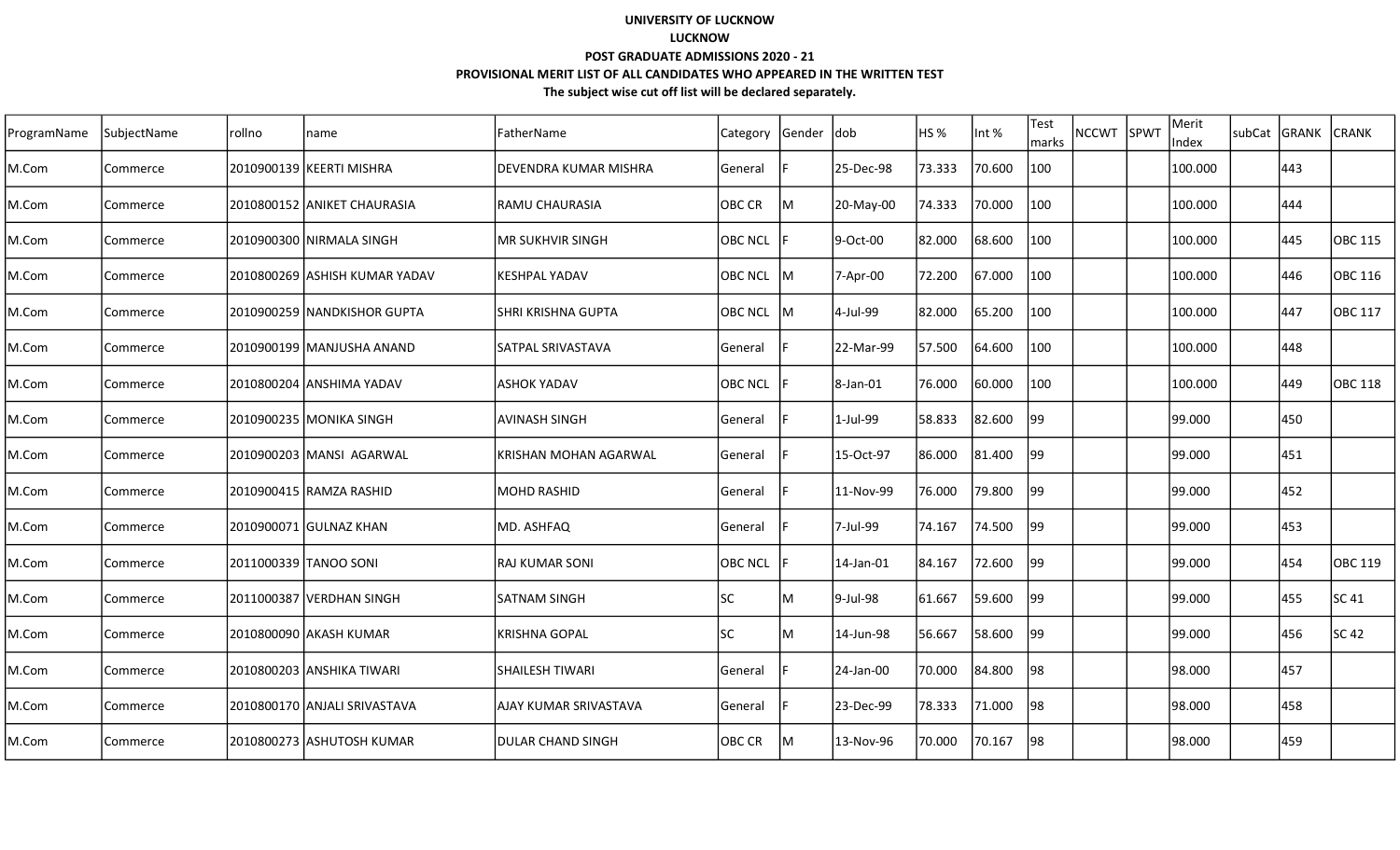| ProgramName | SubjectName | rollno                | name                           | FatherName                            | Category       | Gender | <b>dob</b> | HS <sub>%</sub> | Int %  | <b>Test</b><br>marks | <b>NCCWT</b> | SPWT | Merit<br>Index | subCat | GRANK | <b>CRANK</b>   |
|-------------|-------------|-----------------------|--------------------------------|---------------------------------------|----------------|--------|------------|-----------------|--------|----------------------|--------------|------|----------------|--------|-------|----------------|
| M.Com       | Commerce    |                       | 2011000062 JJUHI SHUKLA        | <b>SANTOSH KUMAR SHUKLA</b>           | General        |        | 10-Sep-98  | 76.667          | 69.400 | 98                   |              |      | 98.000         |        | 460   |                |
| M.Com       | Commerce    | 2010900449 RIYA SAINI |                                | lkrishna kumar                        | <b>OBC NCL</b> |        | 29-Mar-98  | 70.200          | 69.400 | 98                   |              |      | 98.000         |        | 461   | <b>OBC 120</b> |
| M.Com       | Commerce    | 2010900356 PRANJAL    |                                | ISATISH CHANDRA                       | General        | lM     | 7-Nov-96   | 62.600          | 68.200 | 98                   |              |      | 98.000         |        | 462   |                |
| M.Com       | Commerce    |                       | 2011000104 SALONI YADAV        | lNAND LAL YADAV                       | <b>OBC NCL</b> |        | 10-Aug-99  | 77.800          | 65.600 | 98                   |              |      | 98.000         |        | 463   | OBC 121        |
| M.Com       | Commerce    |                       | 2011000122 SARVESH KUMAR       | IDHARM CHAND                          | <b>SC</b>      | M      | 4-Jul-99   | 79.800          | 64.000 | 98                   |              |      | 98.000         |        | 464   | SC 43          |
| M.Com       | Commerce    |                       | 2010900387 PRIYANSHI TIWARI    | ARUN KUMAR TIWARI                     | General        | E      | 20-Jun-00  | 72.200          | 63.600 | 98                   |              |      | 98.000         |        | 465   |                |
| M.Com       | Commerce    |                       | 2011000348 TARUN PRABHAKAR     | CHHEDI LAL                            | <b>SC</b>      | M      | 19-Oct-95  | 65.667          | 59.400 | 98                   |              |      | 98.000         |        | 466   | SC 44          |
| M.Com       | Commerce    |                       | 2010900241 MUSKAAN KUMAR       | PAPPU                                 | lsc            |        | 6-Dec-99   | 82.500          | 75.400 | 97                   |              |      | 97.000         |        | 467   | SC 45          |
| M.Com       | Commerce    |                       | 2011000360 UTKARSH SAHANI      | <b>BHOLA SAHANI</b>                   | <b>OBC NCL</b> | ΙM     | 14-Mar-99  | 50.500          | 59.200 | 97                   |              |      | 97.000         |        | 468   | <b>OBC 122</b> |
| M.Com       | Commerce    |                       | 2010800311 AYUSHI MAURYA       | llate Mahendra Pratap Singh<br>MAURYA | <b>OBC NCL</b> |        | 5-Mar-99   | 72.200          | 69.000 | 96                   |              |      | 96.000         |        | 469   | <b>OBC 123</b> |
| M.Com       | Commerce    |                       | 2011000053 SUPRIYA GUPTA       | <b>RAJESH PRASAD GUPTA</b>            | <b>OBC NCL</b> |        | 12-Nov-99  | 74.000          | 66.800 | 96                   |              |      | 96.000         |        | 470   | OBC 124        |
| M.Com       | Commerce    |                       | 2011000277 SONALI KANAUJIYA    | MUKESH KANAUJIYA                      | lsc            |        | 10-May-97  | 60.800          | 65.600 | 96                   |              |      | 96.000         |        | 471   | SC 46          |
| M.Com       | Commerce    |                       | 2011000362 UTKARSHI UPADHYAY   | ANIL KUMAR UPADHYAY                   | General        |        | 4-Jun-98   | 69.000          | 79.167 | 95                   |              |      | 95.000         |        | 472   |                |
| M.Com       | Commerce    |                       | 2010800207 ANSHU YADAV         | ISATIRAM YADAV                        | <b>OBC NCL</b> |        | $1-Jan-98$ | 82.667          | 74.200 | 95                   |              |      | 95.000         |        | 473   | <b>OBC 125</b> |
| M.Com       | Commerce    |                       | 2010900107 JJUHI CHAUHAN       | <b>ANOOP KUMAR CHAUHAN</b>            | General        |        | 1-Dec-98   | 66.600          | 71.000 | 95                   |              |      | 95.000         |        | 474   |                |
| M.Com       | Commerce    |                       | 2010900340 PRABUDH KUMAR SINGH | IAMIT KUMAR SINGH                     | General        | lM     | 28-Aug-00  | 63.167          | 65.800 | 95                   |              |      | 195.000        |        | 475   |                |
| M.Com       | Commerce    |                       | 2011000289 SRINKHALA BARANWAL  | lKANHAIYA LAL BARANWAL                | <b>General</b> |        | 26-Dec-98  | 72.200          | 65.600 | 95                   |              |      | 95.000         |        | 476   |                |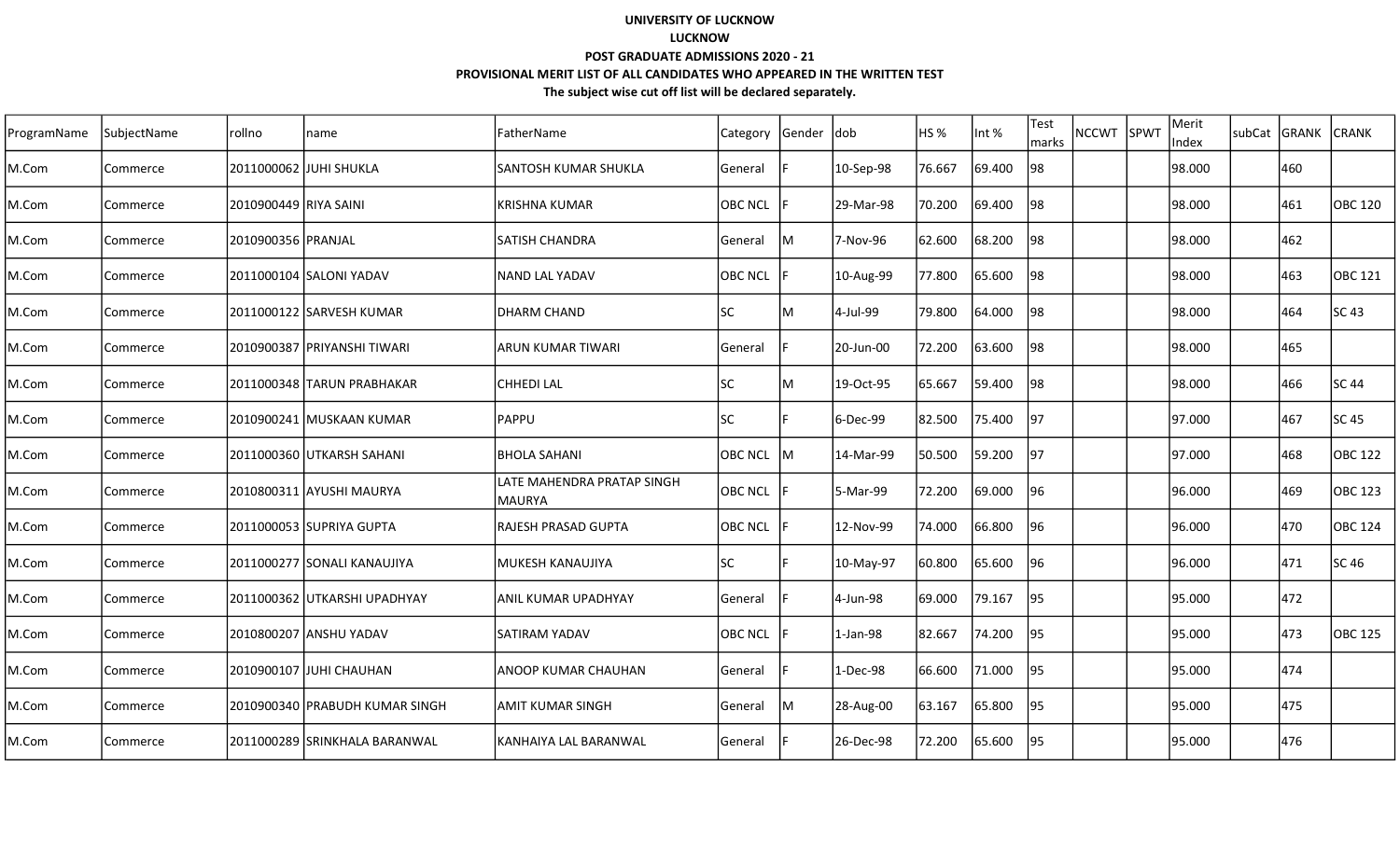| ProgramName | SubjectName | rollno                 | name                                 | FatherName               | Category       | Gender | Idob        | IHS %  | Int %  | Test<br>marks   | <b>NCCWT</b> | <b>SPWT</b> | Merit<br>Index | <b>SubCat</b> | IGRANK | ICRANK   |
|-------------|-------------|------------------------|--------------------------------------|--------------------------|----------------|--------|-------------|--------|--------|-----------------|--------------|-------------|----------------|---------------|--------|----------|
| M.Com       | Commerce    |                        | 2010900343   PRACHI PANDEY           | <b>SUNIL PANDEY</b>      | General        |        | 25-Feb-00   | 68.333 | 65.000 | 95              |              |             | 95.000         |               | 477    |          |
| M.Com       | Commerce    |                        | 2011000251 SHUBHAM SINGH             | SANJAY SINGH             | General        | lм     | 26-Feb-00   | 77.800 | 63.000 | 195             |              |             | 95.000         |               | 478    |          |
| M.Com       | Commerce    |                        | 2011000302 SUDHANSHU SRIVASTAVA      | OM PRAKASH SRIVASTAVA    | General        | ļМ     | 12-Jul-99   | 68.500 | 61.400 | 95              |              |             | 95.000         |               | 479    |          |
| M.Com       | Commerce    |                        | 2010900298  NILESH KUMAR MADDHESHIYA | SHYAMSUNDAR MADDHESHIYA  | OBC NCL M      |        | 14-Aug-00   | 64.600 | 61.400 | 95              |              |             | 95.000         |               | 480    | OBC 126  |
| M.Com       | Commerce    |                        | 2010900263 NAURIN FATIMA             | FIROZ AHMAD              | OBC NCL        |        | 4-Apr-02    | 79.833 | 59.333 | $\overline{95}$ |              |             | l95.000        |               | 481    | lOBC 127 |
| M.Com       | Commerce    | 2010900308 NISHI SINGH |                                      | INDRAJEET SINGH          | General        |        | 22-Jun-98   | 78.000 | 80.400 | 94              |              |             | 94.000         |               | 482    |          |
| M.Com       | Commerce    |                        | 2011000077  ANAMIKA YADAV            | DHARM RAJ SINGH          | <b>OBC NCL</b> |        | 25-Sep-95   | 76.000 | 72.000 | 94              |              |             | 194.000        |               | 483    | lOBC 128 |
| M.Com       | Commerce    |                        | 2010900314 NOOR MOHAMMAD             | <b>HASAN MOHAMMAD</b>    | OBC CR         | ΙM     | 22-May-00   | 69.167 | 69.000 | 194             |              |             | 94.000         |               | 484    |          |
| M.Com       | Commerce    |                        | 2010800088 AKANSHA SINGH             | RAJENDRA KUMAR SINGH     | <b>OBC NCL</b> |        | 16-Apr-98   | 60.000 | 68.800 | 94              |              |             | 94.000         |               | 485    | OBC 129  |
| M.Com       | Commerce    |                        | 2010900254 NAMRATA SINGH             | <b>BRIJ LAL SINGH</b>    | <b>SC</b>      |        | 28-Jul-99   | 57.000 | 59.800 | 94              |              |             | 94.000         |               | 486    | SC 47    |
| M.Com       | Commerce    |                        | 2010800233 APOORVA CHANDRA           | <b>PRATAP CHANDRA</b>    | General        |        | 5-Nov-99    | 87.667 | 83.833 | 93              |              |             | 93.000         |               | 487    |          |
| M.Com       | Commerce    |                        | 2011000219 SHOBHNA KUMARI            | lGANESH KUMAR            | lsc            |        | 25-Mar-00   | 83.600 | 81.800 | 93              |              |             | 93.000         |               | 488    | SC 48    |
| M.Com       | Commerce    |                        | 2010900188 MALLIKA MISHRA            | <b>RAVI KANT MISHRA</b>  | General        |        | 29-Feb-00   | 76.667 | 78.000 | 93              |              |             | 93.000         |               | 489    |          |
| M.Com       | Commerce    |                        | 2011000287 SOURABH SINGH             | <b>JAIPAL SINGH</b>      | lsc.           | м      | 26-Oct-99   | 70.200 | 77.600 | 92              |              |             | 92.000         |               | 490    | SC 49    |
| M.Com       | Commerce    |                        | 2011000295 SUBHAM SINGH              | <b>BIKRAMAJEET SINGH</b> | General        | IМ     | $5$ -Feb-01 | 70.833 | 67.600 | 92              |              |             | 92.000         |               | 491    |          |
| M.Com       | Commerce    |                        | 2010900013   DEEPTI SRIVASTAVA       | BRIJ BIHARI SRIVASTAVA   | General        |        | 25-Jun-99   | 74.200 | 67.400 | 92              |              |             | 92.000         |               | 492    |          |
| M.Com       | Commerce    |                        | 2011000268 SIMRAN VERMA              | DINESH KUMAR VERMA       | <b>OBC NCL</b> |        | 25-Jun-99   | 64.167 | 65.000 | 92              |              |             | 92.000         |               | 493    | OBC 130  |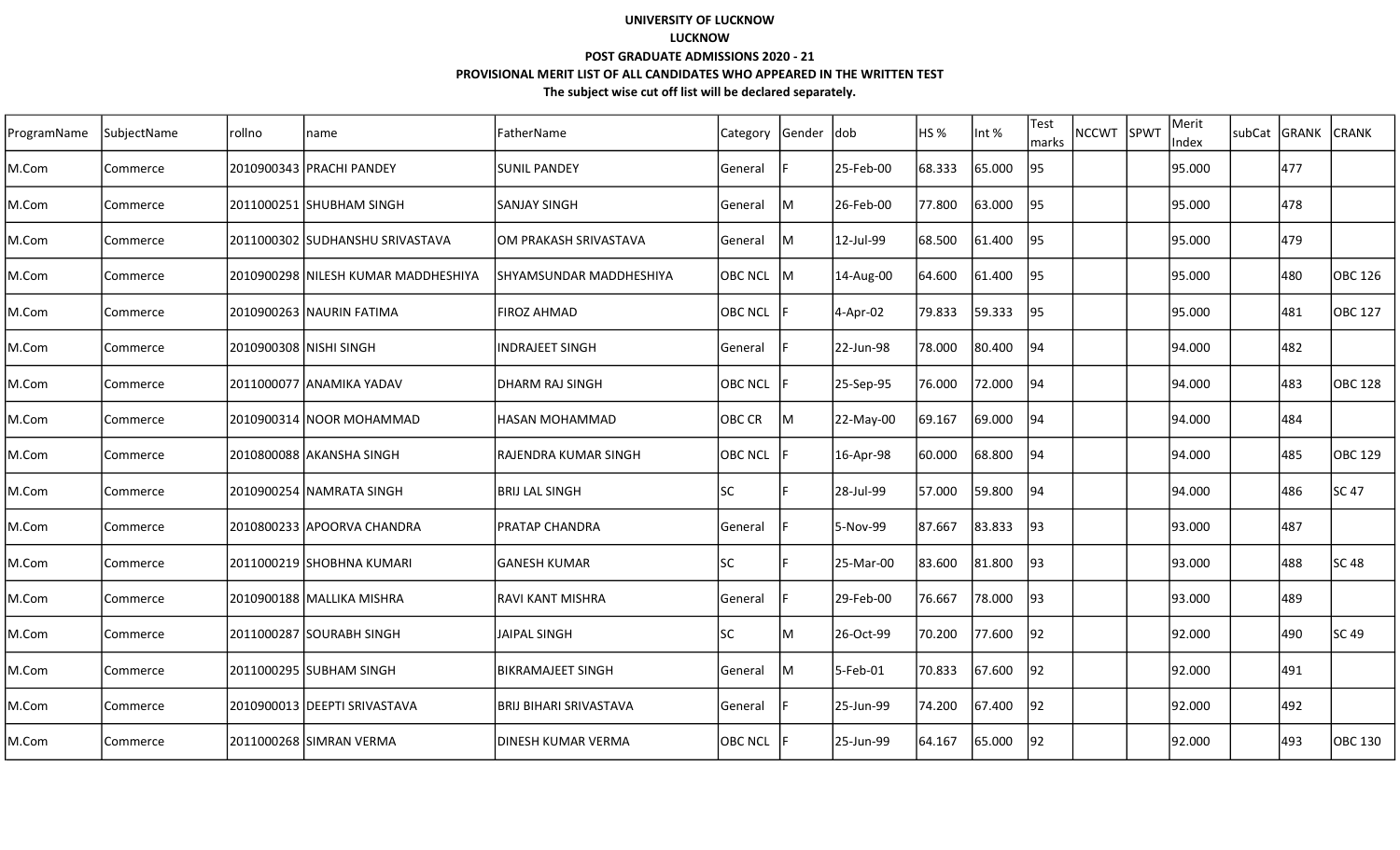| ProgramName | SubjectName | rollno | name                           | FatherName              | Category  | <b>Sender</b> | <b>dob</b> | <b>HS %</b> | Int %  | Test<br>marks | NCCWT SPWT | Merit<br>Index | subCat GRANK |     | <b>CRANK</b>   |
|-------------|-------------|--------|--------------------------------|-------------------------|-----------|---------------|------------|-------------|--------|---------------|------------|----------------|--------------|-----|----------------|
| M.Com       | Commerce    |        | 2011000216 SHIVANSHU KUMAR     | <b>CHANDRA KISHOR</b>   | SC        | ΙM            | 13-Dec-99  | 68.400      | 75.200 | 91            |            | 91.000         |              | 494 | SC 50          |
| M.Com       | Commerce    |        | 2010900200   MANJUSHA SINGH    | <b>MANOJ SINGH</b>      | General   |               | 24-Jul-99  | 68.667      | 69.200 | 91            |            | 91.000         |              | 495 |                |
| M.Com       | Commerce    |        | 2011000309 SURAJ KUMAR         | <b>RAMESH KUMAR</b>     | <b>SC</b> | ļМ            | 12-Aug-00  | 69.000      | 57.400 | 91            |            | 91.000         |              | 496 | SC 51          |
| M.Com       | Commerce    |        | 2010800053 ABHISHEK VERMA      | RAMESH VERMA            | OBC NCL M |               | 18-May-99  | 58.800      | 55.600 | 91            |            | 91.000         |              | 497 | OBC 131        |
| M.Com       | Commerce    |        | 2010900376 PRIYA SINGH         | RAJENDRA KUMAR SINGH    | General   |               | 2-Feb-99   | 60.800      | 53.800 | 91            |            | 91.000         |              | 498 |                |
| M.Com       | Commerce    |        | 2011000042 PRIYA SINGH         | RAJESH KUMAR SINGH      | General   |               | 28-Dec-99  | 74.000      | 69.600 | 90            |            | 90.000         |              | 499 |                |
| M.Com       | Commerce    |        | 2010900153 lKM NAVYA GUPTA     | MR ANAND PRAKASH GUPTA  | General   |               | 30-Aug-00  | 84.167      | 68.600 | 90            |            | 190.000        |              | 500 |                |
| M.Com       | Commerce    |        | 2010800059 ADITI AWASTHI       | ASHISH KUMAR AWASTHI    | General   |               | 11-Nov-00  | 64.600      | 64.800 | 90            |            | 90.000         |              | 501 |                |
| M.Com       | Commerce    |        | 2011000138 SAURABH KUMAR VIMAL | <b>BHAGAUTI PRASAD</b>  | <b>SC</b> | lм            | 10-Feb-00  | 68.500      | 55.400 | 90            |            | 90.000         |              | 502 | SC 52          |
| M.Com       | Commerce    |        | 2011000361 UTKARSH SRIVASTAVA  | DINESH KUMAR SRIVASTAVA | General   | IM.           | 1-Jul-98   | 95.000      | 92.800 | 89            |            | 89.000         |              | 503 |                |
| M.Com       | Commerce    |        | 2010900386 PRIYANSHI SINGH     | <b>VIR PAL SINGH</b>    | <b>SC</b> |               | 9-Jun-97   | 73.333      | 81.000 | 89            |            | 89.000         |              | 504 | SC 53          |
| M.Com       | Commerce    |        | 2010800208 ANSHUL PAUL         | <b>ASHOK PAUL</b>       | General   | IM.           | 3-Mar-99   | 72.500      | 68.833 | 89            |            | 89.000         |              | 505 |                |
| M.Com       | Commerce    |        | 2010800216 ANUKRITI CHAUHAN    | C.P.SINGH               | General   |               | 22-Sep-98  | 64.000      | 66.400 | 89            |            | 89.000         |              | 506 |                |
| M.Com       | Commerce    |        |                                | lsatyendra kumar singh  | General   | 1M            | 15-Jul-00  | 69.000      | 62.000 | 89            |            | 89.000         |              | 507 |                |
| M.Com       | Commerce    |        | 2010800220 ANUPAM PATEL        | <b>KAUSHAL KISHORE</b>  | OBC NCL   | IM.           | 11-Dec-99  | 58.800      | 54.600 | 89            |            | 89.000         |              | 508 | <b>OBC 132</b> |
| M.Com       | Commerce    |        | 2010800177 ANKIT KUMAR         | UMESH CHANDRA MAURYA    | OBC NCL M |               | 3-Aug-98   | 60.800      | 81.200 | 88            |            | 88.000         |              | 509 | <b>OBC 133</b> |
| M.Com       | Commerce    |        | 2010800078 AISHWARYA VERMA     | ANIL KUMAR VERMA        | OBC NCL   |               | 1-Oct-99   | 79.800      | 80.200 | 87            |            | 87.000         |              | 510 | OBC 134        |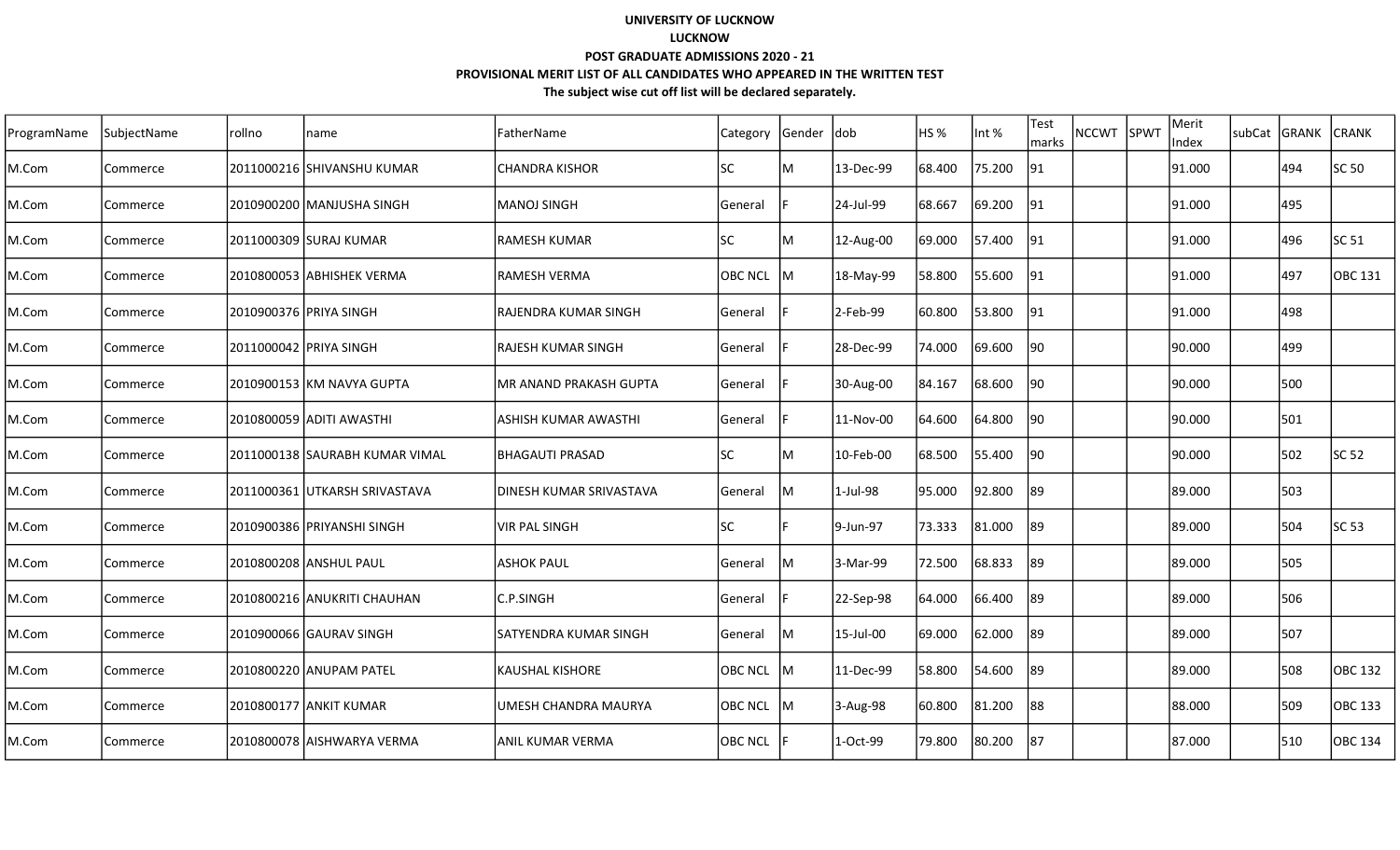| ProgramName | SubjectName | rollno | name                           | FatherName                     | Category       | Gender dob |           | HS <sub>%</sub> | Int %  | <b>Test</b><br>marks | <b>NCCWT</b> | SPWT | Merit<br>Index | subCat GRANK | <b>CRANK</b>   |
|-------------|-------------|--------|--------------------------------|--------------------------------|----------------|------------|-----------|-----------------|--------|----------------------|--------------|------|----------------|--------------|----------------|
| M.Com       | Commerce    |        | 2011000311 SURAJ SINGH         | <b>RAVINDRA SINGH KATHAYAT</b> | General        | M          | 18-Feb-00 | 62.800          | 77.800 | 87                   |              |      | 87.000         | 511          |                |
| M.Com       | Commerce    |        | 2010800240   AREEBA HABEEB     | AQEEL AHMAD FAROOQUI           | General        |            | 22-Apr-99 | 73.500          | 76.400 | 87                   |              |      | 87.000         | 512          |                |
| M.Com       | Commerce    |        | 2010900452 ROHIT RAWAT         | <b>IRAMESH RAWAT</b>           | <b>SC</b>      | lM         | 26-Apr-99 | 81.333          | 66.833 | 187                  |              |      | 87.000         | 513          | SC 54          |
| M.Com       | Commerce    |        | 2010900193 MANISH YADAV        | ISHYAMANAND YADAV              | OBC NCL M      |            | 23-Dec-98 | 60.800          | 64.400 | 187                  |              |      | 87.000         | 514          | <b>OBC 135</b> |
| M.Com       | Commerce    |        | 2010800166 ANJALI SETHI        | <b>JJUGESH SETHI</b>           | General        |            | 2-Jun-99  | 83.600          | 62.400 | 187                  |              |      | 87.000         | 515          |                |
| M.Com       | Commerce    |        | 2010800133 ANAM SINGH          | AJAY KUMAR SINGH               | General        | lм         | 15-Jul-98 | 87.400          | 56.200 | 187                  |              |      | 87.000         | 516          |                |
| M.Com       | Commerce    |        | 2011000342 TANYA ARORA         | INAVEEN ARORA                  | General        |            | 29-Aug-98 | 81.167          | 77.600 | 86                   |              |      | 86.000         | 517          |                |
| M.Com       | Commerce    |        | 2010900211   MANSI VERMA       | RAJENDRA VERMA                 | OBC CR         |            | 12-May-99 | 70.000          | 64.800 | 86                   |              |      | 86.000         | 518          |                |
| M.Com       | Commerce    |        | 2010800315 AYUSHI SRIVASTAVA   | lvipul kumar srivastava        | General        |            | 9-Jun-99  | 60.800          | 63.200 | 86                   |              |      | 86.000         | 519          |                |
| M.Com       | Commerce    |        | 2011000151 SHALINI MISHRA      | <b>SATISH KUMAR MISHRA</b>     | General        |            | 14-Apr-00 | 72.200          | 55.833 | 186                  |              |      | 86.000         | 520          |                |
| M.Com       | Commerce    |        | 2010800282 ASTHA SHUKLA        | VIMLESH CHANDRA SHUKLA         | <b>General</b> |            | 4-Jun-98  | 64.400          | 54.600 | 186                  |              |      | 86.000         | 521          |                |
| M.Com       | Commerce    |        | 2010900002 MAMTA KANNAUJIYA    | IMR DESHRAJ KANNAUJIYA         | lsc            |            | 1-Nov-98  | 70.667          | 42.400 | 86                   |              |      | 86.000         | 522          | SC 55          |
| M.Com       | Commerce    |        | 2010900087 HIMANSHU MISHRA     | CHANDAN LAL MISHRA             | General        | lм         | 31-Mar-98 | 83.600          | 83.600 | 85                   |              |      | 85.000         | 523          |                |
| M.Com       | Commerce    |        | 2010900288 INIKHIL KUMAR GUPTA | ISUNIL KUMAR GUPTA             | OBC NCL        | lм         | 20-Jul-99 | 57.000          | 74.400 | 85                   |              |      | 85.000         | 524          | OBC 136        |
| M.Com       | Commerce    |        | 2010900041 EKTA RAWAT          | <b>SUNIL RAWAT</b>             | <b>SC</b>      |            | 23-Apr-01 | 73.667          | 74.200 | 85                   |              |      | 85.000         | 525          | SC 56          |
| M.Com       | Commerce    |        | 2010900348 PRAGATI SINGH       | IAMIT SEN SINGH                | General        |            | 17-Feb-99 | 66.667          | 71.800 | 85                   |              |      | 85.000         | 526          |                |
| M.Com       | Commerce    |        | 2011000280 SONAM GUPTA         | lvinod kumar Gupta             | <b>OBC NCL</b> |            | 6-Sep-00  | 60.667          | 69.600 | 85                   |              |      | 85.000         | 527          | OBC 137        |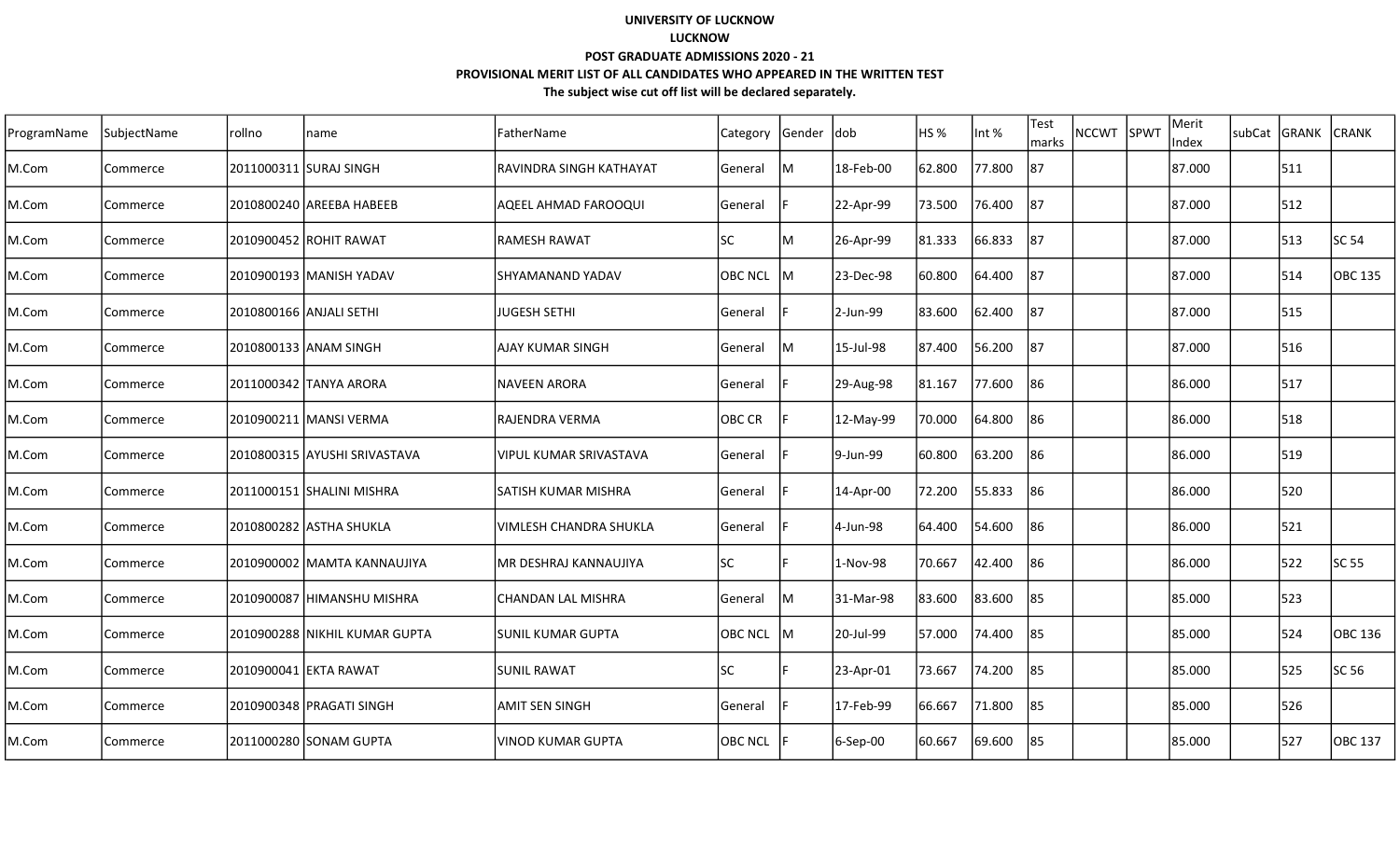| ProgramName | SubjectName | rollno                 | name                             | FatherName                    | Category       | Gender | ldob      | <b>HS %</b> | Int %  | Test<br>marks | <b>NCCWT</b> | SPWT | Merit<br>Index | subCat | GRANK | <b>CRANK</b> |
|-------------|-------------|------------------------|----------------------------------|-------------------------------|----------------|--------|-----------|-------------|--------|---------------|--------------|------|----------------|--------|-------|--------------|
| M.Com       | Commerce    | 2010800197  ANSHIKA    |                                  | <b>NAND KUMAR RAWAT</b>       | <b>SC</b>      |        | 29-Dec-00 | 64.500      | 66.000 | 85            |              |      | 85.000         |        | 528   | SC 57        |
| M.Com       | Commerce    |                        |                                  | <b>VINAY PRATAP GUPTA</b>     | <b>OBC NCL</b> |        | 24-Feb-99 | 77.800      | 64.000 | 85            |              |      | 85.000         |        | 529   | OBC 138      |
| M.Com       | Commerce    | 2010900001 KRITIKSHA   |                                  | SHYAM VIJAY                   | <b>OBC NCL</b> |        | 10-Mar-98 | 87.167      | 63.600 | 85            |              |      | 85.000         |        | 530   | OBC 139      |
| M.Com       | Commerce    |                        | 2010900434 RIDA FATIMA           | SHAHAB UDDIN                  | General        |        | 29-Mar-01 | 71.500      | 59.000 | 185           |              |      | 85.000         |        | 531   |              |
| M.Com       | Commerce    |                        | 2011000095 SHAHRUKH KHAN         | MOHD. ALI KHAN                | General        | IM.    | 20-Jun-93 | 58.600      | 58.000 | 85            |              |      | 85.000         |        | 532   |              |
| M.Com       | Commerce    | 2011000417 ZIIA SAHAR  |                                  | <b>MOHAMMAD UMAR</b>          | General        |        | 27-Jul-99 | 53.167      | 54.200 | 185           |              |      | 85.000         |        | 533   |              |
| M.Com       | Commerce    |                        | 2010800114  AMAN KUMAR SINGH     | BIRENDRA KUMAR SINGH          | General        | lм     | 1-Jan-99  | 53.200      | 50.200 | 85            |              |      | 85.000         |        | 534   |              |
| M.Com       | Commerce    |                        | 2010900205  MANSI RAWAT          | <b>RAKESH RAWAT</b>           | lsc            |        | 19-Nov-99 | 61.000      | 48.333 | 85            |              |      | 85.000         |        | 535   | <b>SC 58</b> |
| M.Com       | Commerce    |                        | 2010800268 ASHISH BHARGAVA       | VINOD KUMAR BHARGAVA          | <b>SC</b>      | ΙM     | 10-Aug-98 | 43.600      | 45.200 | 85            |              |      | 85.000         |        | 536   | SC 59        |
| M.Com       | Commerce    |                        | 2010800017 AADIL SAYEED          | A S SIDDIQUI                  | General        | lм     | 2-Feb-98  | 59.667      | 67.333 | 84            |              |      | 84.000         |        | 537   |              |
| M.Com       | Commerce    | 2011000278  SONALI PAL |                                  | <b>RAM PRATAP PAL</b>         | <b>OBC NCL</b> |        | 8-Jun-98  | 55.000      | 59.000 | 184           |              |      | 84.000         |        | 538   | lOBC 140     |
| M.Com       | Commerce    | 2011000036 KUMKUM      |                                  | <b>ASHOK KUMAR</b>            | OBC CR         |        | 14-Feb-00 | 45.600      | 48.400 | 84            |              |      | 84.000         |        | 539   |              |
| M.Com       | Commerce    |                        | 2010800325 BHOOMI JAISWAL        | ANIL KUMAR JAISWAL            | <b>OBC NCL</b> |        | 7-Jun-01  | 75.333      | 66.000 | 83            |              |      | 83.000         |        | 540   | OBC 141      |
| M.Com       | Commerce    |                        | 2011000185 SHHIV SHANKAR         | <b>BHUEIYA DEEN</b>           | <b>SC</b>      | М      | 10-Aug-99 | 62.833      | 65.600 | 83            |              |      | 83.000         |        | 541   | SC 60        |
| M.Com       | Commerce    |                        | 2010800153 ANIKET KUMAR KANOUJIA | <b>VINAY PRAKASH KANOUJIA</b> | <b>SC</b>      | ΙM     | 3-Jun-00  | 64.000      | 53.000 | 83            |              |      | 83.000         |        | 542   | SC 61        |
| M.Com       | Commerce    |                        | 2010900089  HIMANSHU SINGH       | MUKESH KUMAR SINGH            | General        | lм     | 5-Feb-98  | 83.000      | 83.600 | 82            |              |      | 82.000         |        | 543   |              |
| M.Com       | Commerce    |                        | 2011000012 ABHISHEK VERMA        | <b>RAJ KUMAR VERMA</b>        | OBC CR         | lм     | 17-Sep-95 | 59.000      | 64.167 | 82            |              |      | 82.000         |        | 544   |              |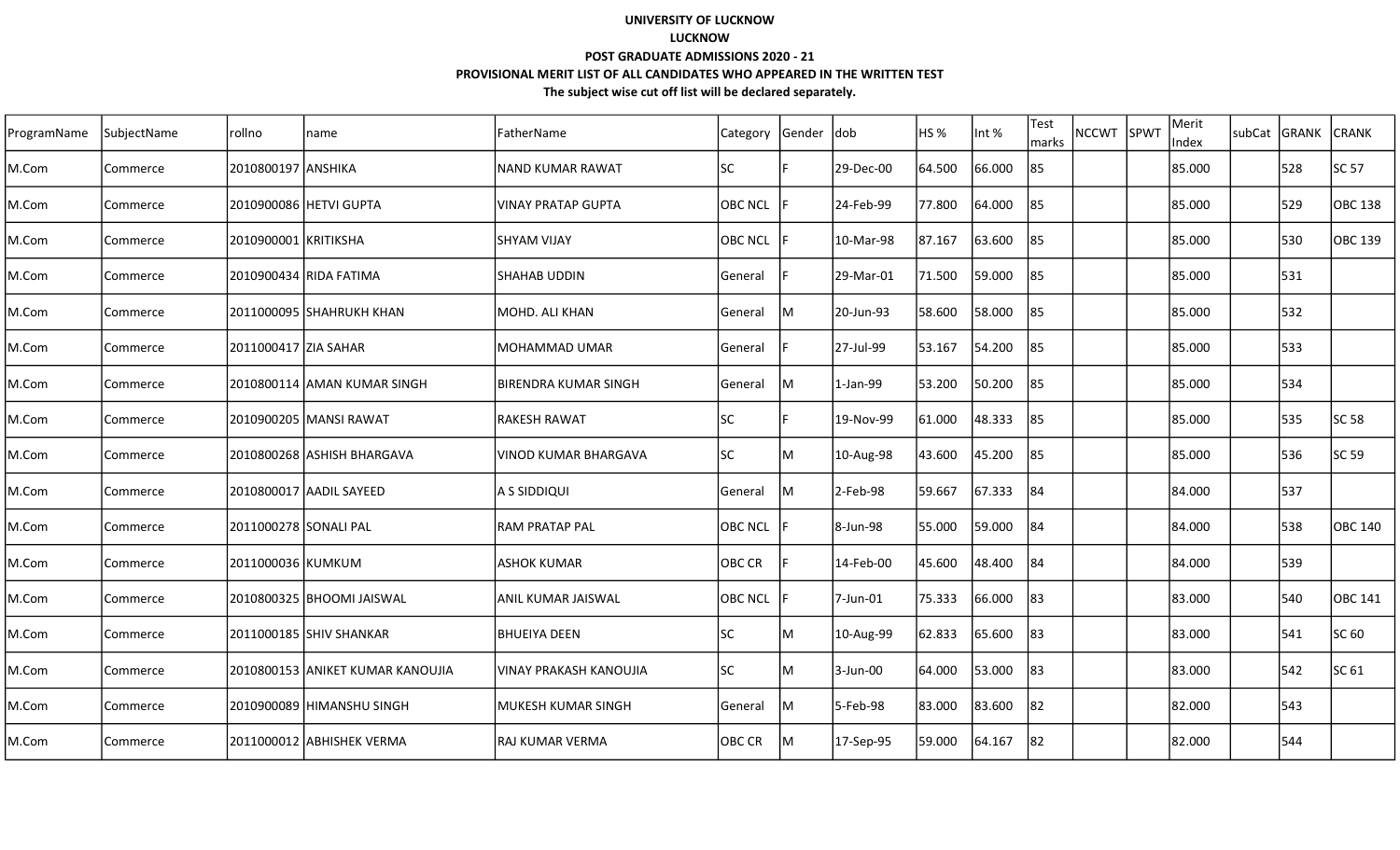| ProgramName | SubjectName | rollno              | name                        | lFatherName              | Category       | Gender | <b>dob</b> | HS %   | Int %  | <b>Test</b><br>marks | NCCWT SPWT | Merit<br>Index | subCat | <b>GRANK</b> | <b>CRANK</b> |
|-------------|-------------|---------------------|-----------------------------|--------------------------|----------------|--------|------------|--------|--------|----------------------|------------|----------------|--------|--------------|--------------|
| M.Com       | Commerce    |                     | 2010800076 AISHWARYA GUPTA  | KRISHAN MURARI GUPTA     | <b>OBC NCL</b> |        | 26-Dec-00  | 55.000 | 62.667 | 82                   |            | 82.000         |        | 545          | OBC 142      |
| M.Com       | Commerce    |                     | 2010800253 ARPITA YADAV     | IRAJARAM YADAV           | <b>OBC NCL</b> |        | 1-Dec-99   | 69.667 | 79.000 | 81                   |            | 81.000         |        | 546          | OBC 143      |
| M.Com       | Commerce    |                     | 2010800337 CHARU VERMA      | IMAHENDRA PRATAP VERMA   | lsc            |        | 25-Jul-00  | 81.600 | 60.800 | 81                   |            | 81.000         |        | 547          | SC 62        |
| M.Com       | Commerce    |                     | 2011000030 BEENU SINGH      | P K SINGH                | General        |        | 29-Jul-99  | 62.600 | 52.600 | 81                   |            | 81.000         | DP     | 548          |              |
| M.Com       | Commerce    |                     | 2011000236 SHREYA TIWARI    | VINOD KUMAR TIWARI       | General        |        | 21-Feb-00  | 81.600 | 82.000 | 80                   |            | 80.000         |        | 549          |              |
| M.Com       | Commerce    |                     | 2011000013 ACHAL PANDEY     | <b>VIRENDRA PANDEY</b>   | General        | lM.    | 15-Sep-97  | 72.667 | 81.600 | 80                   |            | 80.000         | PH     | 550          |              |
| M.Com       | Commerce    | 2011000002 ASHUTOSH |                             | VISHNU KUMAR SRIVASTAVA  | OBC CR         | M      | 26-May-01  | 72.167 | 76.600 | 80                   |            | 80.000         | UE     | 551          |              |
| M.Com       | Commerce    |                     | 2010800118 AMAN SINGH       | IASHOK KUMAR SINGH       | General        | M      | 1-Jul-00   | 78.000 | 68.000 | 80                   |            | 80.000         |        | 552          |              |
| M.Com       | Commerce    |                     | 2011000345 TANYA SINGH      | MR BRIJENDRA KUMAR SINGH | General        | M      | 16-Dec-00  | 79.000 | 67.800 | 80                   |            | 80.000         |        | 553          |              |
| M.Com       | Commerce    |                     | 2011000233 SHREYA SINGH     | MR ANIL SINGH            | General        |        | 14-Oct-99  | 82.667 | 67.600 | 80                   |            | 80.000         |        | 554          |              |
| M.Com       | Commerce    |                     | 2011000255 SHUFA KHAN       | SHAMSHUL ZAMA KHAN       | General        |        | 3-Oct-96   | 53.200 | 64.400 | 80                   |            | 80.000         |        | 555          |              |
| M.Com       | Commerce    |                     | 2010900362 PREETI YADAV     | MANOJ KUMAR YADAV        | <b>OBC NCL</b> |        | 7-Dec-00   | 62.800 | 62.800 | 80                   |            | 80.000         |        | 556          | OBC 144      |
| M.Com       | Commerce    |                     | 2011000352 TWINKLE SINGH    | RAJESH KUMAR             | <b>SC</b>      |        | 9-Apr-99   | 59.000 | 62.800 | 80                   |            | 80.000         |        | 557          | SC 63        |
| M.Com       | Commerce    |                     | 2010800085 AKANKSHA YADAV   | İSUSHIL KUMAR YADAV      | <b>OBC NCL</b> |        | 6-Jun-98   | 67.833 | 62.600 | 80                   |            | 80.000         |        | 558          | OBC 145      |
| M.Com       | Commerce    |                     | 2010900474 SADQUA SIDDIQUI  | IMOHD SULAIMAN SIDDIQUI  | General        |        | 20-May-00  | 64.600 | 60.000 | 80                   |            | 80.000         |        | 559          |              |
| M.Com       | Commerce    |                     | 2010900076 HARSH SRIVASTAVA | SATYA PRAKASH SRIVASTAVA | General        | lM.    | 1-Feb-00   | 64.600 | 56.800 | 80                   |            | 80.000         |        | 560          |              |
| M.Com       | Commerce    |                     | 2010900374 PRIYA SAROJ      | lPREM CHANDRA SAROJ      | <b>SC</b>      |        | 27-Jul-01  | 74.500 | 69.800 | 179                  |            | 79.000         |        | 561          | SC 64        |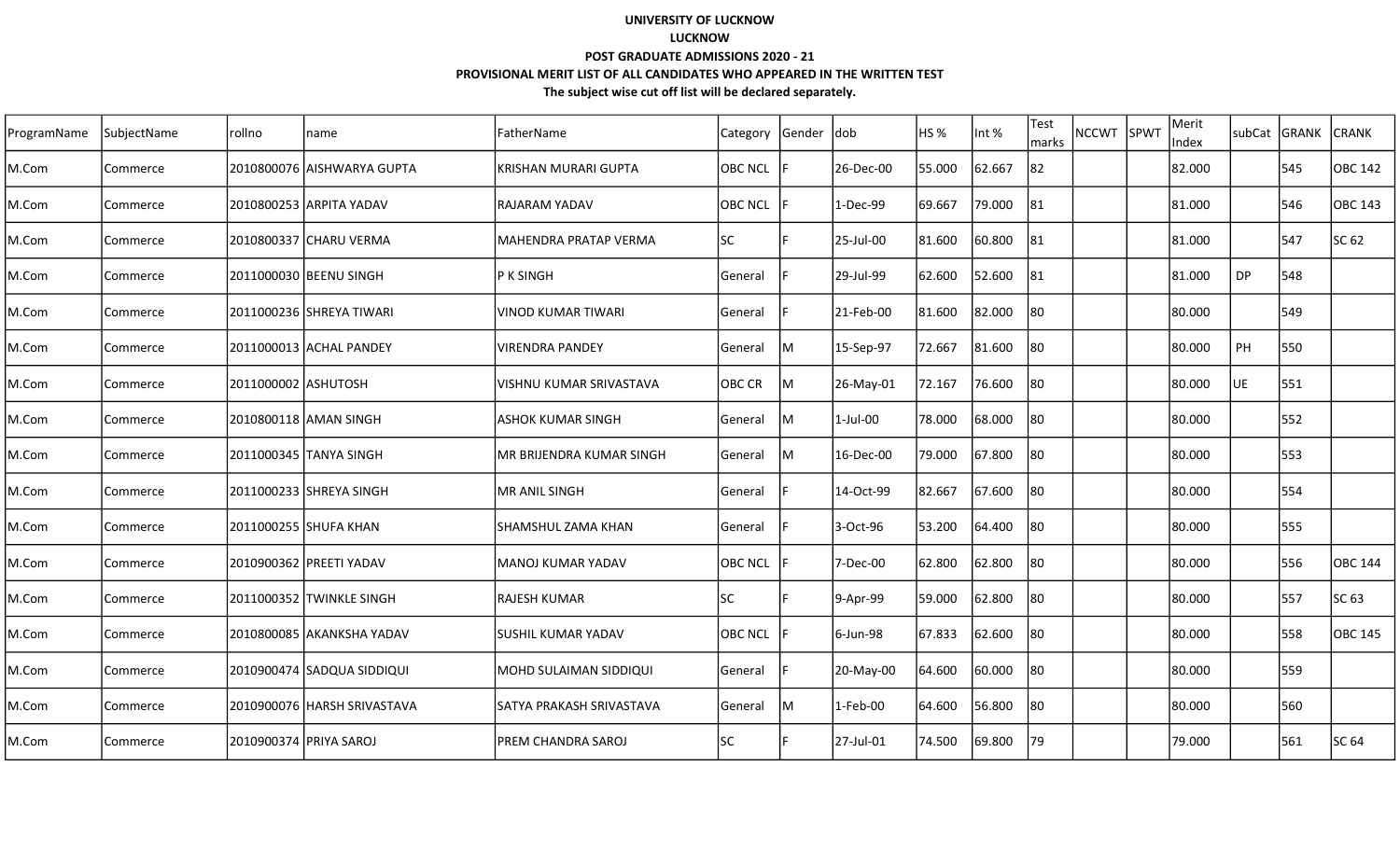| ProgramName | SubjectName | rollno                 | name                            | FatherName                  | Category       | Gender | ldob      | <b>HS %</b> | Int %  | Test<br>marks | NCCWT SPWT | Merit<br>Index | subCat | GRANK | <b>CRANK</b> |
|-------------|-------------|------------------------|---------------------------------|-----------------------------|----------------|--------|-----------|-------------|--------|---------------|------------|----------------|--------|-------|--------------|
| M.Com       | Commerce    |                        | 2010800256  ARTI SHARMA         | <b>RAMESH SHARMA</b>        | <b>OBC NCL</b> |        | 6-Dec-99  | 79.500      | 69.400 | 79            |            | 79.000         |        | 562   | OBC 146      |
| M.Com       | Commerce    |                        | 2010900025  DILPREET KAUR       | <b>RANJEET SINGH</b>        | General        |        | 5-Apr-99  | 55.000      | 67.800 | 79            |            | 79.000         |        | 563   |              |
| M.Com       | Commerce    |                        | 2010900285 NIHAL SHUKLA         | IBALIRAJ SHUKLA             | General        | IM.    | 13-Jul-99 | 79.800      | 63.800 | 79            |            | 79.000         |        | 564   |              |
| M.Com       | Commerce    |                        | 2011000343 TANYA MERAJ          | <b>MERAJ ALAM</b>           | General        |        | 10-Apr-98 | 61.333      | 63.333 | 79            |            | 79.000         |        | 565   |              |
| M.Com       | Commerce    |                        | 2010900080 HARSHIT BHATIA       | LOVELESH BHATIA             | General        | IM.    | 28-Nov-98 | 56.333      | 63.200 | 79            |            | 79.000         |        | 566   |              |
| M.Com       | Commerce    | 2010800064 ADITI SINGH |                                 | UMESH KUMAR SINGH           | <b>OBC NCL</b> |        | 1-Sep-99  | 77.800      | 61.800 | 79            |            | 79.000         |        | 567   | lOBC 147     |
| M.Com       | Commerce    |                        | 2010800142 JANANYA SHUKLA       | <b>ARUN SHUKLA</b>          | General        |        | 15-Dec-98 | 80.000      | 82.400 | 78            |            | 78.000         |        | 568   |              |
| M.Com       | Commerce    |                        | 2011000067 NIKITA GAUR          | ANIL KUMAR GAUR             | OBC CR         |        | 4-Mar-98  | 69.667      | 75.400 | 78            |            | 78.000         |        | 569   |              |
| M.Com       | Commerce    |                        | 2010900130 KARAN GUPTA          | <b>MAHESH KUMAR GUPTA</b>   | General        | IМ     | 1-Nov-98  | 55.200      | 75.000 | 78            |            | 78.000         |        | 570   |              |
| M.Com       | Commerce    |                        | 2010800281 ASTHA CHAUDHARY      | <b>PREM SAGAR CHAUDHARY</b> | <b>OBC NCL</b> |        | 29-Mar-99 | 72.000      | 70.000 | 78            |            | 78.000         |        | 571   | OBC 148      |
| M.Com       | Commerce    |                        | l2010900252  NAMITA CHAUDHARY   | RAM PADARATH CHAUDHARY      | <b>SC</b>      |        | 17-Feb-97 | 85.400      | 78.800 | 177           |            | 77.000         |        | 572   | SC 65        |
| M.Com       | Commerce    |                        | 2010800274 ASHUTOSH KUMAR YADAV | NANDLAL YADAV               | OBC NCL M      |        | 18-Dec-98 | 58.800      | 73.800 | 177           |            | 77.000         |        | 573   | OBC 149      |
| M.Com       | Commerce    |                        | 2010900028 DIVAS AGARWAL        | <b>SANJAY AGARWAL</b>       | General        | IM.    | 18-Dec-99 | 72.333      | 70.833 | 77            |            | 77.000         |        | 574   |              |
| M.Com       | Commerce    |                        | 2010900317  PALLAVI GUPTA       | RAJ KUMAR GUPTA             | <b>OBC NCL</b> |        | 27-Dec-00 | 67.333      | 68.800 | <b>77</b>     |            | 77.000         |        | 575   | OBC 150      |
| M.Com       | Commerce    |                        | 2011000031 DEVDATT SHUKLA       | V K SHUKLA                  | General        | IМ     | 19-Feb-99 | 55.200      | 52.167 | 77            |            | 77.000         |        | 576   |              |
| M.Com       | Commerce    | 2011000161 SHAMBHAVI   |                                 | MITHILESH PRASAD KUNWAR     | General        |        | 24-Nov-98 | 74.800      | 67.800 | 76            |            | 76.000         |        | 577   |              |
| M.Com       | Commerce    | 2010900101  JAHNWI PAL |                                 | ISUDHIR KUMAR               | <b>OBC NCL</b> |        | 2-Jan-00  | 69.833      | 59.600 | 76            |            | 76.000         |        | 578   | OBC 151      |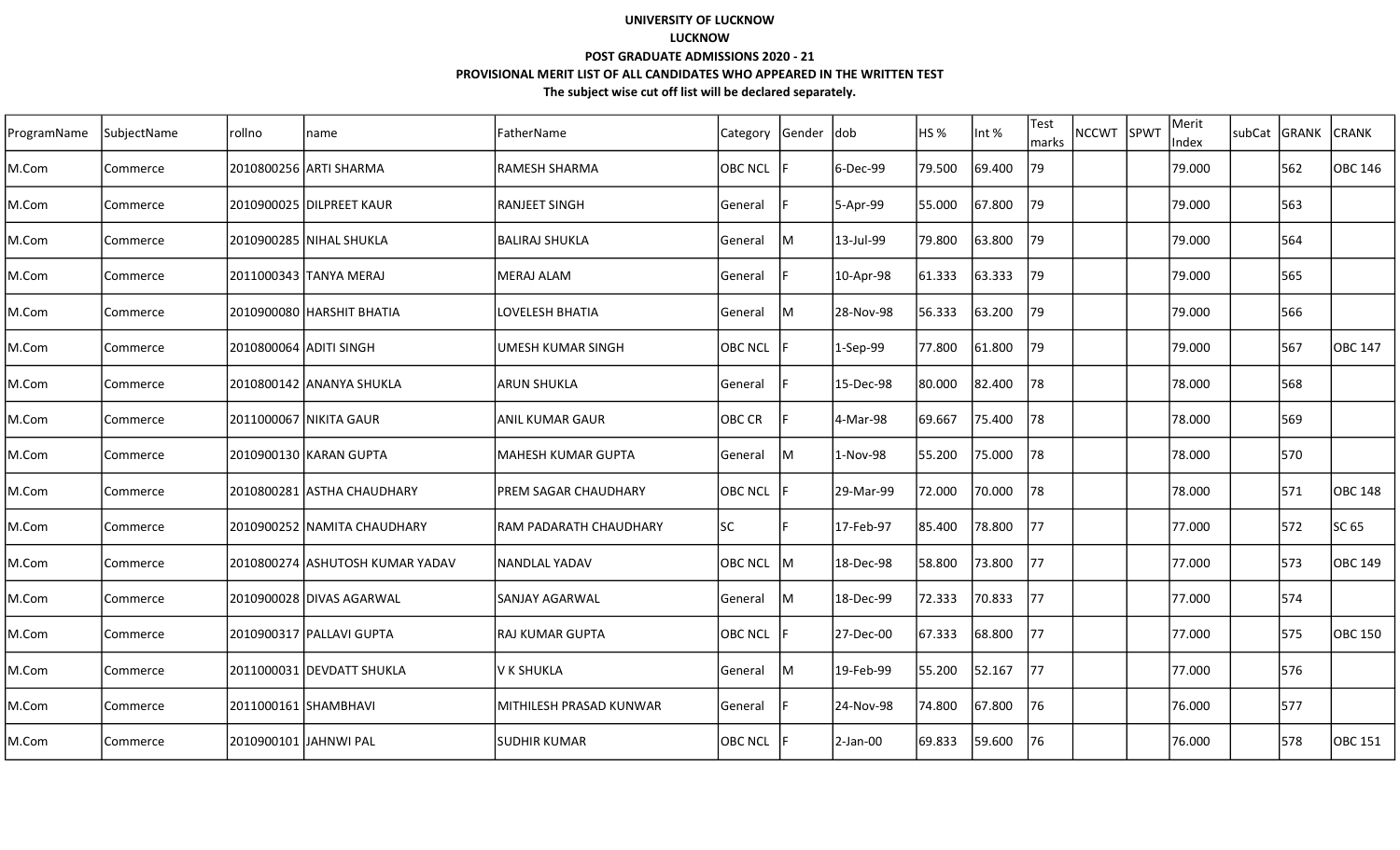| ProgramName | SubjectName | rollno                | name                            | FatherName                   | Category      | Gender | ldob        | <b>HS %</b> | Int %  | Test<br>marks | <b>NCCWT</b> | <b>SPWT</b> | Merit<br>Index | subCat | <b>GRANK</b> | <b>ICRANK</b> |
|-------------|-------------|-----------------------|---------------------------------|------------------------------|---------------|--------|-------------|-------------|--------|---------------|--------------|-------------|----------------|--------|--------------|---------------|
| M.Com       | Commerce    |                       | 2010900165  KOMAL SINGH         | MAHENDRA SINGH               | General       | lМ     | 15-Aug-98   | 73.500      | 54.000 | 76            |              |             | 76.000         |        | 579          |               |
| M.Com       | Commerce    | 2010900453 ROLI SINGH |                                 | <b>RAMESH KUMAR SINGH</b>    | General       |        | 2-Nov-98    | 74.200      | 87.400 | 75            |              |             | 75.000         |        | 580          |               |
| M.Com       | Commerce    |                       | 2010800092 AKASH PANDEY         | <b>ANIL KUMAR PANDEY</b>     | General       | ļМ     | $1$ -Jul-00 | 56.000      | 74.200 | 75            |              |             | 75.000         |        | 581          |               |
| M.Com       | Commerce    |                       | 2010800112 AMAN GUPTA           | <b>VIJAY SHANKAR GUPTA</b>   | OBC NCL M     |        | 26-Aug-00   | 89.000      | 69.000 | 75            |              |             | 75.000         |        | 582          | OBC 152       |
| M.Com       | Commerce    |                       | 2010900085 HEMANT KUMAR KORI    | <b>RAM SURAT KORI</b>        | <b>SC</b>     | ΙM     | 25-Apr-01   | 70.667      | 65.000 | 75            |              |             | 75.000         |        | 583          | SC 66         |
| M.Com       | Commerce    | 2010900109 JJULI      |                                 | SHASHIKANT VERMA             | <b>OBC CR</b> |        | 28-Dec-98   | 68.400      | 65.000 | 75            |              |             | 75.000         |        | 584          |               |
| M.Com       | Commerce    |                       | 2011000325  SWATI PANDEY        | INDRAMANI PANDEY             | General       |        | 2-Jun-00    | 72.200      | 60.000 | 75            |              |             | 75.000         |        | 585          |               |
| M.Com       | Commerce    |                       | 2010900443  RITIKA TRIPATHI     | <b>VINOD TRIPATHI</b>        | General       |        | 7-Jul-00    | 68.400      | 58.600 | 75            |              |             | 75.000         |        | 586          |               |
| M.Com       | Commerce    |                       | 2011000190 SHIVAM TIWARI        | <b>MANOJ TIWARI</b>          | General       | lм     | 28-Aug-98   | 70.000      | 57.200 | 75            |              |             | 75.000         |        | 587          |               |
| M.Com       | Commerce    |                       | 2010800299 AYESHA AKHTAR        | <b>AKHTAR JAMAL</b>          | General       |        | 19-Dec-98   | 70.333      | 57.000 | 75            |              |             | 75.000         |        | 588          |               |
| M.Com       | Commerce    |                       | 2010900053 FIRDAUS FATIMA       | SYED ALI RAZA                | General       | Iм     | 26-Sep-97   | 53.500      | 45.200 | 75            |              |             | 75.000         |        | 589          |               |
| M.Com       | Commerce    |                       | 2011000078 ANKIT PANDEY         | RAGHAV SHARAN PANDEY         | General       | IM.    | 2-Jul-99    | 82.000      | 51.200 | 71            |              |             | 3.550 74.550   |        | 590          |               |
| M.Com       | Commerce    |                       | 2011000220 SHRADDHA AGARWAL     | <b>SOMNATH AGARWAL</b>       | General       |        | 2-Nov-97    | 68.400      | 76.600 | 74            |              |             | 74.000         |        | 591          |               |
| M.Com       | Commerce    |                       | 2010800292 JAVINASH KUMAR SINGH | MUNNA SINGH                  | General       | ΙM     | 15-Jul-99   | 62.600      | 70.200 | 74            |              |             | 74.000         |        | 592          |               |
| M.Com       | Commerce    |                       | 2011000097 SURAJ MISHRA         | LATE SHRI RAJ BAHADUR MISHRA | General       | IМ     | 30-Jul-00   | 62.000      | 60.400 | 74            |              |             | 74.000         |        | 593          |               |
| M.Com       | Commerce    |                       | 2011000215 SHIVANSHI TRIPATHI   | PRADEEP KUMAR TRIPATHI       | General       |        | 11-Dec-99   | 67.333      | 58.800 | 74            |              |             | 74.000         |        | 594          |               |
| M.Com       | Commerce    |                       | 2010800135  ANAND KUMAR CHAUHAN | IJAYLAL CHAUHAN              | OBC NCL M     |        | 10-Mar-00   | 68.400      | 72.400 | 73            |              |             | 73.000         |        | 595          | OBC 153       |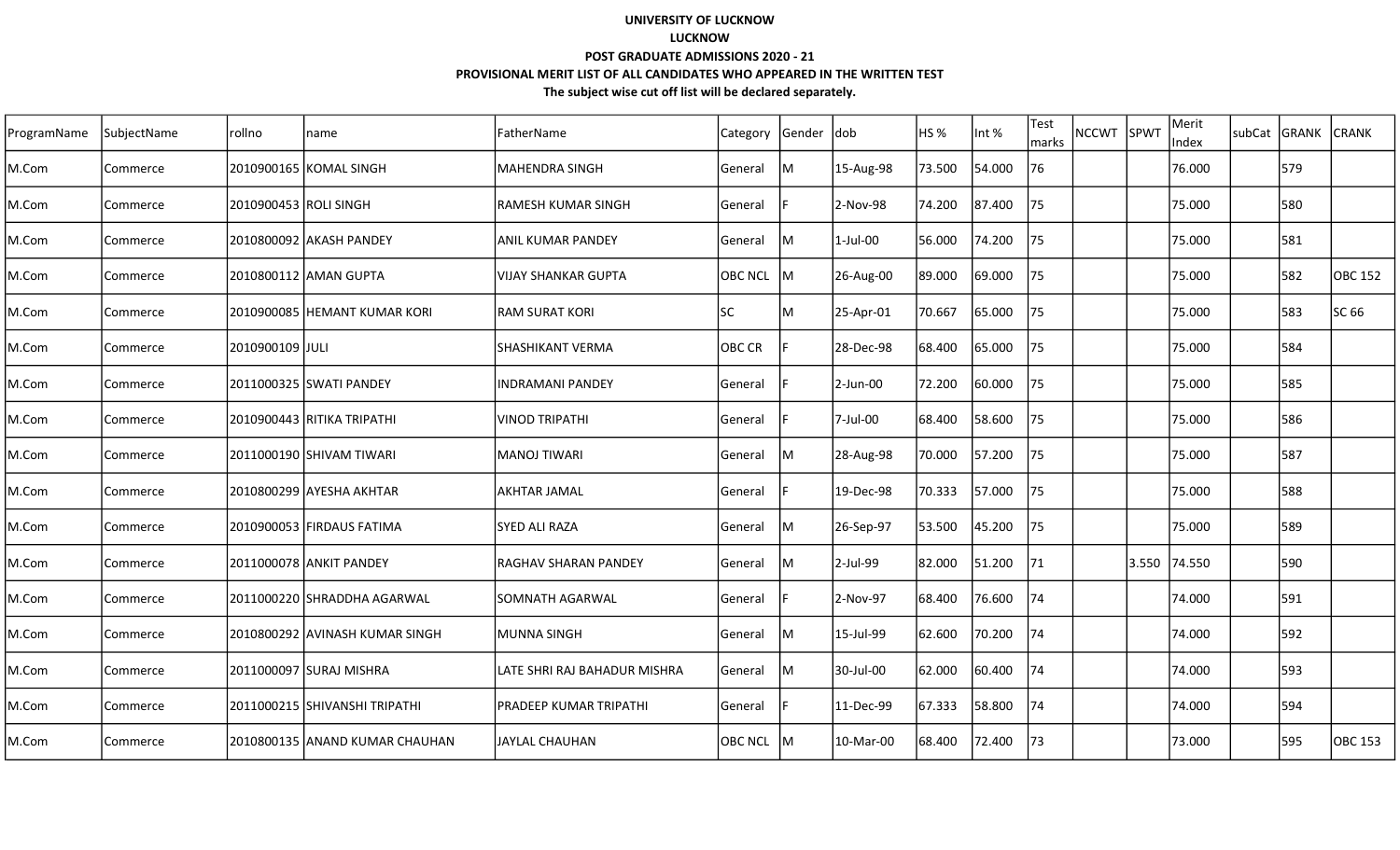| ProgramName | SubjectName | rollno                 | name                         | FatherName                | Category       | Gender dob |             | HS <sub>%</sub> | Int %  | <b>Test</b><br>marks | <b>NCCWT</b> | SPWT | Merit<br>Index | subCat | GRANK | <b>CRANK</b>   |
|-------------|-------------|------------------------|------------------------------|---------------------------|----------------|------------|-------------|-----------------|--------|----------------------|--------------|------|----------------|--------|-------|----------------|
| M.Com       | Commerce    |                        | 2010900318 PALLAVI SINGH     | <b>SITA RAM RAJVANSHI</b> | lsc            |            | 17-Dec-98   | 66.600          | 62.600 | 73                   |              |      | 73.000         |        | 596   | SC 67          |
| M.Com       | Commerce    |                        | 2011000166 SHASHANK PANDEY   | lRADHESYAM PANDEY         | <b>General</b> | ΙM         | 11-Oct-01   | 79.833          | 54.400 | 73                   |              |      | 73.000         |        | 597   |                |
| M.Com       | Commerce    |                        | 2010900306 NISHI AWASTHI     | lRAJESH KUMAR AWASTHI     | General        |            | 4-Jan-00    | 81.200          | 76.800 | 72                   |              |      | 72.000         |        | 598   |                |
| M.Com       | Commerce    |                        | 2010800125 AMIT KUMAR        | lravendra singh           | OBC NCL M      |            | 10-Jul-00   | 80.000          | 76.600 | 72                   |              |      | 72.000         |        | 599   | OBC 154        |
| M.Com       | Commerce    |                        | 2010900137 KAVITA RAWAT      | VISHWANATH RAWAT          | <b>SC</b>      |            | 6-Nov-98    | 72.833          | 71.800 | 72                   |              |      | 72.000         |        | 600   | SC 68          |
| M.Com       | Commerce    |                        | 2010900191 MANISH PAL        | ISHIV PRAGAT PAL          | General        | lм         | 2-Jul-00    | 60.833          | 62.600 | 72                   |              |      | 72.000         |        | 601   |                |
| M.Com       | Commerce    |                        | 2011000020 VISHAKHA MISHRA   | <b>JITENDRA MISHRA</b>    | <b>General</b> |            | 5-Jul-99    | 74.000          | 81.600 | 71                   |              |      | 71.000         |        | 602   |                |
| M.Com       | Commerce    |                        | 2010900287 NIHARIKA YADAV    | lJAI PRAKASH YADAV        | <b>OBC NCL</b> |            | 19-Mar-01   | 75.000          | 71.000 | 71                   |              |      | 71.000         |        | 603   | <b>OBC 155</b> |
| M.Com       | Commerce    | 2010900456 ROSHNI      |                              | PRAKASH CHANDRA GAUTAM    | <b>SC</b>      |            | $1$ -Jan-00 | 70.200          | 66.600 | 71                   |              |      | 71.000         |        | 604   | SC 69          |
| M.Com       | Commerce    |                        | 2010800150 ANCHAL SAHU       | <b>ANIL KUMAR SAHU</b>    | <b>OBC NCL</b> | IM.        | 4-Dec-99    | 78.000          | 61.000 | 171                  |              |      | 71.000         |        | 605   | OBC 156        |
| M.Com       | Commerce    |                        | 2011000405 VIVEK SINGH       | <b>ANGAD SINGH</b>        | General        | ΙM         | 5-Jun-00    | 71.500          | 58.800 | 71                   |              |      | 71.000         |        | 606   |                |
| M.Com       | Commerce    |                        | 2010900237 MONIKA SRIVASTAVA | TRIVANI PRASAD SRIVASTAVA | General        |            | 29-Oct-98   | 73.333          | 68.600 | 70                   |              |      | 70.000         |        | 607   |                |
| M.Com       | Commerce    |                        | 2011000005 KOMAL YADAV       | <b>RAM SINGH YADAV</b>    | <b>OBC NCL</b> |            | 18-Nov-99   | 82.000          | 68.400 | 70                   |              |      | 70.000         |        | 608   | <b>OBC 157</b> |
| M.Com       | Commerce    | 2010900186 MAHI SINGH  |                              | IRAMANAND SINGH           | General        |            | 27-Jul-99   | 60.800          | 52.800 | 70                   |              |      | 70.000         |        | 609   |                |
| M.Com       | Commerce    |                        | 2010800094 AKRITI MISHRA     | lrajneesh kumar Mishra    | General        |            | 23-Dec-99   | 80.500          | 79.200 | 69                   |              |      | 69.000         |        | 610   |                |
| M.Com       | Commerce    |                        | 2010900436 RIPSE TRIVEDI     | <b>KULBHUSHAN TRIVEDI</b> | General        |            | 18-Aug-00   | 66.857          | 72.333 | 169                  |              |      | 169.000        |        | 611   |                |
| M.Com       | Commerce    | 2011000418 ZURRIAT ALI |                              | lSYED FAZLE ALL           | General        |            | 2-Aug-98    | 64.600          | 70.600 | 169                  |              |      | 69.000         |        | 612   |                |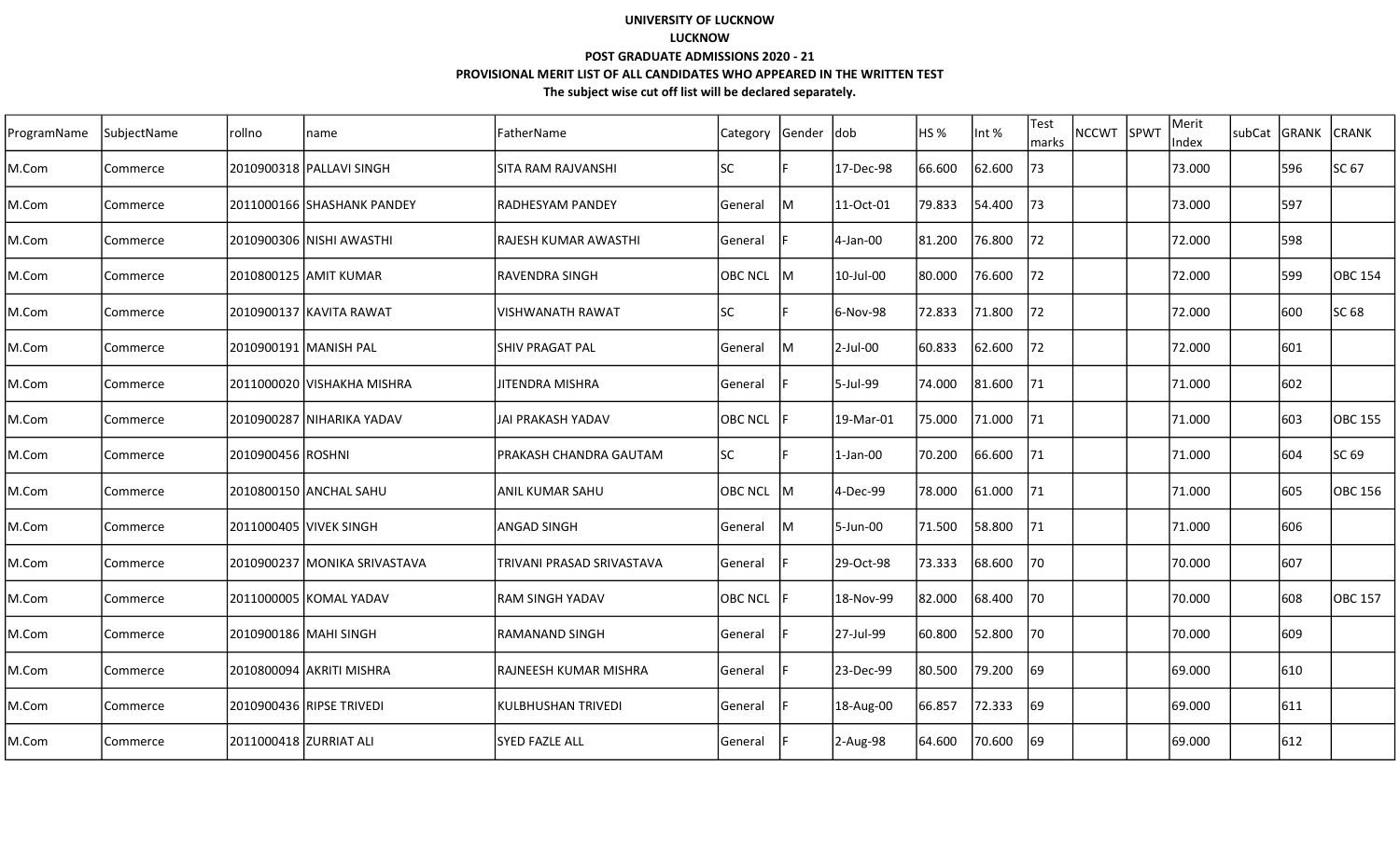| ProgramName | SubjectName | rollno                | name                            | FatherName                   | Category       | Gender | ldob      | <b>HS %</b> | Int %  | Test<br>marks | NCCWT SPWT | Merit<br>Index | subCat GRANK |     | <b>CRANK</b>   |
|-------------|-------------|-----------------------|---------------------------------|------------------------------|----------------|--------|-----------|-------------|--------|---------------|------------|----------------|--------------|-----|----------------|
| M.Com       | Commerce    |                       |                                 | <b>FAKHRUDDIN</b>            | General        |        | 22-Jul-00 | 74.000      | 69.833 | 69            |            | 69.000         |              | 613 |                |
| M.Com       | Commerce    |                       | 2010900218  MASOOD HAIDER ZAIDI | <b>RIZWAN HASAN</b>          | General        | Iм     | 25-Mar-99 | 65.333      | 63.000 | 69            |            | 69.000         |              | 614 |                |
| M.Com       | Commerce    |                       | 2010900278 NEHA SINGH           | <b>RAM MANOHAR SINGH</b>     | General        |        | 16-Aug-99 | 73.667      | 82.600 | 68            |            | 68.000         |              | 615 |                |
| M.Com       | Commerce    |                       | 2010900081 HARSHIT RAJ          | <b>KAILASH NATH</b>          | <b>SC</b>      | M      | 24-Jan-00 | 79.000      | 81.800 | 68            |            | 68.000         |              | 616 | <b>SC 70</b>   |
| M.Com       | Commerce    |                       | 2010800123  AMISHA RASTOGI      | AJAY KUMAR RASTOGI           | General        |        | 16-Feb-99 | 73.500      | 74.333 | 68            |            | 68.000         |              | 617 |                |
| M.Com       | Commerce    |                       | 2011000198 SHIVANGI SINGH       | LT. SHRAVAN KUMAR SINGH      | General        |        | 28-Feb-00 | 71.167      | 69.400 | 68            |            | 68.000         |              | 618 |                |
| M.Com       | Commerce    |                       | 12011000392 IVIKAS KUSHWAHA     | lSANTLAL SINGH KUSHWAHA      | OBC NCL IM     |        | 10-Jul-01 | 83.500      | 69.200 | 68            |            | 68.000         |              | 619 | lOBC 158       |
| M.Com       | Commerce    |                       | 2011000305 SUNITA GAUTAM        | <b>GURU PRASAD</b>           | <b>SC</b>      |        | 24-Mar-99 | 79.333      | 66.400 | 68            |            | 68.000         |              | 620 | SC 71          |
| M.Com       | Commerce    |                       | 2011000006 SAKSHI SINGH         | BHUPENDRA                    | General        |        | 3-Mar-01  | 75.000      | 61.400 | 68            |            | 68.000         | UE.          | 621 |                |
| M.Com       | Commerce    |                       | 2010900110 JYOTI KUREEL         | <b>CHHOTEY LAL KUREEL</b>    | <b>SC</b>      |        | 24-Jan-96 | 58.667      | 66.833 | 67            |            | 67.000         |              | 622 | SC 72          |
| M.Com       | Commerce    |                       | 2011000402 VISHNU KANT          | LAXMI KANT TIWARI            | General        | Iм     | 7-Sep-98  | 65.667      | 62.000 | 67            |            | 67.000         |              | 623 |                |
| M.Com       | Commerce    | 2011000228 SHREYA DAS |                                 | ISAPAN KUMAR DAS             | <b>OBC NCL</b> |        | 2-Mar-01  | 66.400      | 52.600 | 167           |            | 67.000         |              | 624 | <b>OBC 159</b> |
| M.Com       | Commerce    |                       | 2011000003 AYUSH SAXENA         | <b>SARVESH CHANDR SAXENA</b> | General        | IM.    | 13-May-99 | 48.167      | 49.800 | 67            |            | 67.000         | UE           | 625 |                |
| M.Com       | Commerce    |                       | 2010800103   ALFISHA LIYAQAT    | LIYAQAT ALI                  | General        |        | 16-Mar-99 | 82.167      | 72.000 | 66            |            | 166.000        |              | 626 |                |
| M.Com       | Commerce    |                       | 2010900046 FAHAD SHEIKH         | <b>ABRAR HUSSAIN</b>         | General        | lМ     | 12-Apr-00 | 71.500      | 60.000 | 66            |            | 66.000         |              | 627 |                |
| M.Com       | Commerce    |                       | 2010800334 CHANDAN BARIK        | KARUNAKAR BARIK              | General        | ļМ     | 6-Jul-00  | 53.200      | 44.667 | 66            |            | 66.000         |              | 628 |                |
| M.Com       | Commerce    |                       | 2010900408 RAJNI KANNOUJIA      | lsurendra kannoujia          | <b>SC</b>      |        | 2-Jan-98  | 77.167      | 77.400 | 65            |            | 65.000         |              | 629 | SC 73          |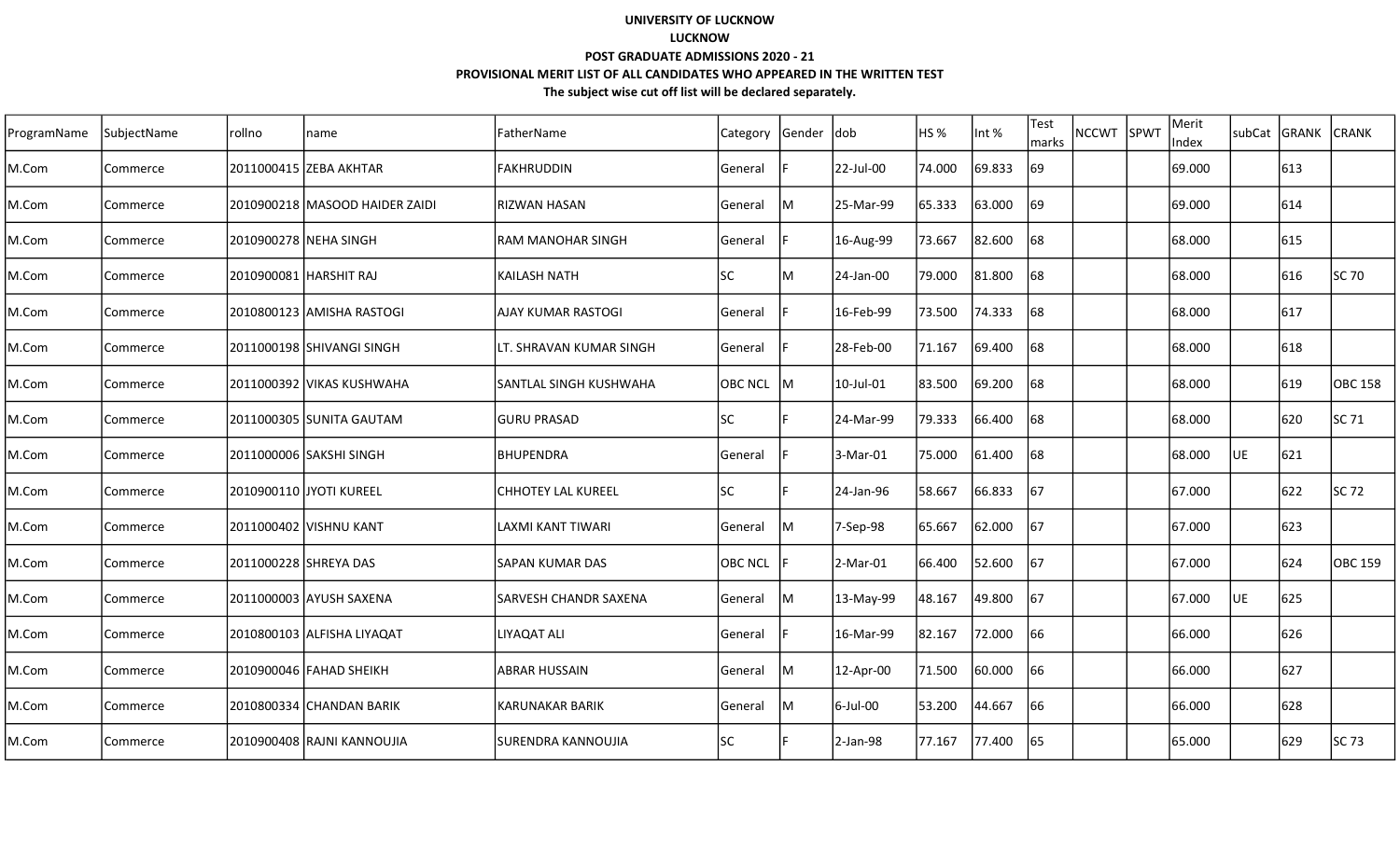| ProgramName | SubjectName | rollno                | name                          | FatherName               | Category       | Gender dob |           | HS %   | Int %  | Test<br>marks | NCCWT SPWT | Merit<br>Index | subCat GRANK |      | <b>CRANK</b> |
|-------------|-------------|-----------------------|-------------------------------|--------------------------|----------------|------------|-----------|--------|--------|---------------|------------|----------------|--------------|------|--------------|
| M.Com       | Commerce    | 2010900451 RIYA SINGH |                               | SANTOSH SINGH            | General        |            | 15-Mar-01 | 78.000 | 65.200 | 65            |            | 65.000         |              | 630  |              |
| M.Com       | Commerce    |                       | 2011000245  SHUBHAM KUMAR     | <b>RAMASAREY</b>         | <b>OBC NCL</b> | IM.        | 2-Mar-00  | 60.833 | 63.000 | 65            |            | 65.000         |              | 631  | OBC 160      |
| M.Com       | Commerce    |                       | 2010900169 KULDEEP YADAV      | HARISHCHANDRA YADAV      | OBC NCL M      |            | 20-May-99 | 78.167 | 58.000 | 65            |            | 65.000         |              | 632  | OBC 161      |
| M.Com       | Commerce    |                       | 2010900244 MUSKAN MASOOD      | S.M MASOOD               | General        |            | 28-Nov-97 | 57.000 | 54.400 | 65            |            | 65.000         |              | 633  |              |
| M.Com       | Commerce    | 2010800236 AQSA KHAN  |                               | NAEEM KHAN               | General        |            | 18-Jan-98 | 54.000 | 50.600 | 65            |            | 65.000         |              | 634  |              |
| M.Com       | Commerce    |                       | 2010800199 ANSHIKA MISHRA     | DURGESH MISHRA           | General        |            | 14-Nov-99 | 59.667 | 60.000 | 64            |            | 64.000         |              | 635  |              |
| M.Com       | Commerce    |                       | 2010800224  ANURAG SINGH      | PHOOL SINGH              | <b>SC</b>      | ΙM         | 15-May-00 | 51.571 | 56.833 | 64            |            | 64.000         |              | 636  | SC 74        |
| M.Com       | Commerce    | 2010800175 ANJU YADAV |                               | RAMASHRAY YADAV          | <b>OBC NCL</b> |            | 15-Mar-00 | 76.000 | 54.600 | 64            |            | 64.000         |              | 637  | OBC 162      |
| M.Com       | Commerce    |                       | 2010800155 ANIKET VERMA       | RAJENDRA VERMA           | OBC CR         | IМ         | 16-Aug-00 | 76.833 | 64.200 | 63            |            | 63.000         |              | 638  |              |
| M.Com       | Commerce    |                       | 2010900039 DURGA KUMARI YADAV | MITHAI LAL YADAV         | <b>OBC NCL</b> |            | 1-Jul-99  | 67.000 | 55.800 | 63            |            | 63.000         |              | 639  | OBC 163      |
| M.Com       | Commerce    |                       | 2010900424 RAVI KAUSHAL       | ISITA RAM KAUSHAL        | OBC NCL IM     |            | 12-Jun-98 | 81.600 | 68.600 | 62            |            | 62.000         |              | 1640 | OBC 164      |
| M.Com       | Commerce    |                       | 2010900035 DIVYA YADAV        | DHARMENDRA SINGH YADAV   | <b>OBC NCL</b> |            | 15-Aug-00 | 60.800 | 57.500 | 62            |            | 62.000         |              | 641  | OBC 165      |
| M.Com       | Commerce    |                       | 2011000410 YASHI SRIVASTAVA   | SATYA PRAKASH SRIVASTAVA | General        |            | 15-Mar-98 | 70.400 | 81.500 | 61            |            | 61.000         |              | 642  |              |
| M.Com       | Commerce    |                       | 2011000213 SHIVANSH BAJPAI    | SANJAY BAJPAI            | General        | IM.        | 4-Aug-98  | 57.000 | 52.667 | 61            |            | 61.000         |              | 643  |              |
| M.Com       | Commerce    |                       | 2011000070 S MOHD ZIAUDDIN    | S MOHD BADRUDDIN         | General        | IМ         | 12-Aug-97 | 70.200 | 63.400 | 59            | 1.480      | 60.480         |              | 644  |              |
| M.Com       | Commerce    |                       | 2010800332 BUSHRA MALIK       | <b>HABIB MALIK</b>       | General        |            | 30-Dec-94 | 65.857 | 65.800 | 60            |            | 60.000         |              | 645  |              |
| M.Com       | Commerce    |                       | 2010900120 KALPANA KANNAOJIA  | RAJAN LAL KANNAOJIA      | <b>SC</b>      |            | 8-Jan-99  | 65.333 | 57.800 | 60            |            | 60.000         |              | 646  | SC 75        |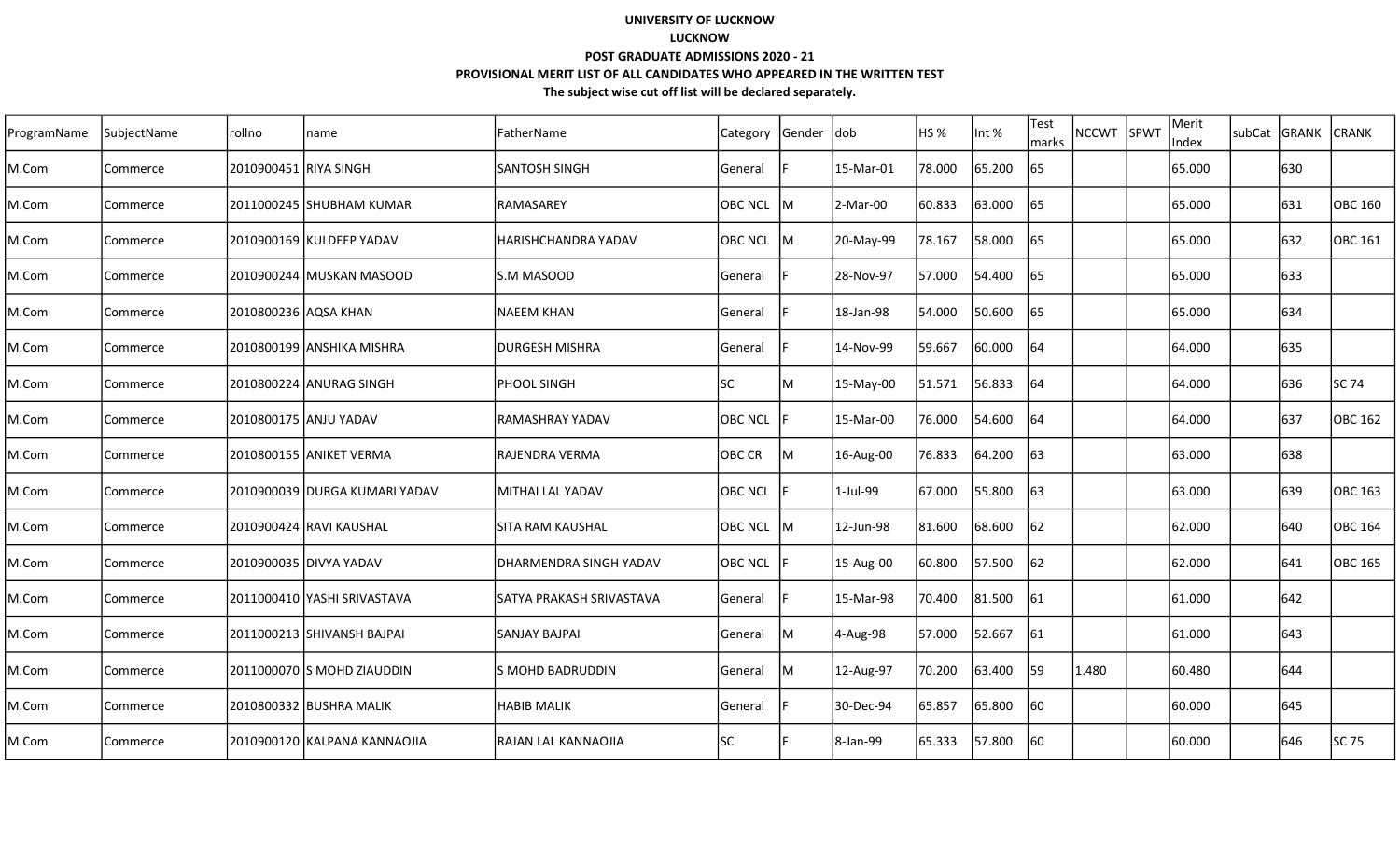| ProgramName | SubjectName | rollno                | name                              | FatherName                   | Category       | Gender dob |             | HS <sub>%</sub> | Int %  | <b>Test</b><br>marks | <b>NCCWT</b> | SPWT | Merit<br>Index | subCat GRANK | <b>CRANK</b>   |
|-------------|-------------|-----------------------|-----------------------------------|------------------------------|----------------|------------|-------------|-----------------|--------|----------------------|--------------|------|----------------|--------------|----------------|
| M.Com       | Commerce    |                       | 2010800050 ABHISHEK SINGH         | MR.AJAY KR SINGH             | General        | M          | 6-May-00    | 72.200          | 54.000 | 60                   |              |      | 60.000         | 647          |                |
| M.Com       | Commerce    |                       | 2010900293   NIKITA SHANKDHAR     | IDINESH SHANKDHAR            | General        |            | 12-Dec-98   | 72.200          | 75.600 | 59                   |              |      | 59.000         | 648          |                |
| M.Com       | Commerce    | 2011000148 SETU SINGH |                                   | IJITENDRA KUMAR SINGH        | General        |            | 20-Feb-99   | 67.600          | 74.000 | 59                   |              |      | 59.000         | 649          |                |
| M.Com       | Commerce    |                       | 2011000064  KARUNA SHANKAR MISHRA | lvinod kumar mishra          | General        | lм         | 10-Jul-99   | 77.333          | 71.600 | 59                   |              |      | 59.000         | 650          |                |
| M.Com       | Commerce    |                       | 2010900382 PRIYANKA KUMARI        | IMR.AMBIKA PRASAD            | <b>OBC NCL</b> |            | $1-Jan-98$  | 55.000          | 53.000 | 159                  |              |      | 59.000         | 651          | <b>OBC 166</b> |
| M.Com       | Commerce    |                       | 2011000381 VARTIKA AWASTHI        | RAJESH AWASTHI               | General        | lм         | 27-May-99   | 66.167          | 73.400 | 58                   |              |      | 58.000         | 652          |                |
| M.Com       | Commerce    |                       | 2010800321 BHANU PRIYA            | ISUNIL KASHYAP               | <b>OBC NCL</b> |            | 1-Oct-99    | 75.500          | 72.200 | 58                   |              |      | 58.000         | 653          | <b>OBC 167</b> |
| M.Com       | Commerce    | 2010900105 JANYE BIND |                                   | LAKSHIRAM BIND               | <b>OBC NCL</b> | ΙM         | 10-Jun-99   | 79.167          | 66.600 | 58                   |              |      | 58.000         | 654          | <b>OBC 168</b> |
| M.Com       | Commerce    |                       | 2010900477 SAIMA ISHTIAQUE        | <b>SYED ISHTIAQUE AHMAD</b>  | General        |            | $1$ -Jul-98 | 59.000          | 61.600 | 58                   |              |      | 58.000         | 655          |                |
| M.Com       | Commerce    |                       | 2011000239 SHRISHTI VERMA         | <b>BHUPENDRA KUMAR VERMA</b> | OBC CR         |            | 24-Jun-00   | 66.833          | 72.000 | 56                   |              |      | 56.000         | 656          |                |
| M.Com       | Commerce    |                       | 2010800091 AKASH KUMAR SRIVASTAVA | <b>ARUN KUMAR SRIVASTAVA</b> | <b>General</b> | ΙM         | 10-Jul-01   | 61.333          | 54.000 | 56                   |              |      | 56.000         | 657          |                |
| M.Com       | Commerce    |                       | 2010800038 ABHISHEK ANAND VERMA   | JAGJEEVAN LAL VERMA          | lsc            | ΙM         | 6-Jul-98    | 65.833          | 70.000 | 55                   |              |      | 55.000         | 658          | <b>SC 76</b>   |
| M.Com       | Commerce    |                       | 2011000337 TAHSEEN BANO           | MUSTAFA AHMAD                | <b>OBC NCL</b> |            | 28-Oct-99   | 80.167          | 68.400 | 55                   |              |      | 55.000         | 659          | OBC 169        |
| M.Com       | Commerce    |                       | 2010800289 AUSAF SAJID ANSARI     | ISAJID ALI ANSARI            | OBC NCL        | IM.        | 13-Nov-99   | 66.667          | 58.200 | 55                   |              |      | 55.000         | 660          | OBC 170        |
| M.Com       | Commerce    |                       | 2010900099 ISTIYAQUE AHMAD        | BELAL AHMAD                  | <b>OBC NCL</b> | lM         | 10-Jun-98   | 75.500          | 54.200 | 55                   |              |      | 55.000         | 661          | OBC 171        |
| M.Com       | Commerce    |                       | 2010900195 MANISHA PATEL          | ISHIV KUMAR VERMA            | <b>OBC NCL</b> |            | 29-Jul-00   | 64.630          | 68.800 | 54                   |              |      | 54.000         | 662          | OBC 172        |
| M.Com       | Commerce    |                       | 2011000155 SHALINI SINGH          | lrajendra kumar singh        | <b>General</b> |            | 14-Jan-01   | 78.333          | 68.000 | 54                   |              |      | 54.000         | 663          |                |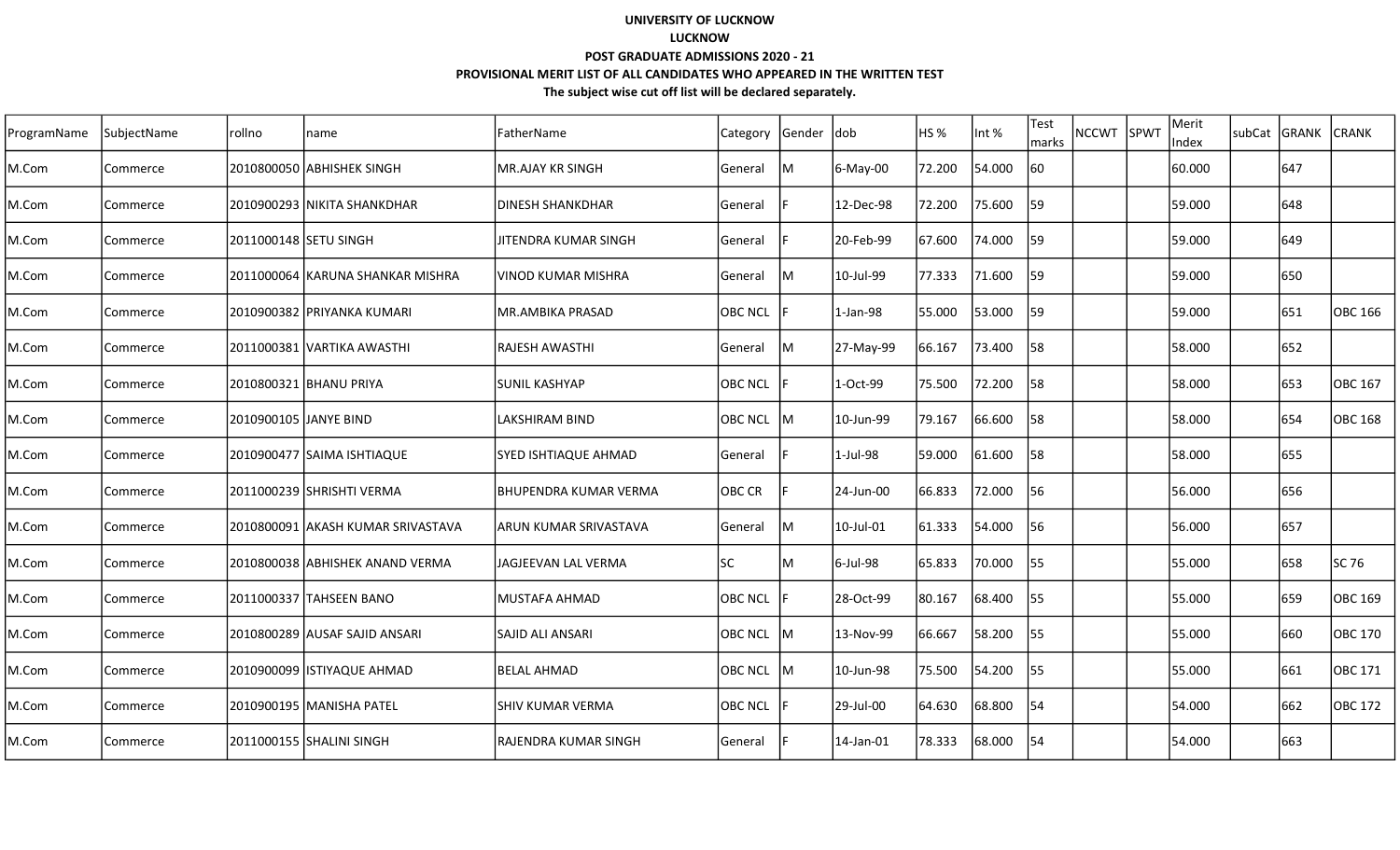| ProgramName | SubjectName | Irollno             | name                             | FatherName                  | Category       | Gender  dob |           | HS %   | Int %  | Test<br>marks | <b>NCCWT</b> | SPWT | Merit<br>Index | subCat GRANK |     | <b>CRANK</b>   |
|-------------|-------------|---------------------|----------------------------------|-----------------------------|----------------|-------------|-----------|--------|--------|---------------|--------------|------|----------------|--------------|-----|----------------|
| M.Com       | Commerce    | 2010900177 KUSH LAL |                                  | <b>BHARAT LAL</b>           | lsc            | м           | 6-Oct-99  | 64.500 | 66.800 | 54            |              |      | 54.000         |              | 664 | SC 77          |
| M.Com       | Commerce    |                     | 2010800205 ANSHITA JAISWAL       | RAM GOPAL JAISWAL           | OBC CR         |             | 26-Jul-97 | 74.833 | 65.600 | 54            |              |      | 54.000         |              | 665 |                |
| M.Com       | Commerce    |                     | 2011000082 KAPIL KUMAR           | <b>RAKESH KUMAR</b>         | OBC CR         | lм          | 3-Dec-97  | 47.500 | 65.400 | 54            |              |      | 54.000         |              | 666 |                |
| M.Com       | Commerce    |                     | 2011000264 SIDDHARTH SINGH       | SHIVJEE SINGH               | General        | lм          | 7-Oct-97  | 6.400  | 63.000 | 54            |              |      | 54.000         |              | 667 |                |
| M.Com       | Commerce    |                     | 2011000175 SHIKHA UPADHYAYA      | RAKESH KUMAR UPADHYAYA      | General        |             | 16-Nov-98 | 60.333 | 63.600 | 53            |              |      | 53.000         |              | 668 |                |
| M.Com       | Commerce    | 2010900367 PRIYA    |                                  | LATE. PREM CHANDRA          | lsc            |             | 8-Aug-99  | 53.200 | 52.000 | l53           |              |      | 53.000         |              | 669 | <b>SC 78</b>   |
| M.Com       | Commerce    |                     | 2010900316 PALAK VERMA           | <b>ANAND VERMA</b>          | OBC CR         |             | 25-Dec-00 | 74.000 | 49.000 | l53           |              |      | 53.000         |              | 670 |                |
| M.Com       | Commerce    |                     | 2010900393 IPUNEET KUMAR AGRAWAL | AJAY KUMAR AGRAWAL          | General        | ΙM          | 8-Jun-98  | 53.200 | 47.000 | 53            |              |      | 53.000         |              | 671 |                |
| M.Com       | Commerce    |                     | 2010800214 ANUJ SRIVASTAVA       | SANJAY KUMAR SRIVASTAVA     | General        | M           | 25-Jun-99 | 60.800 | 72.400 | 52            |              |      | 52.000         |              | 672 |                |
| M.Com       | Commerce    |                     | 2010900222 MERAJ AHMED           | <b>ZAFRULLAH</b>            | General        | lм          | 30-Jun-00 | 80.167 | 71.000 | 52            |              |      | 52.000         |              | 673 |                |
| M.Com       | Commerce    |                     | 2010900059 GARVITA TIWARI        | İMANOJ TIWARI               | General        |             | 17-Jun-98 | 87.400 | 62.400 | 52            |              |      | 52.000         |              | 674 |                |
| M.Com       | Commerce    |                     | 2010900399 RADHIKA GUPTA         | SANTOSH GUPTA               | <b>OBC NCL</b> |             | 15-May-99 | 70.200 | 58.000 | 52            |              |      | 52.000         |              | 675 | OBC 173        |
| M.Com       | Commerce    |                     | 2010900231 MOHINI RAWAT          | ANAND KUMAR RAWAT           | <b>SC</b>      |             | 10-Apr-98 | 79.833 | 68.600 | 50            |              |      | 50.000         |              | 676 | SC 79          |
| M.Com       | Commerce    |                     | 2011000091 RUCHI CHAURASIYA      | <b>BAIJ NATH CHAURASIYA</b> | <b>OBC NCL</b> |             | 23-Oct-99 | 58.800 | 54.400 | l50           |              |      | 50.000         |              | 677 | <b>OBC 174</b> |
| M.Com       | Commerce    |                     | 2010900174 KUMARI POOJA          | SHAMBHU RAWAT               | lsc            |             | 2-Aug-94  | 62.571 | 79.200 | 49            |              |      | 49.000         |              | 678 | SC 80          |
| M.Com       | Commerce    |                     | 2010900227   MOHD AHTISHAM       | <b>MOHD JAMEEL</b>          | <b>OBC NCL</b> | lм          | 21-Jun-98 | 70.833 | 58.200 | 47            |              |      | 47.000         |              | 679 | OBC 175        |
| M.Com       | Commerce    |                     | 2010900245 MUSKAN NIGAM          | RAJENDRA KUMAR NIGAM        | General        |             | 10-Jan-99 | 57.000 | 55.167 | 47            |              |      | 47.000         |              | 680 |                |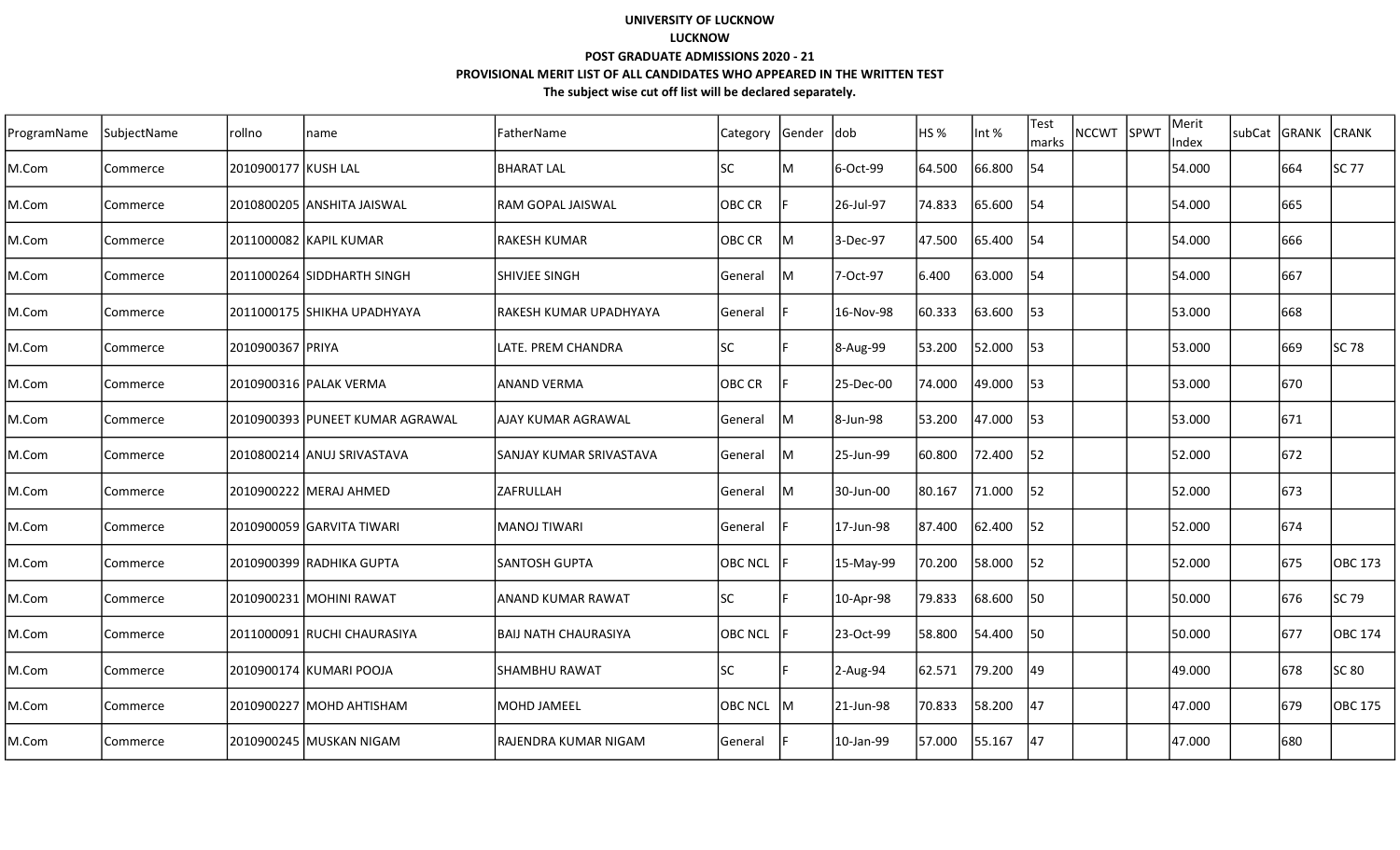| ProgramName | SubjectName | rollno            | name                           | FatherName                  | Category       | Gender | <b>dob</b> | HS %   | Int %  | <b>Test</b><br>marks | NCCWT SPWT | Merit<br>Index | subCat | GRANK | <b>CRANK</b>   |
|-------------|-------------|-------------------|--------------------------------|-----------------------------|----------------|--------|------------|--------|--------|----------------------|------------|----------------|--------|-------|----------------|
| M.Com       | Commerce    |                   | 2011000107  SANA ALTAJ CHISTI  | NISAR AHMAD                 | <b>OBC NCL</b> |        | 25-Sep-97  | 78.000 | 61.400 | 46                   |            | 46.000         |        | 681   | OBC 176        |
| M.Com       | Commerce    |                   | 2010800270 JASHISH KUMAR YADAV | lKAMAL KISHORE YADAV        | <b>OBC NCL</b> | IM.    | 3-Feb-93   | 65.167 | 69.000 | 45                   |            | 45.000         |        | 682   | OBC 177        |
| M.Com       | Commerce    |                   | 2010800301 AYSHA BANO          | AZAAD AHMAD                 | <b>OBC NCL</b> |        | 9-May-98   | 75.500 | 68.600 | 45                   |            | 45.000         |        | 683   | OBC 178        |
| M.Com       | Commerce    |                   | 2010900121 KALPANA YADAV       | KHUSHI RAM YADAV            | <b>OBC NCL</b> |        | 15-Dec-97  | 66.600 | 56.400 | 45                   |            | 45.000         |        | 684   | OBC 179        |
| M.Com       | Commerce    |                   | 2010900403 RAGINI URAOVE       | <b>CHOTU URAOVE</b>         | <b>SC</b>      |        | 12-Dec-98  | 55.000 | 55.200 | 45                   |            | 45.000         |        | 685   | SC 81          |
| M.Com       | Commerce    | 2011000189 SHIVAM |                                | BECHA LAL                   | lsc            | M      | 5-Jul-98   | 68.667 | 80.700 | 44                   |            | 44.000         |        | 686   | SC 82          |
| M.Com       | Commerce    |                   | 2011000260 SHWETA YADAV        | GYANENDRA KUMAR             | <b>OBC NCL</b> |        | 29-Sep-99  | 66.500 | 52.000 | 44                   |            | 44.000         |        | 687   | OBC 180        |
| M.Com       | Commerce    |                   | 2010900464  RUPAL YADAV        | IRAM LAKHAN YADAV           | <b>OBC NCL</b> |        | 2-Dec-99   | 61.167 | 49.667 | 44                   |            | 44.000         |        | 688   | <b>OBC 181</b> |
| M.Com       | Commerce    |                   | 2011000218  SHOBHIT GUPTA      | MR.RADHEY SHYAM GUPTA       | General        | ΙM     | 8-Jul-00   | 69.167 | 62.600 | 43                   |            | 43.000         |        | 689   |                |
| M.Com       | Commerce    |                   | 2011000178 SHIKSHA SRIVASTAVA  | <b>SUDHEER SRIVASTAVA</b>   | General        |        | 13-Jul-00  | 78.833 | 81.200 | 42                   |            | 42.000         |        | 690   |                |
| M.Com       | Commerce    |                   | 2010900302  NISHA RAWAT        | lraj kumar rawat            | lsc            |        | 22-Dec-97  | 83.167 | 67.000 | 42                   |            | 42.000         |        | 691   | SC 83          |
| M.Com       | Commerce    |                   | 2011000390 VIDYA KUMARI        | MR. BASANT KUMAR            | <b>OBC NCL</b> |        | 15-Aug-99  | 63.667 | 68.000 | 141                  |            | 41.000         |        | 692   | OBC 182        |
| M.Com       | Commerce    |                   | 2010900103 JANVI SINGH         | <b>BRAJESH PRATAP SINGH</b> | General        |        | 5-Feb-98   | 65.333 | 67.000 | 41                   |            | 41.000         |        | 693   |                |
| M.Com       | Commerce    |                   | 2010800162 ANJALI KUMARI       | IARUN RAM                   | <b>OBC NCL</b> |        | 20-Aug-01  | 66.000 | 61.000 | 41                   |            | 41.000         |        | 694   | OBC 183        |
| M.Com       | Commerce    |                   | 2011000313  SUSHMITA YADAV     | <b>WAKEEL SINGH YADAV</b>   | <b>OBC NCL</b> |        | 15-Sep-98  | 70.000 | 64.900 | 40                   |            | 40.000         |        | 695   | OBC 184        |
| M.Com       | Commerce    |                   | 2011000110 SANDEEP KUMAR       | IRAVINDRA KUMAR             | <b>SC</b>      | lM.    | 4-May-00   | 55.500 | 63.800 | 139                  |            | 39.000         |        | 696   | <b>SC 84</b>   |
| M.Com       | Commerce    |                   | 2010900413  RAKSHA PANDEY      | lMURARI SARAN PANDEY        | General        |        | 15-Aug-98  | 74.167 | 72.800 | 38                   |            | 38.000         |        | 697   |                |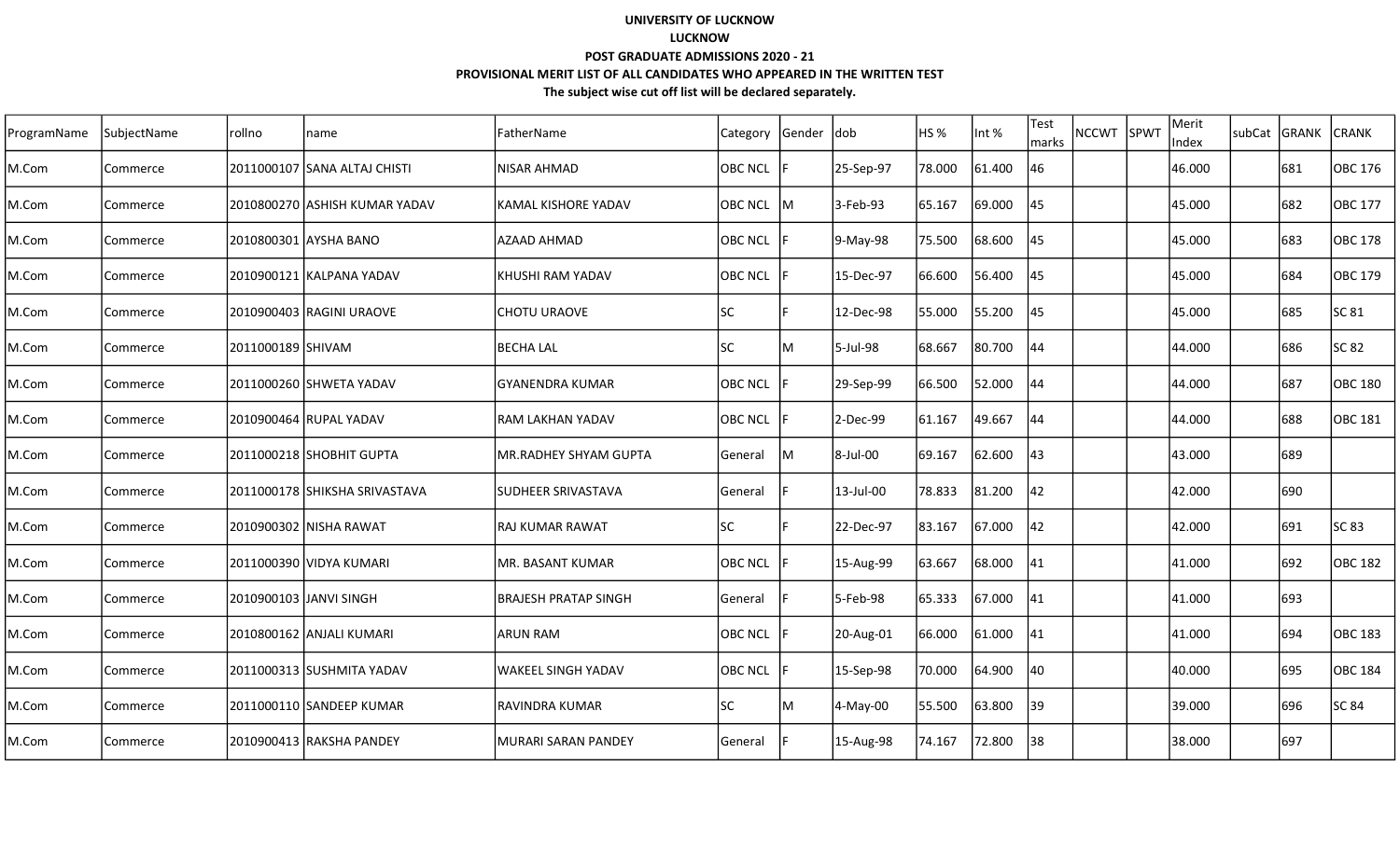| ProgramName | SubjectName | rollno                | name                         | FatherName                  | Category  Gender  dob |     |             | HS %   | Int %  | <b>Test</b><br>marks | <b>NCCWT</b> | SPWT | Merit<br>Index | subCat GRANK | <b>CRANK</b>   |
|-------------|-------------|-----------------------|------------------------------|-----------------------------|-----------------------|-----|-------------|--------|--------|----------------------|--------------|------|----------------|--------------|----------------|
| M.Com       | Commerce    |                       | 2011000060 DEEPALI SHAHI     | <b>SURESH CHANDRA SHAHI</b> | General               |     | 28-Feb-99   | 79.167 | 67.400 | 38                   |              |      | 38.000         | 698          |                |
| M.Com       | Commerce    |                       | 2011000378 VANSHIKA JAIN     | NARENDRA KUMAR JAIN         | <b>OBC NCL</b>        |     | 4-Jul-98    | 57.000 | 62.200 | 38                   |              |      | 38.000         | 699          | <b>OBC 185</b> |
| M.Com       | Commerce    | 2010900208 MANSI SONI |                              | IPRADEEP KUMAR              | <b>OBC NCL</b>        |     | 19-Nov-99   | 57.000 | 53.200 | 38                   |              |      | 38.000         | 700          | <b>OBC 186</b> |
| M.Com       | Commerce    |                       | 2011000414 ZAIN ABBAS ZAIDI  | <b>FATEH MOHD ZAIDI</b>     | General               | ļМ  | $6$ -Feb-99 | 58.800 | 51.200 | 38                   |              |      | 38.000         | 701          |                |
| M.Com       | Commerce    | 2010900167 KRITI      |                              | <b>SANJAY KUMAR</b>         | OBC NCL               | F   | 31-May-99   | 78.000 | 59.000 | 37                   |              |      | 37.000         | 702          | <b>OBC 187</b> |
| M.Com       | Commerce    |                       | 2011000043 RAVI TRIPATHI     | PREMSAGAR TRIPATHI          | General               | lM. | 27-Jul-00   | 60.000 | 48.400 | 135                  |              |      | 35.000         | 703          |                |
| M.Com       | Commerce    |                       | 2011000209 SHIVANI SINGH     | CHHOTE LAL GAUTAM           | <b>SC</b>             | М   | 15-Aug-99   | 81.167 | 83.000 | 33                   |              |      | 33.000         | 704          | SC 85          |
| M.Com       | Commerce    | 2011000419 SHAGUN     |                              | IPREM CHANDRA               | OBC CR                | F.  | 30-Aug-98   | 66.600 | 62.400 | 133                  |              |      | 33.000         | 705          |                |
| M.Com       | Commerce    |                       | 2010900118 KAJAL SINGH       | <b>RAJEEV KUMAR SINGH</b>   | General               |     | 12-Jul-00   | 62.500 | 62.800 | 32                   |              |      | 32.000         | 706          |                |
| M.Com       | Commerce    |                       | 2011000396 VIPUL DUBEY       | <b>BRAHMJIT DUBEY</b>       | General               | lM  | 28-Sep-94   | 62.000 | 57.429 | 131                  |              |      | 31.000         | 707          |                |
| M.Com       | Commerce    |                       | 2010800318 AZHAR SHAHAB      | SHAHABUDDIN                 | General               | lM. | 25-May-99   | 60.000 | 58.500 | $ 30\rangle$         |              |      | 30.000         | 708          |                |
| M.Com       | Commerce    |                       | 2011000303 SUMBUL VAKEEL     | VAKEEL AHMED                | OBC NCL               |     | 29-Dec-99   | 68.167 | 56.400 | $ 30\rangle$         |              |      | 30.000         | 709          | OBC 188        |
| M.Com       | Commerce    |                       | 2010900117 KAJAL GUPTA       | <b>ANIL GUPTA</b>           | OBC CR                |     | 15-Dec-98   | 74.000 | 67.400 | $ 29\rangle$         |              |      | 29.000         | 710          |                |
| M.Com       | Commerce    |                       | 2010800021 AAKRITI YADAV     | RAM BAHADUR YADAV           | OBC NCL               |     | 15-Apr-01   | 71.333 | 62.400 | 28                   |              |      | 28.000         | 711          | <b>OBC 189</b> |
| M.Com       | Commerce    |                       | 2010900143 KHUSHBOO MANDHYAN | KAILASH MANDHYAN            | General               |     | 11-Apr-99   | 76.000 | 52.200 | 28                   |              |      | 28.000         | 712          |                |
| M.Com       | Commerce    |                       | 2010900140 KEHKASHAN SHABIH  | ISHABIH AHMAD               | General               |     | 5-Mar-99    | 68.333 | 65.200 | 127                  |              |      | 27.000         | 713          |                |
| M.Com       | Commerce    |                       | 2010900292 NIKITA RASTOGI    | <b>ROHIT RASTOGI</b>        | <b>General</b>        | ļМ  | 23-Aug-97   | 88.833 | 92.800 | 26                   |              |      | 26.000         | 714          |                |